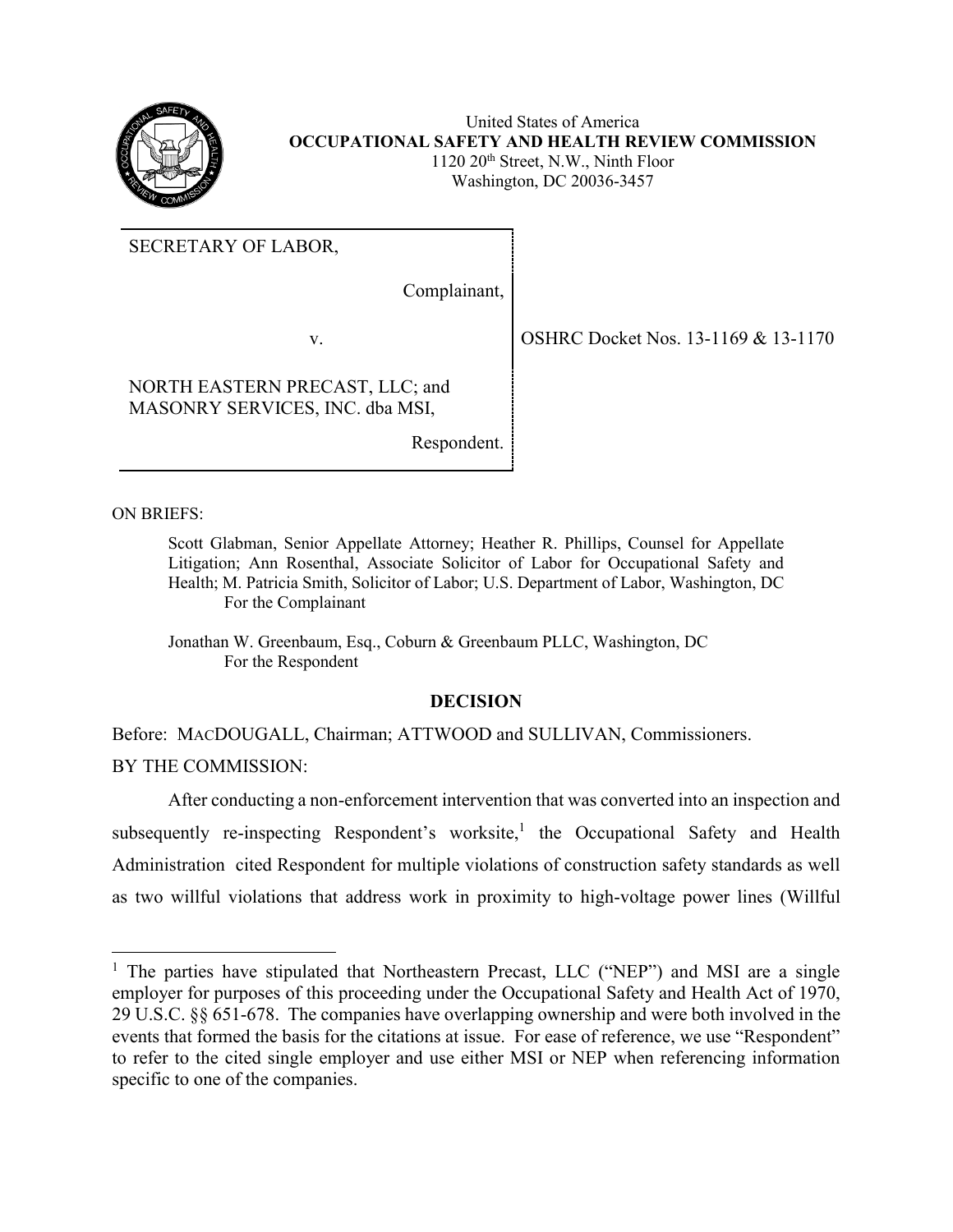Citation 2, Items 1 and 2).<sup>2</sup> Following a hearing, Administrative Law Judge Keith E. Bell affirmed both violations as willful and rejected Respondent's argument that the violations were duplicative. The judge assessed the \$61,600 proposed penalty for each violation.

The only issues on review are whether the judge erred in his determination that these violations were not duplicative and the appropriateness of the penalty assessed.<sup>3</sup> For the reasons that follow, we reverse the judge's finding that the two violations were not duplicative, vacate Item 2, and assess a penalty of \$70,000 for Item 1.

<sup>&</sup>lt;sup>2</sup> OSHA issued MSI and NEP separate citations that allege violations of the same standards and are largely identical. In stipulating that MSI and NEP constitute a single employer, the parties agree that they are "subject to a single set of citations and proposed penalties." Specifically, the parties have stipulated that the citations issued to NEP (Docket No. 13-1169) are "consolidated with the analogous citation items that [were] issued to MSI in this matter, with the resulting consolidated citation items being against [Respondent] as a single employer, and with the resulting proposed penalty for each consolidated citation item consisting of the penalty originally proposed against MSI." Thus, only the citations issued to MSI (Docket No. 13-1170) remain at issue. In this respect, we consider the citations issued to NEP withdrawn by the Secretary.

 $3$  The judge's decision to affirm both violations as willful is not at issue on review. Thus, the "chilling" nature of the facts, upon which our colleague unduly focuses at the expense of established case law, is relevant only to the extent that they bear on whether the violations are duplicative. Our colleague's biggest issue seems to be with these facts, not our application today of the law to them. In an exercise of what appears to be judicial activism, our colleague not only misconstrues Commission precedent and disregards the Secretary's concession, but she raises arguments relating to the Commission's authority to vacate duplicative violations that have not been raised or briefed by either party.

Further, while our colleague claims in her dissenting opinion that our decision today fails to "confront the Commission's confusing and conflicting precedent" on duplicativeness and "exceeds the Commission's limited authority under the Act" to apply the duplicativeness doctrine, it is she who appears to propose a new test made up out of whole cloth by suggesting that the Commission may vacate duplicative citations only where the employer has proven that affirming both violations would violate its due process rights—a concept not previously discussed in Commission precedent on this issue. In fact, the Secretary notes only that there is "tension" on this issue in our precedent, but then he expressly states that "[t]he Commission need not resolve this tension to decide this case[.]" As such, we question the prudence of raising these issues sua sponte and without the benefit of the parties' views, particularly where those issues implicate longstanding Commission precedent. To borrow from Justice Blackmun, "the adversary process functions most effectively when we rely on the initiative of lawyers" to raise and address issues. *New Jersey v. T.L.O*., 468 U.S. 1214, 1216 (1984) (Blackmun, dissenting from order).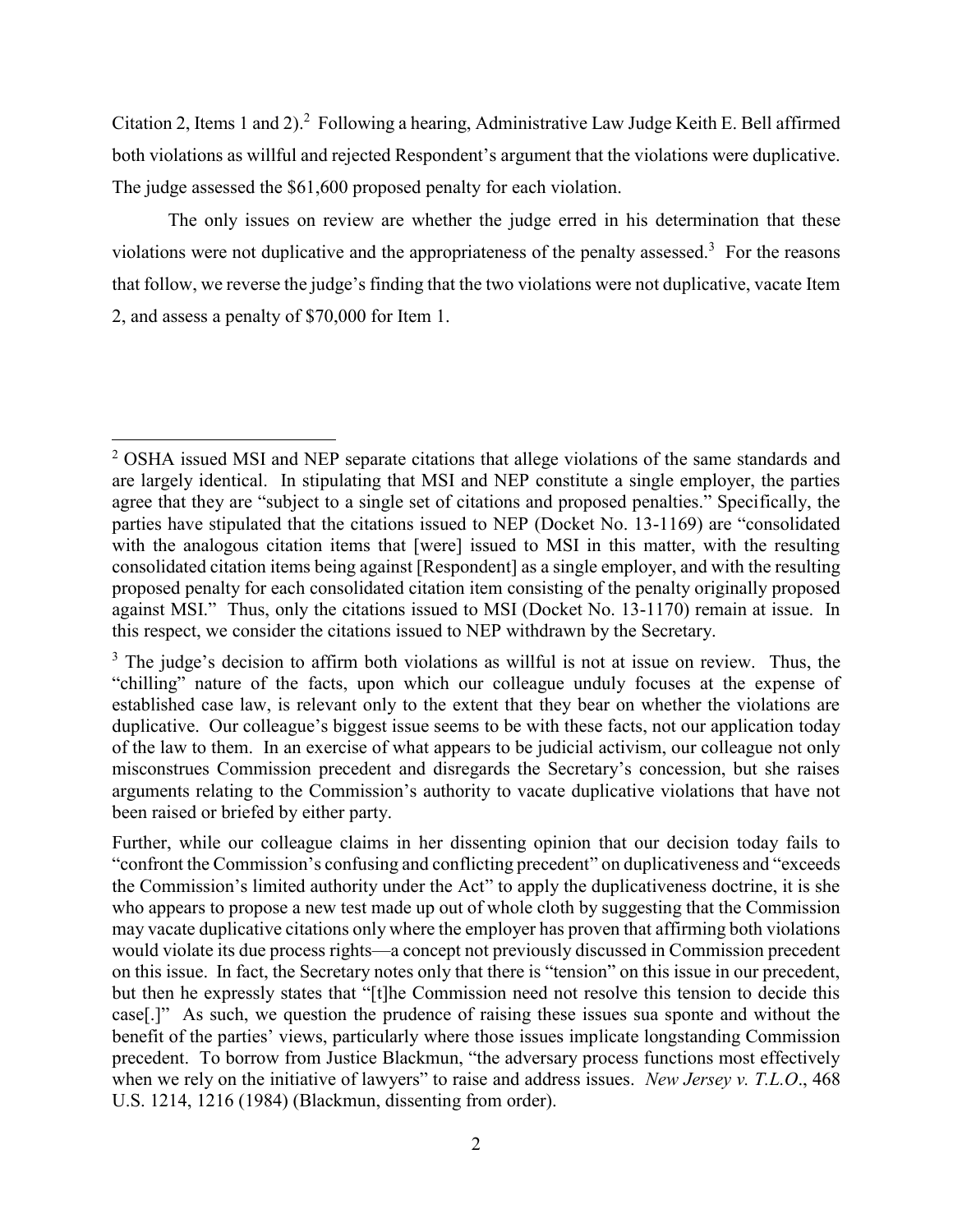#### **BACKGROUND**

In the summer of 2012, Respondent was engaged by Vordonia Contracting  $\&$  Supplies Corp./Alma Realty Corporation to erect steel, set precast concrete planks, and lay block and brick at a mixed retail/residential construction project in Valley Stream, New York. The plans called for Respondent to use a crane to hoist and install concrete planks that would form the floors of a five-story building.

Respondent had employees working in several locations near the corner of Brooklyn Avenue to the north and Fourth Street to the east. Power lines owned by the Long Island Power Authority ("LIPA") ran along both streets and shared a common utility pole at the corner of Fourth Street and Brooklyn Avenue. The corner utility pole was approximately ten degrees out of plumb, causing the power lines at the northeast corner to encroach over the footprint of the building under construction. The power lines in question consisted of both "primary" and "secondary" power circuits. The primary power circuit, located along the top of the utility poles, consisted of three separate wires or "phases" that carried up to 13.2 kilovolts of electricity. The secondary power circuit, located lower on the utility poles, consisted of one wire that carried up to 240 volts.

In the spring of 2012, before Respondent's work began on the project, James Sal Herrera, one of Respondent's owners, met with Patricio Solar, Vordonia's in-house architect and designated representative for the project. Herrera noted that the power lines on both Fourth Street and Brooklyn Avenue appeared to be less than ten feet from the building, and therefore, they needed to be addressed to enable Respondent to perform its work in compliance with OSHA standards. Solar raised the matter with LIPA in a May 25, 2012 letter, in which he requested an on-site inspection of the power lines in question. Guerson Carelus, a design planner and customer planning representative for LIPA, subsequently visited the worksite and informed Solar that the Brooklyn Avenue line could be de-energized, but the Fourth Street line would have to be relocated because de-energizing it would result in cutting power to other customers along the street. Carelus also informed Solar that LIPA required payment of the fees associated with both de-energization and relocation of the power lines before it would take any action.<sup>4</sup>

<sup>&</sup>lt;sup>4</sup> LIPA representatives testified that both as a matter of company safety policy and in compliance with New York state law, LIPA would not insulate live power lines where workers would be working within ten feet of them. Such lines had to be either de-energized or relocated.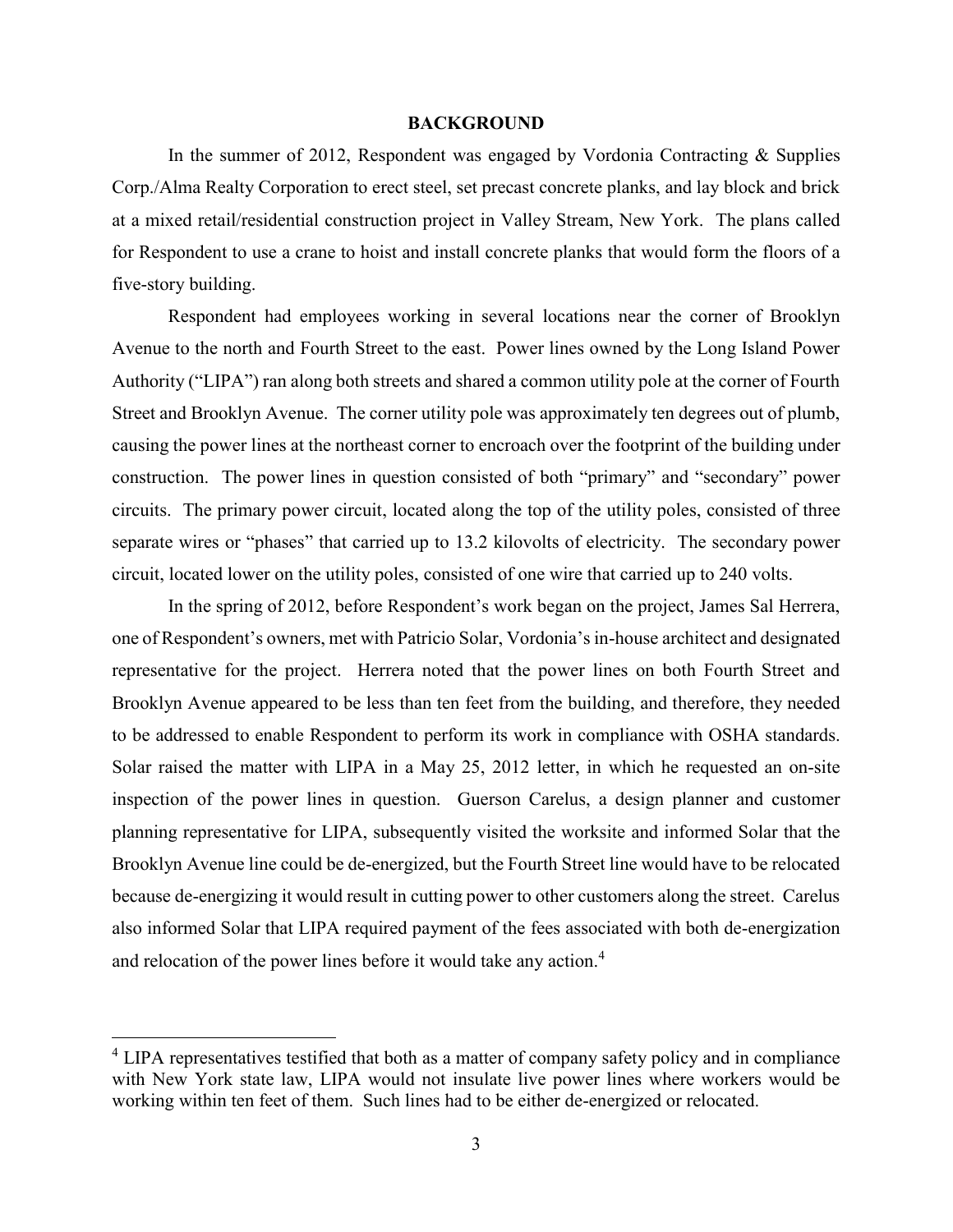In the months preceding OSHA's inspection, Respondent received two cease-and-desist orders from LIPA. In July 2012, Jermaine Clarke, a design engineer supervisor for LIPA, visited the worksite and noticed that Respondent's crane, which was located on Brooklyn Avenue, was operating closer than ten feet from the energized power line along Brooklyn Avenue. Clarke issued a cease-and-desist order to Solar requiring that work be stopped. Shortly thereafter, Vordonia paid LIPA to de-energize and place grounding devices on the Brooklyn Avenue line.<sup>5</sup> In August 2012, Carelus again visited the worksite and observed the crane, now located on Fourth Street, lifting loads over the energized Fourth Street power line. Carelus requested that the work stop because the crane was being operated in dangerous proximity to the live power line. On August 23, 2012, Carelus issued a second cease-and-desist order to Solar, stating that all work should be ceased "in proximity to high voltage electric lines located on Fourth Street . . . ." That same day, LIPA issued a "notice to proceed with activities in proximity to high voltage electric lines" on Brooklyn Avenue, which were now de-energized. The crane was subsequently moved back to Brooklyn Avenue and work resumed.

Around this time, Solar had discussions with LIPA regarding the cost of relocating the Fourth Street power line, which was estimated to be \$70,000. Vordonia's owner attempted to negotiate the price with LIPA while the line remained energized and work continued. According to Solar, Respondent frequently raised the status of the Fourth Street power line with Vordonia between August and December 2012 because the building had begun to encroach on the wires at its northeast corner after it rose higher than two stories. Solar spoke with Respondent about halting construction until the issue of de-energization or relocation of the live power line was resolved and suggested that employees work on the opposite side of the building for the time being. Solar testified that Respondent stated in response that "the building needs to come up as one, based on how steel gets strapped in together and how the [concrete] planks tie in."<sup>6</sup> Respondent stated to Solar that it would have to stop working if the issue was not resolved.

 $<sup>5</sup>$  The parties stipulated that the power lines located on the Brooklyn Avenue side of the worksite</sup> were de-energized by September 2012.

<sup>6</sup> According to James Sal Herrera, after LIPA's December 6, 2012 referral to OSHA, Respondent asked the project engineers about the possibility of continuing construction on only one half of the building, and the engineers advised against it. Because of the way the steel was designed to tie in together, the engineers recommended that each level of the building rise simultaneously.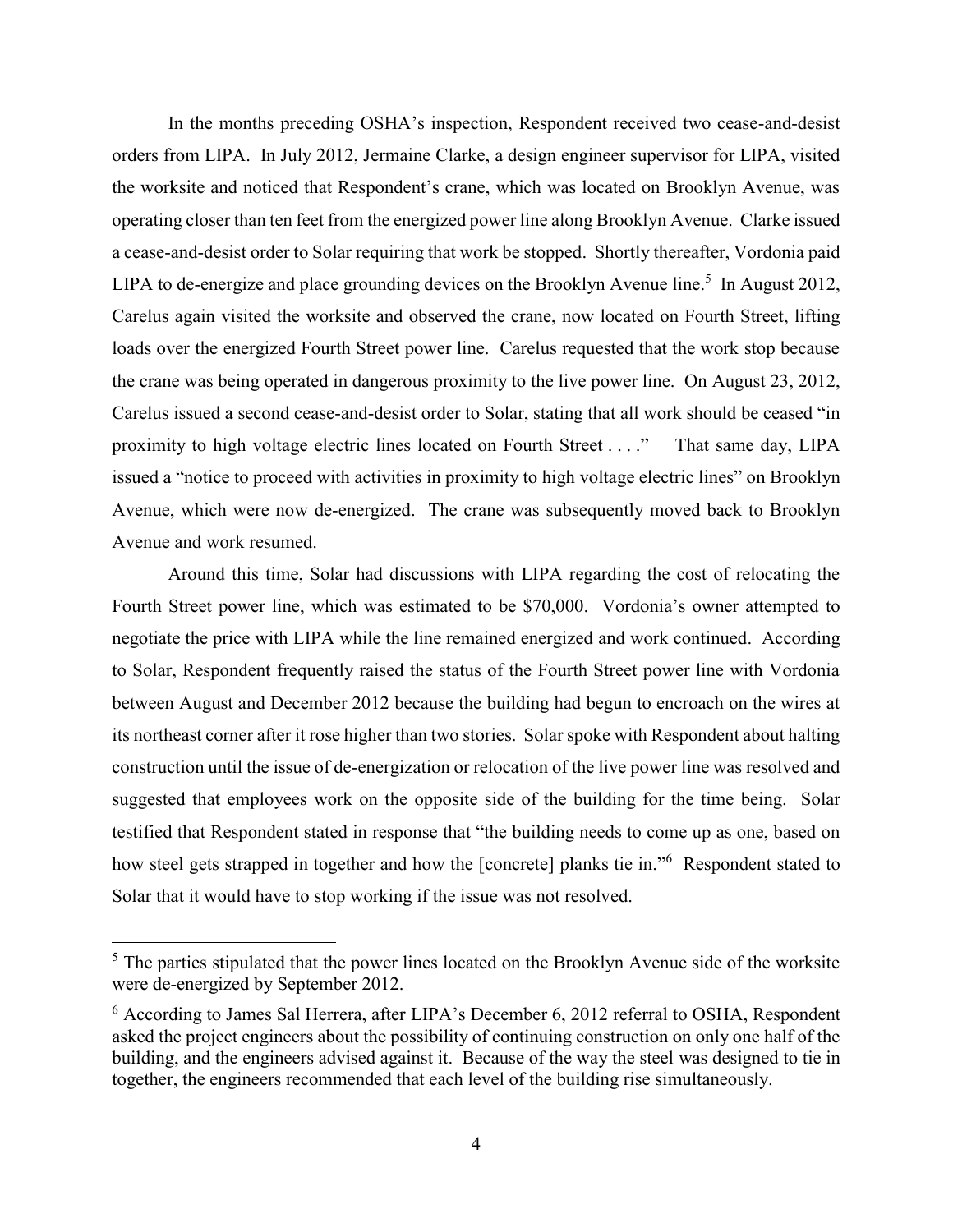On December 1, 2012, OSHA CO Brian Calliari conducted a follow-up visit to the project to determine whether hazards that OSHA had previously identified during a "non-enforcement intervention" following Hurricane Sandy—none of which related to the power lines—had been addressed.<sup>7</sup> By that point, Respondent had completed foundation and steel erection work, and it was engaged in masonry block and precast concrete plank installation on the building's third floor. The crane, still located on Brooklyn Avenue, was lifting planks over the de-energized line on Brooklyn Avenue and bringing them within eight feet of the energized Fourth Street power line, before setting them in place. The CO testified that such electrical hazards exceeded the scope of OSHA's non-enforcement intervention; therefore, the intervention was converted into an enforcement inspection.

Before conducting an opening conference, the CO informed Respondent's superintendent, Manuel Herrera, that the energized Fourth Street power line posed an imminent danger to employees engaged in crane operations and requested that the employees be removed. After the employees were removed, the CO held an opening conference initially with Manuel Herrera and then later with James Sal Herrera. A phone conference was also held with Solar. The CO told both Herreras that, until the power line was moved, the planks should not be installed along the Fourth Street side of the building but instead staged outside the worksite or installed in another part of the building where employees and equipment could be kept at a safe distance from the energized line. The CO testified that James Sal Herrera told him that the planks, which were still on the delivery trucks, could not be staged outside the worksite and a return of the planks to the plant would result in additional expense. James Sal Herrera also told the CO that Respondent would continue to install the planks in other areas of the project and would not encroach upon the Fourth Street power line.

Despite this representation, after the CO left the worksite on December 1, 2012, Respondent continued to install planks on the third floor along the Fourth Street side of the building, moving from the south side of the project towards the northeast corner, where a portion of the live Fourth Street power line crossed directly over the building. As the plank installation

 $<sup>7</sup>$  In the aftermath of the hurricane, which hit Long Island, New York, at the end of October 2012,</sup> OSHA states that it assumed a non-enforcement role and conducted "interventions," where COs observed recovery operations, identified hazards, and familiarized employees and employers with OSHA standards.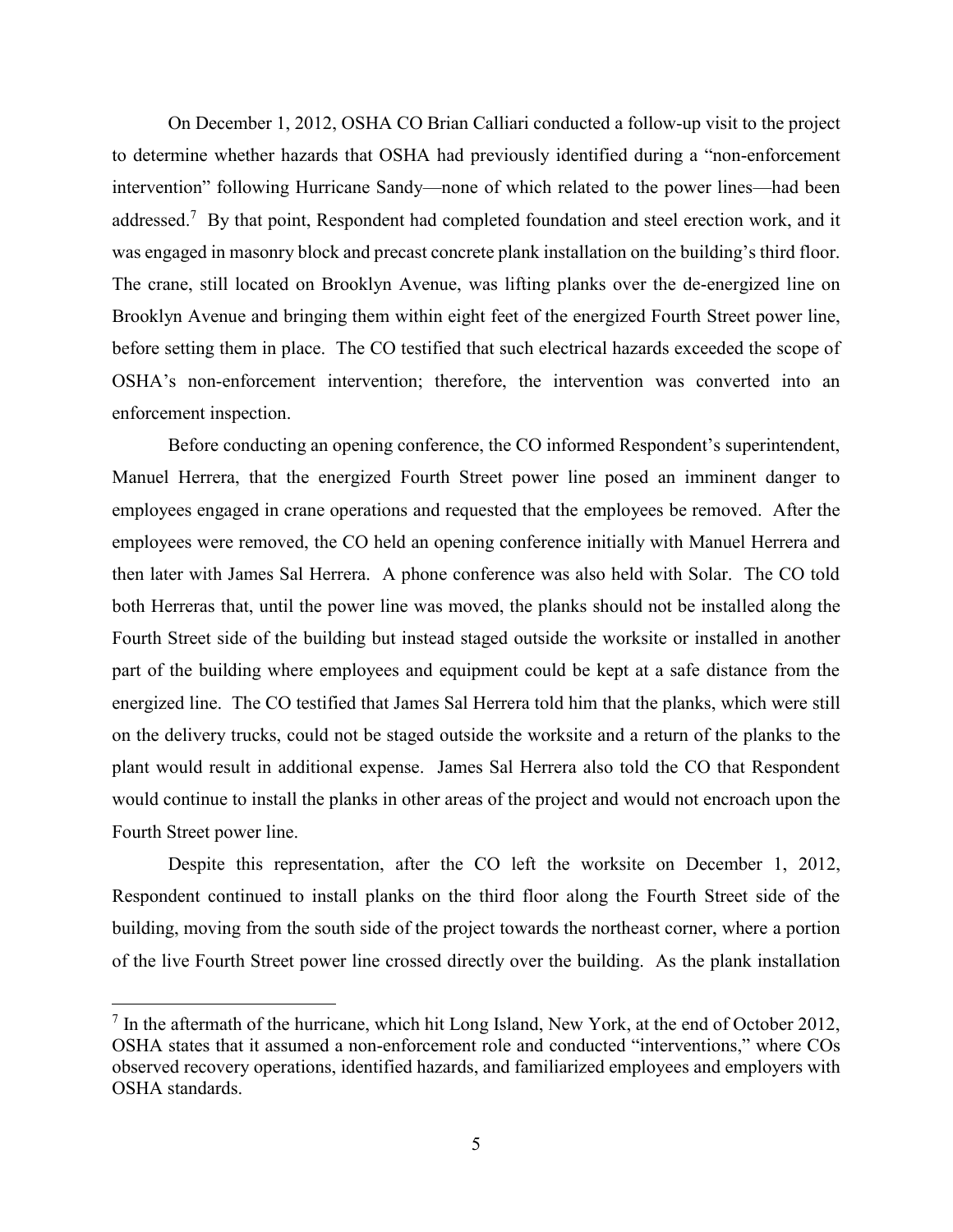progressed toward the northeast corner, the crane got progressively closer to the line. In addition, on December 3, four employees began installing an engineered fall protection system along the Fourth Street side of the building in preparation for masonry work that was to take place.<sup>8</sup>

From December 4 to 5, 2012, employees built up the block masonry wall on the third floor along Fourth Street, moving from the south side of the project towards the northeast corner. Respondent also continued to build the masonry wall at the northeast corner of the building. As the masonry wall was vertically erected, it too came closer to the energized Fourth Street power line. At that point, the innermost of the three wires that made up the primary Fourth Street circuit crossed the plane of the wall under construction. Not letting that stand in the way of construction of the wall, Respondent encircled the innermost wire of the energized line (forming a ten-squareinch hole in the wall) and then continued building the wall above the energized power line! Where the wire passed through the wall, the wire was covered with an insulation-like material of a type normally used on water pipes in plumbing systems. The material provided no protection against the risk of electrocution posed by the power line. James Sal Herrara testified it was "more than likely" that one of Respondent's employees placed it on the line.

When LIPA representative Clarke arrived at the site on December 5, 2012, to his dismay, he observed that the wall had been constructed around part of the live Fourth Street line. Concerned that his earlier warnings had been ignored and that Respondent would again resume work after he left, Clarke called the police to shut down the worksite. Clarke also issued a third cease-and-desist order to Solar, requiring that all work activity be stopped "immediately." After LIPA referred the matter to OSHA, CO Calliari returned to the site on December 6. He observed that work had continued along the Fourth Street side of the building after the December 1 OSHA inspection and that part of the energized Fourth Street line was captured within the masonry wall. He also observed that the fall protection system erected along the north and east sides of the third floor was immediately adjacent to the Fourth Street power line. The CO re-opened his inspection, which resulted in the Secretary alleging additional violations, including the two willful citation items at issue here. At some time after December 6, 2012, Vordonia paid LIPA \$70,000 to relocate the Fourth Street power line.

<sup>&</sup>lt;sup>8</sup> This fall protection system consisted of cables that employees strung across metal stanchions they installed near the edge of the building.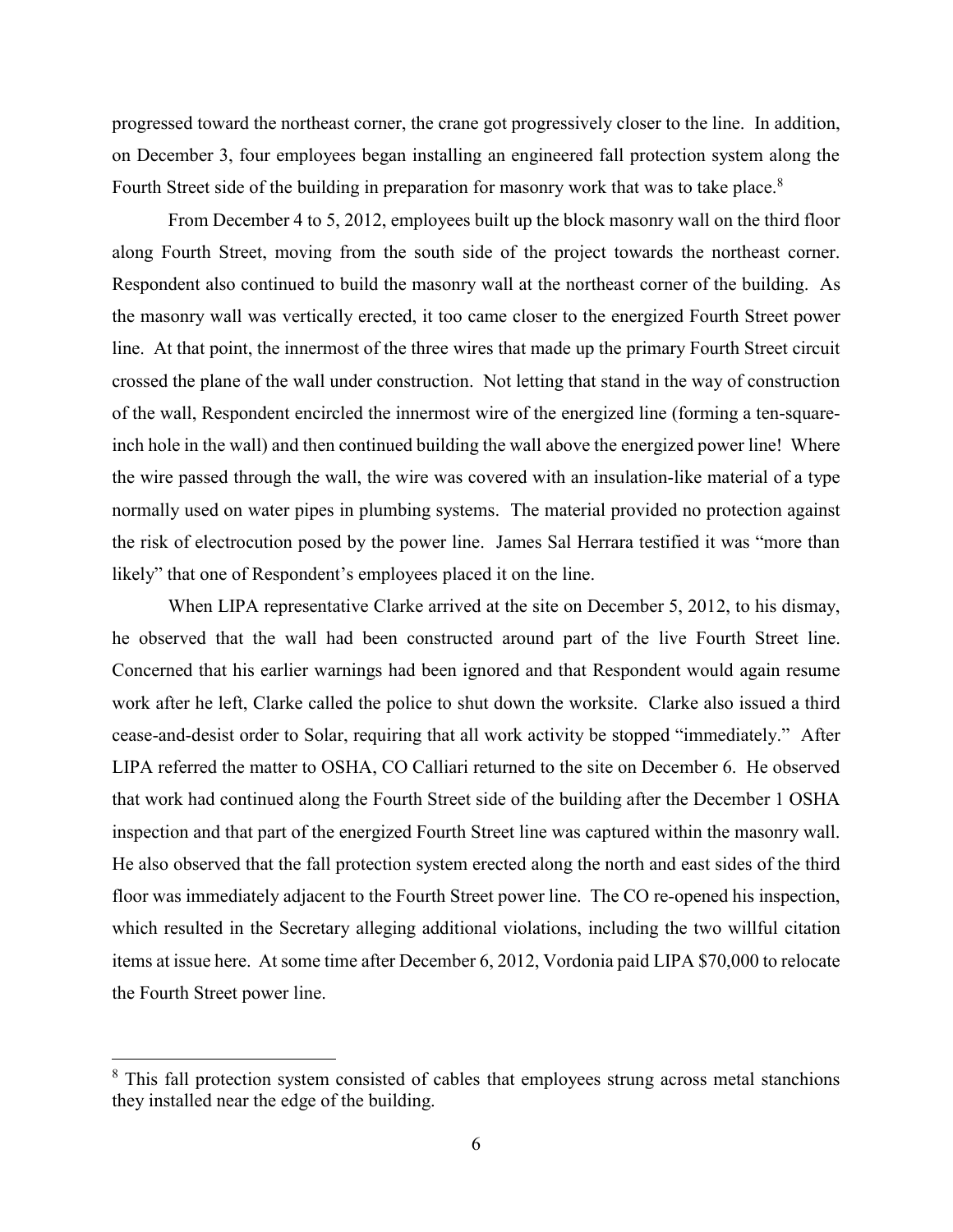#### **DISCUSSION**

#### **A. Duplicativeness**

 $\overline{a}$ 

Under Item 1, the Secretary alleges a violation of 29 C.F.R. § 1926.416(a)(1). This provision, which is part of OSHA's construction electrical standards, provides:

No employer shall permit an employee to work in such proximity to any part of an electric power circuit that the employee could contact the electric power circuit in the course of work, unless the employee is protected against electric shock by deenergizing the circuit and grounding it or by guarding it effectively by insulation or other means.

The Secretary alleges four separate instances of employee proximity to the live Fourth Street power line: one of which occurred on December 3, 2012, during the installation of the fall protection system when the power line was about three feet above employees' heads; the remaining three instances relate to the construction of the masonry block wall on December 4 and 5, 2012, when employees came within 4 to 14 inches of the power line.

Under Item 2, the Secretary alleges a violation of 29 C.F.R.  $\S$  1926.1408(a)(2), for failing to determine if any part of the crane, load line, or load could get closer than 20 feet of an overhead power line. If the crane could get closer than 20 feet, employers have three options under the cited provision for compliance: de-energize and ground the power line; ensure that no part of the equipment, load line, or load (including rigging and lifting accessories) comes closer than 20 feet to the power line; or utilize a table in the provision to determine the minimum approach distance to the power line based on its voltage.<sup>9</sup> 29 C.F.R. § 1926.1408(a)(2)(i)-(iii). The Secretary alleges that this violation occurred on December 1, 2012, when Respondent did not comply with any of the cited provision's three options and the crane came within approximately 8 feet of the energized Fourth Street power line.<sup>10</sup>

Violations are duplicative where the abatement of one violation necessarily results in the abatement of the other. *See Flint Eng'g & Constr. Co.*, 15 BNA OSHC 2052, 2056-57 (No. 90- 2873, 1992). The Commission has also found that violations are duplicative where they require

<sup>&</sup>lt;sup>9</sup> In this case, the minimum approach distance utilizing the table would have been ten feet from the Fourth Street power line, based on the power line having a capacity of 13.2 kV of electricity. *See* 29 C.F.R. § 1926.1408, Table A.

<sup>&</sup>lt;sup>10</sup> Our dissenting colleague repeatedly contends that Respondent failed to comply with the crane standard for many months. However, the Secretary limited the cited conduct for this alleged violation to one day; thus, any broader period of time of noncompliance has no relevance here.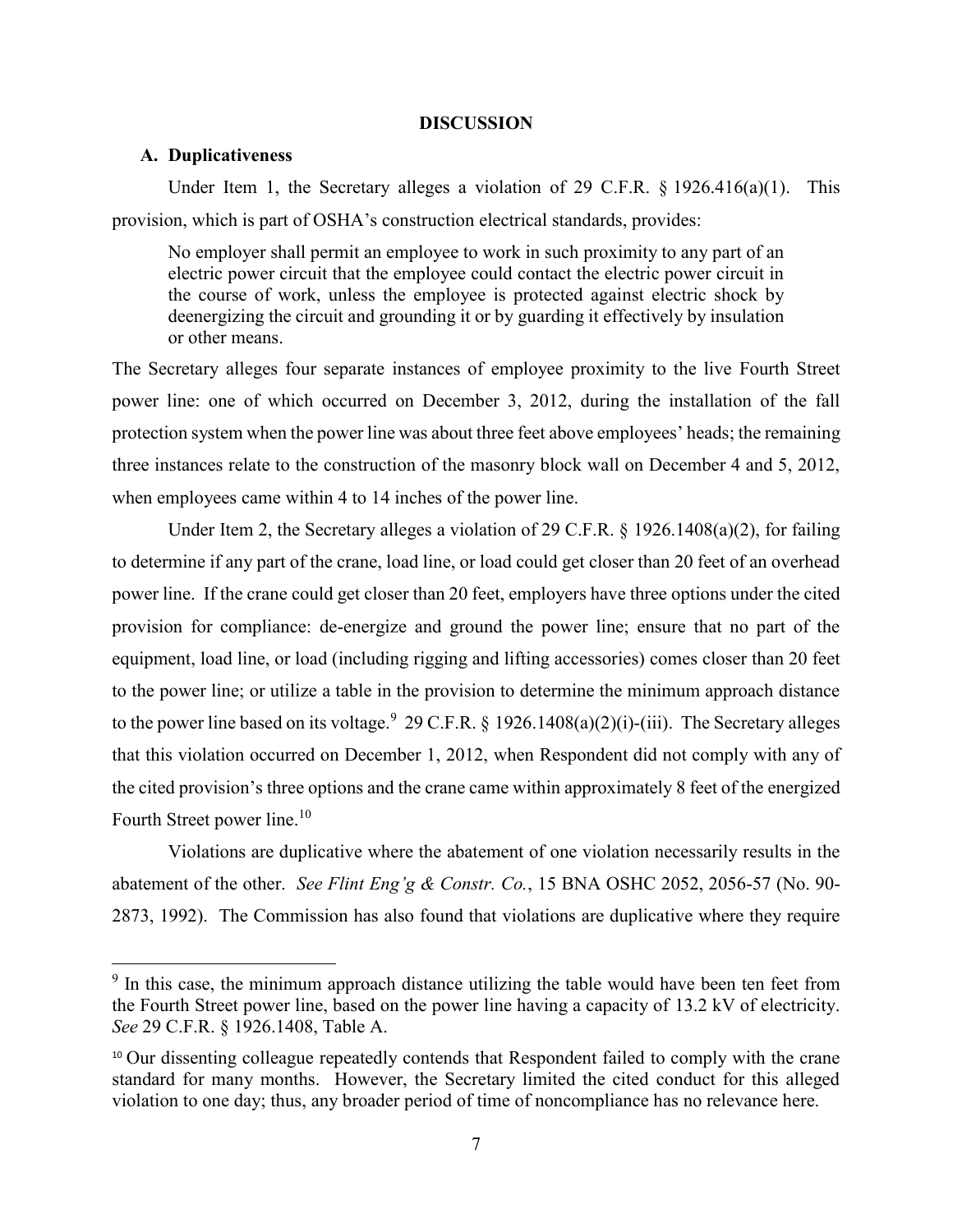the same abatement conduct, *see J.A. Jones Constr. Co.*, 15 BNA OSHC 2201, 2207 (No. 87-2059, 1993); where they involve substantially the same violative conduct, *see Cleveland Consol., Inc.*, 13 BNA OSHC 1114, 1118 (No. 84-696, 1987); or where they involve the same abatement. *E. Smalis Painting Co.*, 22 BNA OSHC 1553, 1561 (No. 94-1979, 2009) (citing *Capform, Inc.*, 13 BNA OSHC 2219, 2224 (No. 84-0556, 1989), *aff'd*, 901 F.2d 1112 (5th Cir. 1990)). Violations are not duplicative where they involve standards directed at fundamentally different conduct, *J.A. Jones Constr.*, 15 BNA OSHC at 2207, or where the conditions giving rise to the violation are separate and distinct. *H.H. Hall Constr. Co.*, 10 BNA OSHC 1042, 1046 (No. 76-4765, 1981). Here, the inquiry falls within the category of duplicative violations that may involve the same abatement.<sup>11</sup> *Capform*, 13 BNA OSHC at 2224.

In rejecting Respondent's claim of duplicativeness, the judge found that the violations at issue addressed the same general hazard of electrocution but the conditions giving rise to the violations were separate and distinct. In considering whether the same abatement measure could abate both violations, the judge relied on Commission precedent regarding the multi-employer worksite defense to conclude that because Respondent lacked the authority or ability to relocate the Fourth Street power line, the company neither controlled nor created the conditions underlying the violations. *See, e.g.*, *Electric Smith, Inc. v. Sec'y of Labor*, 666 F.2d 1297, 1298 (9th Cir. 1982); *Capform, Inc*., 16 BNA OSHC 2040, 2041-42 (No. 91-1613, 1994). As a result of his

<sup>&</sup>lt;sup>11</sup> While our dissenting colleague claims that our opinion "latches on to the line of cases that focus exclusively on abatement" without "acknowledging . . . conflicting precedent," she ignores the evolution of our case law that has led to defining violations as duplicative solely in terms of abatement: "violations may be found duplicative where the standards cited require the same abatement measures, or where abatement of one citation item will necessarily result in the abatement of the other item as well." *Rawson Contractors*, 20 BNA OSHC 1078, 1082 (No. 99- 0018, 2003); *General Motors Corp.*, 22 BNA OSHC 1019, 1024 (No. 91-2834E & 91-2950, 2007; *AKM LLC*, 23 BNA OSHC 1414,1425 (No. 06-1990, 2011), *vacated*, 675 F.3d 752 (D.C. Cir. 2012). Indeed, despite her attempt to portray the case law as lacking consistency, as she describes it in "Appendix A" to her dissenting opinion, our precedent has reached a common conclusion that violations are not duplicative when "abatement of one of the violative conditions . . . would not have abated the other violative condition." *Westar Mechanical, Inc.*, 19 BNA OSHC 1568, 1572 (No. 97-0226, 2001) (consolidated). Our opinion here today neither adds anything nor subtracts anything from this jurisprudence. However, our colleague's dissenting opinion, which attempts to make a quagmire out of an orderly and fair test for determining duplicativeness, would read better in the pages of a law review than in the context of a judicial opinion. Further, our decision today better serves the regulated community than our colleague's view, which if adopted by the Commission would be sure to create more uncertainty than answers.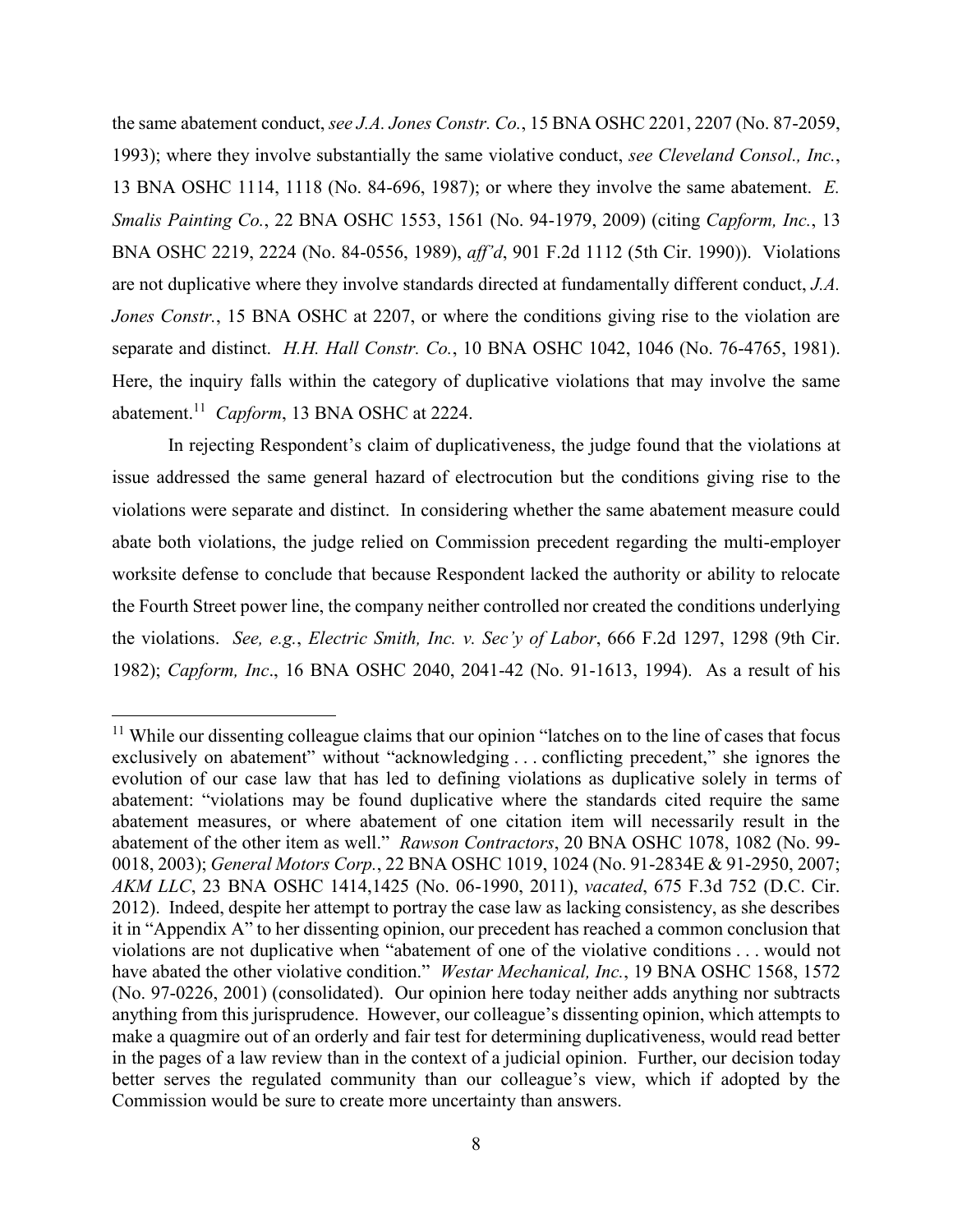finding, the judge rejected relocating the line as a method of abatement for purposes of analyzing duplicativeness; instead, he considered whether Respondent had "take[n] feasible alternative measures to protect its employees from the energized line." *See, e.g.*, *Peterson Brothers Steel Erection Co. v. Sec'y of Labor*, 26 F.3d 573, 579 (5th Cir. 1994); *Seibel Modern Manufacturing & Welding Corp.*, 15 BNA OSHC 1218, 1228 (No. 88-821, 1991). With respect to the crane violation, the judge considered the two measures presented by the CO to Respondent while the Fourth Street power line remained energized: staging the planks in another area of the worksite or keeping the crane a safe distance from the energized power line. With respect to the electrical violation, the judge stated that the violative condition could have been partially abated by staging the planks at another part of the project; however, abatement would also require halting construction of the wall. Since one of these measures alone could not have fully abated both violations, he concluded that the violations were not duplicative.

On review, Respondent claims that this was error because the hazardous condition for both items was the proximity of the overhead power line and the abatement for both items consisted of removing and relocating the power line. In response, the Secretary concedes that the violations were ultimately abated by removing and relocating the Fourth Street power line, but he contends, as the judge found, that because Respondent lacked the ability and authority to remove the line, this method of abatement is irrelevant to determining whether the violations were duplicative. The Secretary also echoes the judge's conclusion that the abatement measures within Respondent's control were separate and distinct for each citation item.

We find that the judge, in considering the violations at issue, erred in limiting his consideration of what constituted abatement. Abatement is defined as "action by an employer to comply with a cited standard." 29 C.F.R. § 1903.19(b)(1). Here, that action was removing and relocating the energized power line. This is the very measure the Secretary expressly concedes on review abated both violations.<sup>12</sup> That Respondent itself could not implement this abatement in no

 $12$  Our dissenting colleague claims that "even if the power lines were relocated to the opposite side of Fourth Street, the crane's boom would still have been able to come within 20 feet of the lines[.]" Given that there are no measurements or scaled drawings of the worksite in the record, there is no evidentiary basis for this conclusion. Furthermore, the Secretary's concession that relocating the line would have abated both violations means the Secretary also concedes that the relocated line *would have* been beyond the 20-foot zone. The Secretary's concession on this issue does not permit our colleague's contrary conclusion. *See Christian Legal Soc. Chapter of the University of*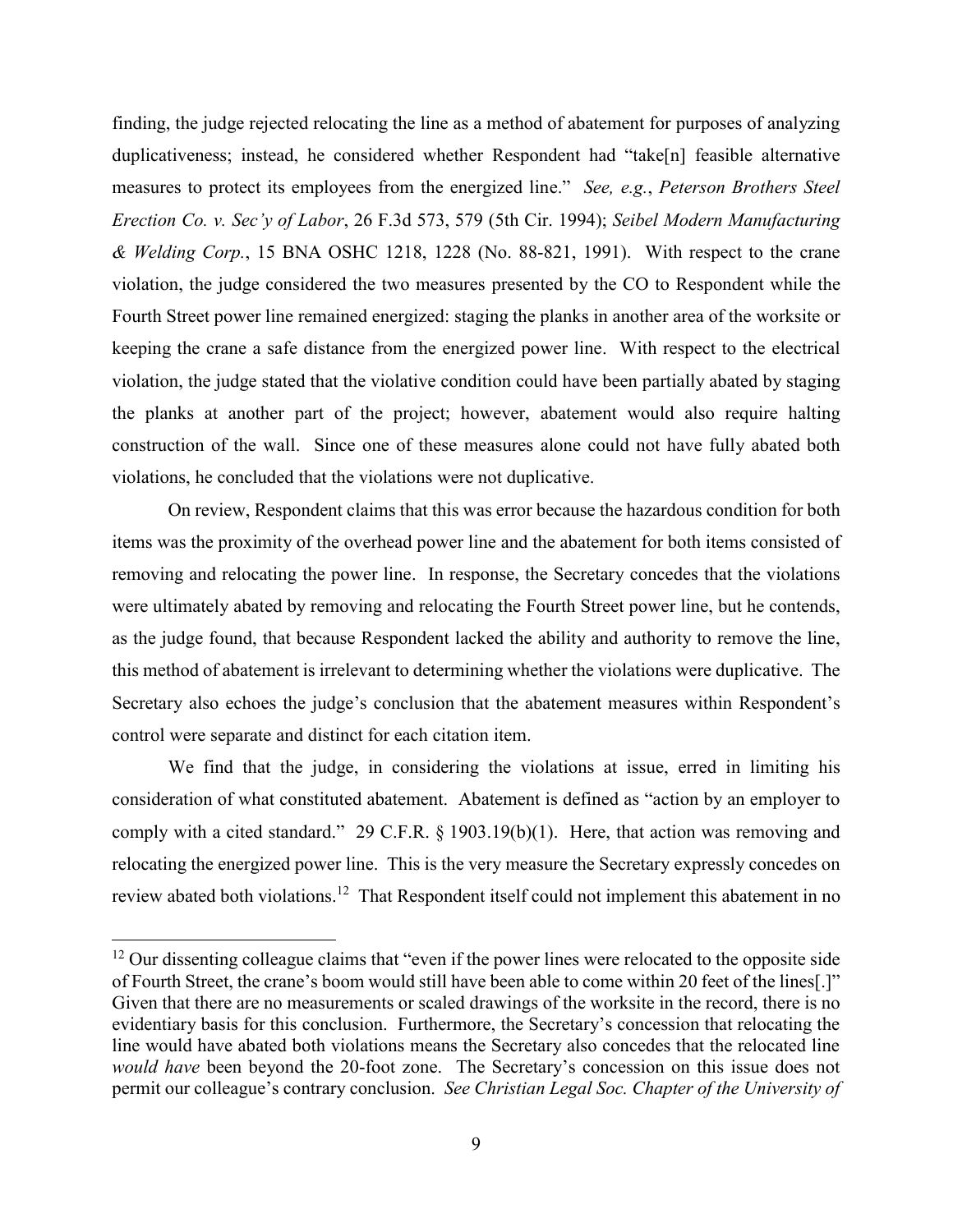way limits its assertion of duplicativeness or our analysis of the issue. Indeed, there is no precedent that restricts this defense to abatement methods the cited employer alone controls. Applying the judge's rationale here would mean that only Vordonia, which was cited for the same violations under the same standards as Respondent, could claim duplicativeness on the basis of the single method the Secretary admits constituted abatement for both violations.<sup>13</sup> Not only does logic defy that result, it would be patently unfair.

Moreover, neither of the actions considered by the judge as "feasible alternative measures" would have permitted Respondent to continue work along the Fourth Street side of the building while the energized line remained in place. The measures offered to Respondent by the CO were only available until the line was either de-energized (which the Secretary concedes was not feasible) or relocated. Like the CO, Solar also suggested that Respondent work on the "opposite side" of the building (along Rockaway Avenue), but he admitted that this was simply a way for Respondent's employees to keep doing the installation work until the live power line was "resolved" (i.e., de-energized or relocated); in the end, working on the opposite side of the building was not a viable option because, as Solar explained, "the building need[ed] to come up as one, based on how the steel gets strapped in together and how the planks tie in." Likewise, "staging" the planks in a different part of the worksite would only have delayed the installation work that had to be done along Fourth Street. To complete construction of each successive level of the building, the planks had to eventually be installed by the crane, including the area adjacent to Fourth Street. Not even moving the crane from its location on Brooklyn Avenue would have abated the crane violation because the crane's load line and rigging still had to hoist planks to the work area in proximity to the energized power line. In short, none of these measures would have constituted abatement of the crane violation.

*California, Hastings College of Law v. Martinez*, 561 U.S. 661, 677-8 (2010) ("[F]ormal concessions . . . have the effect of withdrawing a fact from issue and dispensing wholly with the need for proof of the fact. Thus, a judicial admission . . . is conclusive in the case."). Our opinion today gives effect to the Secretary's promulgated definition of what constitutes "abatement" and the Secretary's concession herein; it does not seek to expand the Commission's authority under the Act.

<sup>&</sup>lt;sup>13</sup> Vordonia was cited for three violations, two of which were characterized as willful and alleged under the same provisions at issue here:  $\S 1926.416(a)(1)$  and  $\S 1926.1408(a)(2)$ . These citations (Docket No. 13-1167) were settled on December 19, 2014.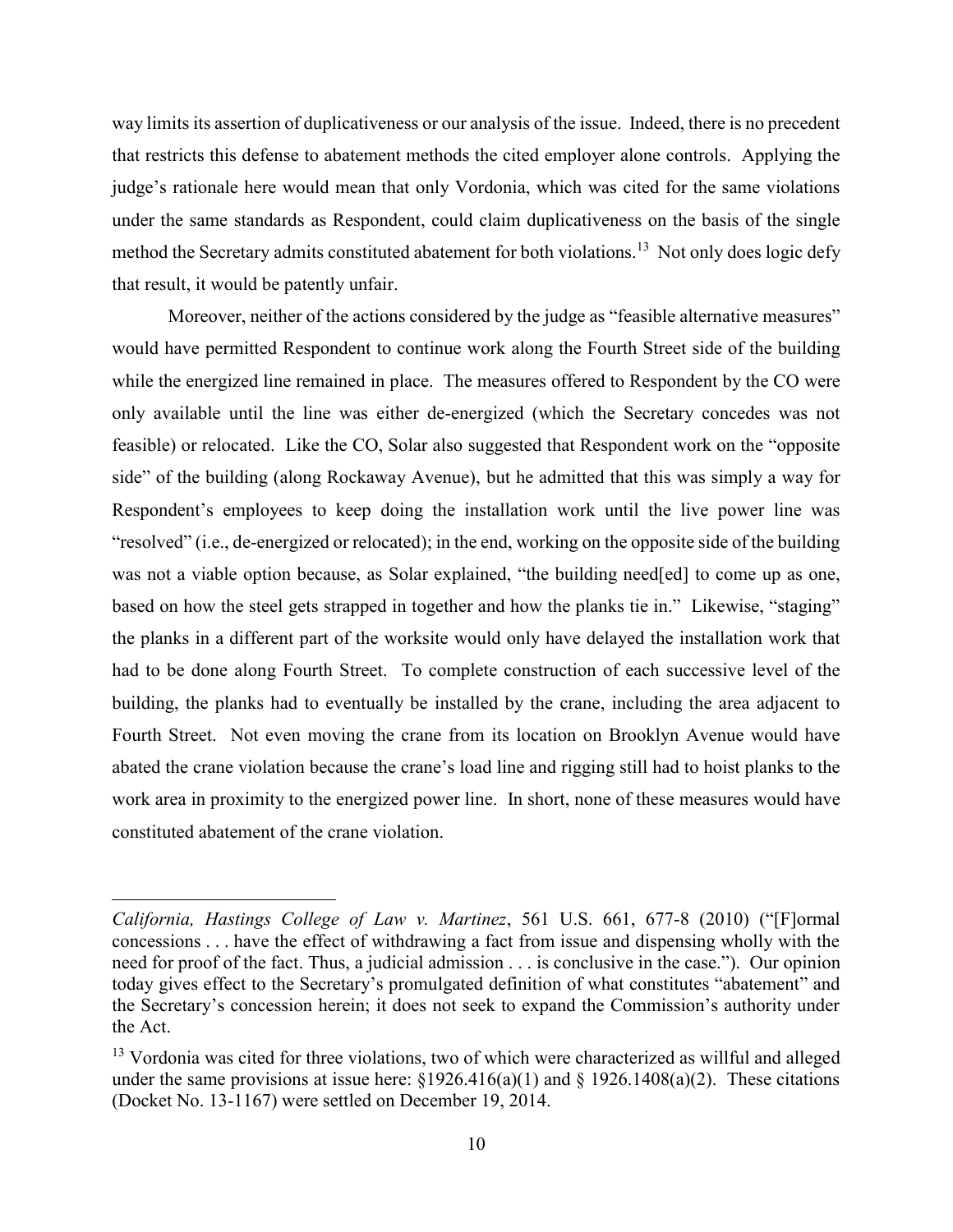Abatement of the electrical violation was subject to the same constraint. Building the wall *and* setting the concrete planks for installation required Respondent's employees to work adjacent to the energized Fourth Street power line—changes in the timing or, in the case of the planks, the location of the materials, would have merely delayed the inevitable proximity to the energized power line. Since the Fourth Street power line not only came within a few feet of this part of the project but actually crossed the plane of what was to be the building's exterior wall, the only way for Respondent to comply with the cited electrical standard was to either de-energize or relocate the Fourth Street line. Since de-energization was not feasible, relocation of the line was again the only available abatement method. Therefore, we find that both violations could be abated by the same (and only) method. $14$ 

Based upon the foregoing, we conclude that these violations are duplicative.<sup>15</sup> Accordingly, we vacate the crane violation and affirm the electrical violation.<sup>16</sup> *See, e.g., E. Smalis* 

<sup>&</sup>lt;sup>14</sup> Our dissenting colleague, while stating that our conclusion is not supported by Commission precedent, goes on to craft what would be new precedent by listing a "panoply of factors" previously not articulated under our case law that she would consider on the issue of duplicativeness. As previously noted, it appears that our colleague's dissenting opinion embarks on an odyssey of policy, particularly given that her contentions venture beyond the parties' arguments and stipulations.

<sup>&</sup>lt;sup>15</sup> Our finding of duplicativeness should not be construed as a conclusion that condones the Respondent's flagrant violations and course of conduct that flouts the requirements of the Act.

 $16$  Our dissenting colleague states that by vacating the crane violation, we have "immunized the company from being cited for a repeat violation of the crane standard in the future" and that preventing OSHA from using this tool in a future enforcement action against this employer "undermines the most fundamental purpose of the Act." We disagree. A violation is properly classified as repeated under section 17(a) of the Act if, at the time of the alleged repeated violation, there was a Commission final order against the same employer for a substantially similar violation. *See, e.g.*, *Jersey Steel Erectors*, 16 BNA OSHC 1162, 1167-68, (No. 90-1307, 1993), *aff'd without published opinion*, 19 F.3d 643 (3rd Cir. 1994). Although the Secretary typically establishes a prima facie case of substantial similarity by showing that both violations are of the same standard, the Secretary may also show substantial similarity when violations are not of the same standard by presenting "evidence that the violations involve similar hazards." *Potlatch Corp.*, 7 BNA OSHC 1061, 1063 (No. 16183, 1979). With the issuance of this decision, Respondent's violation of § 1926.416(a)(1) (the employee proximity standard) becomes a Commission final order against Respondent. Therefore, if Respondent is cited for a violation of  $\S$  1926.1408(a)(1) (the crane proximity standard) in the future, the Secretary could prove that the crane violation should be characterized as repeat by establishing that it involves a hazard similar to that of the previously affirmed  $\S 1926.416(a)(1)$  violation—proximity to electrical power lines.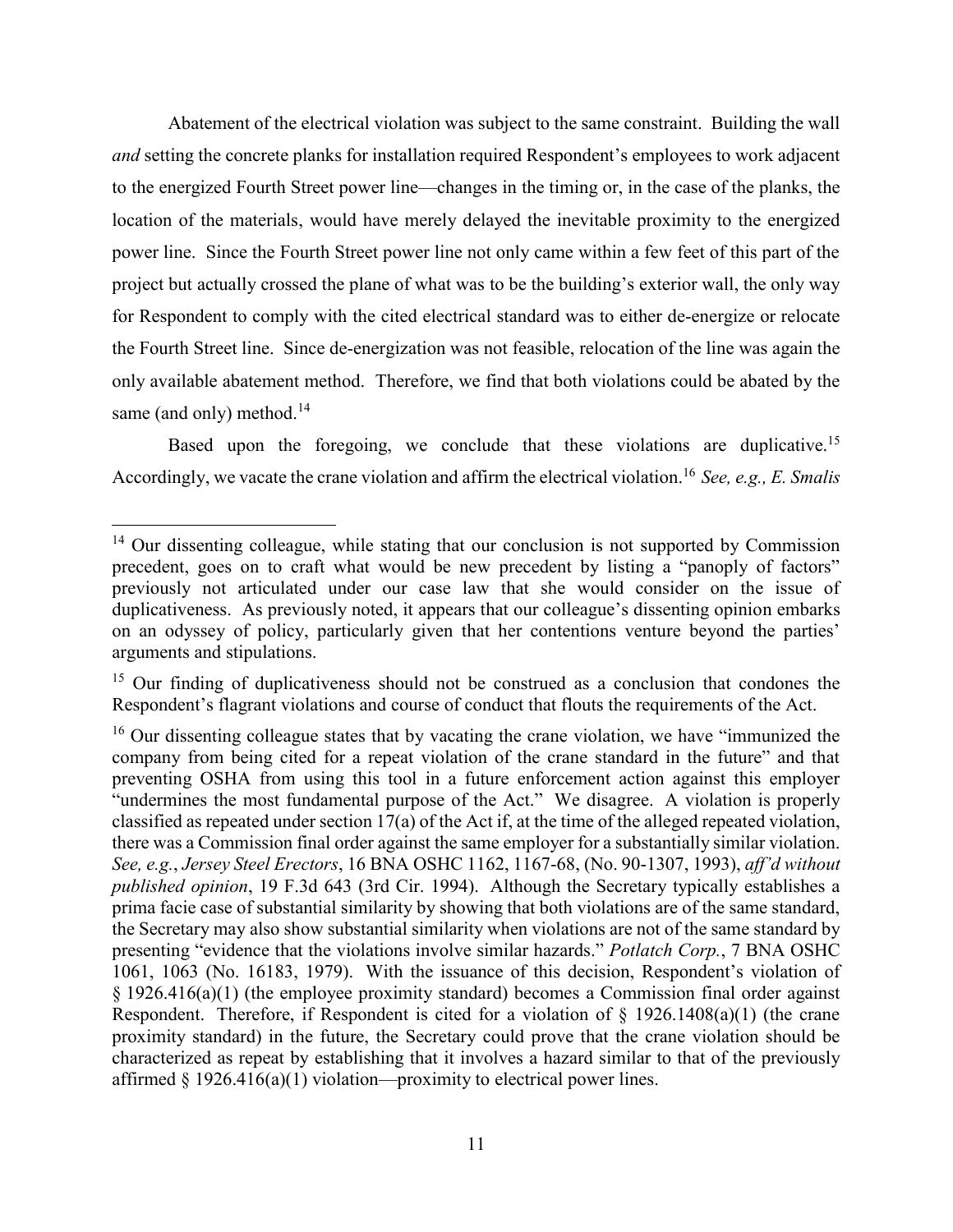*Painting Co.*, 22 BNA OSHC at 1584 (vacating 20 out of 203 willful allegations as duplicative; affirming 51 willful allegations and assessing penalties; and vacating 132 willful allegations on other grounds); *Manganas Painting Co., Inc.*, 21 BNA OSHC 1964, 1996 (No. 94-0588, 2007) (vacating 8 out of 28 willful allegations as duplicative; affirming 15 willful allegations and assessing penalties; and vacating 3 willful allegations on other grounds).

### **B. Penalty**

 $\overline{a}$ 

"In assessing penalties, section 17(j) of the OSH Act, 29 U.S.C.  $\S 666(i)$ , requires the Commission to give due consideration to the gravity of the violation and the employer's size, history of violation, and good faith." *Burkes Mech., Inc.*, 21 BNA OSHC 2136, 2142 (No. 04- 0475, 2007). "Gravity is a principal factor in the penalty determination and is based on the number of employees exposed, duration of exposure, likelihood of injury, and precautions taken against injury." *Siemens Energy & Automation, Inc.*, 20 BNA OSHC 2196, 2201 (No. 00-1052, 2005) (citation omitted).

Here, the Secretary proposed a penalty of \$61,600 for each willful violation. In assessing the proposed penalty amounts, the judge relied on testimony from the CO that the severity was "high" because, given the voltages involved, death or serious physical injury was likely to result.<sup>17</sup> The CO rated the probability of an accident occurring as "greater," based on the number of employees exposed and the duration of exposure. As a result, the CO considered the overall gravity to be "high," resulting in a gravity-based penalty of \$70,000 for each violation. This amount was then reduced by 20 percent based on MSI's size (51 employees) and the resulting amount was increased by 10 percent based on MSI's prior violation history—the CO testified that since 2000, MSI has been inspected 28 times and issued 96 citations, including multiple citations

Moreover, a future citation involving the hazards identified in this case might also be characterized as willful. Given the company's record of prior citations, along with the item affirmed here, the Secretary would certainly be able to show that Respondent was well aware of the requirements of both proximity standards. *Falcon Steel Co.*, 16 BNA OSHC 1179, 1188 (No. 89-2883 & 89-3444, 1993). Furthermore, indifference as well as disregard would presumably exist if, for example, the company made a conscious decision not to comply with the Act for economic reasons, as it did in this case.*Id.*

 $17$  The judge also specifically rejected Respondent's argument that assessing the proposed penalty amounts would cripple it, finding that Respondent "introduced no financial statements to support its contention . . . [and] [i]n any event, financial hardship . . . is not a statutory criterion for determining the appropriateness of a penalty."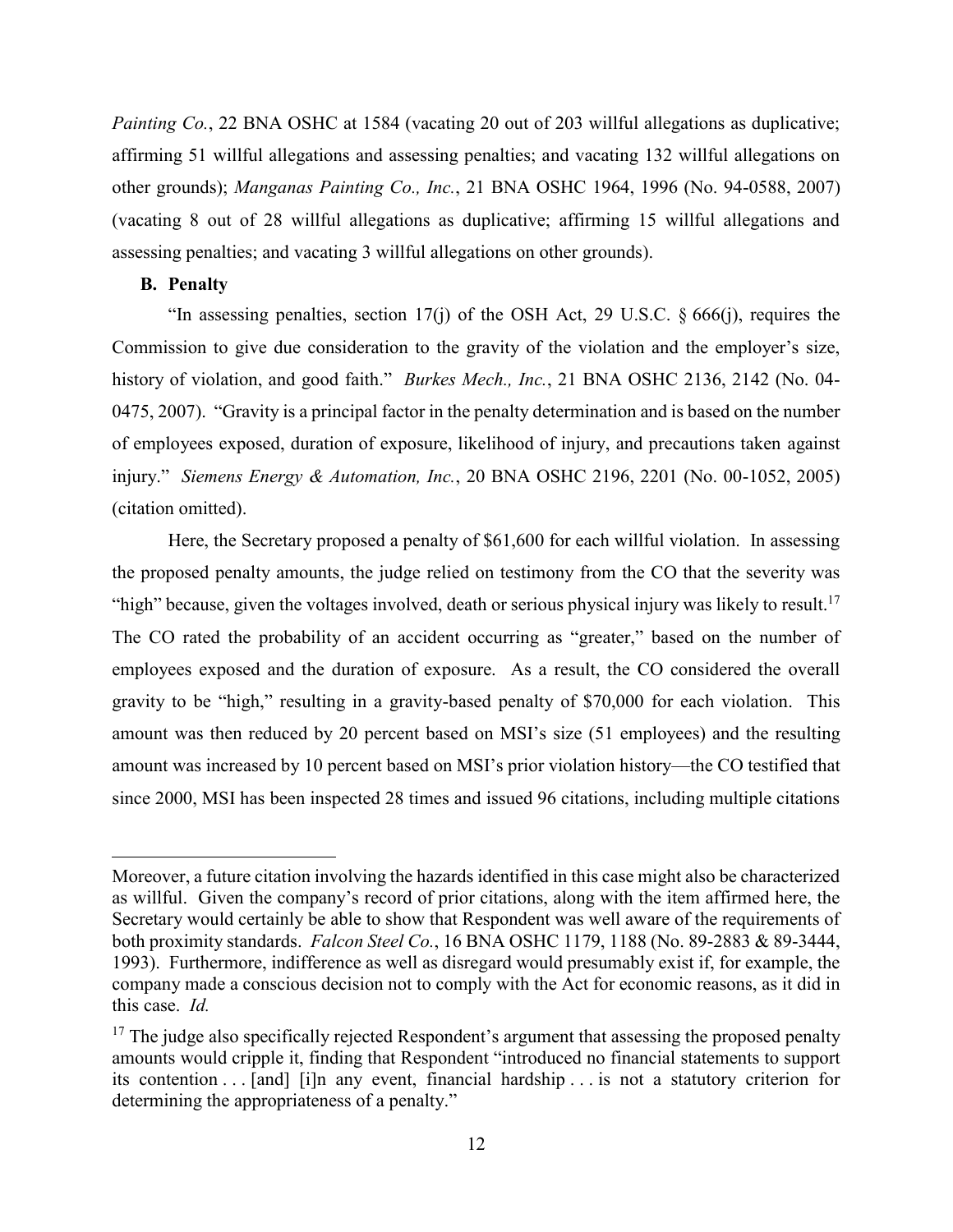for serious and repeat violations, all of which were settled. Given that the inspections in this case resulted in citations for serious, repeat, and willful violations, Respondent was given no credit for good faith.

We agree that the gravity of the electrical violation was high and under the circumstances present in this case, accord that factor more weight than the other penalty factors. *Natkin & Co. Mech. Contractors*, 1 BNA OSHC 1204, 1205 n.3 (No. 401, 1973) ("Gravity, unlike good faith, compliance history and size, is relevant only to the violation being considered in a case and therefore is usually of greater significance. The other factors are concerned with the employer generally and are considered as modifying factors."); *see also E.R. Zeiler Excavating, Inc.*, 24 BNA OSHC 2050, 2057 (No. 10-0610, 2014); *E. Smalis Painting Co., Inc.*, 22 BNA OSHC at 1582; *Capform, Inc.*, 19 BNA OSHC 1374, 1378 (No. 99-0322, 2001), *aff'd*, 34 F. App'x 152 (5th Cir. 2002) (unpublished); *Caterpillar, Inc.*, 17 BNA OSHC 1731, 1734 (No. 93-373, 1996), *aff'd* 122 F.3d 437 (7th Cir., 1997); *Valdak Corp.*, 17 BNA OSHC 1135,1138 (No. 93-0239, 1995), *aff'd* 73 F. 3d 1466 (8th Cir., 1996); *Trinity Indus., Inc.*, 15 BNA OSHC 1481, 1483 (No. 88-2691, 1992). In addition, we see no reason to adjust the penalty for either size or prior history. Specifically, any reduction that might be considered for size is offset by the evidence of a substantial prior citation history. Finally, for the same reasons identified by the CO, a reduction for good faith is not warranted. Therefore, we find that a penalty of \$70,000 is appropriate.

#### **ORDER**

We vacate Willful Citation 2, Item 2, affirm Willful Citation 2, Item 1, and assess a penalty of \$70,000. SO ORDERED.

> $\sqrt{s/}$ Heather L. MacDougall Chairman

 $\sqrt{s/}$ 

James J. Sullivan, Jr.

Dated: February 28, 2018 Commissioner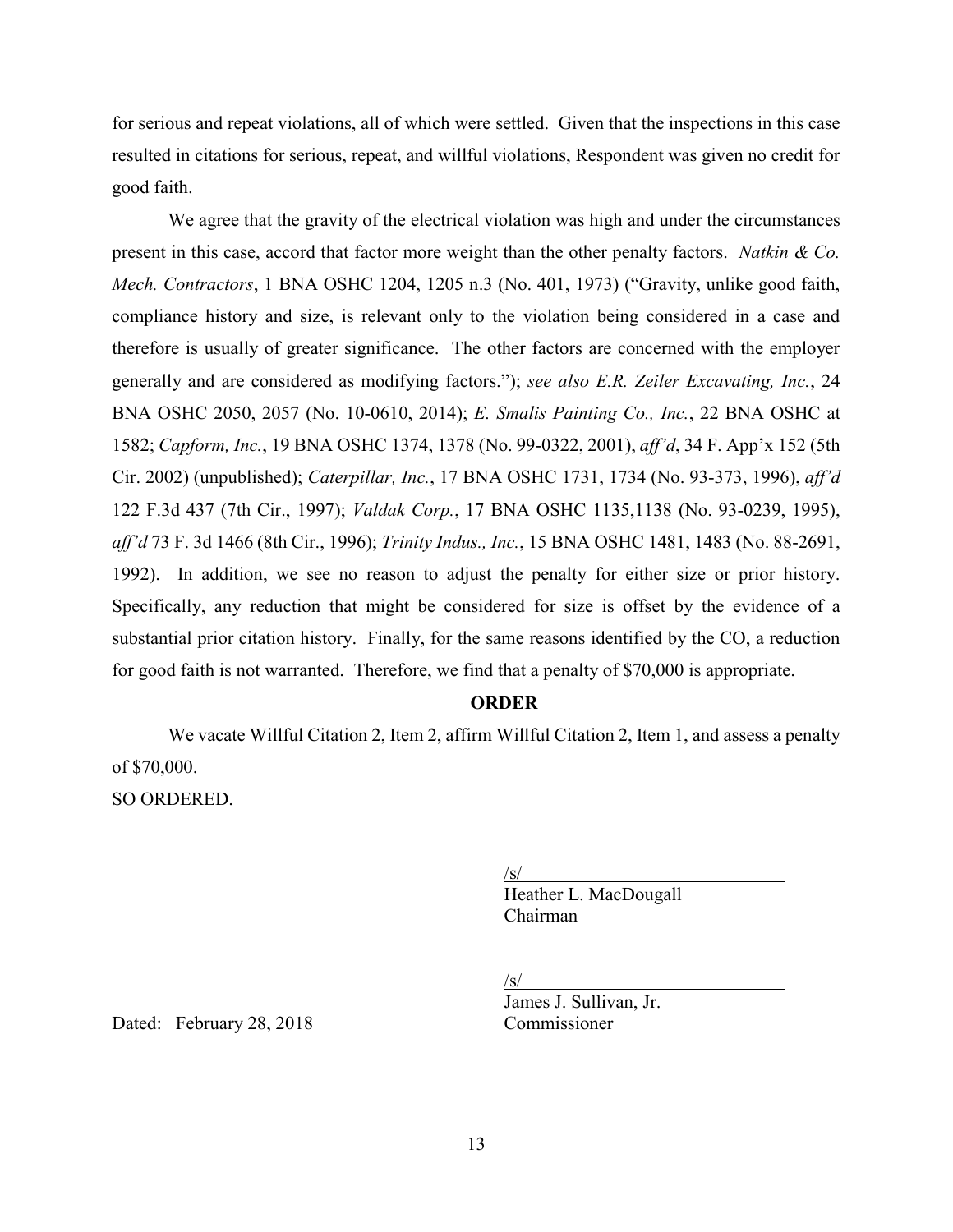ATTWOOD, Commissioner, dissenting:

 $\overline{a}$ 

Because I have concluded that, in the circumstances of this case, the Commission lacks authority to vacate either of the proven willful citation items on the grounds that they are duplicative, I dissent.

# **BACKGROUND**

The facts of this case are chilling—and, at this stage of the proceeding, largely undisputed.<sup>1</sup> Respondent was the masonry subcontractor on a construction project located at the corner of Brooklyn Avenue and Fourth Street in Valley Stream, New York. Over a four-month period, from July until early December 2012, Respondent periodically operated a crane within mere feet of energized power lines in flagrant violation of OSHA's crane standard, exposing employees to an

 $<sup>1</sup>$  The "chilling" nature of this case relates to the fact that many human lives were put at grave risk</sup> due to Respondent's egregious violation of two separate safety regulations at the worksite. The majority's failure to understand the importance of *this* fact speaks for itself.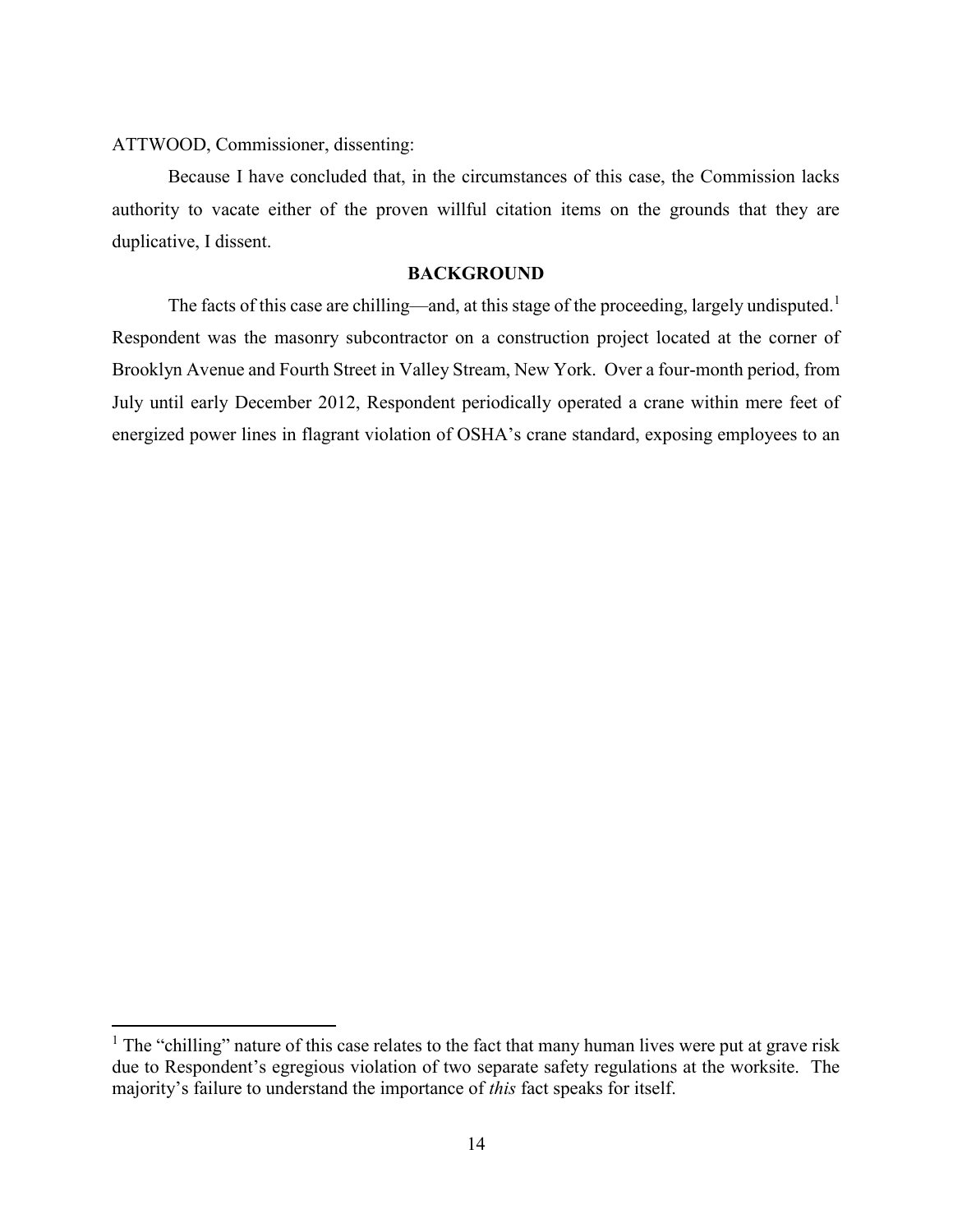electrocution hazard.<sup>2</sup> And on three days in December, Respondent also exposed a number of its employees to an electrocution hazard in violation of the proximity to electrical power circuits' standard.

The relevant facts begin in the spring of 2012. In May, a representative of the Long Island Power Authority (LIPA) informed the general contractor, Vordonia Contracting & Supplies Corp./Alma Realty Corporation, that it must have the power lines along Brooklyn Avenue deenergized before it commenced work in proximity to those lines. He also informed Vordonia that the Fourth Street power lines could not be de-energized and would have to be relocated if work were to be conducted near those lines. Apparently because of cost considerations, Vordonia with the full knowledge of Respondent—did not have the lines de-energized (Brooklyn Avenue) or moved (Fourth Street) prior to beginning construction.



<sup>2</sup> This is the unscaled depiction of the worksite contained in DOL Exhibit 26a.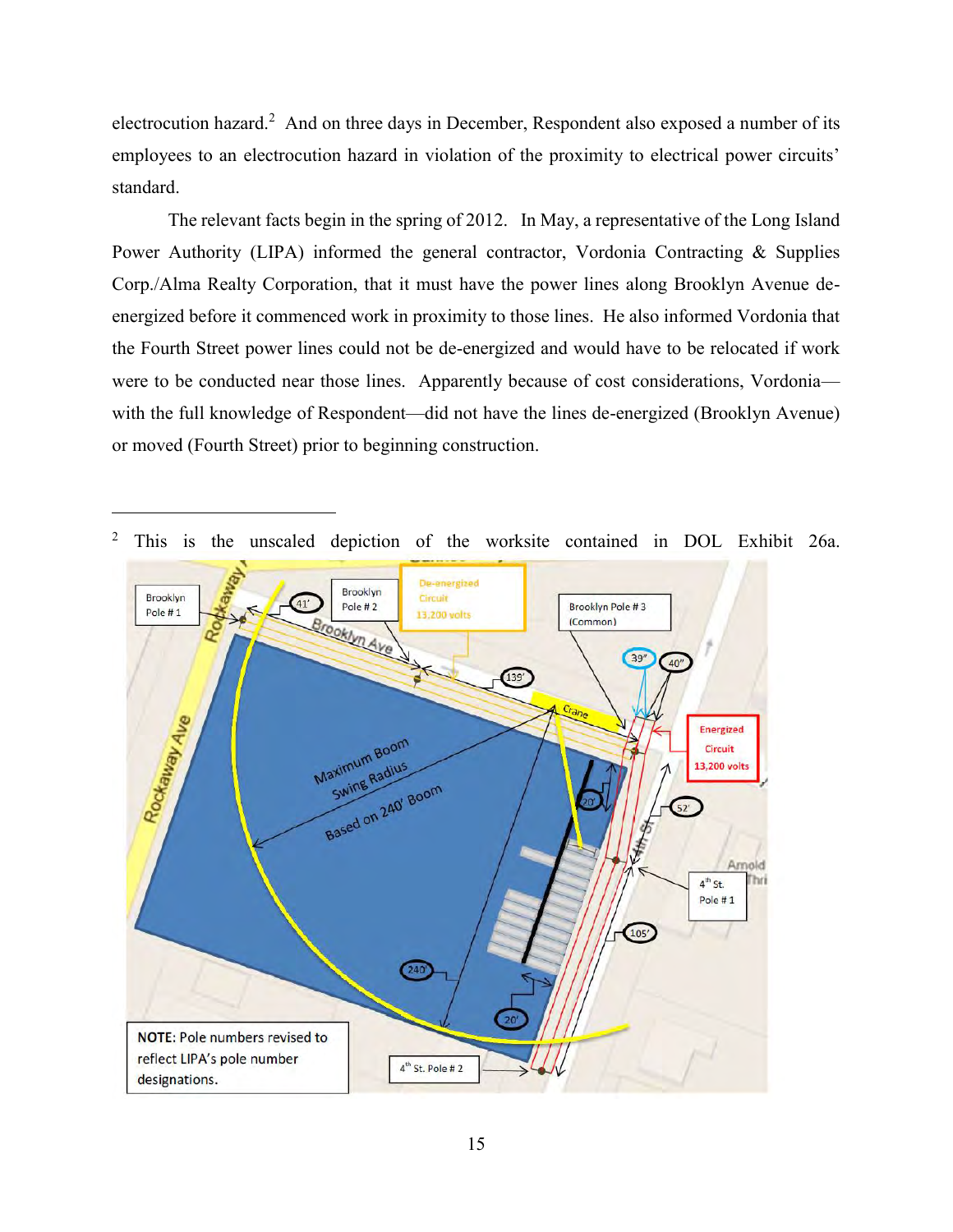In July, a LIPA representative observed Respondent operating a crane (which was then situated on Brooklyn Avenue) within 10 feet of the energized Brooklyn Avenue power lines and issued a cease-and-desist order requiring that the Brooklyn lines be de-energized before work proceeded. Sometime thereafter Vordonia paid to have a section of the Brooklyn Avenue power lines de-energized. Inexplicably, however, Respondent relocated the crane to the Fourth Street side of the project, which also had energized power lines, and proceeded to lift materials over the Fourth Street lines. This action resulted in LIPA issuing Respondent a second cease-and-desist order on August 23rd, barring it from using the crane within 10 feet of the energized Fourth Street lines. On the same date, because the Brooklyn Avenue power lines had been de-energized, LIPA lifted the July cease-and-desist order, thus allowing Respondent to return the crane to its previous Brooklyn Avenue location.<sup>3</sup>

On December 1st, two OSHA compliance officers initiated an inspection of the construction site, where Respondent was in the process of using the crane to hoist precast concrete floor planks to be installed on the third floor of the project. The COs observed that Respondent was lifting the concrete planks over the (de-energized) Brooklyn Avenue lines and bringing them within 8 feet of the (energized) Fourth Street lines before setting them down. Photographic evidence shows employees placing their hands on the load to guide it as it was lowered into place. The COs informed Respondent's superintendent/foreman that the Fourth Street lines posed an imminent danger to employees and asked that Respondent cease operation of the crane and remove all employees working in dangerous proximity to the lines. The COs then proceeded to inspect the site, which resulted in the issuance of citations for several violations, including the crane violation at issue here.<sup>4</sup> Respondent's owner assured the COs that the crane would not lower any

 $\overline{a}$ 

(a) Worksite, east side of building, third floor – Employees hoisted and set precast concrete floor planks with a Liebherr Mobile Crane . . .

<sup>&</sup>lt;sup>3</sup> Therefore the parties' stipulation that the Brooklyn Avenue lines were de-energized in September 2012 cannot be accurate.

<sup>&</sup>lt;sup>4</sup> The citation, as amended, provides:

<sup>29</sup> C.F.R. 1926.1408(a)(2): The employer, where any part of the equipment, load line, or load (including rigging and lifting accessories), if operated up to the equipment's maximum working radius in the work zone, could get closer than 20 feet to a power line, failed to meet the requirements in Option (1), Option (2), or Option (3) of this section: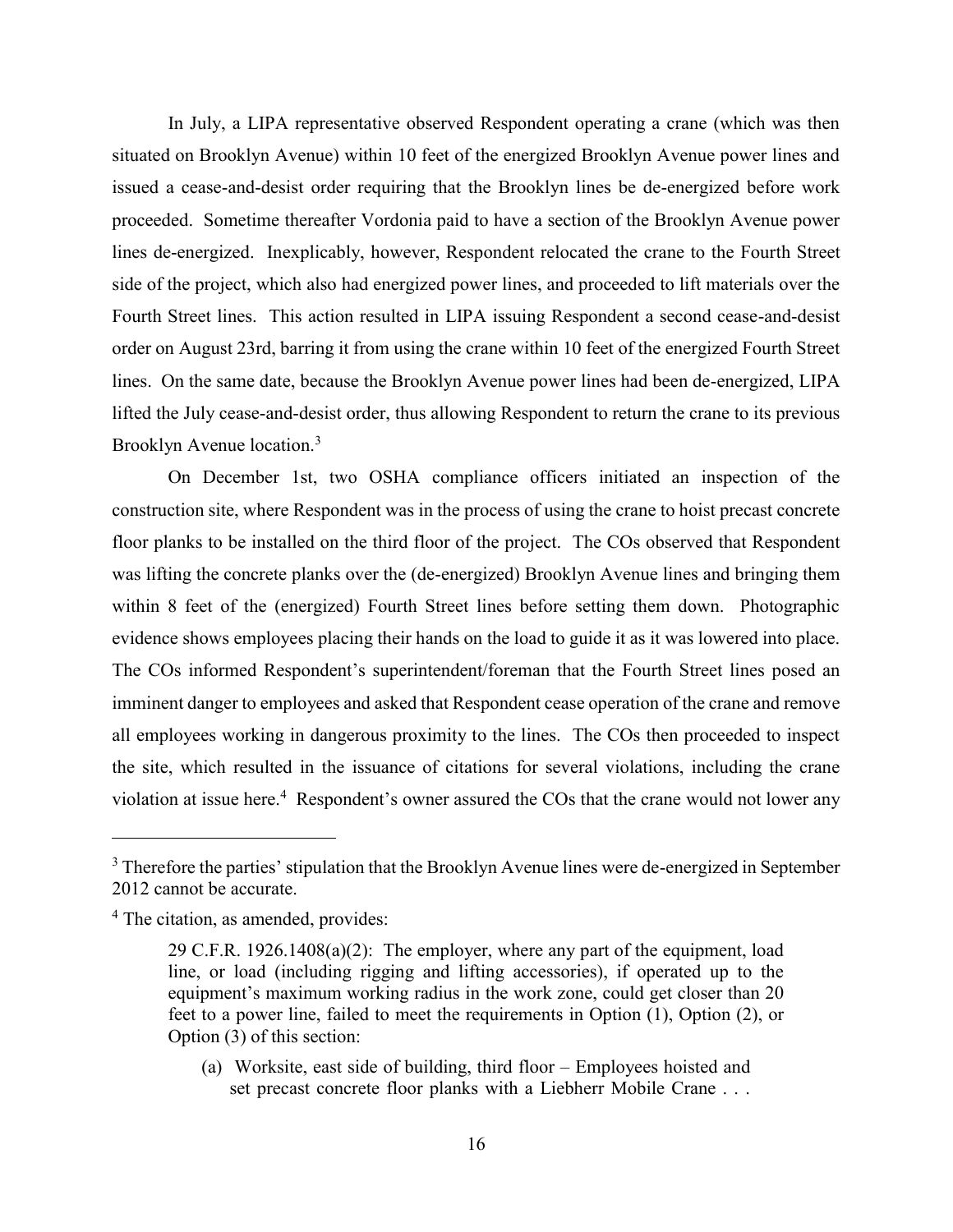more planks near the Fourth Street lines but would work elsewhere on the project. However, after the COs left the site, Respondent continued to lift and place planks progressively closer to the northeast corner of the building and the Fourth Street power lines, one of which, because the supporting power pole located at the corner was out of plumb, ran directly over the northeast corner of the building.

Between OSHA's visit on December 1st and December 5th, Respondent completed laying the floor planks for the third floor along the Fourth Street side of the building and started building a masonry block wall along the northeast corner where Brooklyn Avenue intersected Fourth Street. Incredibly, when the height of the wall exceeded the height of the Fourth Street power lines, Respondent's employees merely covered a portion of the energized line that intersected the wall with the type of insulation plumbers use to protect water lines from the cold and, creating a 5-by-5 inch hole in the wall, *built the wall around the intruding energized power line*! Respondent's employees also installed a fall protection system along the Fourth Street side of the building, which again required coming within inches of the energized power lines.

On December 5th, a LIPA representative arrived at the site and discovered the energized Fourth Street power line running through the wall of the building. Shocked by what he saw, and concerned that Respondent would resume work after he left the site, he called the police to shut down the project.<sup>5</sup> He also issued a third cease-and-desist order to the general contractor requiring that it "MUST IMMEDIATELY CEASE AND DESIST ALL WORK ACTIVITY." In addition, he referred the matter to OSHA, and an OSHA CO returned on December 6th and continued the inspection begun on December 1st. As a result, OSHA issued a second set of violations to Respondent, including the other willful violation at issue in this case, which alleged that on

where the rigging came within approximately 8 feet of the overhead primary and secondary power lines operating up to 13,200 volts (13 Kv) phase to phase, on or about 12/1/12. The employer did not confirm that the powerlines had been deenergized and visibly grounded at the worksite; nor did the employer follow the requirements of 29 CRF 1926.1408(b) to ensure that either 20 foot clearance or applicable minimum approach distance was maintained from the power lines.

 $<sup>5</sup>$  One LIPA representative testified that he "had never seen anything so horrendous" in his life.</sup>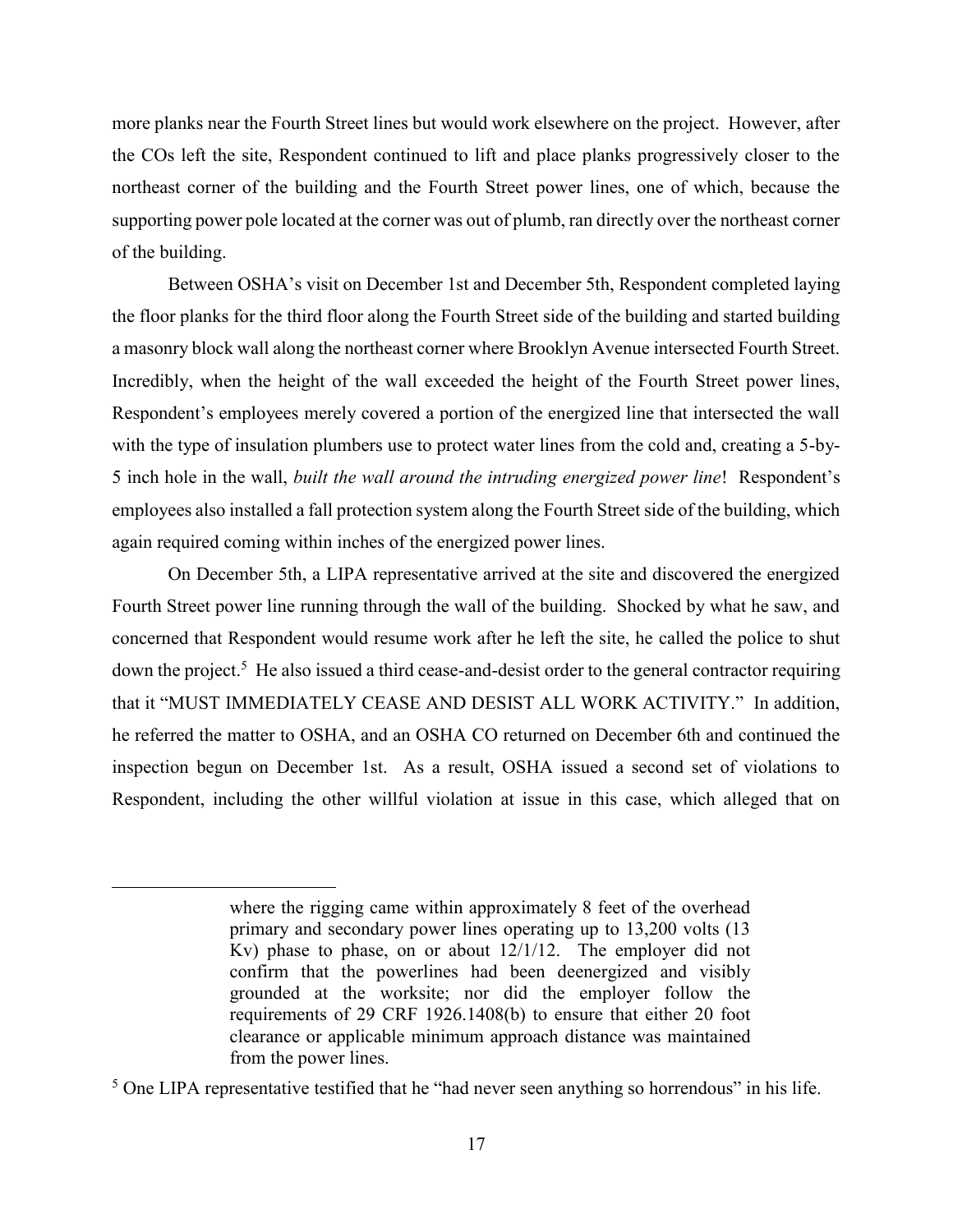December 3rd, 4th, and 5th employees on the third floor were working variously within 3 feet, 12 inches, 14 inches, and 4 inches of the energized Fourth Street power lines.

# **DISCUSSION**

Review in this case is limited to a single issue: whether the crane violation and proximity to electrical power circuits violation, both of which the judge affirmed as willful, are duplicative of each other.<sup>6</sup> The majority concludes that because in the circumstances of this case the two violations could only have been abated by the same action—relocating the Fourth Street lines across the street from the construction project—the violations are duplicative and one must be vacated. $7$ 

I disagree with the majority's conclusion for two principal reasons. First, their opinion does not confront the Commission's confusing and conflicting precedent on this issue. As a result, the majority analyzes whether the violations are duplicative using a framework that lacks a sound legal foundation. Second, given the only legal foundation upon which the duplicativeness doctrine must rest, the majority, in vacating one of these proven violations on duplicativeness grounds, exceeds the Commission's limited authority under the Act—a statute that vests the Secretary, not the Commission, with the type of prosecutorial discretion that is really at issue here.<sup>8</sup>

<sup>6</sup> I note that unlike the majority, the discussion throughout my dissent is *not* tailored to "better serve[] the regulated community," but is instead properly focused on upholding Commission precedent and effectuating the principal purpose of the Act. *See* 29 U.S.C. § 651(b) ("The Congress declares it to be the purpose and policy . . . to assure so far as possible every working man and woman in the Nation safe and healthful working conditions . . . .").

 $<sup>7</sup>$  The Secretary has conceded that relocating the power lines would have abated both violations.</sup> But a close examination of the record evidence reveals that relocating the power lines could not possibly have abated the crane violation. This is because even if the power lines were relocated to the opposite side of Fourth Street, the crane's 240-foot boom would obviously still have been able to come within 20 feet of the lines, and thus Respondent would have been required to take additional actions under the standard beyond relocating the lines *before* it began crane operations at the worksite. *See* 29 C.F.R. § 1926.1408(a)(2). Despite the majority's assertion to the contrary, I acknowledge the Secretary's concession and assume for purposes of my analysis that relocating the power lines would have actually abated both violations.

<sup>&</sup>lt;sup>8</sup> Though cited only for its conduct over three days in December, it cannot be ignored that over a period of many months, until LIPA had the police shut down the site, Respondent had used the crane in close proximity to energized powerlines and therefore exposed numerous employees to an electrocution hazard. Indeed, had Respondent taken action on December 1st to protect the employees exposed to electrocution as a result of the crane violation, the employees working along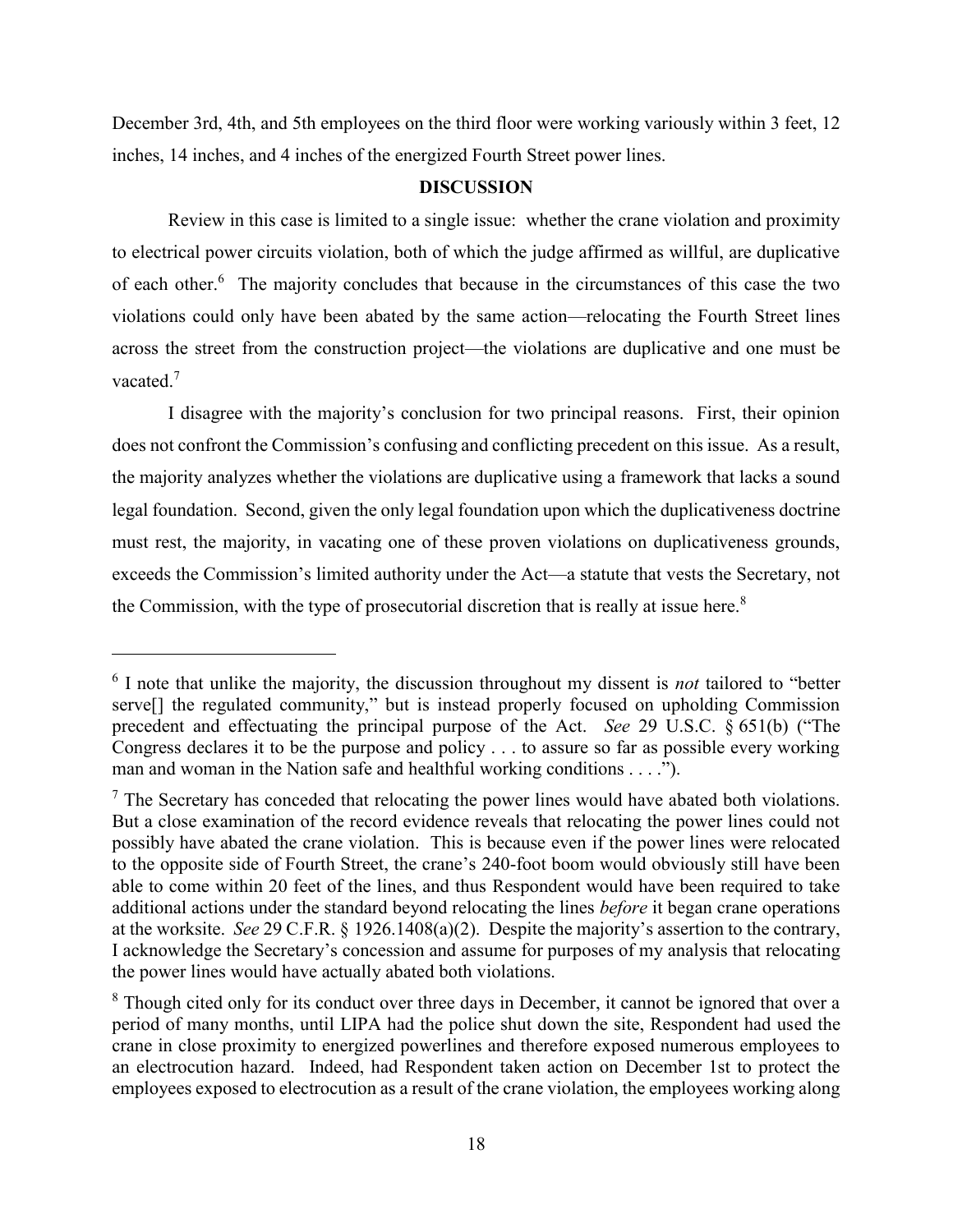### **I. Commission Precedent**

 $\overline{a}$ 

Let there be no doubt: the majority's decision to vacate the crane standard violation as duplicative of the proximity to electrical power circuits standard violation is without precedent, and if followed, would vastly expand the reach of the duplicativeness doctrine. As the following analysis demonstrates, Commission precedent provides no rational justification for finding duplicativeness here.

As early as 1974, the Commission analyzed whether two violations of closely related standards were duplicative of each other. *Koppers Co., Inc.*, 2 BNA OSHC 1354, 1354-55 (No. 3449, 1974) (finding violations of two standards related to respiratory protection not duplicative because allegations were made with respect to different individuals and on different bases). However, in the ensuing years, the Commission has neither articulated the source of its authority to vacate a violation as duplicative nor been consistent in its approach to potentially duplicative citations. In some decisions, the Commission has framed its analysis purely in terms of abatement—finding that violations were duplicative because abatement of one necessarily abated the other. *E. Smalis Painting Co.*, 22 BNA OSHC 1553, 1561 (No. 94-1979, 2009); *Manganas Painting Co., Inc.*, 21 BNA OSHC 1964, 1976 (No. 94-0588, 2007); *Capform, Inc.*, 13 BNA OSHC 2219, 2224 (No. 84-0556, 1989).<sup>9</sup> In other cases, the Commission largely ignored abatement, but found the violations were duplicative because the standards regulated substantially the same violative conduct. *Lee Way Motor Freight*, *Inc.*, 4 BNA OSHC 1968, 1970 (No. 10699, 1977); *Alpha Poster Serv., Inc.*, 4 BNA OSHC 1883, 1884-85 (No. 7869, 1976); *Safeway Stores, Inc.*, 2 BNA OSHC 1439, 1440 (No. 454, 1974) (consolidated), *vacated on reconsideration on other grounds*, 3 BNA OSHC 1123 (1975). And, in yet another line of cases, the Commission has found that abatement of one violation would abate the other violation, but nonetheless concluded that the violations were not duplicative because either the standards addressed fundamentally different conduct or because the Secretary had the authority under section 5(a)(2) of the Act to cite

the Fourth Street side of the building on December 3rd-5th would not have been exposed to the hazard. It is Respondent's *inaction* regarding the crane violation that led inextricably to the proximity to power circuit violation.

<sup>&</sup>lt;sup>9</sup> To avoid cluttering this opinion with lengthy footnotes describing the specific circumstances of each Commission decision that discusses the duplicativeness issue, I have attached as "Appendix A" a chart of all of those decisions, together with brief descriptions of the duplicativeness issues addressed in each.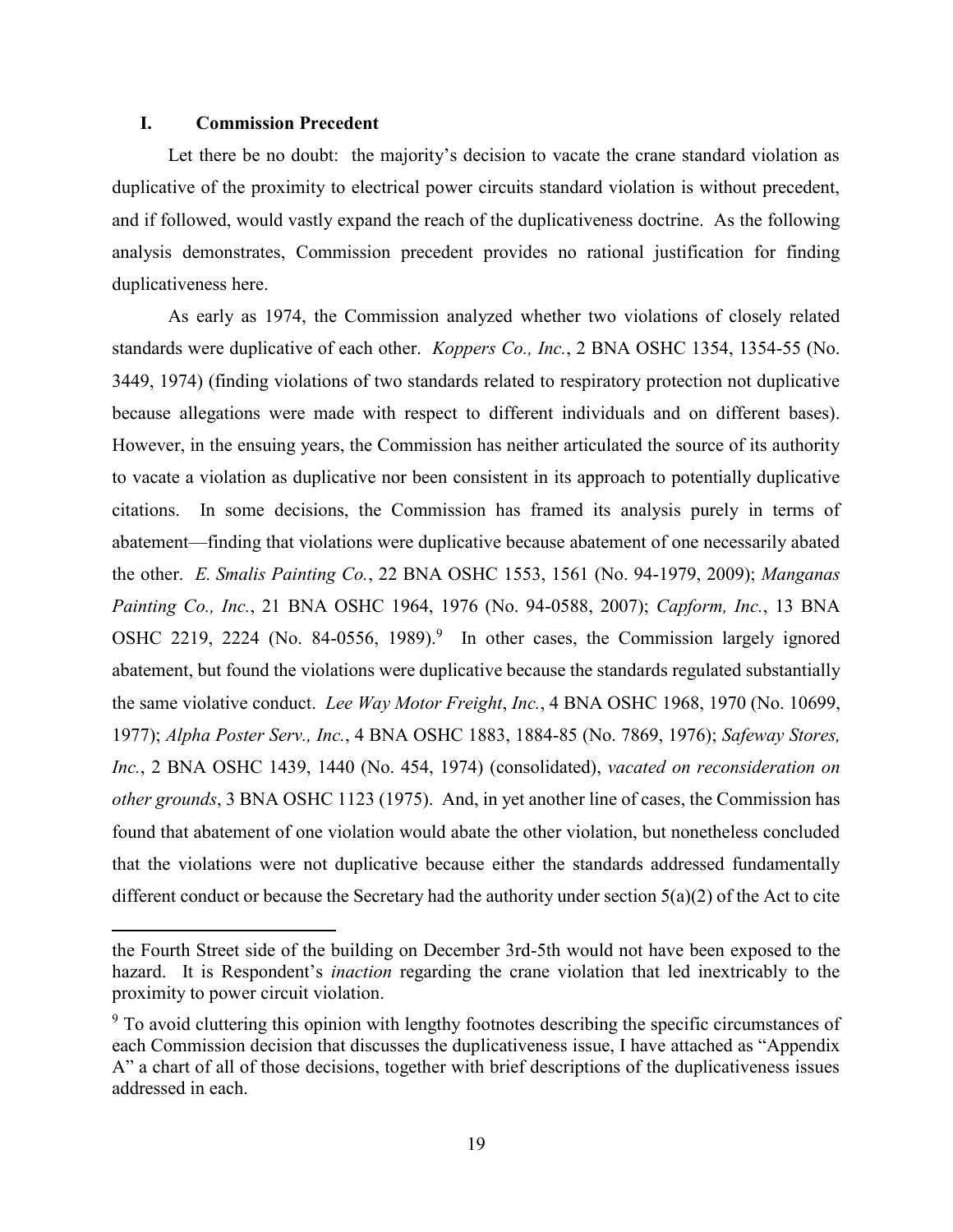both violations notwithstanding that abatement was the same. *H.H. Hall Constr. Co.*, 10 BNA OSHC 1042, 1046 (No. 76-4765, 1981); *Wright & Lopez, Inc.*, 10 BNA OSHC 1108, 1112 (No. 76-256, 1981); *Dec-Tam Corp.*, 15 BNA OSHC 2072, 2085-86 (No. 88-523, 1993); *Burkes Mech., Inc.*, 21 BNA OSHC 2136 (No. 04-475, 2007); *see also Hoffman Constr. Co.*, 6 BNA OSHC 1274, 1275 (No. 4182, 1978).<sup>10</sup>

Three decisions dramatically illustrate the Commission's historical failure to engage in a rigorous analysis of the duplicativeness issue. In *Stimson Contracting Co.*, 5 BNA OSHC 1176, 1178 (No. 13812, 1977), the employer was cited for exposing its employees to a trench that was not properly shored, sheeted, braced, sloped, or otherwise supported in violation of 29 C.F.R. § 1926.652(b), and for failing to sheet-pile, shore, or brace the trench to resist extra pressure due to a superimposed load caused by heavy equipment located near the trench, in violation of 29 C.F.R. § 1926.651(q). Two Commissioners held that, because § 1926.651(q) requires shoring, sheeting, bracing, or sloping precautions that go beyond those required by § 1926.652(b), when both standards are cited regarding the same trench, compliance with  $\S 1926.651(q)$  presupposes compliance with § 1926.652(b). The Commission held that "[w]hen both standards are violated the failure to comply with  $\S 1926.652(b)$  is included within the violation of 29 C.F.R. §1926.651(q). Citing an employer [for] noncompliance with both standards is, therefore, duplicative." *Stimson*, 5 BNA OSHC at 1178. The Commission therefore vacated the item alleging noncompliance with §1926.652(b).

Four years later, the Commission overruled *Stimson* in *H.H. Hall*, 10 BNA OSHC at 1046, which involved the same fact pattern as *Stimson* and violations of the same two standards. The Commission overruled *Stimson* "to the extent that it requires the Commission to vacate a citation or an item of a citation on the grounds that one violation is included within another cited violation":

Although a worksite condition may violate more than one standard, section 5(a)(2) of the Act requires an employer to comply with all standards applicable to a hazardous condition even though the abatement requirements of two applicable standards *may* be satisfied by compliance with the more comprehensive standard. Thus, there is no unfair burden imposed on an employer when the same or closely related conditions are the subject of more than one citation item and a single action may bring an employer into compliance with the cited standards. . . . Despite the

 $10$  In what might be considered a fourth line of cases, the Commission has analyzed abatement as a means of determining whether the standards at issue were aimed at fundamentally different conduct. *Cleveland Consol., Inc.*, 13 BNA OSHC 1114, 1118 (No. 84-696, 1987); *J.A. Jones Constr. Co.*, 15 BNA OSHC 2201, 2207-08 (No. 87-2059, 1993).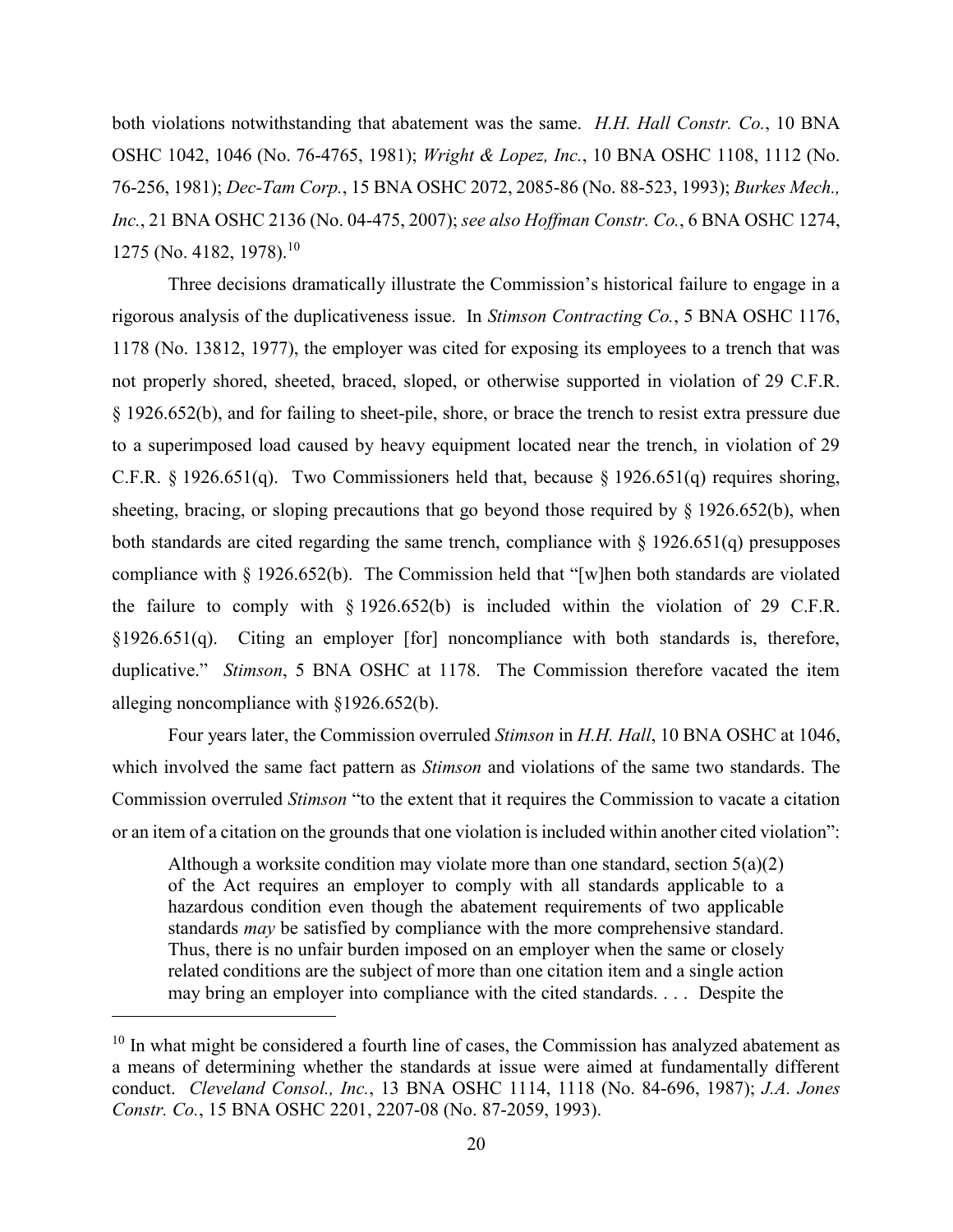fact that the violations alleged in this case, operation of heavy equipment near an excavation and improper support of trench walls, result in the same general hazard—collapse or cave-in—the conditions giving rise to the violations are separate and distinct. Accordingly, we conclude that Hall's simultaneous noncompliance with two standards is not necessarily duplicative.

## *H.H. Hall*, 10 BNA OSHC at 1046.<sup>11</sup>

 $\overline{a}$ 

In 1989, the Commission, for the third time, faced a fact pattern identical to *Stimson* and *H.H. Hall* and violations of nearly identical standards. *Capform,* 13 BNA OSHC at 2219. Capform's employees were working in a 25- to 30-foot deep excavation, while a 100-ton crane was positioned at the top of the unshored side of the excavation. That side collapsed, killing one employee. Capform was cited under  $\S 1926.651(c)^{12}$  for not guarding the unshored wall and under §1926.651(q) for not protecting the excavation from the extra pressure exerted on it by the crane. Although the Commission relied on *H.H. Hall* for the proposition that §1926.651(q) does not require additional proof that the presence of the crane actually created extra pressure, it ignored the unmistakable holding in that case when it came to ruling on the duplicativeness question. Using language reminiscent of the overruled part of *Stimson*, the Commission held: "If Capform had complied with section 1926.651(q) by sheet-piling, shoring, or bracing the wall, Capform would also necessarily have been in compliance with the less stringent requirements of section 1926.651(c)." *Capform*, 13 BNA OSHC at 2224. The Commission therefore vacated the § 1926.651(c) violation as duplicative.

 $11$  The Commission stated, however, that it "has wide discretion in the assessment of penalties for distinct but potentially overlapping violations and it is appropriate to assess a single penalty for overlapping violations as the Commission has done in the past." *H.H. Hall*, 10 BNA OSHC at 1046. *See* footnote 22 for my discussion of grouping for penalty purposes.

<sup>&</sup>lt;sup>12</sup> Section 1926.651(c), which applied to "excavations," was similar to 29 C.F.R. § 1926.652(b) (cited in *Stimson* and *H.H. Hall*), which applied to "trenches"—a specific type of excavation.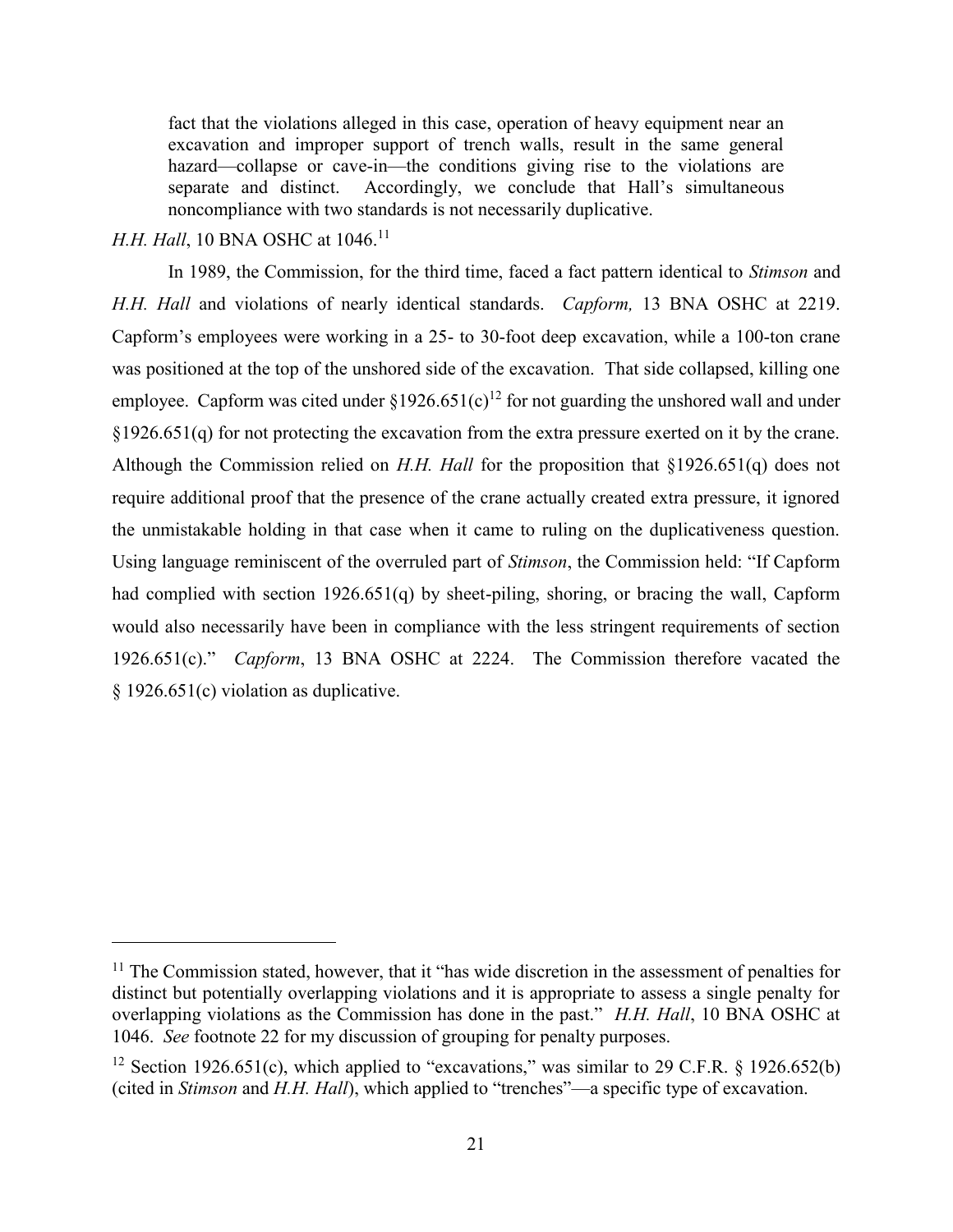Although many subsequent decisions have cited *H.H. Hall*, <sup>13</sup> and a few have cited *Capform*, <sup>14</sup> no Commission decision has attempted to reconcile the two cases. Thus, if it were not irrational to assume so, one might think that both cases are good law, and the same two violations of nearly identical sets of standards are either duplicative because compliance with one standard "would also necessarily [be] compliance with the less stringent standard," *Capform*, 13 BNA OSHC at 2224, or not duplicative because "the conditions giving rise to the violations are separate and distinct." *H.H. Hall*, 10 BNA OSHC at 1046. The Commission's decision in *Flint Engineering & Construction*, 15 BNA OSHC 2052 (No. 90-2873, 1992), as well as the majority's opinion here, would appear to support this result by citing *both* cases. Thus, in *Flint* the Commission stated, with no apparent sense of irony:

In *H.H. Hall* . . . the Commission held that the fact that [non]compliance with two standards resulted in the same general hazard does not render them duplicative. In *Capform* . . . the Commission vacated one of the two citations under the former

<sup>13</sup> *Wright & Lopez, Inc.*, 10 BNA OSHC 1108, 1112 (No. 76-256, 1981); *R&R Builders Inc.*, 15 BNA OSHC 1383, 1391-92 (1991) (quoting duplicativeness discussion in "leading case" *H.H. Hall*, but distinguishing it in assessing separate penalties for two citation items that require different forms of abatement "and use of one form does not necessarily provide complete abatement in the circumstances"); *Dec-Tam Corp.*, 15 BNA OSHC 2072, 2086 (No. 88-0523, 1993) (quoting *H.H. Hall* and affirming separate but related violations and assessing combined penalty); *A.J. Baumgartner Const.*, 16 BNA OSHC 1995, 1998 (No. 92-1022, 1994) (noting that under *H.H. Hall* "the Commission is not required to vacate duplicative items," finding separate violations of the same standard, and assessing separate penalties); *S.A. Healy*, 17 BNA OSHC 1145, 1158 (No. 89-1508, 1995) (directing judge on remand to determine whether two citation items that both allege a "non-approved light fixture at segment 479" are "in fact duplicative as they appear to be and if so, he shall make an appropriate disposition to ensure that a double penalty is not assessed for a single instance of violation."); *Andrew Catapano Enters.*, 17 BNA OSHC 1776, 1786 n.20 (No. 90-0050,1996) (consolidated) (distinguishing *H.H. Hall* regarding grouping for penalty purposes and assessing separate penalties for each cited violation); *The Halmar Corp.*, 18 BNA OSHC 1014, 1019 (No. 94-2043, 1997) (citing *H.H. Hall* for proposition that "there is no requirement to group penalties even when closely related conditions are the subject of more than one citation item and a single action may bring an employer into compliance with the cited standards."); *Burkes Mech., Inc.*, 21 BNA OSHC 2136, 2142 (No. 04-0475, 2007) (citing *H.H. Hall* for proposition that "items [are] not duplicative even though the abatement requirements of two applicable standards may be satisfied by compliance with more comprehensive standard").

<sup>14</sup> *Trinity Indus.*, 20 BNA OSHC 1051, 1064 (No. 95-1597, 2003) *aff'd*, 107 F. App'x 387 (5th Cir. 2004) (unpublished) (citing *Capform* for proposition that citations are duplicative when they involve substantially same violative conduct and require same means of abatement); *MJP Constr. Co.*, 19 BNA OSHC 1638, 1647 (No. 98-0502, 2001) *aff'd*, 56 F. App'x 1 (D.C. Cir. 2003) (unpublished) (distinguishing *Capform*).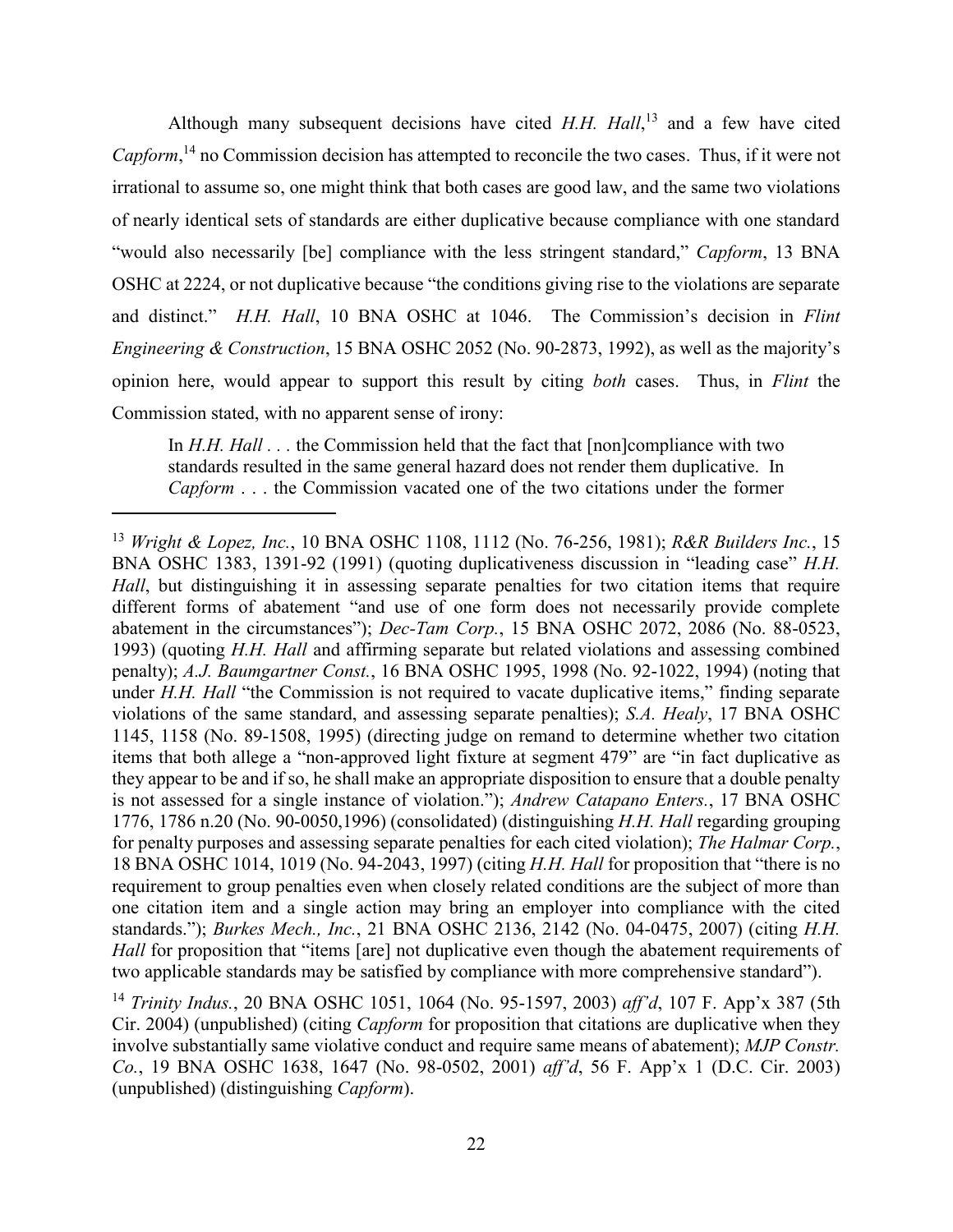trench standards since compliance with one necessarily resulted in compliance with the other.

*Flint*, 15 BNA OSHC at 2057.

 $\overline{a}$ 

Without acknowledging this conflicting precedent and the Commission's historical failure to engage in reasoned or consistent analysis of the duplicativeness issue, the majority latches on to the line of cases that focus exclusively on abatement and proclaims that is the framework that applies here.<sup>15</sup> I disagree. Although the Commission's approach to potentially duplicative violations has been inconsistent, the circumstances underlying every case in which duplicativeness has been found (as well as the cases in which duplicativeness has been rejected) point to the relevance of factors *in addition* to abatement, even in those cases in which the Commission discussed nothing else. Thus, in *every case* in which the Commission has found violations to be duplicative, the standards at issue were closely related, usually sister-standards (i.e., subprovisions of the same parent standard), and regulated the same or very similar workplace conditions and conduct. *See Alpha Poster Serv.*, 4 BNA OSHC at 1884-85; *Lee Way Motor Freight*, 4 BNA OSHC at 1970; *Stimson*, 5 BNA OSHC at 1178; *U.S. Steel*, 10 BNA OSHC 2123,

<sup>&</sup>lt;sup>15</sup> The majority argues that my discussion of Commission precedent analyzes issues "not raised or briefed by either party." This, frankly, is nonsense. The Secretary argued the following in his brief before the Commission:

*Gen. Motors* [22 BNA OSHC 1019, 1024 (Nos. 91-2834, 2007] is in tension with the *Hall – Dec Tam* line of cases, which holds that violations arising from separate and distinct conditions are not duplicative, even if they could have been cured by the same abatement measures. The Commission need not resolve this tension to decide this case since the willful violations are not duplicative under either the same violative conditions or the same abatement test. To the extent that the Commission must choose between these conflicting precedents, the *Hall – Dec Tam* line of cases should prevail since it is based on the statutory requirement in the specific duty clause that employers shall comply with all applicable OSHA standards. 29 U.S.C. § 654(a)(2); *Hall*, 10 BNA OSHC at 1046.

Moreover, my discussion below of the Commission's authority to vacate a citation on duplicativeness grounds is an issue that is *always* before the Commission. This is because administrative agencies, like the Commission, possess only those powers conferred upon them by statute. *See Soriano v. United States*, 494 F.2d 681, 683 (9th Cir. 1974) ("[A]n administrative agency is a creature of statute, having only those powers expressly granted to it by Congress or included by necessary implication from the Congressional grant."). Thus, the absence of objection by the Secretary cannot possibly serve as authorization to vacate either of the citations in this case on duplicativeness grounds.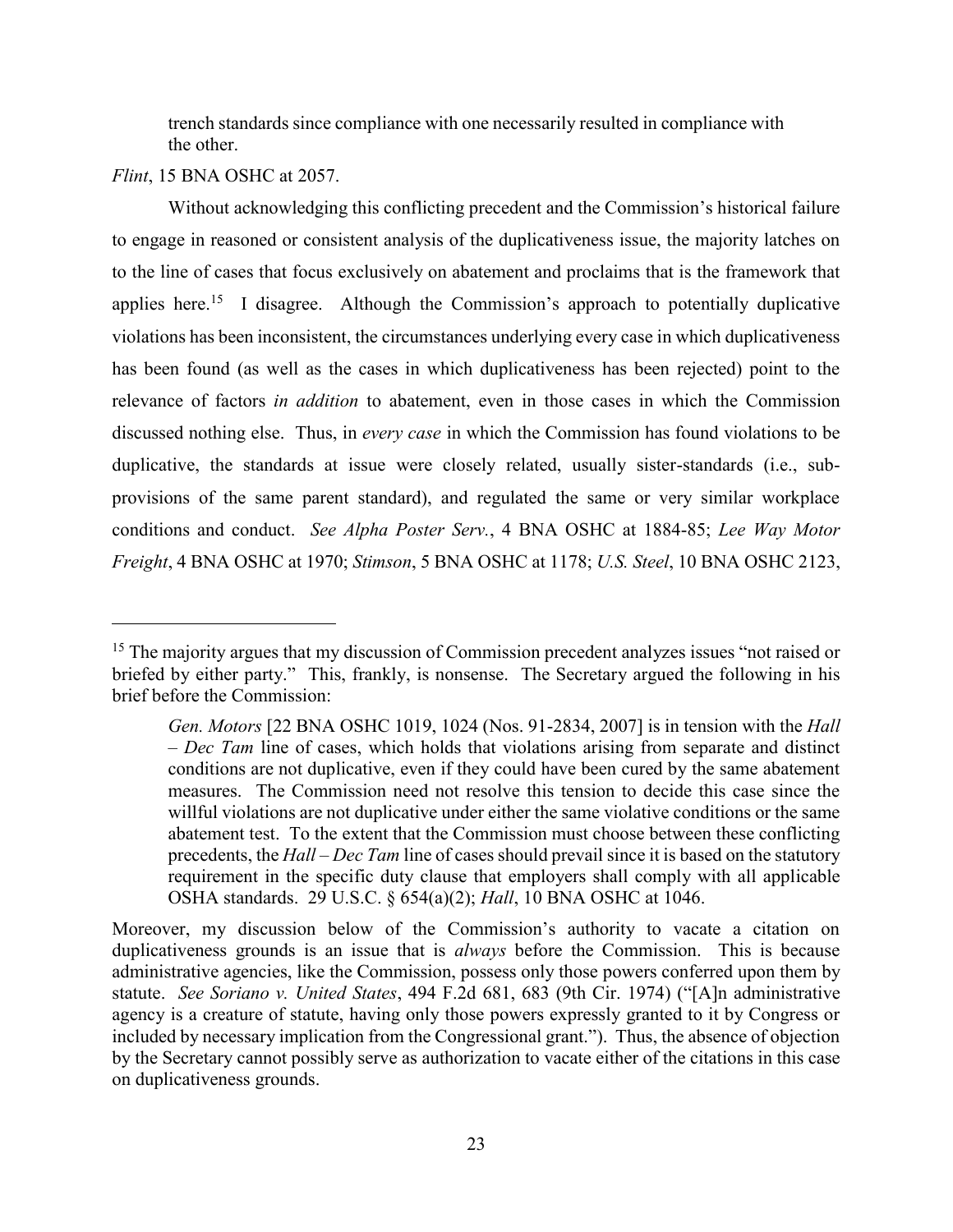2131-33 (No. 77-3378, 1982); *Cleveland Consol.*, 13 BNA OSHC at 1118; *Capform*, 13 BNA OSHC at 2224; *Trinity Indus.*, 20 BNA OSHC 1051, 1064 (No. 95-1597, 2003); *Manganas*, 21 BNA OSHC at 1964; *E. Smalis*, 22 BNA OSHC at 1561. *See* Appendix A. Therefore, the Commission has never, before today, found that two violations of separate and distinct standards that regulate completely different workplace conduct—are duplicative solely because they could have been abated by the same action.

The majority's proclamation that the inquiry here "falls within the category of duplicative violations that may involve the same abatement" vastly expands upon the very limited circumstances in which the Commission has previously found violations to be duplicative. Put simply, abatement may be relevant to the inquiry, but many Commission cases show that abatement alone does not dictate the outcome. *See Trinity*, 20 BNA OSHC at 1064 (violations duplicative where they involve substantially same violative conduct and require the same means of abatement); *see also H.H. Hall*, 10 BNA OSHC at 1046 (employer's "simultaneous noncompliance" with two related standards "not necessarily duplicative" where "conditions giving rise to the violations are separate and distinct"); *Hoffman*, 6 BNA OSHC at 1275 (separate citations affirmed where violations involved two separate scaffolds); *Koppers*, 2 BNA OSHC at 1354-55 (separate citations appropriate where they involve "different factual situations").<sup>16</sup> As I discuss in

<sup>&</sup>lt;sup>16</sup> The majority, in an attempt to counter my argument that Commission case law on this issue is conflicting and confusing, states that "our precedent has reached a common conclusion that violations are not duplicative when "abatement of one of the violative conditions . . . would not have abated the other violative condition" and cites to *Westar Mechanical, Inc.*, 19 BNA OSHC at 1572. This selective quotation, however, fails to acknowledge the Commission's full analysis of all the facts it relied on to reach its conclusion that two citations for violation of the very same standard were not duplicative. The Commission's full analysis is as follows:

Although . . . the excavations here were not "entirely different and separate," we conclude that there were sufficient distinctions between the two alleged violations of section  $1926.652(a)(1)$  to warrant the conclusion that the Secretary acted within the scope of her discretion in treating them as separate violations of the standard and of the Act  $\dots$ . Essentially, the distinctions we rely on are  $\dots$  the excavation at issue in [one citation] and the trench at issue in [the other citation] had been dug on two separate days in two different locations; with some relatively minor exceptions, the excavation had been backfilled and that operation had been completed before digging of the trench began; and, again with relatively minor exceptions, the work and the work environment differed significantly on July 16 and July 17 (digging a rectangular excavation and installing a manhole in it, as compared to digging a long, narrow trench and laying and connecting piping in it).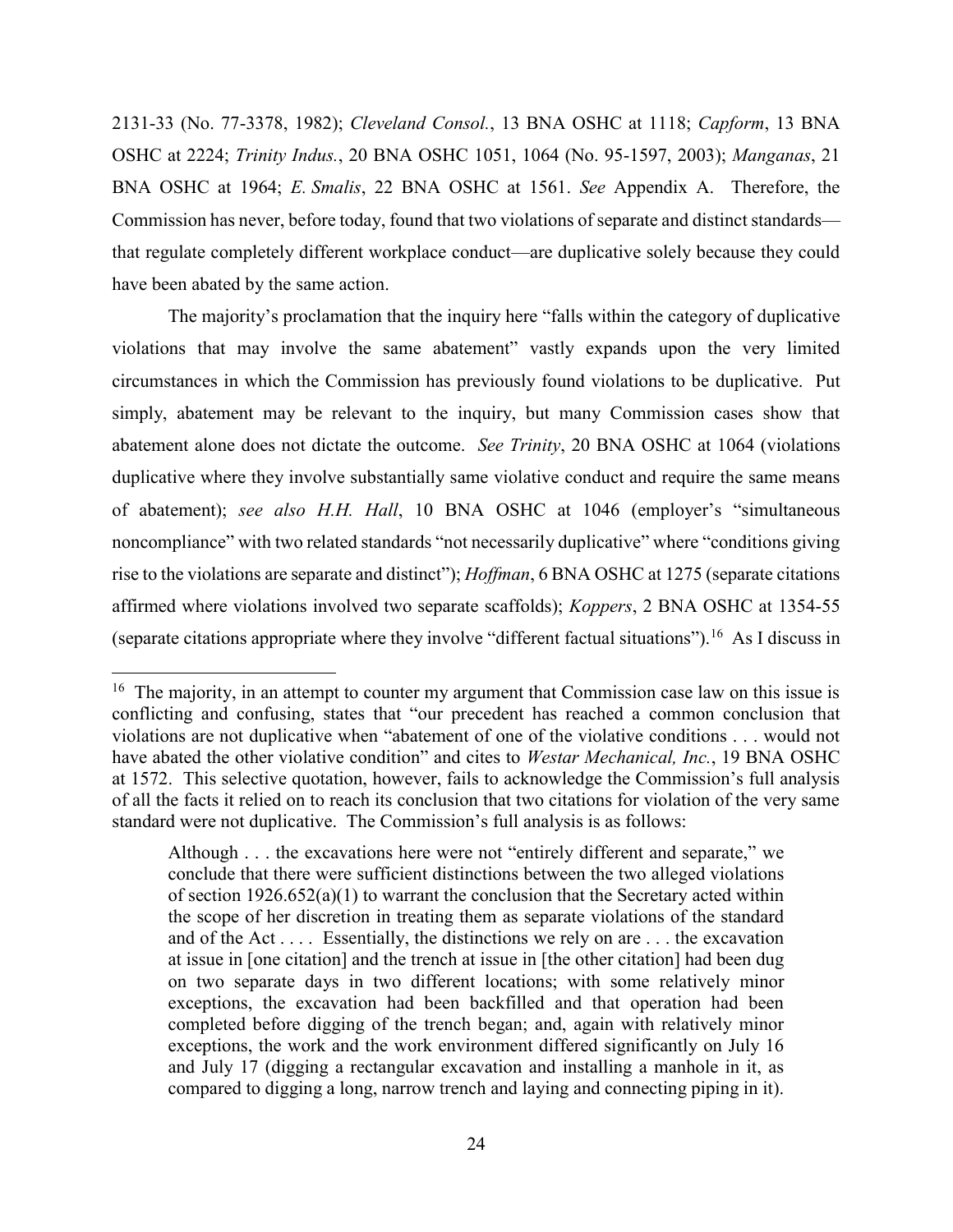detail below, the two violations at issue here arise out of entirely different conditions and involve such different factual situations that to vacate one on duplicativeness grounds constitutes plain error.

In the first item, the Secretary cites Respondent for willfully violating  $\S 1926.416(a)(1)$  by allowing employees to work in close proximity to energized power lines. Section 1926.416(a)(1) is located in "Subpart K—Electrical," which contains the "electrical safety requirements that are necessary for the practical safeguarding of employees involved in construction work." The standard states:

No employer shall permit an employee to work in such proximity to any part of an electric power circuit that the employee could contact the electric power circuit in the course of work, unless the employee is protected against electric shock by deenergizing the circuit and grounding it or by guarding it effectively by insulation or other means.

Thus, the standard regulates the conditions associated with employee proximity to energized electrical circuits at construction worksites.

In the second item, the Secretary cites Respondent for willfully violating § 1926.1408(a)(2), which is located in an entirely separate subpart of the C.F.R., "Subpart CC— Cranes and Derricks in Construction," and applies to equipment, specifically "power operated equipment, when used in construction, that can hoist, lower and horizontally move a suspended load." The standard requires that "*[b]efore beginning equipment operations*, the employer must":

Determine if any part of the equipment, load line or load (including rigging and lifting accessories), if operated up to the equipment's maximum working radius in the work zone could get closer than 20 feet to a power line. If so, the employer must meet the requirements in Option (1), Option (2), or Option (3) in this section . . . .

In addition, as emphasized by the Secretary in her arguments on review, abatement of the cave-in hazard that existed in the excavation on July 16 would not have abated the cave-in hazard that existed in the trench on July 17. Under these circumstances, we conclude that the two contested citations clearly "do not involve 'the same offense . . . and that the Secretary accordingly acted within the scope of her authority in issuing them.

*Westar Mechanical*, 19 BNA OSHC at 1572 (citations omitted). Differences in the work being performed, in the work environment, and in the days on which the violations occurred are a few of the "panoply of factors" that I cite and which the majority criticizes.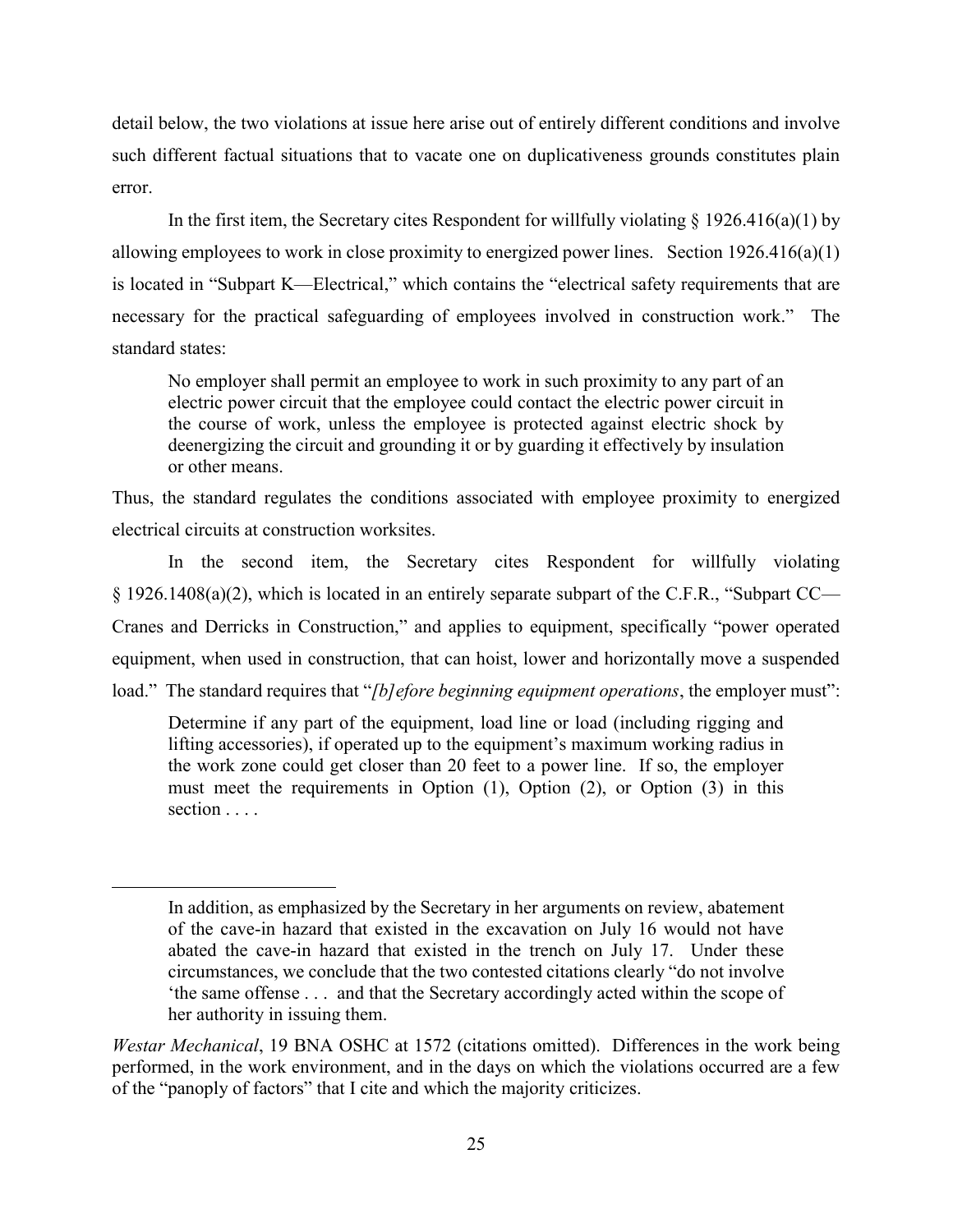The standard then lists the options.<sup>17</sup> Thus, this standard regulates the conditions associated with operation of a crane in proximity to energized power lines and sets out a number of steps that an employer must take *before* crane operations begin and while they continue.

There is simply no way to read these two standards as substitutes for one another.<sup>18</sup> Section 1926.1408(a)(2) requires proactive action by employers "before" the work begins—thus a violation occurs when, prior to beginning work, an employer fails to determine whether any part of a crane could come within 20 feet of a power line.<sup>19</sup> And where an employer does determine that part of a crane can come within 20 feet of a power line, it is required to comply with one of the standard's three options, each of which impose additional obligations and duties on the employer. Section 1926.416(a)(1), on the other hand, requires no proactive steps before work begins and provides a relatively simple instruction: ensure that employees cannot contact energized electrical circuits during the course of their work.

Beyond the obvious differences between the requirements of the cited standards, there are two other significant ways in which these proven violations do not duplicate each other. First is the manner in which the violations occurred. In all the Commission cases in which citations were found duplicative, the violations occurred at the same time. *See* Appendix A. Here, however, the violative conditions existed on different days and in different areas of the worksite. The violations of § 1926.416(a)(1) occurred on December 3rd, 4th, and 5th, whereas the violation of § 1926.1408(a)(2) occurred "on or about" December 1st. Because, as the photographic evidence

 $17$  The full text of the standard can be found in Appendix B to this opinion.

<sup>&</sup>lt;sup>18</sup> In all the cases cited by the majority, compliance with one of the cited standards would also ordinarily presuppose or substitute for compliance with the other cited standard. *See E. Smalis*, 22 BNA OSHC at 1561; *J.A. Jones*, 15 BNA OSHC at 2207; *Flint*, 15 BNA OSHC at 2056-57; *Capform*, 13 BNA OSHC at 2224; *Cleveland Consol.*, 13 BNA OSHC at 1118; *H.H. Hall*, 10 BNA OSHC at 1046. As discussed below, however, it is clear from the terms of the standards at issue here that compliance with one would not ordinarily presuppose or substitute for compliance with the other.

 $19$  As the record in this case establishes, Respondent violated this standard beginning at least as early as July 2012, when LIPA issued its first cease-and-desist order regarding Respondent's operation of the crane in close proximity to the energized Brooklyn Avenue power lines. The record does not establish just how many days thereafter Respondent was in violation of the crane standard, but it was in violation when, in August 2012, LIPA issued another cease-and-desist order regarding Respondent's operation of the crane in close proximity to the energized Fourth Street lines, and again on December 1, 2012, when OSHA began its inspection.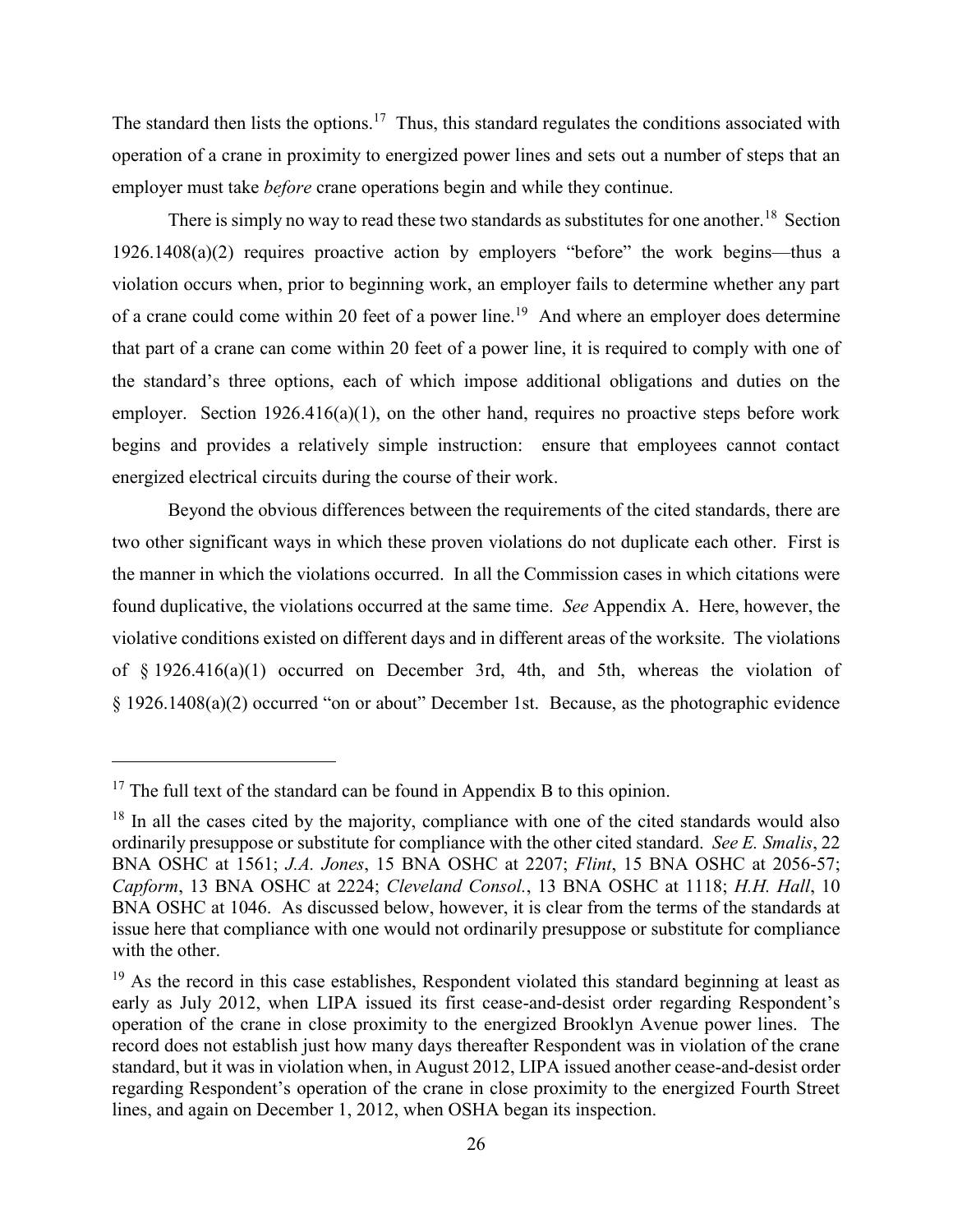establishes, Respondent had not even begun to construct the masonry wall on the northeast corner of the third floor on December 1st, the violation of  $\S$  1926.416(a)(1) did not even exist when the violation of § 1926.1408(a)(2) occurred. Second, not all of the same employees were exposed to both violations. The violation of  $\S 1926.416(a)(1)$  exposed only those employees installing the fall protection system or constructing the building's north wall, whereas the violation of § 1926.1408(a)(2) exposed every employee working in proximity to the crane, including the crane operator and those employees guiding the crane's loads.

The Commission has made clear that, where violations occur on different dates and in different locations, or expose different employees to the violative conditions, the Secretary may issue a separate citation for each violation. *MJP Constr. Co.*, 19 BNA OSHC 1638, 1647 (No. 98- 0502, 2001), *aff'd*, 56 F. App'x 1 (D.C. Cir. 2003) (unpublished) (holding that the Secretary may appropriately cite separate violations of the same standard where each individual instance occurred on separate dates, times, and locations); *Westar Mech., Inc.*, 19 BNA OSHC 1568, 1572 (No. 97- 0226, 2001) (consolidated) (finding "sufficient distinctions between the two alleged violations" to "warrant the conclusion that the Secretary acted within the scope of her discretion in treating them as separate violations of the [same] standard and of the Act"); *Andrew Catapano Enters.*, 17 BNA OSHC 1776, 1786 n.20 (No. 90-0050,1996) (consolidated) (distinguishing "multiple-prosecution cases" relied upon by Catapano because they involved a respondent being tried more than once for what courts found to be "the same offense"); *Hoffman*, 6 BNA OSHC at 1275-76 (finding it within Secretary's discretion as prosecutor under Act to cite separate violations of the same standard where conditions occurred at separate parts of worksite); *J.A. Jones*, 15 BNA OSHC at 2207 (affirming separate violations of standard where judge found violations on different floors and at different locations on floors). If, as the Commission has held, the Secretary may cite employers for violations of the same standard when the violative conduct occurs on separate dates or locations, or when the conduct exposes different employees to a hazard, it seems a forgone conclusion that the Secretary may also cite Respondent for violating two *different* standards on different dates, in different locations, and exposing different employees to an electrocution hazard.

In sum, contrary to the majority's assertion, their holding today is not supported by Commission precedent. The Commission has never held that two willful violations of separate and distinct standards aimed at different conduct, that occurred on different dates, and exposed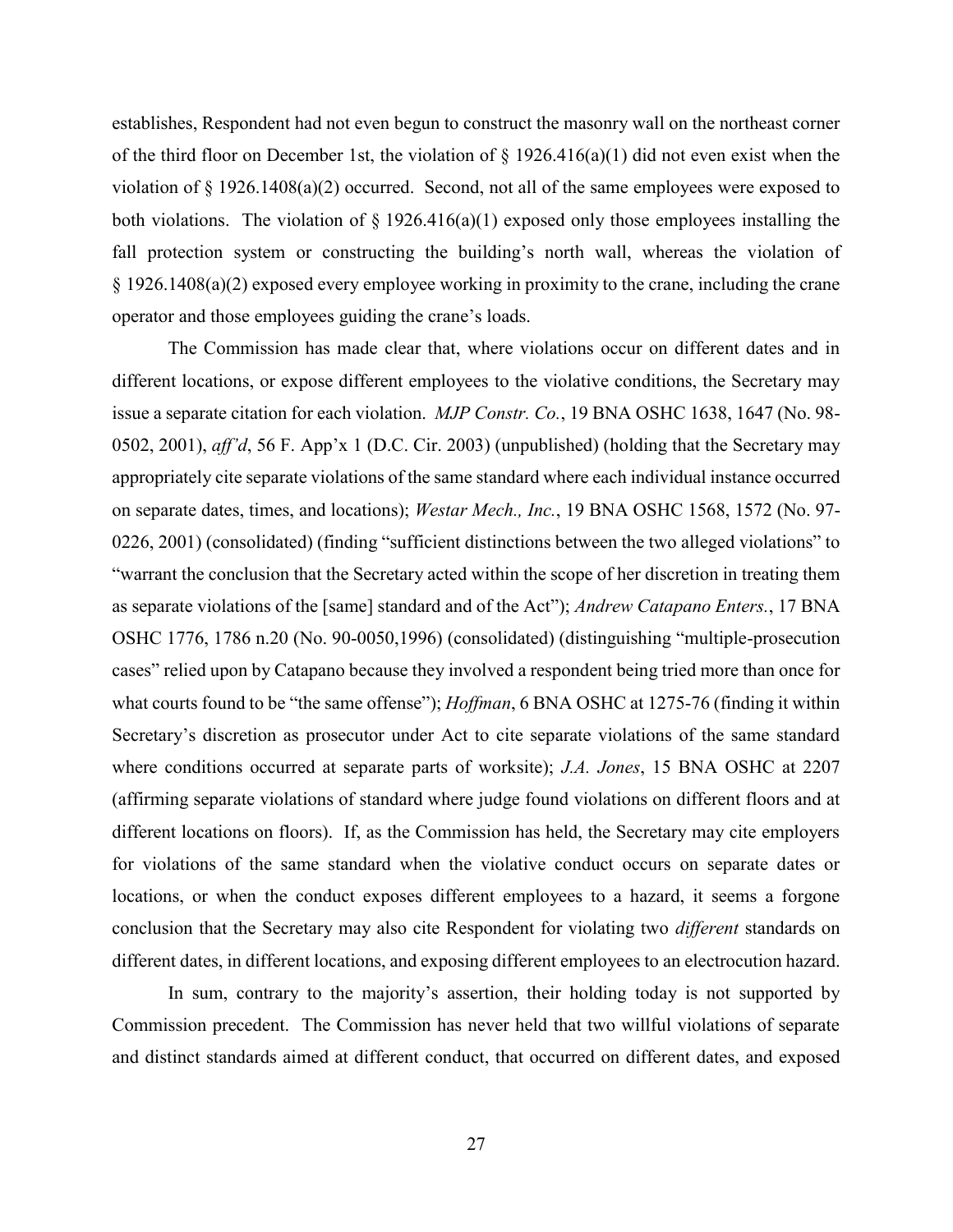employees working in entirely different circumstances, are duplicative solely because they could only have been abated by the same action.

# **II. Commission Authority**

 $\overline{a}$ 

Today the majority votes to vacate a proven willful citation item. As I have argued above, it does so based on its application of an unsupported, inconsistently applied, and thus fundamentally incoherent theory—that, because abatement of the two citation items would have been the same, those citation items necessarily duplicate each other. Although I do not quarrel with the assertion that in appropriate circumstances—which do not exist here—the Commission may vacate "duplicative" citations, I conclude that it can do so only when to affirm both citations would violate due process.<sup>20</sup> In the absence of a showing that substantive due process rights have been violated, the Secretary's broad power of prosecutorial discretion in issuing both proven citations items must prevail. Here, there is no evidence to support a conclusion that it would be fundamentally unfair to hold Respondent liable for both violations. Moreover, vacating the crane citation item in the circumstances of this case undermines an essential purpose of the Act. Therefore, I conclude that the Commission lacks the authority to vacate the crane citation item on duplicativeness grounds.

 $20$  The Commission has asserted the authority to vacate an otherwise proven citation in other circumstances, all of which similarly share a due process or fundamental fairness element or involve an assertion that compliance with a standard would be contrary to the purposes of the Act: (1) when compliance with a regulation would result in a greater hazard to employees, *see Gen. Steel Fabricators, Inc.*, 5 BNA OSHC 1768, 1770-71 (No. 13646, 1977) (requiring that employer prove that hazard of compliance with standard is greater than hazard of noncompliance, alternative means of protecting employees are unavailable, and variance application would be inappropriate); (2) when compliance is infeasible, *see Atl. & Gulf Stevedores, Inc.*, 534 F.2d 541, 555 (7th Cir. 1976) (respondent must prove that literal compliance with terms of cited standard was infeasible under existing circumstances, and alternative protective measure was used or there was no feasible alternative measure); (3) when the violation is the result of unpreventable employee misconduct, *see Jensen Constr. Co.*, 7 BNA OSHC 1477, 1479 (No. 76-1538, 1979) (requiring that employer prove "that it has established work rules designed to prevent the violation, has adequately communicated th[ose] rules to its employees, has taken steps to discover violations, and has effectively enforced the rules when violations have been discovered"); and (4) when principles of collateral estoppel or res judicata dictate, *see Caterpillar Tractor Co.*, 12 BNA OSHC 1768, 1769 (No. 80-4061, 1986) (purpose of collateral estoppel is to foreclose relitigation of issues already litigated and decided); and *Copomon Enters., LLC*, 601 F. App'x 823, 827 (11th Cir. 2015), (unpublished) (citation barred by res judicata).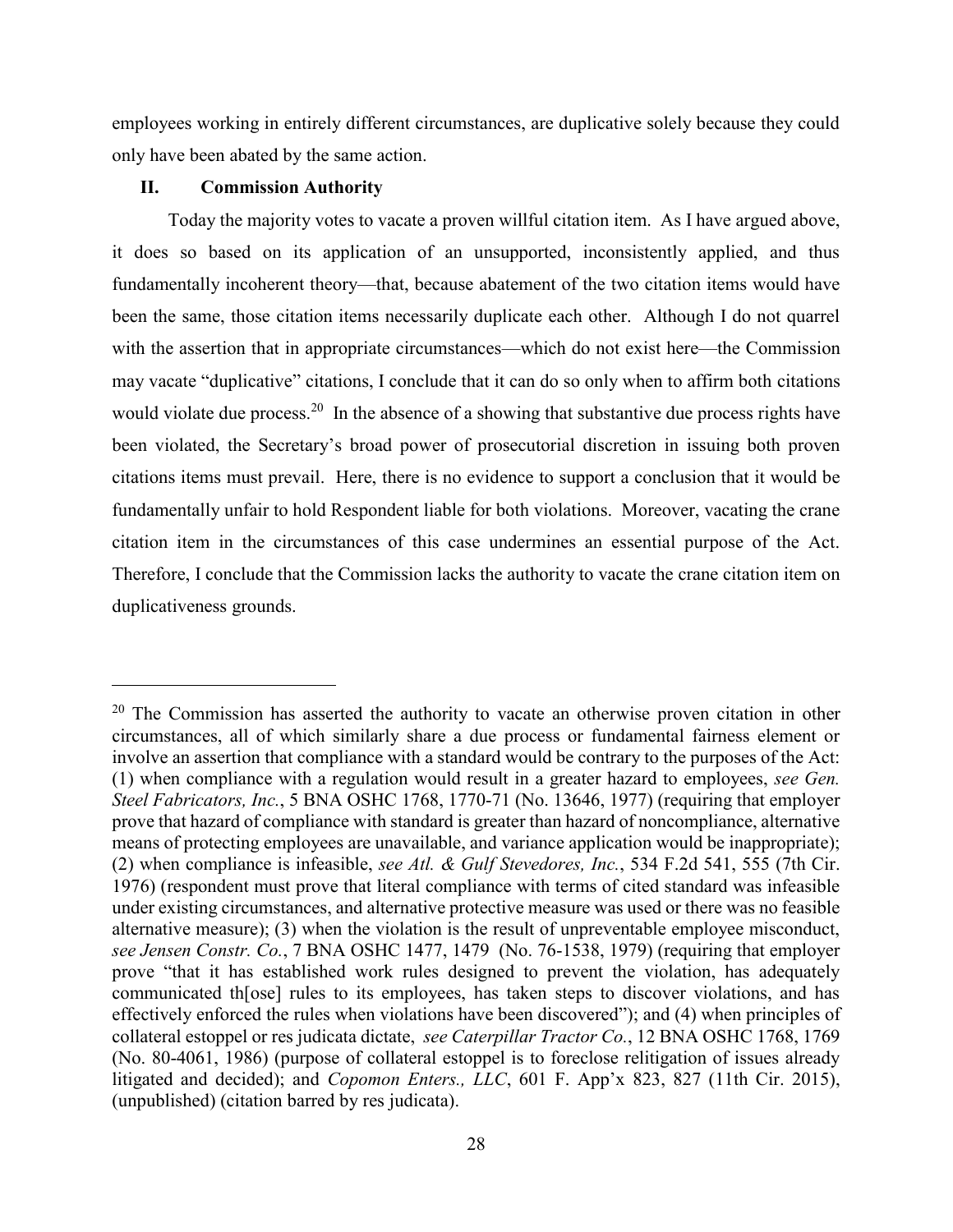Although the Act grants the Commission substantial fact-finding authority, its ability to vacate an otherwise proven citation is limited by the Act's unique administrative structure. Unlike most other federal regulatory programs, in which rulemaking, enforcement, and adjudication are combined into a single administrative authority, the Act separates enforcement and rulemaking from adjudication and assigns these functions to two different agencies. The Secretary of Labor, through OSHA, is charged with setting and enforcing workplace health and safety standards, and the Commission is charged with carrying out adjudicatory functions under the Act. *See* 29 U.S.C. §§ 655, 657, 658, 661.

Unlike other adjudicatory panels that exist within a unitary, or non-bifurcated structure (e.g., the Securities and Exchange Commission, the Federal Trade Commission, the National Labor Relations Board, and the Federal Communications Commission), this Commission cannot use "its adjudicatory power to play a policymaking role" because, unlike those other agencies, "Congress did not invest the Commission with the power to make law or policy." *Martin v. Occupational Safety & Health Review Comm'n* (*CF&I*), 499 U.S. 144, 154 (1991). The Commission's authority therefore is a narrow one; it is charged with "making authoritative findings of fact" and "applying the Secretary's standards to those facts in making a decision." *Id.*  In other words, it serves only as a "neutral arbiter" of disputes arising out of the Secretary's enforcement action. *Cuyahoga Valley Ry. Co. v. United Transp. Union*, 474 U.S. 3,7 (1985). *See also Soriano v. United States*, 494 F.2d 681, 683 (9th Cir. 1974) ("[A]n administrative agency is a creature of statute, having only those powers expressly granted to it by Congress or included by necessary implication from the Congressional grant.").

The Secretary, on the other hand, is vested with full policymaking authority under the Act, including the power to create and modify health and safety standards, 29 U.S.C. § 655, to render authoritative interpretations of those standards, *CF&I*, 499 U.S. at 152, and to exercise prosecutorial discretion in determining when it is appropriate to issue or withdraw a citation for violation of those standards. 29 U.S.C. § 658; *CF&I*, 499 U.S. at 152; *Cuyahoga*, 474 U.S. at 6- 7. This is an important distinction; a unitary agency such as the NLRB would presumably have the power to create a duplicativeness doctrine to apply to its cases, and could do so either through rulemaking or adjudication. The Commission, on the other hand, because it is not a policymaking body, is limited to measuring claims of duplicativeness against the requirements of due process and associated notions of fundamental fairness. Given that the Commission may not "use its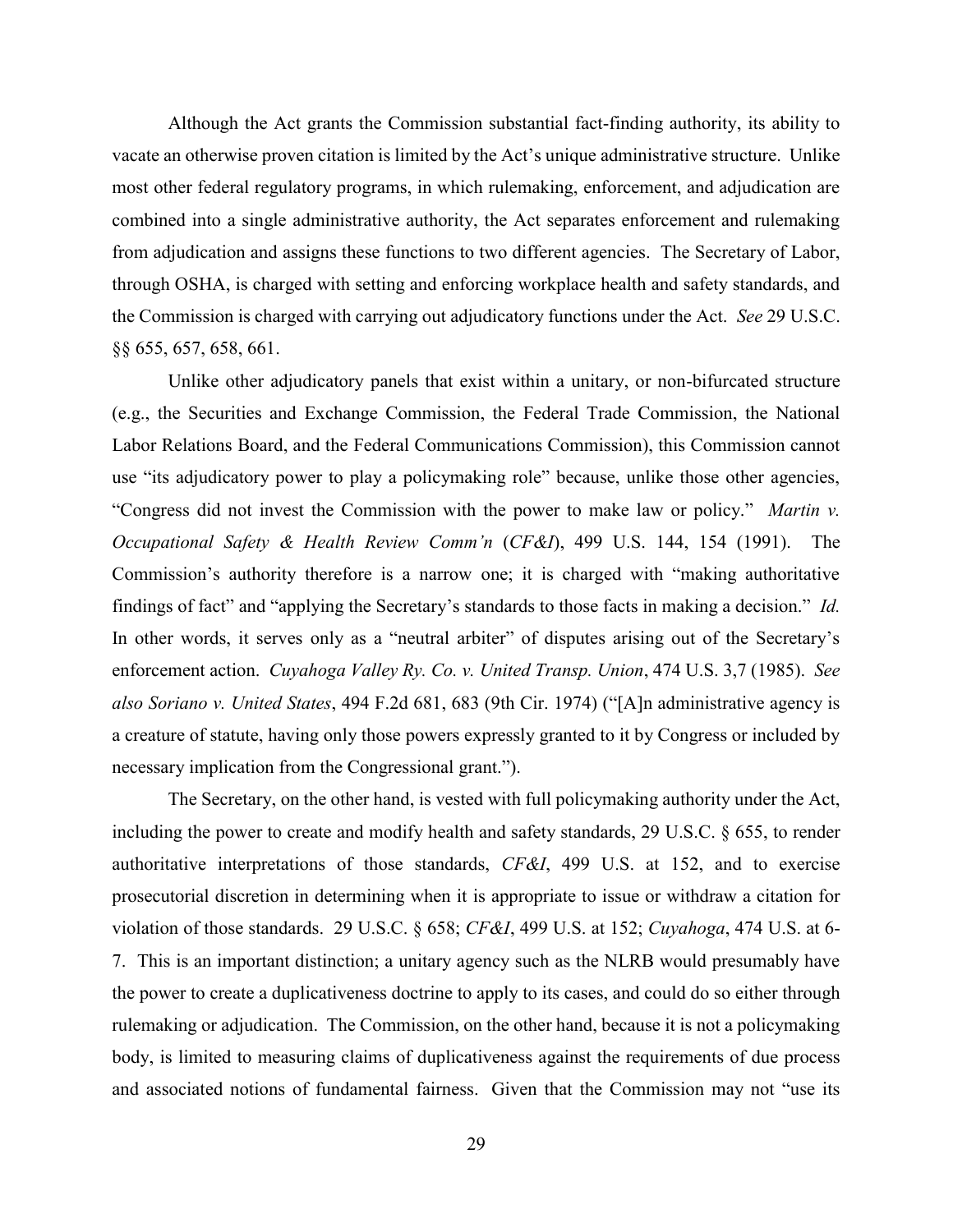adjudicatory powers to play a policymaking role," the Secretary's exercise of his explicit statutory mandate to enforce valid and proven citations pursuant to the Act and its standards cannot be disturbed unless it runs afoul of some higher authority. *See CF&I*, 499 U.S. at 154.

In the case of the duplicativeness doctrine, that higher authority is due process. *See Catapano*, 17 BNA OSHC at 1778-80 (holding multiple citations for violations of trenching standards at several different sites committed on different days not violation of due process). The doctrine ensures that in enforcing the Act, the Secretary does not violate substantive due process rights by citing an employer multiple times—i.e., by "piling on"—for what was essentially one violation.<sup>21</sup> Thus, the Commission can only vacate a proven violation on duplicativeness grounds when it would be fundamentally unfair to the employer, or otherwise violate due process to affirm it. $^{22}$ 

The majority does not acknowledge this constraint on its power and instead arrogates to the Commission the authority to vacate one of the two proven citation items at issue here because, on the particular facts of this case, each violation could only have been abated by the same action relocating the Fourth Street power line. The measures that might have been taken to abate each

<sup>21</sup> The Commission's decision in *S.A. Healy*, 17 BNA OSHC 1145 (No. 89-1508, 1995), presents an example of this type of (probably inadvertent) "piling on." OSHA issued two items in a citation, both of which alleged a non-approved light fixture at "segment 479." Suspecting that there might not be two non-approved light fixtures at that location, the Commission ordered that, on remand, "the judge shall determine whether these two items are in fact duplicative as they appear to be and if so, he shall make an appropriate disposition to ensure that a double penalty is not assessed for a single instance of violation." Similarly, in *United States Steel Corp.*, 10 BNA OSHC 2123, 2133- 34 (No. 77-3378, 1982), the Commission vacated an alleged overexposure violation as duplicative of specific engineering control and respirator violations. *See also Trinity*, 20 BNA OSHC at 1064 (vacating one of two citations for training violations because only deficiency established by both citations was with regard to failure to train on same substance's potential for eye and skin irritation).

 $22$  The Commission does possess discretion under section 17(j) to group penalties for related violations. 29 U.S.C. § 666(j); *H.H. Hall*, 10 BNA OSHC at 1046. Thus, to the extent there may be overlap between the two citation items at issue here, the violations could be grouped for penalty purposes. However, given the egregious behavior of the Respondent in this case, I would find no reason to do so. *See MJP*, 19 BNA OSHC at 1649 (affirming separate penalties for two related citations, given employer's "utterly cavalier and inexcusable disregard for the safety of its employees"); *Westar Mech.*, 19 BNA OSHC at 1583-84 (Commissioner Eisenbrey finding "no justification for Commission to exercise its discretionary authority to assess a single combined penalty" for two trench violations where respondent "has a history of exposing its employees to life-threatening hazards on what appears to have been a regular and recurring basis" and failed "to take even rudimentary precautions to protect workers").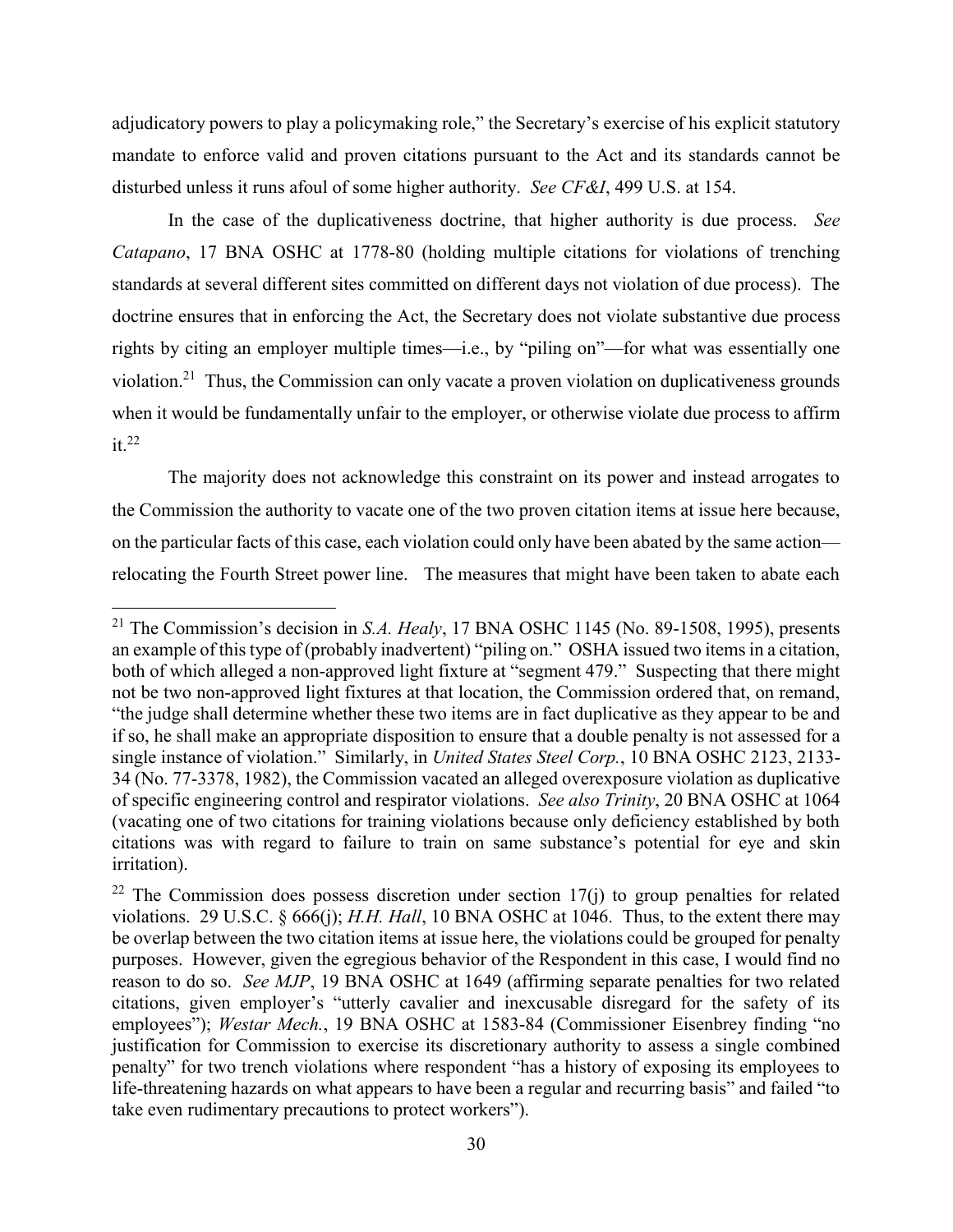violation could be a relevant consideration for the Commission in making its due process determination, and in some cases duplicative abatement alone might indeed establish the requisite unfairness. But the fact that Respondent could only have abated both violations by taking the same action does not necessarily establish that it is fundamentally unfair to affirm both violations. As the Commission stated in *H.H. Hall*, the "leading case" on the issue of duplicativeness (*see R&R Builders*, 15 BNA OSHC at 1383), "the Act requires an employer to comply with all standards applicable to a hazardous condition even though the abatement requirements of two applicable standards *may* be satisfied by compliance with the more comprehensive standard." *H.H. Hall*, 10 BNA OSHC at 1046. In that case, the Commission noted that the conditions giving rise to the two violations were "separate and distinct" and found that "there is no unfair burden imposed on an employer when the same or closely related conditions are the subject of more than one citation item and a single action may bring an employer into compliance with the cited standards." This passage has been repeatedly quoted by the Commission in subsequent cases (*see R&R Builders*, 15 BNA OSHC at 1383; *Dec-Tam Corp.*, 15 BNA OSHC 2072, 2081 (No. 88-523, 1993); *Burkes Mech.*, 21 BNA OSHC at 2142), and the case has been favorably cited in other decisions as well (*see A.L. Baumgartner Constr., Inc.,* 16 BNA OSHC 1995, 1998 (No. 89-1508, 1995); *J.A. Jones*, 15 BNA OSHC at 2207, *Wright & Lopez*, 10 BNA OSHC at 1112; *S.A. Healy*, 17 BNA OSHC at 1145; *Halmar*, 18 BNA OSHC at 1014).

As my discussion in Section I above highlights, there are numerous facts, in addition to the identity of abatement, that could in any given case be relevant to determining whether affirmance of two citations would violate due process notions of fundamental fairness. These include:

- whether the conditions giving rise to the violations are separate and distinct (*see H.H. Hall*, 10 BNA OSHC at 1046);
- whether the two standards violated are closely related, "sister standards" (as was the case in every previous Commission decision finding duplicativeness, *see* Appendix A);
- whether the two violations occurred on the same date and at the same location (*see J.A. Jones*, 15 BNA OSHC at 2207; *Catapano*, 17 BNA OSHC at 1778; *Westar Mechanical, Inc.*, 19 BNA OSHC at 1572);
- whether the same employees were exposed to the hazards involved in the two violations (*see, e.g., Koppers*, 2 BNA OSHC at 1354-55);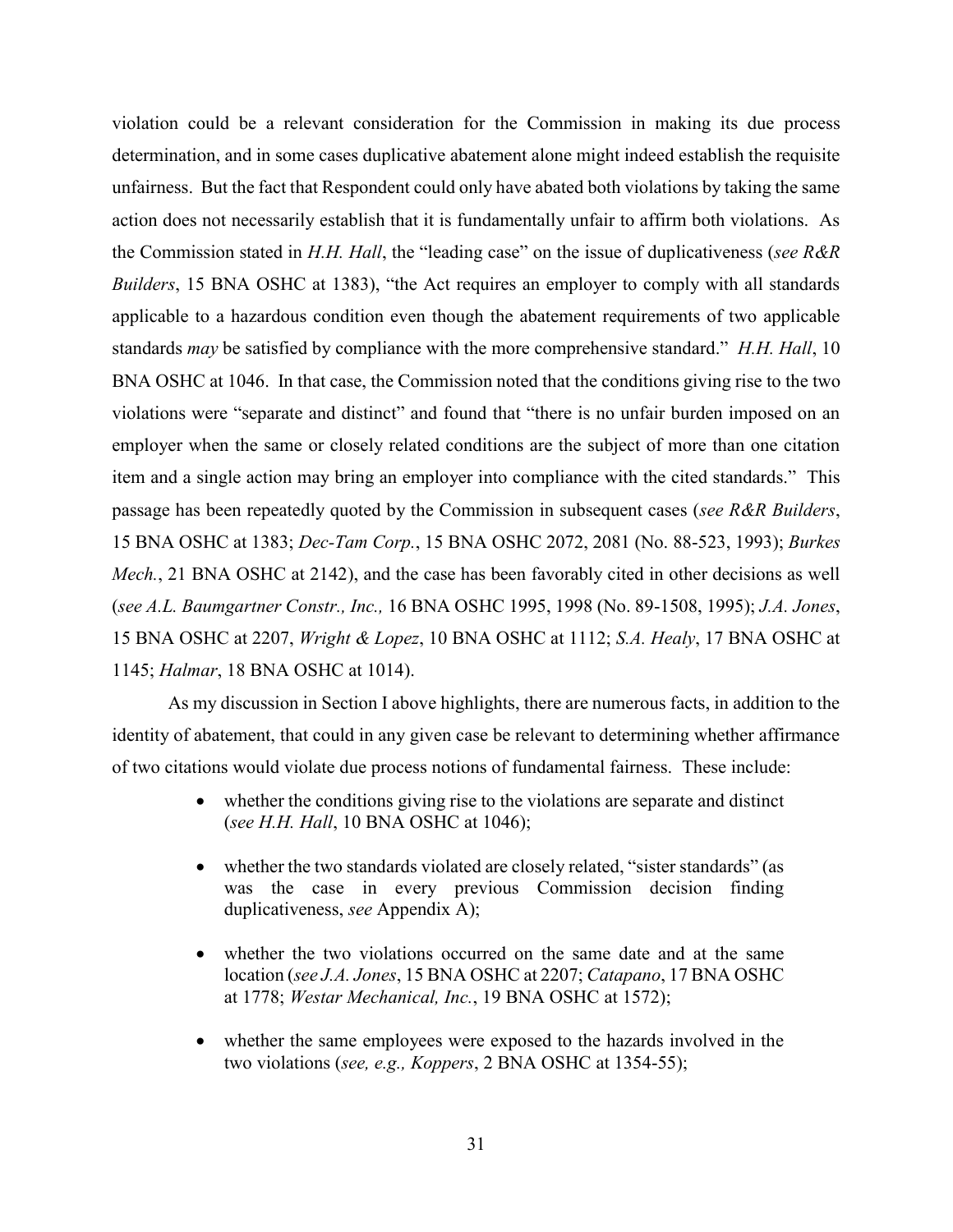- whether the facts supporting both violations are the same, or are different (*see, e.g. Koppers*, 2 BNA OSHC at 1354-55 (allegation made "on a different basis"));
- whether the employer acted in good faith (*see Catapano*, 17 BNA OSHC at 1778-8); and
- whether compliance with one standard would ordinarily presuppose or substitute for compliance with the other (*see H.H. Hall*, 10 BNA OSHC at 1046).

My evaluation of the facts in this case in light of the full panoply of factors that are relevant to the issue of due process under Commission case law leads to the unmistakable conclusion that affirmance of both violations would result in no unfairness to Respondent. First, on December 1st, when OSHA initiated its inspection, Respondent had failed to comply with the crane standard for at least *five months*, in violation of two LIPA cease and desist orders, and continued doing so even after Respondent's managers assured OSHA that it would abate the hazard by keeping the crane at least 20 feet away from the Fourth Street power lines. On the other hand, the instances that comprise the proximity to energized powerlines violation occurred on December 3rd-5th, and had no connection with the crane standard's requirements or the facts surrounding the crane standard violation.<sup>23</sup> Indeed, photographic evidence shows that construction of the masonry wall on the third floor at the northeast corner of the building had not even begun when OSHA was onsite on December 1st. Thus, as noted above, these violative conditions occurred on different dates and existed independently of each other—the crane operated at the worksite without regard to the employees working on the wall near the northeast corner (and, in fact, operated for a long period of time before those employees could have ever begun work in close proximity to the Fourth Street power lines), and the employees near the northeast corner performed their work without regard to

 $23$  That citation item specifies that: (a) on December 3rd, employees who were installing a fall protection system along the north and east sides of the third floor worked directly under and three feet from the energized Fourth Street power line; (b) on or about December 4th, employees constructing the masonry block wall on the north and east sides of third floor came within approximately 12 inches of the energized line; (c) on or about December 5th, employees constructed the wall on the northeast corner of the third floor between the primary power lines and the secondary power lines, coming within four inches of the primary power lines and 14 inches from the secondary power lines; and (d) on or about December 5th, employees constructed the masonry block wall around an energized primary power line, coming within four inches of that line.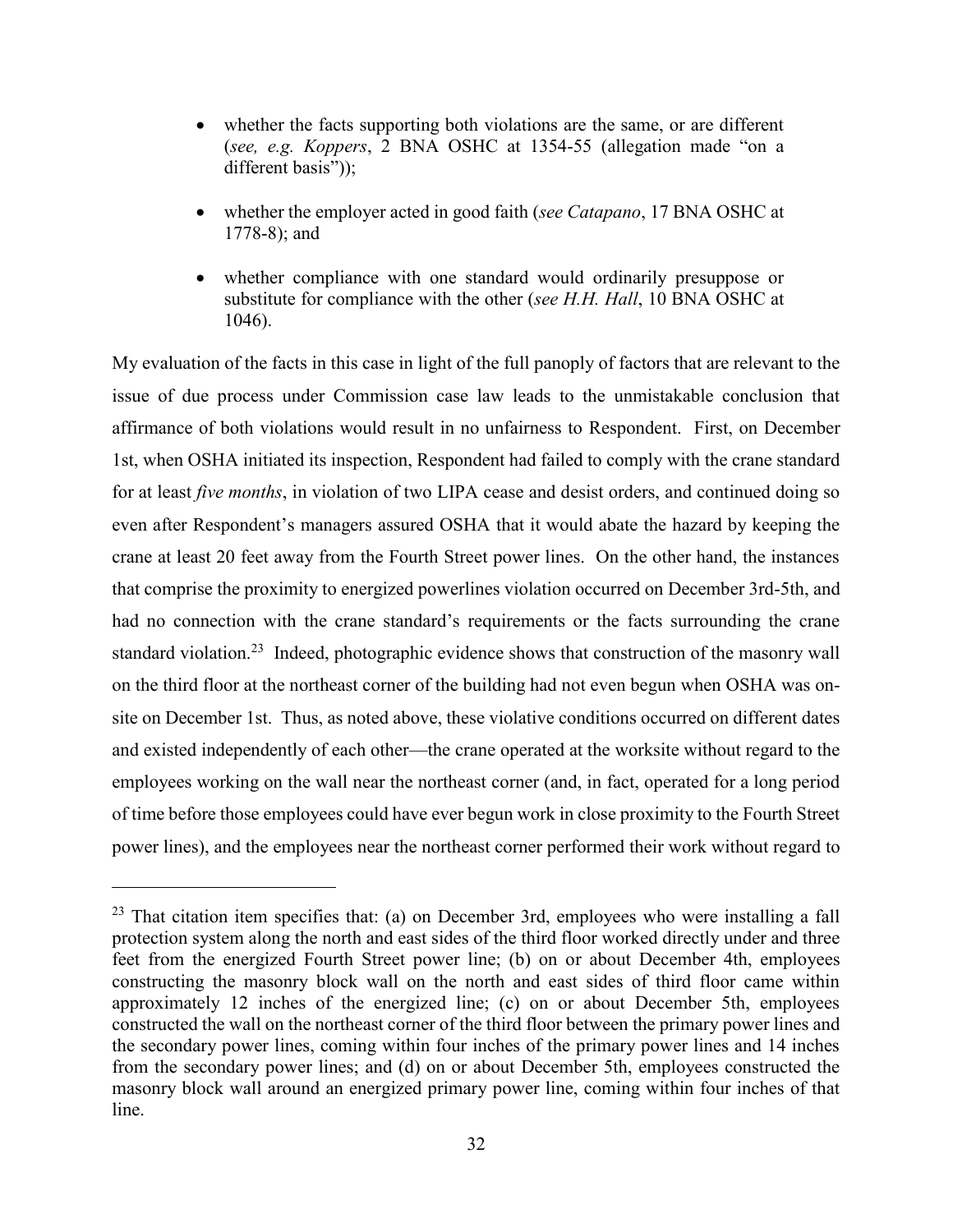the operation of the crane. The only thing common to these two violations were the overhead powerlines, which did not by themselves constitute a violation. Moreover, as I have noted above, at n. 8, had Respondent taken action on December 1st to protect the employees exposed to electrocution as a result of the crane violation, the employees working near the northeast corner on December 3rd-5th would not have been exposed to the hazard. It is Respondent's *inaction* regarding the crane violation that led inextricably to the proximity to power circuit violation.

Second, as discussed above, the two cited standards here are not closely related and regulate entirely different workplace conditions. The crane standard concerns the safe operation of cranes and required Respondent to take a series of detailed steps *prior to as well as after beginning work with the crane* in order to protect employees from an electrocution hazard. The proximity standard, however, concerns only employee proximity to electricity and does not mandate any advance preparation. Under the proximity standard, Respondent's only obligation was to keep employees away from the energized powerlines unless they were otherwise protected.

Third, some of the employees who were exposed to an electrocution hazard as a result of the crane standard violation were not exposed to an electrocution hazard as a result of the proximity violation and vice versa. Thus, Respondent's failure to address the crane standard violation on December 1st meant that more employees were exposed to electrocution hazards over an additional six days.

In short, this is an employer with an extensive history of OSHA violations; that, over a period of months, repeatedly thumbed its nose at enforcement efforts designed to protect its employees from the dangers of electrocution; that assured OSHA it would comply with the crane standard but never did; and that knowingly exposed more employees to those electrocution dangers by permitting them to, among other things, build a wall around and within inches of a 7,620-volt primary power line.<sup>24</sup> Thus, Respondent has not been unfairly cited for what is essentially one bad act—the essence of duplicative citations—it has been cited for two willful violations of distinct standards that occurred independently of each other at the worksite. There is simply nothing unfair about that.

<sup>&</sup>lt;sup>24</sup> The record establishes that from 2000 to 2012, at least 96 OSHA citations were affirmed against Respondent, including violations pertaining to electrical hazards.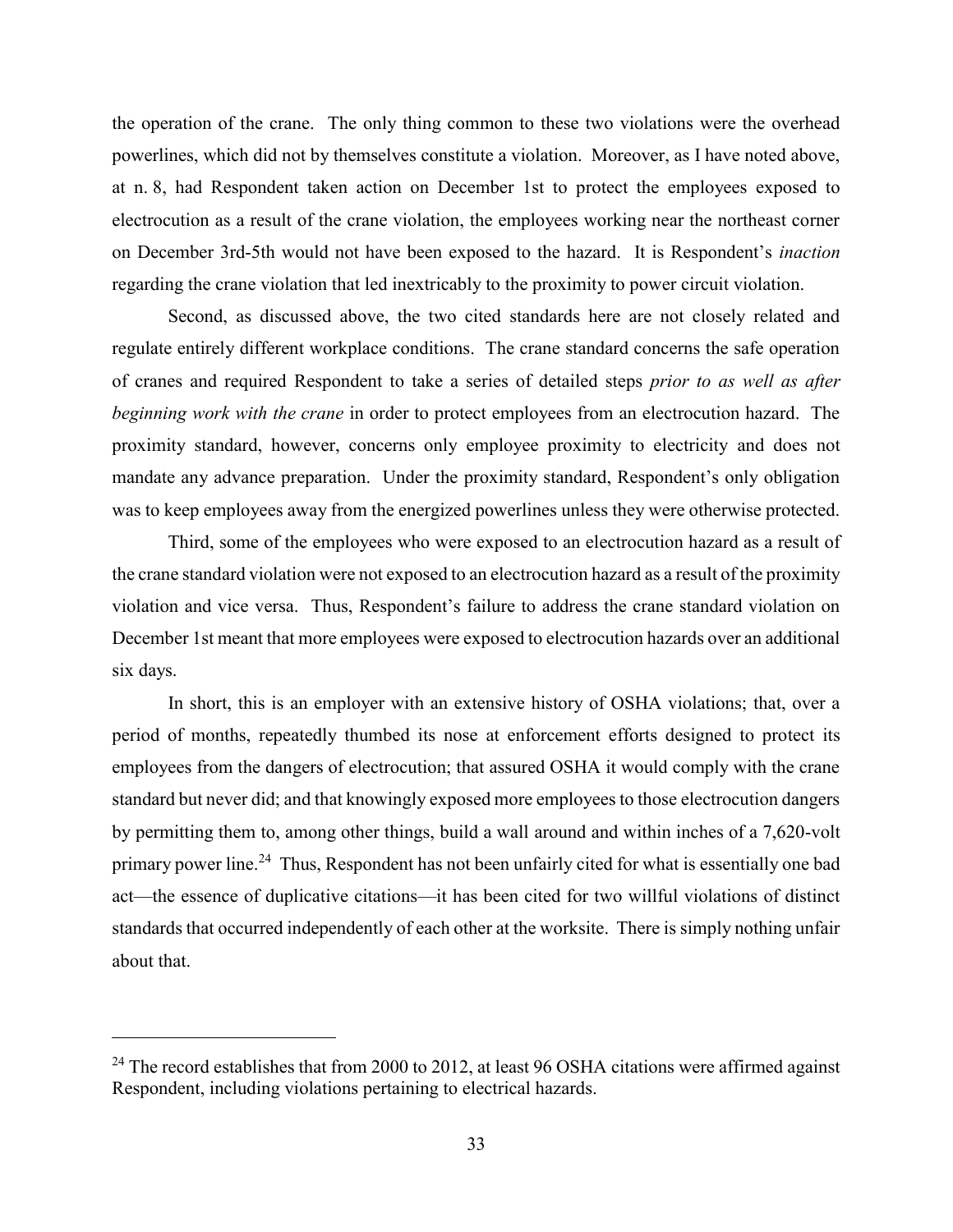Finally, the majority's decision to vacate the crane standard violation also serves to undercut a fundamental purpose of the Act, as evidenced by the penalty framework set out in section  $17(a)$ .<sup>25</sup> 29 U.S.C. § 666(a). This section authorizes the Secretary to characterize violations as "willful" or "repeated" and propose a penalty up to ten times greater than that of an ordinary violation. By vacating the crane citation item, the majority today has done more than simply relieve Respondent of liability in this case—it has immunized the company from being cited for a "repeat" violation of the crane standard—with an associated higher penalty—in the future. As the facts of this case bluntly demonstrate, some employers require the use of every possible enforcement tool to eliminate even the most obvious of workplace hazards.<sup>26</sup> By preventing OSHA from using this tool in a future enforcement action against this employer, the majority undermines the most fundamental purpose of the Act, which is to *prevent* employees from being exposed to unsafe working conditions in the first place.<sup>27</sup> In light of the outrageously dangerous behavior of this employer, the majority's decision to vacate the crane citation item is nothing short of egregious.

In sum, the Commission's authority to vacate a proven violation on duplicativeness grounds is limited by the bifurcated structure of the Act, which entrusts the Secretary, not the Commission, with the discretion to determine when to issue and prosecute a citation. Because

 $\overline{a}$ 

29 U.S.C. § 666(a).

<sup>&</sup>lt;sup>25</sup> Section 17(a) states:

Any employer who willfully or repeatedly violates the requirements of section 5 of this Act, any standard, rule, or order promulgated pursuant to section 6 of this Act, or regulations prescribed pursuant to this Act, may be assessed a civil penalty of not more than \$70,000 for each violation, but not less than \$5,000 for each willful violation.

 $26$  As the Fourth Circuit noted regarding repeat citations, "[i]ntrinsic within the statutory scheme of enforcement is the overall policy of providing employers with incentives to comply with the safety requirements of the Act." *George Hyman Constr. Co. v. Occupational Safety & Health Review Comm'n*, 582 F.2d 834, 841 (4th Cir. 1978).

<sup>&</sup>lt;sup>27</sup> Citing *Potlatch Corp.*, 7 BNA OSHC 1061, 1063 (No. 16183, 1979), the majority argues that vacating the crane standard citation will not prevent a future Commission from finding that a future crane standard violation should be characterized as repeat based on Respondent's violation of the proximity violation. I would only note that I have found no Commission decision finding repeat violations under such circumstances. As I have explained elsewhere in my dissent, the two standards are significantly different in focus and application.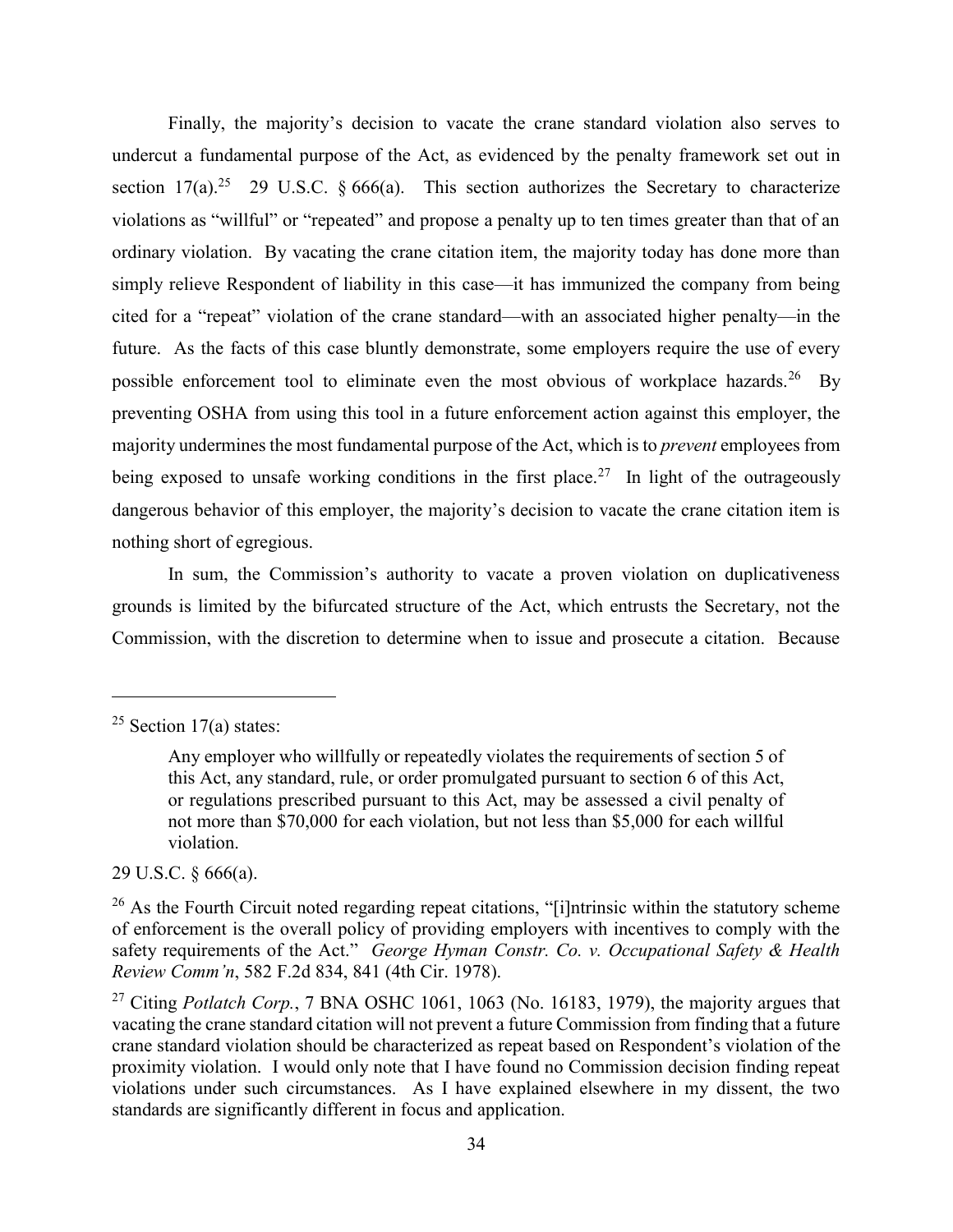affirmance of these two proven citation items would result in no unfairness to Respondent, and would not otherwise violate due process, I conclude the Commission is without the authority to vacate one of them.

For all these reasons, I dissent.

Dated: February 28, 2018 Commissioner

 $\sqrt{s/}$ Cynthia L. Attwood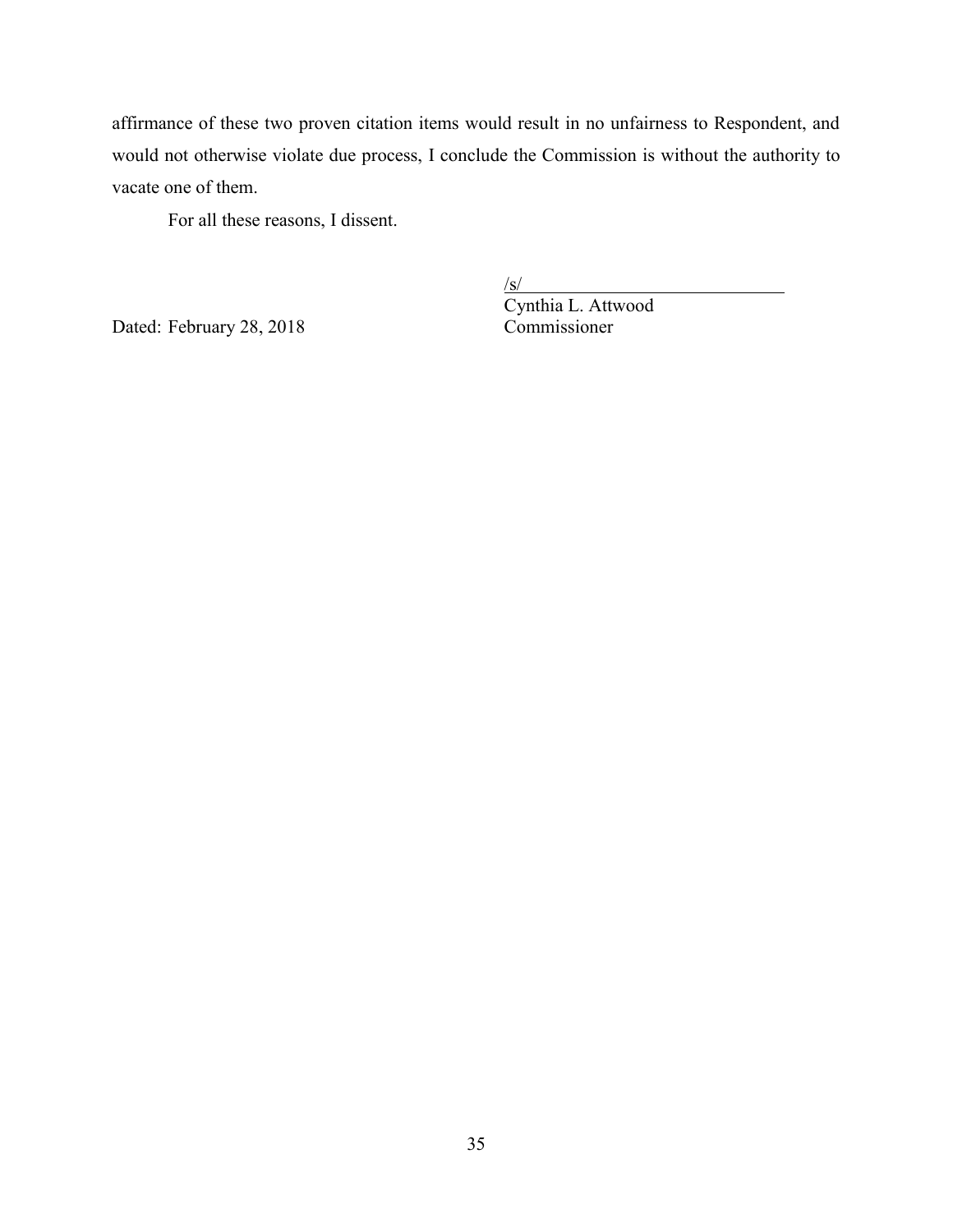# **Appendix A**

| <b>Case Name and Cite</b>                                                                                                                                   | <b>Cited Standard(s)</b>                                            | <b>Commission Holding</b>                                                                                                                                                                                                                                                                                                                                                                                                                                                                                                                                                                                                                                                                                                                                                                                                                                                                                                                                                                                                  |
|-------------------------------------------------------------------------------------------------------------------------------------------------------------|---------------------------------------------------------------------|----------------------------------------------------------------------------------------------------------------------------------------------------------------------------------------------------------------------------------------------------------------------------------------------------------------------------------------------------------------------------------------------------------------------------------------------------------------------------------------------------------------------------------------------------------------------------------------------------------------------------------------------------------------------------------------------------------------------------------------------------------------------------------------------------------------------------------------------------------------------------------------------------------------------------------------------------------------------------------------------------------------------------|
| The nine cases in which the Commission found a citation item to be duplicative are highlighted in gray.                                                     |                                                                     |                                                                                                                                                                                                                                                                                                                                                                                                                                                                                                                                                                                                                                                                                                                                                                                                                                                                                                                                                                                                                            |
| Koppers Co., Inc.,<br>2 BNA OSHC 1354<br>(No. 3449, 1974)                                                                                                   | 29 C.F.R. §§ 1910.93,<br>1910.134(a)(2)                             | The Commission held that two citations for violations of two different standards<br>related to respiratory protection were not duplicative because each citation related<br>to different employees and involved different facts.                                                                                                                                                                                                                                                                                                                                                                                                                                                                                                                                                                                                                                                                                                                                                                                           |
| Safeway Stores, Inc.,<br>2 BNA OSHC 1439<br>(No. 454, 1974)<br>(consolidated),<br>vacated on reconsideration<br>on other grounds, 3 BNA<br>OSHC 1123 (1975) | 29 C.F.R.<br>$\S$ § 1910.178(k)(1),<br>1910.178(m)(7)               | The Commission considered whether violations of two separate standards, both<br>requiring brakes to be set and wheel chocks to be placed on trucks, trailers or<br>railroad cars during loading or unloading by powered industrial trucks, were<br>duplicative. Commissioner Van Namee voted to vacate one of the citation items<br>because both standards "require precisely the same conduct" and thus, in his view,<br>the two citation items merge "to constitute a single violation" Chairman<br>Moran agreed to vacate one of the citation items, but on other grounds.<br>Commissioner Cleary dissented, explaining that the citations were not duplicative<br>because one standard "controls the operation of the truck trailer, requiring that it<br>be secured to prevent its movement during" loading and unloading, while the<br>other "controls the operation of the powered industrial truck, requiring that certain<br>conditions exist before an employer permits its operator to drive onto a<br>trailer" |
| Alpha Poster Serv., Inc.,<br><b>4 BNA OSHC 1883</b><br>(No. 7869, 1976)                                                                                     | 29 C.F.R.<br>$\S\S 1910.106(e)(2)(iv)(a),$<br>1910.106(e)(2)(iv)(d) | The Commission, without further elaboration, held that two citations, one for<br>failure to transfer flammable liquids using safety cans and the other for failure to<br>keep flammable liquids in covered containers, were duplicative because they<br>"involve <sup>[d]</sup> substantially the same violative conduct."                                                                                                                                                                                                                                                                                                                                                                                                                                                                                                                                                                                                                                                                                                 |
| Lee Way Motor Freight,<br>Inc.,<br><b>4 BNA OSHC 1968</b><br>(No. 10699, 1977)                                                                              | 29 C.F.R.<br>$\S$ § 1910.22(b)(1),<br>1910.30(a)(2)                 | The Commission held that two citation items relating to the condition of portable<br>dock plates were "essentially duplicative," but did not provide any further analysis<br>or explanation.                                                                                                                                                                                                                                                                                                                                                                                                                                                                                                                                                                                                                                                                                                                                                                                                                               |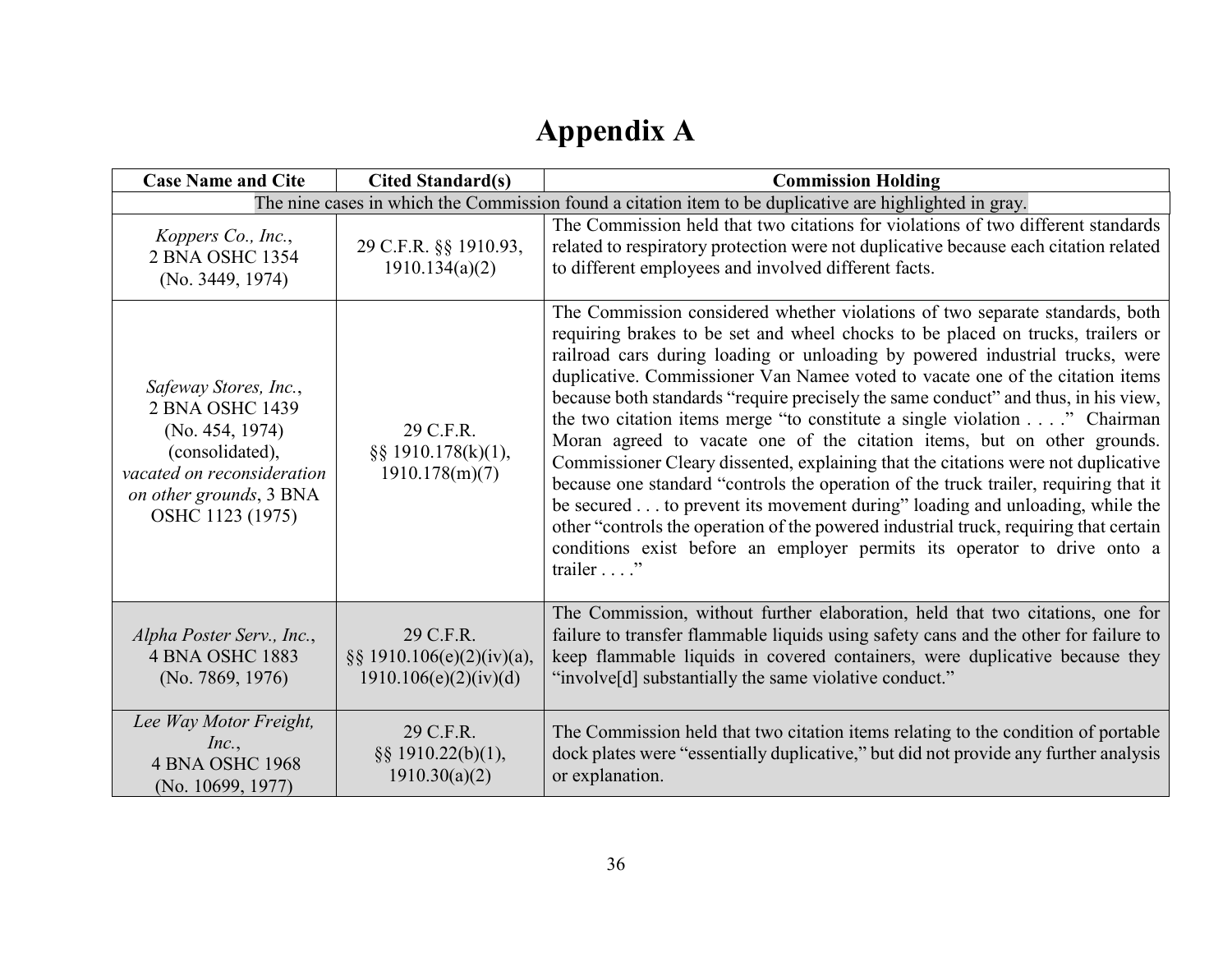| <b>Case Name and Cite</b>                                                      | <b>Cited Standard(s)</b>                        | <b>Commission Holding</b>                                                                                                                                                                                                                                                                                                                                                                                                                                                                                                                        |  |
|--------------------------------------------------------------------------------|-------------------------------------------------|--------------------------------------------------------------------------------------------------------------------------------------------------------------------------------------------------------------------------------------------------------------------------------------------------------------------------------------------------------------------------------------------------------------------------------------------------------------------------------------------------------------------------------------------------|--|
| Granite-Groves,<br>5 BNA OSHC 1100<br>(No. 10677, 1977)                        | 29 C.F.R.<br>§§ 1926.651(w),<br>1926.700(b)(2)  | The Commission held that two citations, one for failing to provide guardrails and<br>the other for failing to cover or protect protruding rebars were not duplicative<br>because "the conditions covered by the two citations, although related, [were]<br>independent."                                                                                                                                                                                                                                                                         |  |
| Stimson Contracting Co., <sup>45</sup><br>5 BNA OSHC 1176<br>(No. 13812, 1977) | 29 C.F.R.<br>$\S$ § 1926.651(q),<br>1926.652(b) | The Commission held that the two citation items relating to cave-in protection<br>were duplicative because compliance with $\S 1926.651(q)$ , the more stringent<br>standard, always "presupposes" compliance with $\S$ 1926.652(b), the less stringent<br>standard.                                                                                                                                                                                                                                                                             |  |
| Sletten Constr. Co.,<br>6 BNA OSHC 1091<br>(No. 11028, 1977)                   | 29 C.F.R.<br>§ 1926.500(b)(1)                   | The Commission held that two citation items for violation of the same provision<br>of the fall protection standard were not duplicative because each cited violation<br>"required a different means of abatement" under the standard.                                                                                                                                                                                                                                                                                                            |  |
| Hoffman Constr. Co.,<br>6 BNA OSHC 1274<br>(No. 4182, 1978)                    | 29 C.F.R.<br>\$1926.451(a)(4)                   | The Commission held that separate citations for violation of the same provision of<br>the scaffold standard were not duplicative because the citations involved "different"<br>and separate scaffolds," and it was within the Secretary's "discretion as the<br>prosecutor under the Act" to prosecute multiple violations of the same standard.                                                                                                                                                                                                 |  |
| H.H. Hall Constr. Co.,<br><b>10 BNA OSHC 1042</b><br>(No. 76-4765, 1981)       | 29 C.F.R.<br>$\S$ § 1926.651(q),<br>1926.652(a) | The Commission held that two citation items relating to cave-in protection were<br>not duplicative even though abatement of the more stringent one would abate the<br>other, explaining that "[a]lthough a worksite condition may violate more than one<br>standard, section $5(a)(2)$ of the Act requires an employer to comply with all<br>standards applicable to a hazardous condition even though the abatement<br>requirements of two applicable standards <i>may</i> be satisfied by compliance with the<br>more comprehensive standard." |  |

 $\overline{a}$ <sup>45</sup> Overruled by *H.H. Hall Constr. Co.*, 10 BNA OSHC 1042 (No. 76-4765, 1981).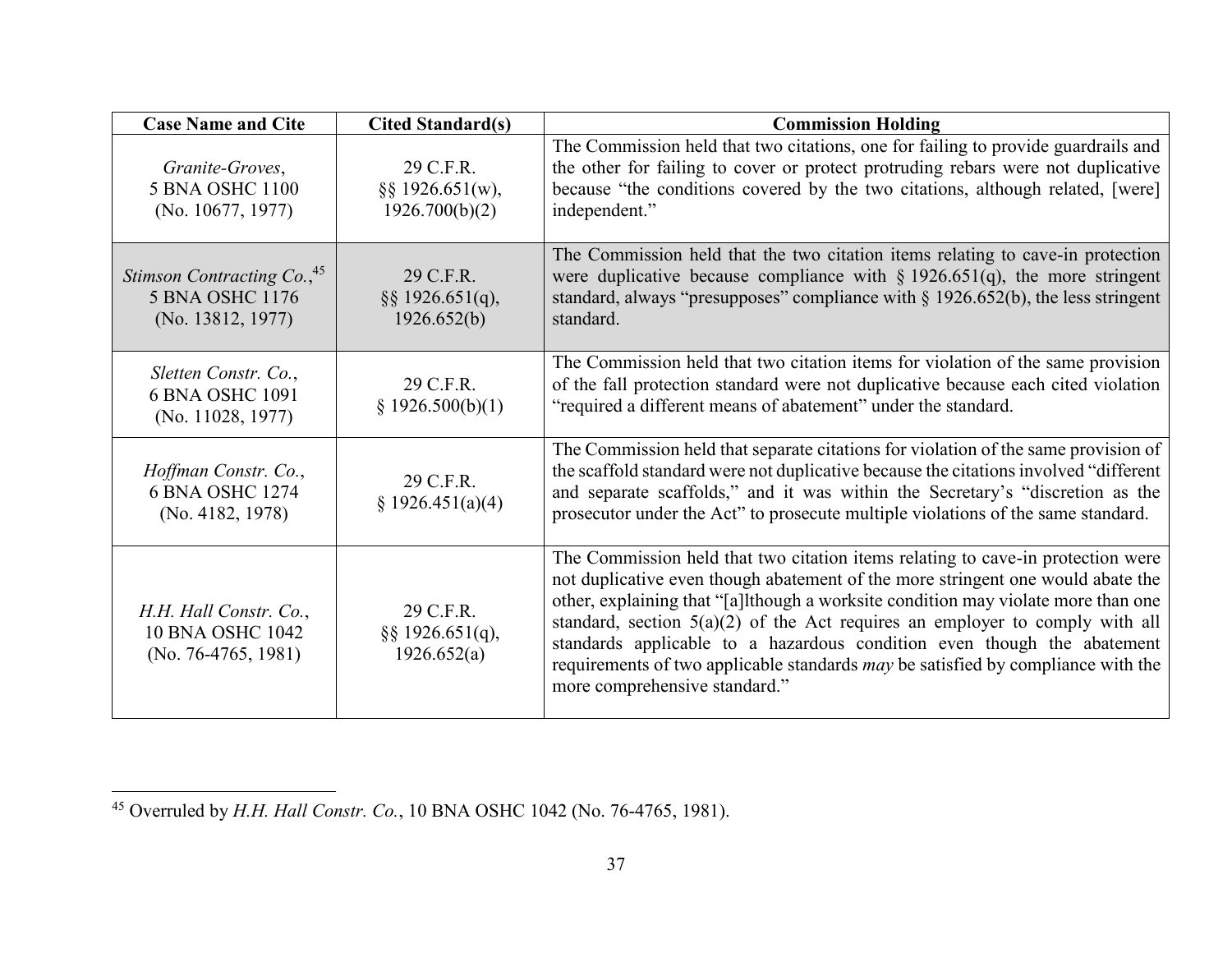| <b>Case Name and Cite</b>                                              | <b>Cited Standard(s)</b>                              | <b>Commission Holding</b>                                                                                                                                                                                                                                                                                                                                                                   |  |
|------------------------------------------------------------------------|-------------------------------------------------------|---------------------------------------------------------------------------------------------------------------------------------------------------------------------------------------------------------------------------------------------------------------------------------------------------------------------------------------------------------------------------------------------|--|
| Wright & Lopez, Inc.,<br><b>10 BNA OSHC 1108</b><br>(No. 76-256, 1981) | 29 C.F.R.<br>§§ 1926.652(c),<br>1926.652(e)           | The Commission, citing to H.H. Hall, held that two citation items relating to the<br>cave-in protection standard were not duplicative simply because abatement was<br>the same. The Commission determined, however, that it was appropriate under<br>the circumstances to "assess a single penalty for [the] overlapping violations."                                                       |  |
| United States Steel Corp.,<br>10 BNA OSHC 2123<br>(No. 77-3378, 1982)  | Multiple                                              | Two Commissioners considered whether a multitude of different sets of citations<br>and citation items were duplicative, finding some were duplicative, some were not,<br>and disagreeing as to the disposition of others. Their analysis does not set out a<br>test or rationale for determining whether a citation is duplicative.                                                         |  |
| Cleveland Consol., Inc.,<br>13 BNA OSHC 1114<br>$(No. 84-696, 1987)$   | 29 C.F.R.<br>§§ 1926.400(c)(1),<br>1926.400(c)(2)     | The Commission held two citation items relating to employee proximity to<br>electrical circuits were duplicative because they "involve[d] substantially the same<br>violative conduct" and "as a practical matter" the way by which the employer<br>would comply with one standard would bring it into compliance with the other.                                                           |  |
| Capform, Inc.,<br>13 BNA OSHC 2219<br>(No. 84-0556, 1989)              | 29 C.F.R.<br>§§ 1926.651(c),<br>1926.651(q)           | The Commission held that two citation items relating to cave-in protection were<br>duplicative because if the employer had complied with $\S 1926.651(q)$ , the more<br>stringent standard, it would necessarily have been in compliance with<br>$\S$ 1926.651(c), the less stringent standard.                                                                                             |  |
| R&R Builders, Inc.,<br>15 BNA OSHC 1383<br>(No. 88-0282, 1991)         | 29 C.F.R.<br>§§ 1926.105(a),<br>1926.500(d)(1)        | The Commission cited to <i>H.H. Hall</i> as the "leading case" on duplicativeness and<br>held that two fall protection citation items were not duplicative and that it was not<br>appropriate to assess a single penalty because "the cited standards require different<br>forms of abatement and use of one form does not necessarily provide complete<br>abatement in the circumstances." |  |
| Flint Eng'g & Constr. Co.,<br>15 BNA OSHC 2052<br>(No. 90-2873, 1992)  | 29 C.F.R.<br>$\S$ § 1926.651(j)(2),<br>1926.652(a)(1) | The Commission held that two citation items relating to cave-in protection were<br>not duplicative because the employer "could not meet [each] standard with one<br>abatement effort" and "the hazards and their respective abatement methods are<br>sufficiently distinct so as to constitute separate violations deserving of separate<br>penalties."                                     |  |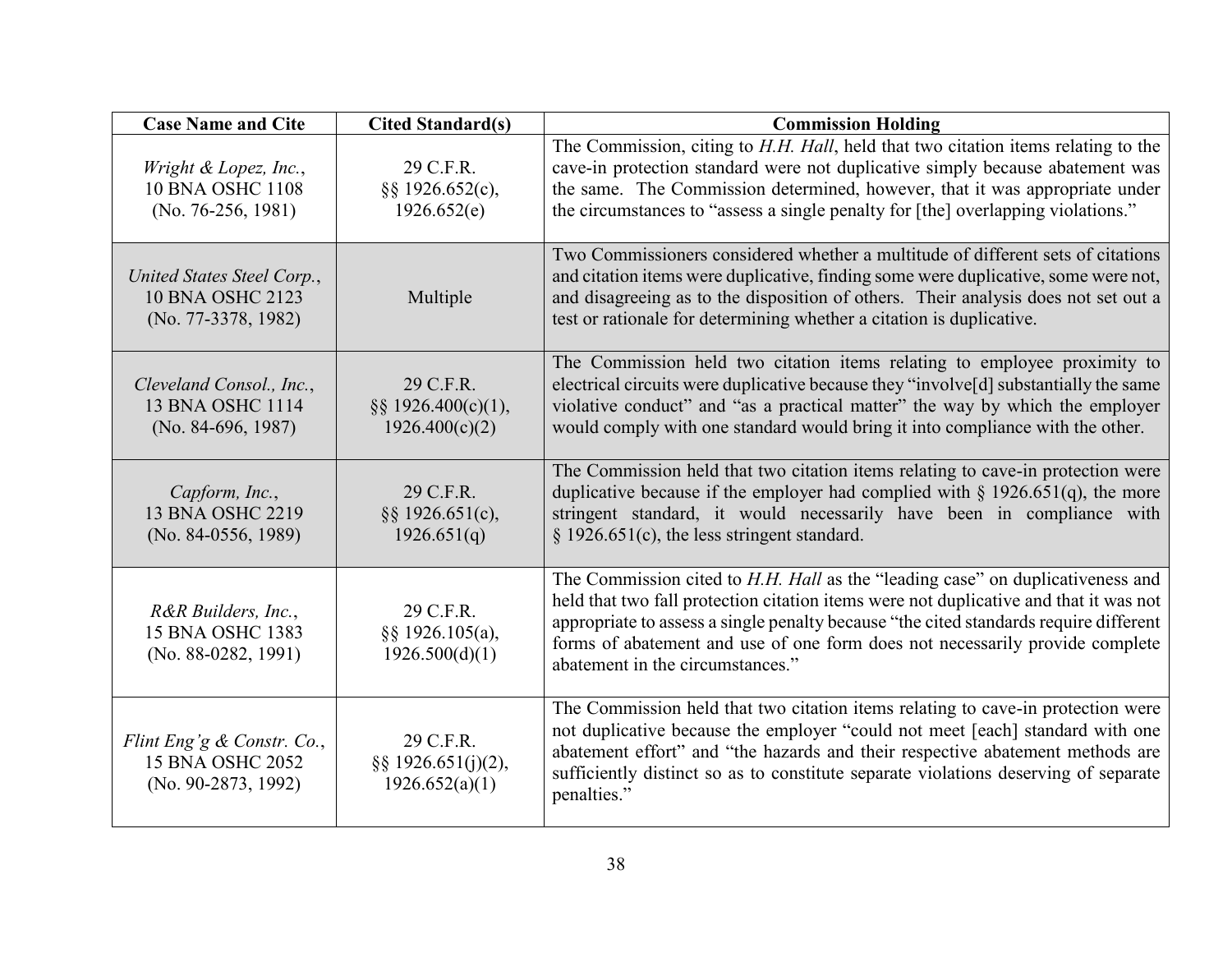| <b>Case Name and Cite</b>                                                       | <b>Cited Standard(s)</b>                                                                                                     | <b>Commission Holding</b>                                                                                                                                                                                                                                                                                                                                                                                                                                                                                                                                                                                                                                                                                                                                                                                      |  |
|---------------------------------------------------------------------------------|------------------------------------------------------------------------------------------------------------------------------|----------------------------------------------------------------------------------------------------------------------------------------------------------------------------------------------------------------------------------------------------------------------------------------------------------------------------------------------------------------------------------------------------------------------------------------------------------------------------------------------------------------------------------------------------------------------------------------------------------------------------------------------------------------------------------------------------------------------------------------------------------------------------------------------------------------|--|
| Dec-Tam Corp.,<br>15 BNA OSHC 2072<br>(No. 88-523, 1993)                        | 29 C.F.R.<br>§§ 1910.1001(d)(1)(ii),<br>1910.1001(d)(5)<br>and<br>29 C.F.R.<br>$\S$ § 1910.1001(f)(1)(i),<br>1910.1001(k)(1) | The Commission examined two different sets of potentially duplicative citation<br>items, one set involving the monitoring requirements of the asbestos standard and<br>the other involving asbestos removal and housekeeping requirements. The<br>Commission held that neither set was duplicative even though abatement was the<br>same for the standards in each set. In its analysis, the Commission cited to H.H.<br>Hall and explained that "it is clear that the Secretary is not barred from enforcing<br>both standards" because "section $5(a)(2)$ of the Act requires an employer to<br>comply with all standards applicable to a hazardous condition even though the<br>abatement requirements of two applicable standards may be satisfied by<br>compliance with the more comprehensive standard." |  |
| J.A. Jones Constr. Co.,<br>15 BNA OSHC 2201<br>$(No. 87-2059, 1993)$            | 29 C.F.R. §§ 1926.20,<br>1926.500                                                                                            | The Commission held that two citations, one for failing to institute a safety<br>program and one for failing to install or provide fall protection, were not<br>duplicative because they did not require the same abatement conduct, and thus<br>were directed at fundamentally different conduct.                                                                                                                                                                                                                                                                                                                                                                                                                                                                                                             |  |
| A.L. Baumgartner Constr.,<br>Inc.,<br>16 BNA OSHC 1995<br>$(No. 92-1022, 1994)$ | 29 C.F.R.<br>§§ 1926.403(i)(2)(i),<br>1926.416(e)(1)                                                                         | The Commission cited to H.H. Hall and held that "because the Commission is not<br>required to vacate duplicative items," there was no prejudice to the employer by<br>the judge's sua sponte amendment of the Complaint to include an additional<br>citation item for separate violation of the same standard.                                                                                                                                                                                                                                                                                                                                                                                                                                                                                                 |  |
| S.A. Healy Co.,<br>17 BNA OSHC 1145<br>$(No. 89-1508, 1995)$                    | Not provided                                                                                                                 | The Commission did not determine whether two citation items relating to a non-<br>approved light fixture were duplicative, but cited to H.H. Hall and remanded the<br>case to the judge to determine whether the citation items that "both allege a non-<br>approved light fixture at segment 479" are "in fact duplicative as they appear to<br>be and if so, [to] make an appropriate disposition to ensure that a double penalty<br>is not assessed for a single instance of violation."                                                                                                                                                                                                                                                                                                                    |  |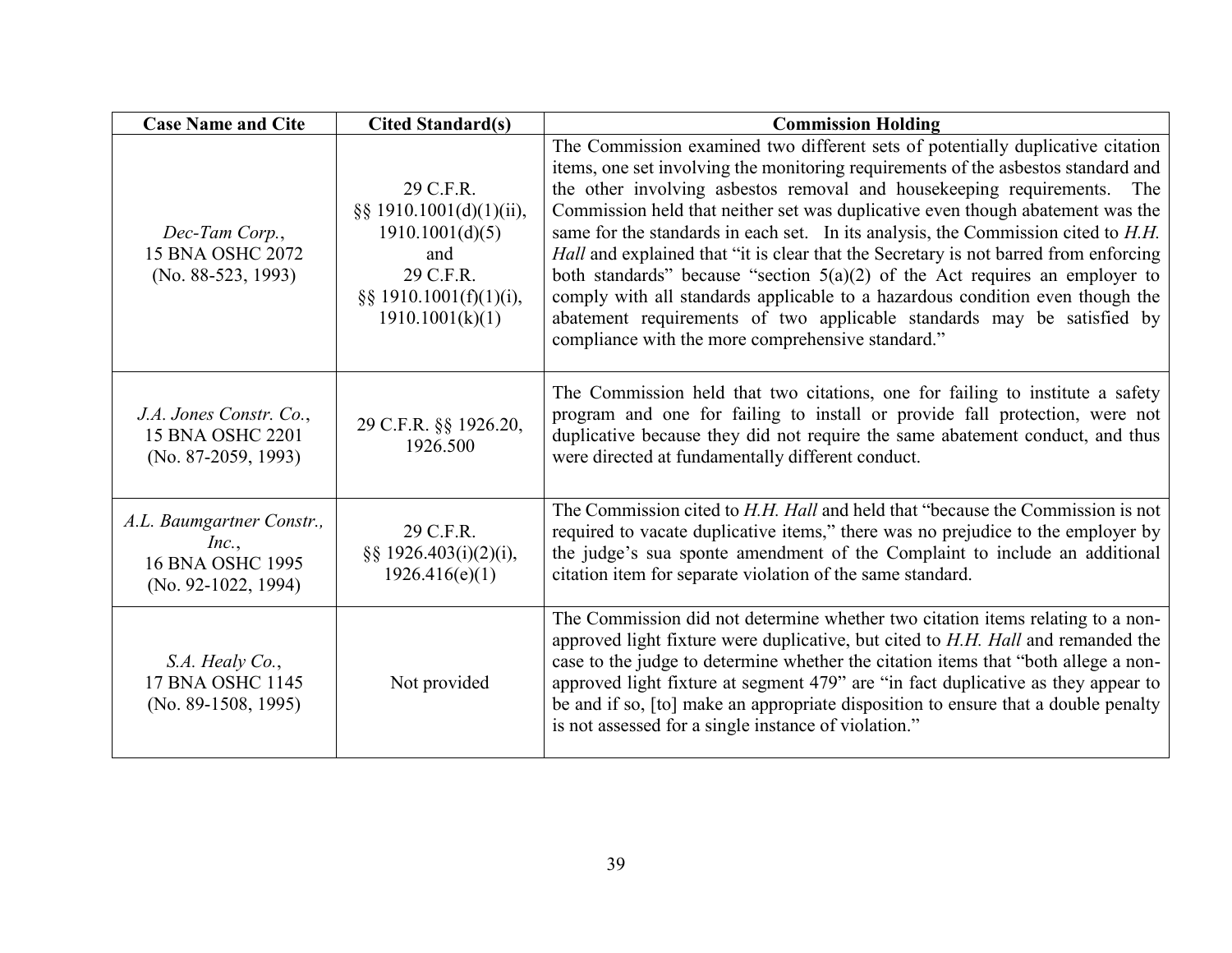| <b>Case Name and Cite</b>                                                          | <b>Cited Standard(s)</b>                                                    | <b>Commission Holding</b>                                                                                                                                                                                                                                                                                                                                                                                                                                                                                                                                                                                      |  |
|------------------------------------------------------------------------------------|-----------------------------------------------------------------------------|----------------------------------------------------------------------------------------------------------------------------------------------------------------------------------------------------------------------------------------------------------------------------------------------------------------------------------------------------------------------------------------------------------------------------------------------------------------------------------------------------------------------------------------------------------------------------------------------------------------|--|
| Andrew Catapano Enters.,<br>17 BNA OSHC 1776<br>(No. 90-0050, 1996)                | Multiple                                                                    | The Commission held that the Secretary's issuance of citations for each instance<br>of violations that occurred at different work sites and on different days did not<br>violate due process. The Commission also declined to assess a single grouped<br>penalty for each violation, citing the high gravity of the violations and the lack of<br>good faith on the part of the employer who the Commission found had been<br>"warned by OSHA's compliance officers at the first inspection that it was not<br>complying with certain standards," but yet "violated the same standard over and<br>over again." |  |
| The Halmar Corp.,<br>18 BNA OSHC 1014<br>(No. 94-2043, 1997)                       | 29 C.F.R.<br>§§ 1926.550(15)(i),<br>1926.550(15)(iv)                        | The Commission held that two violations of separate provisions of the crane<br>standard were not duplicative "[b]ecause the violations involve[d] different<br>violative conduct with different means of abatement." The Commission assessed<br>separate penalties for each violation, explaining that "there is no requirement to<br>group penalties even when closely related conditions are subject of more than one<br>citation item and a single action may bring an employer into compliance with the<br>cited standards."                                                                               |  |
| Kaspar Wire Works, Inc.,<br>18 BNA OSHC 2178<br>(No. 90-2775, 2000)                | 29 C.F.R.<br>§§ 1910.217(e)(1)(i),<br>1910.217(e)(1)(ii)                    | The Commission held that two citation items relating to the inspection of power<br>presses were not duplicative because "the standards pertain to different power<br>press components and provide for different inspection frequencies" such that "it<br>would be possible for [the employer] to fully comply with either one of the cited<br>standards and still fail to satisfy all of the requirements of the other."                                                                                                                                                                                       |  |
| MJP Constr. Co., Inc.,<br>19 BNA OSHC 1638<br>$(No. 98-0502, 2001)$                | 29 C.F.R.<br>§§ 1926.501(b)(2),<br>$1926.501(b)(2)(ii)$ ,<br>1926.501(b)(3) | The Commission held that the Secretary may appropriately cite separate violations<br>of the same standard where each individual instance occurred on separate dates,<br>times, and locations.                                                                                                                                                                                                                                                                                                                                                                                                                  |  |
| Westar Mech., Inc.,<br>19 BNA OSHC 1568<br>$(No. 97-0226, 2001)$<br>(consolidated) | 29 C.F.R.<br>§ 1926.652(a)(1)                                               | The Commission held there were "sufficient distinctions between the two alleged<br>violations" of the same cave-in protection standard to "warrant the conclusion that<br>the Secretary acted within the scope of her discretion in treatment of them as<br>separate violations of the standard and of the Act."                                                                                                                                                                                                                                                                                               |  |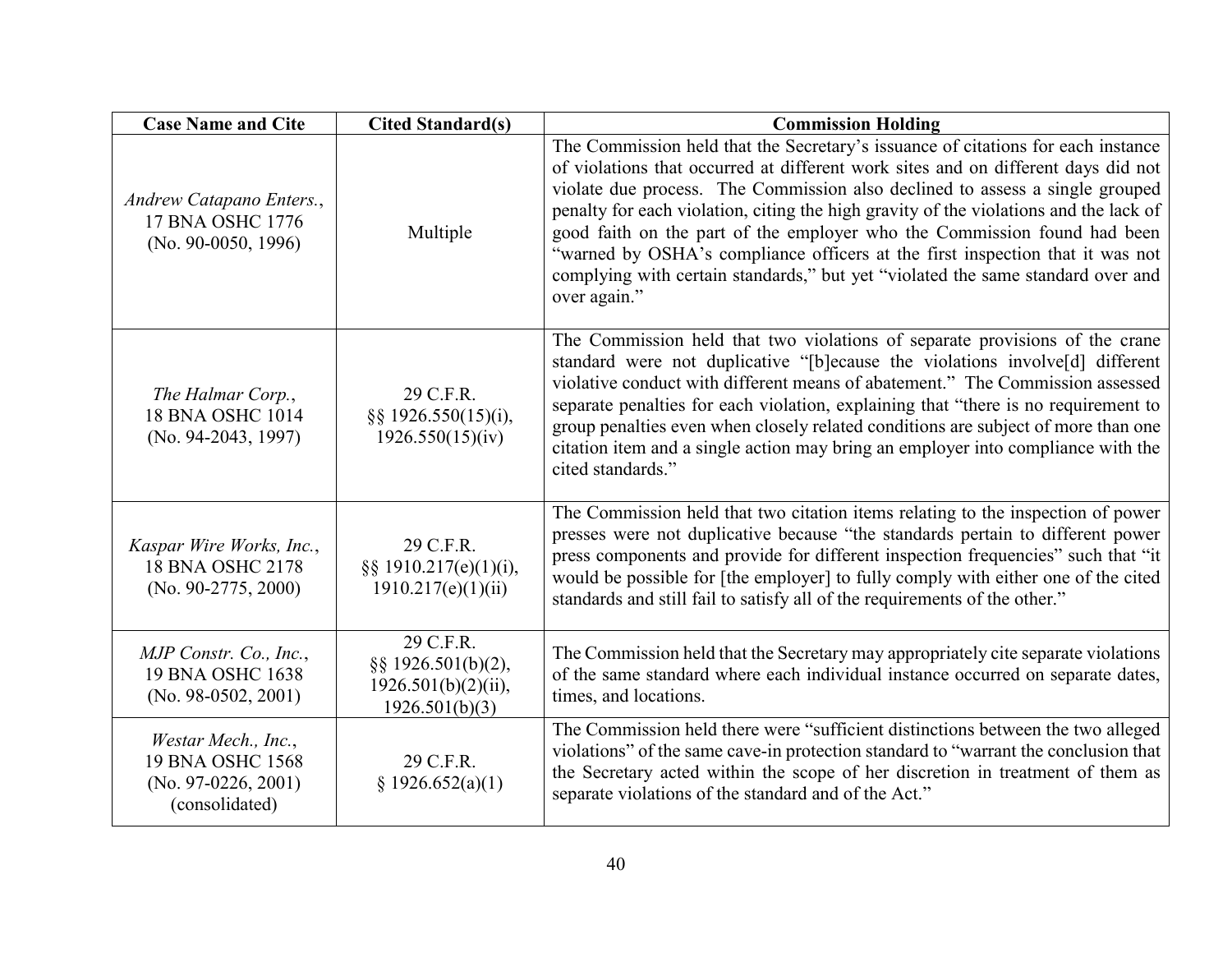| <b>Case Name and Cite</b>                                                                                                                        | <b>Cited Standard(s)</b>                              | <b>Commission Holding</b>                                                                                                                                                                                                                                                                                                                                                                                                                                                                                                                                                                                                                                                                                                                                                                                                                                                                                                                   |  |
|--------------------------------------------------------------------------------------------------------------------------------------------------|-------------------------------------------------------|---------------------------------------------------------------------------------------------------------------------------------------------------------------------------------------------------------------------------------------------------------------------------------------------------------------------------------------------------------------------------------------------------------------------------------------------------------------------------------------------------------------------------------------------------------------------------------------------------------------------------------------------------------------------------------------------------------------------------------------------------------------------------------------------------------------------------------------------------------------------------------------------------------------------------------------------|--|
| Trinity Indus., Inc.,<br>20 BNA OSHC 1051<br>(No. 95-1597, 2003) aff'd<br>on other grounds, 107 F.<br>App'x 387 (5th Cir. 2004)<br>(unpublished) | 29 C.F.R.<br>§§ 1915.12(d)(iii),<br>1915.12(d)(4)(ii) | The Commission concluded that two citation items relating to the training<br>requirements of the confined spaces in shipyards standard were duplicative<br>because "the only training deficiency established by the Secretary" was the same<br>for each citation item.                                                                                                                                                                                                                                                                                                                                                                                                                                                                                                                                                                                                                                                                      |  |
| Rawson Contractors, Inc.,<br>20 BNA OSHC 1078<br>$(No. 99-0018, 2003)$                                                                           | 29 C.F.R.<br>§§ 1926.652(a)(1),<br>1926.651(a)        | The Commission declined to review whether two citation items relating to cave-<br>in protection were duplicative because the issue was not argued before the judge,<br>but noted that if it were to consider the issue, it would find the violations were not<br>duplicative because abatement of one citation item would not necessarily abate the<br>other citation item.                                                                                                                                                                                                                                                                                                                                                                                                                                                                                                                                                                 |  |
| Major Constr. Corp., Inc.,<br>20 BNA OSHC 2109 (No.<br>99-0943, 2005)                                                                            | Not provided                                          | The Commission held that the Secretary may cite "multiple instances of violation"<br>of the same standard based on different times or different places of occurrence."                                                                                                                                                                                                                                                                                                                                                                                                                                                                                                                                                                                                                                                                                                                                                                      |  |
| Burkes Mech., Inc.,<br>21 BNA OSHC 2136<br>(No. 04-475, 2007)                                                                                    | 29 C.F.R.<br>§§ 1910.147(c)(4)(i),<br>1910.261(b)(1)  | The Commission held that two citation items, one for failure to comply with<br>OSHA's lockout/tagout standard and the other for failure to comply with the<br>lockout provision of the pulp, paper, and paperboard mills standard, were not<br>duplicative even though abatement was the same. The Commission explained that<br>violations are duplicative ' "where the standards cited require the same abatement<br>measures, or where abatement of one citation item will necessarily result in the<br>abatement of the other item as well, " ' but nonetheless concluded that, because<br>the lockout/tagout standard "primarily focuses on an employer's specific<br>procedures for controlling hazardous energy, including verification" whereas the<br>pulp, paper, and paperboard mills standard is "solely concerned with the act of<br>locking out the machinery and equipment," the two citations items were not<br>duplicative. |  |
| Manganas Painting Co.<br>Inc.,<br>21 BNA OSHC 1964                                                                                               | 29 C.F.R.<br>§§ 1926.62(c)(1),<br>1926.62(f)(1)       | The Commission held that two separate citations of the lead standard regarding<br>the same worker, one for overexposure to lead and the other for respirator non-                                                                                                                                                                                                                                                                                                                                                                                                                                                                                                                                                                                                                                                                                                                                                                           |  |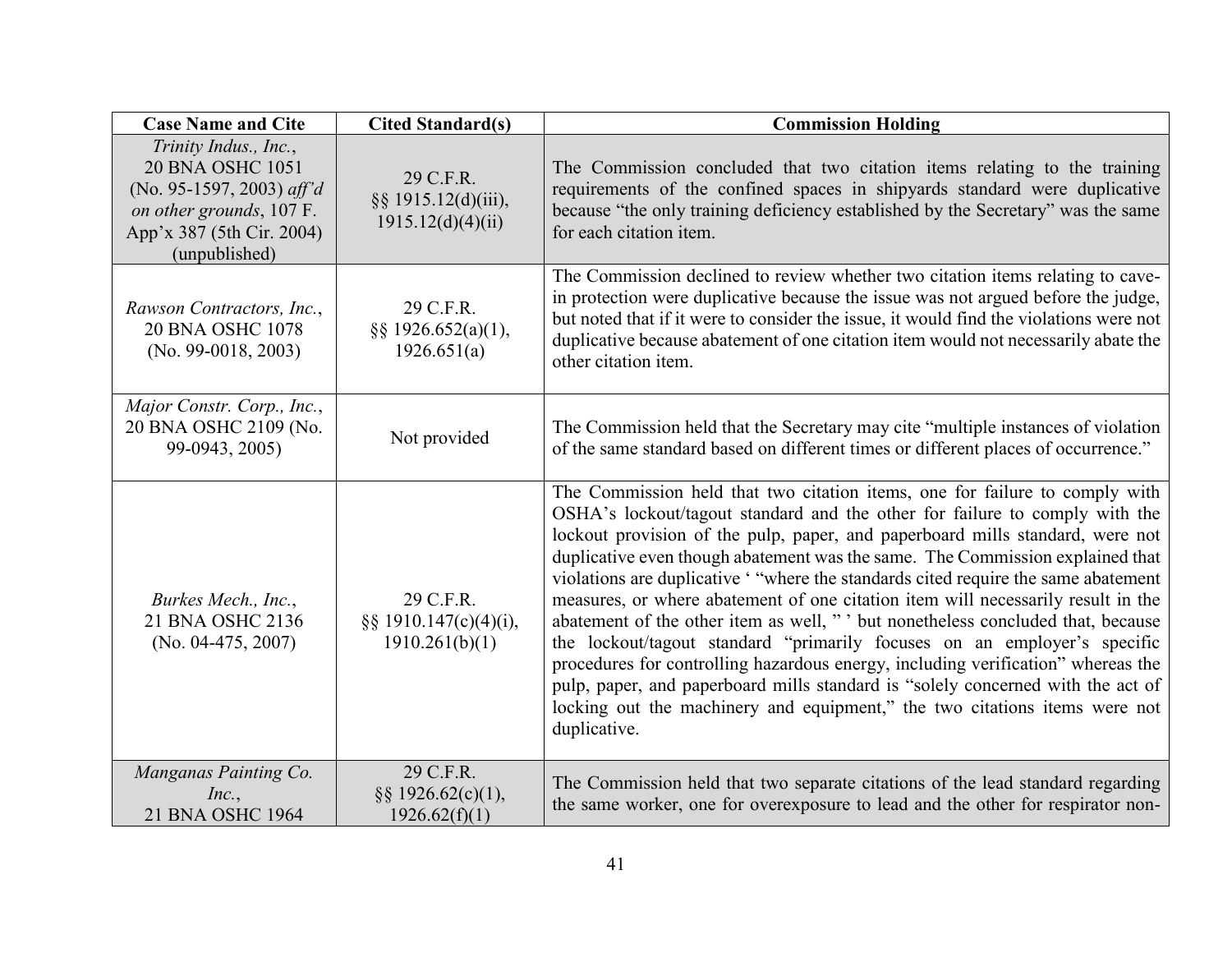| <b>Case Name and Cite</b>                                                                                                                        | <b>Cited Standard(s)</b>                                                       | <b>Commission Holding</b>                                                                                                                                                                                                                                                                                                                                                                                                                                                                                                                                                      |  |
|--------------------------------------------------------------------------------------------------------------------------------------------------|--------------------------------------------------------------------------------|--------------------------------------------------------------------------------------------------------------------------------------------------------------------------------------------------------------------------------------------------------------------------------------------------------------------------------------------------------------------------------------------------------------------------------------------------------------------------------------------------------------------------------------------------------------------------------|--|
| $(No. 94-0588, 2007)$                                                                                                                            |                                                                                | use, were duplicative because abatement of each citation (use of a respirator) was                                                                                                                                                                                                                                                                                                                                                                                                                                                                                             |  |
|                                                                                                                                                  |                                                                                | the same.                                                                                                                                                                                                                                                                                                                                                                                                                                                                                                                                                                      |  |
| Gen. Motors Corp.,<br>22 BNA OSHC 1019<br>$(No. 91-2834E, 2007)$                                                                                 | 29 C.F.R.<br>§§ 1910.147(c)(1),<br>$1910.147(c)(4)(i)$ ,<br>1910.147(c)(4)(ii) | The Commission held that separate citation items relating to the lockout/tagout<br>standard, one for failure to establish an energy control program and two others for<br>failure to implement prescribed components of that program, were not duplicative<br>because abatement was not the same. The Commission explained that<br>"establishing a fully compliant energy control program would not abate a failure<br>to implement the components of that program, nor would implementation of<br>required energy control procedures abate a failure to establish a program." |  |
| E. Smalis Painting Co.,<br>22 BNA OSHC 1553<br>$(No. 94-1979, 2009)$                                                                             | 29 C.F.R.<br>$\S$ § 1926.62(c)(1),<br>1926.62(e)(1)                            | The Commission held that separate citations of two closely-related provisions of<br>the lead standard were duplicative because abatement of both required the<br>implementation of adequate engineering, work practice and administrative<br>controls for protection of the same individuals from overexposure to lead.                                                                                                                                                                                                                                                        |  |
| AKM LLC d/b/a Volks<br>Constructors<br>23 BNA OSHC 1414<br>(No. 06-1990, 2011),<br>vacated on other grounds,<br>675 F.3d 752 (D.C. Cir.<br>2012) | 29 C.F.R.<br>§§ 1904.29(b)(2),<br>1904.29(b)(3)                                | The Commission held that violations of two closely-related provisions of<br>OSHA's record keeping standard were not duplicative because the provisions<br>were aimed at collecting "fundamentally different" information and abatement of<br>one would not necessarily abate the other.                                                                                                                                                                                                                                                                                        |  |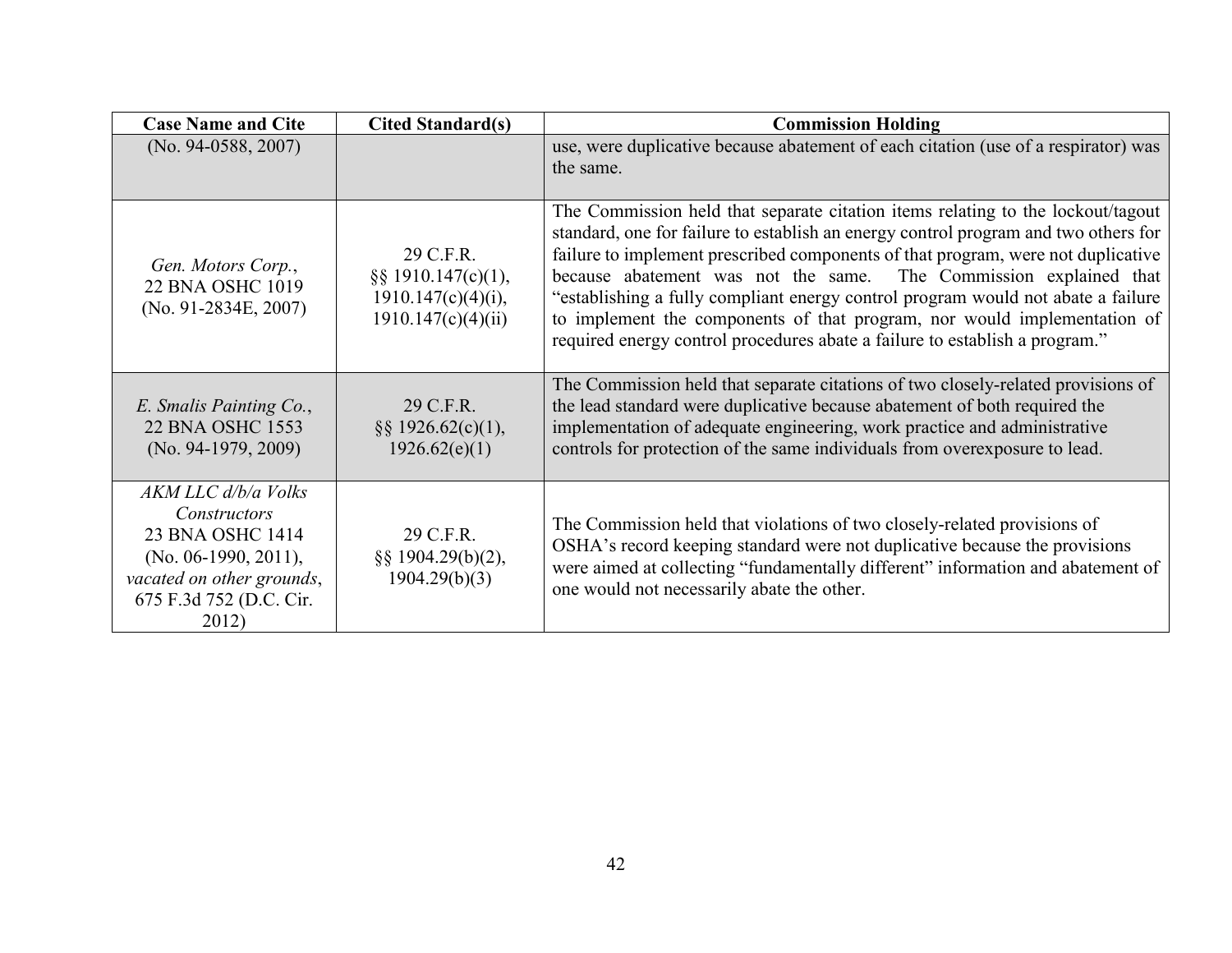# **Appendix B**

# **29 C.F.R. § 1926.1408 Power line safety (up to 350 kV)—equipment operations.**

**(a)** *Hazard assessments and precautions inside the work zone.* Before beginning equipment operations, the employer must:

# **(1)** *Identify the work zone by either:*

**(i)** Demarcating boundaries (such as with flags, or a device such as a range limit device or range control warning device) and prohibiting the [operator](https://www.law.cornell.edu/definitions/index.php?width=840&height=800&iframe=true&def_id=0ae790fae0aa86b6abfc656e7868d05a&term_occur=1&term_src=Title:29:Subtitle:B:Chapter:XVII:Part:1926:Subpart:CC:1926.1408) from operating the equipment past those boundaries, or

**(ii)** Defining the work zone as the area 360 degrees around the equipment, up to the equipment's maximum working radius.

**(2)** Determine if any part of the equipment, load line or load (including rigging and lifting accessories), if operated up to the equipment's maximum working radius in the work zone, could get closer than 20 feet to a power line. If so, the employer must meet the requirements in Option (1), Option (2), or Option (3) of this section, as follows:

**(i***)* **Option (1)** *-* Deenergize and ground. Confirm from the utility owner/operator that the power line has been deenergized and visibly grounded at the worksite.

**(ii) Option (2)** - 20 foot clearance. Ensure that no part of the equipment, load line, or load (including rigging and lifting accessories), gets closer than 20 feet to the power line by implementing the measures specified in paragraph (b) of this section.

**(iii) Option (3)** - Table A clearance.

**(A)** Determine the line's voltage and the minimum approach distance permitted under Table A (see § 1926.1408).

**(B)** Determine if any part of the equipment, load line or load (including rigging and lifting accessories), while operating up to the equipment's maximum working radius in the work zone, could get closer than the minimum approach distance of the power line permitted under Table A (see  $\S$  1926.1408). If so, then the employer must follow the requirements in paragraph (b) of this section to ensure that no part of the equipment, load line, or load (including rigging and lifting accessories), gets closer to the line than the minimum approach distance.

**(b) Preventing encroachment/electrocution.** Where encroachment precautions are required under Option (2) or Option (3) of this section, all of the following requirements must be met:

**(1)** Conduct a planning meeting with the operator and the other workers who will be in the area of the equipment or load to review the location of the power line(s), and the steps that will be implemented to prevent encroachment/electrocution.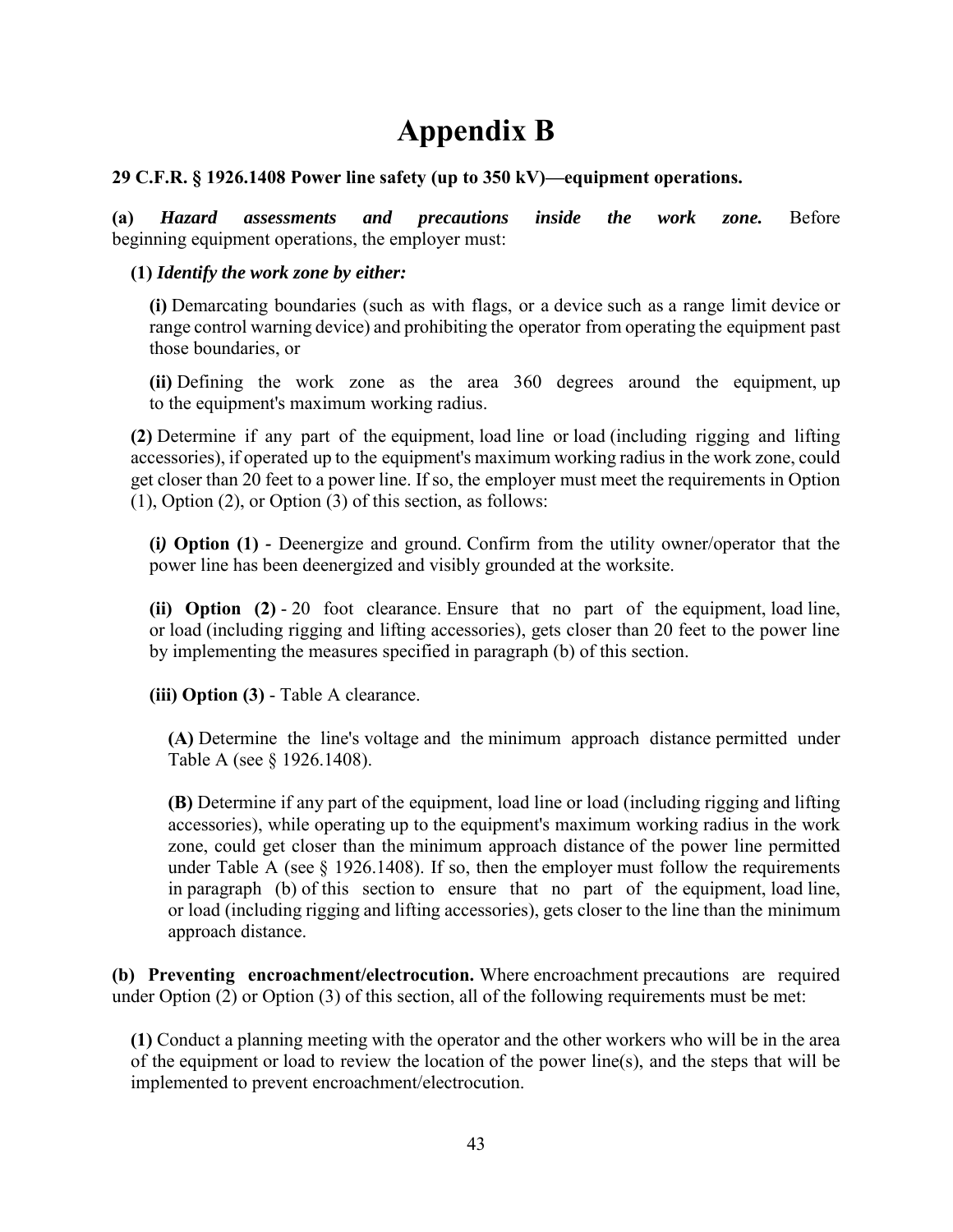**(2)** If tag lines are used, they must be non-conductive.

**(3)** Erect and maintain an elevated warning line, barricade, or line of signs, in view of the operator, equipped with flags or similar high-visibility markings, at 20 feet from the power line (if using Option (2) of this section) or at the minimum approach distance under Table A (see § 1926.1408) (if using Option (3) of this section). If the operator is unable to see the elevated warning line, a dedicated spotter must be used as described in § 1926.1408(b)(4)(ii) in addition to implementing one of the measures described in §§ 1926.1408(b)(4)(i), (iii), (iv) and (v).

**(4)** Implement at least one of the following measures:

**(i)** A proximity alarm set to give the operator sufficient warning to prevent encroachment.

**(ii)** A dedicated spotter who is in continuous contact with the operator. Where this measure is selected, the dedicated spotter must:

**(A)** Be equipped with a visual aid to assist in identifying the minimum clearance distance. Examples of a visual aid include, but are not limited to: A clearly visible line painted on the ground; a clearly visible line of stanchions; a set of clearly visible line-of-sight landmarks (such as a fence post behind the dedicated spotter and a building corner ahead of the dedicated spotter).

**(B)** Be positioned to effectively gauge the clearance distance.

**(C)** Where necessary, use equipment that enables the dedicated spotter to communicate directly with the operator.

**(D)** Give timely information to the operator so that the required clearance distance can be maintained.

**(iii)** A device that automatically warns the operator when to stop movement, such as a range control warning device. Such a device must be set to give the operator sufficient warning to prevent encroachment.

**(iv)** A device that automatically limits range of movement, set to prevent encroachment.

**(v)** An insulating link/device, as defined in § 1926.1401, installed at a point between the end of the load line (or below) and the load.

**(5)** The requirements of paragraph (b)(4) of this section do not apply to work covered by subpart V of this part.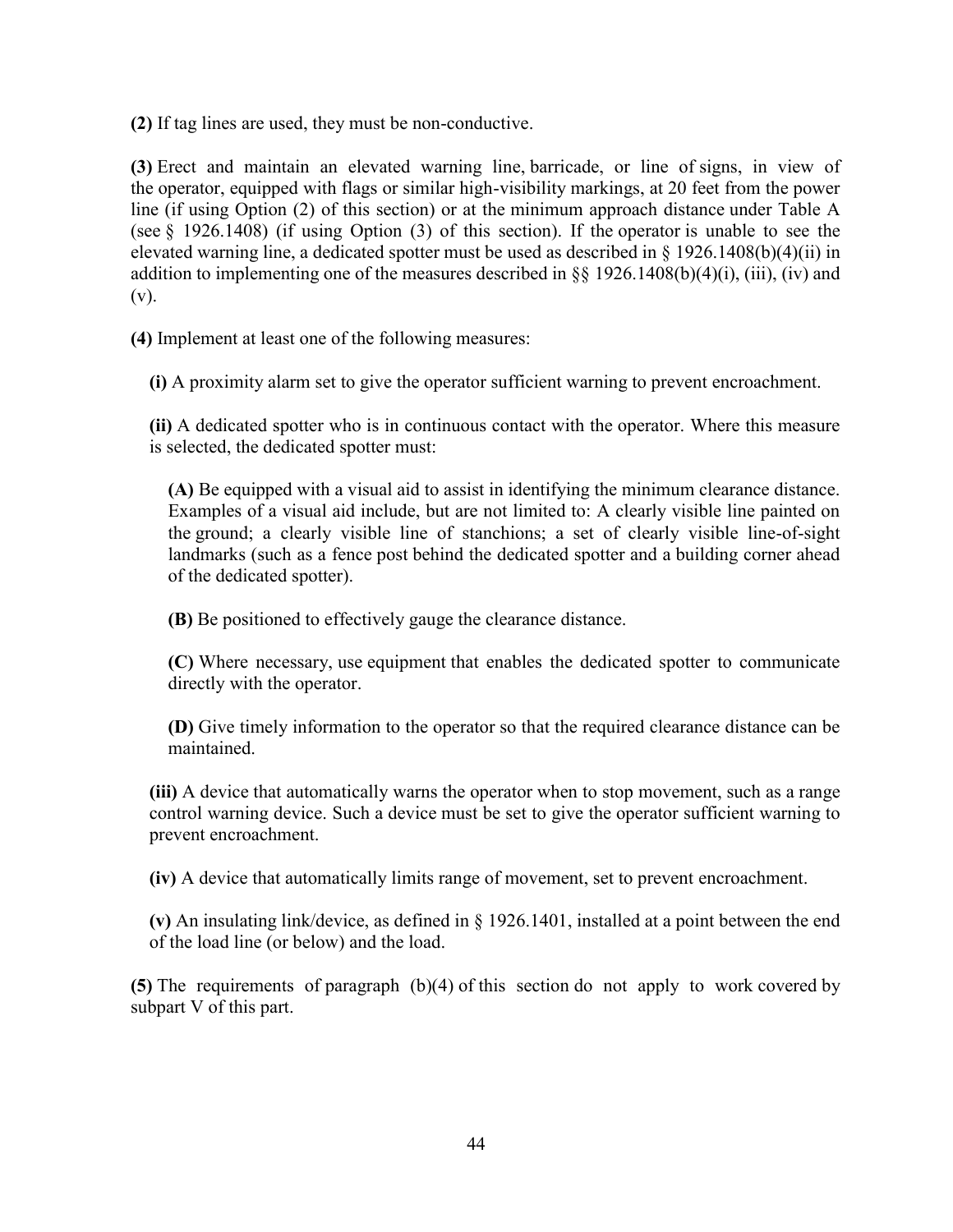

**THOMAS E. PEREZ, Secretary of Labor, United States Department of Labor, Complainant,**

**NORTH EASTERN PRECAST LLC,**

 **Respondent.**

**THOMAS E. PEREZ, Secretary of Labor,**

**United States Department of Labor**

**Complainant,**

**v.**

**MASONRY SERVICES, INC. dba MSI Respondent.**

**v. 13-1169** 

 **OSHRC DOCKET NO. 13-1170**

Appearances:

Daniel Hennefeld, Esq. United States Department of Labor, Office of the Solicitor, New York, New York For the Secretary

Jonathan W. Greenbaum, Esq. Coburn & Greenbaum, PLLC Washington, D.C. For the Respondent

Before: Keith E. Bell Administrative Law Judge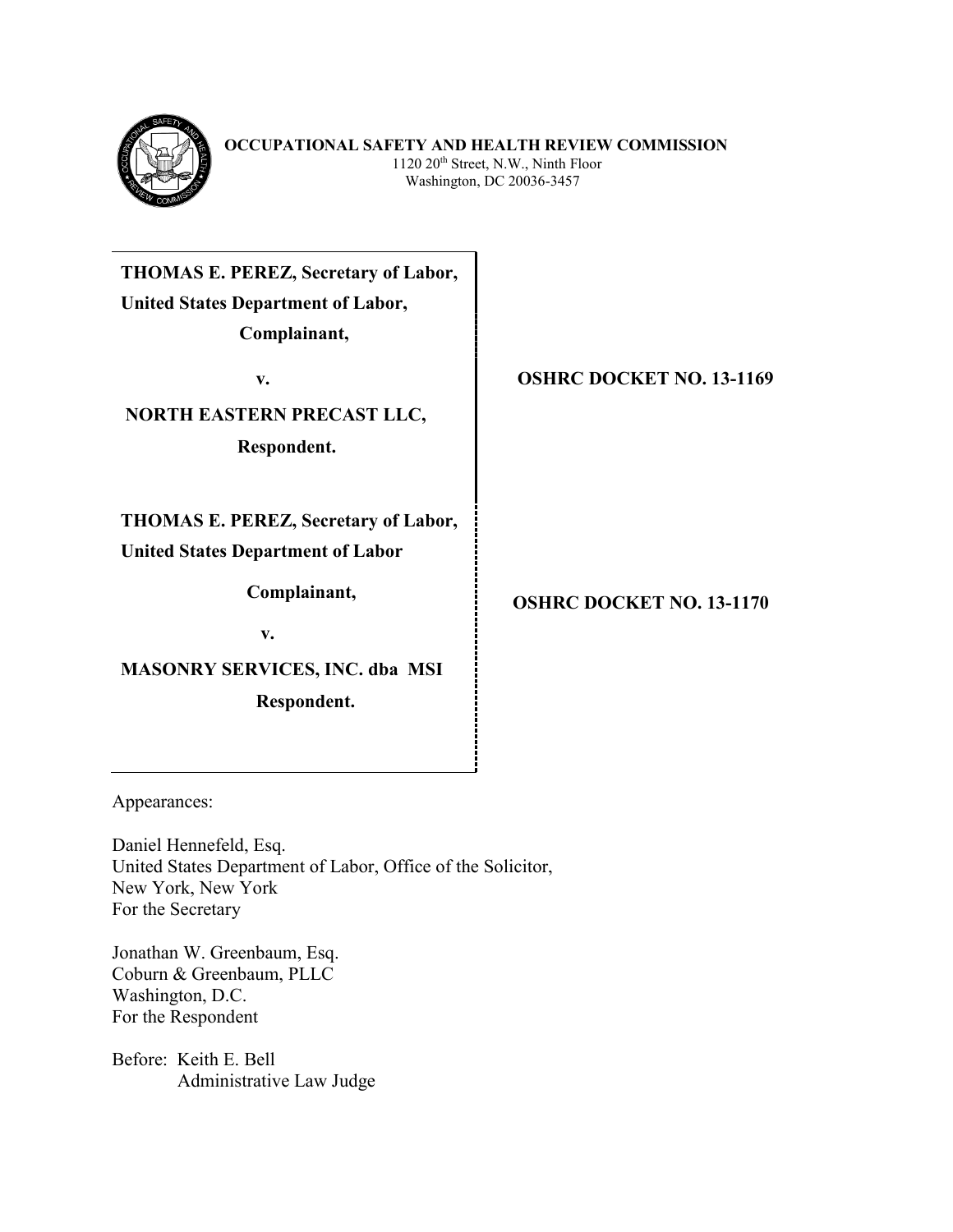# **DECISION AND ORDER**

This proceeding is before the Occupational Safety and Health Review Commission (the Commission) pursuant to section 10(c) of the Occupational Safety and Health Act of 1970, 29 U.S.C. §§651-678 (OSH Act or the Act). Following an inspection of Respondents' worksite in Valley Stream, New York, the Secretary of Labor (Secretary), through the Occupational Safety and Health Administration (OSHA), issued three citations to North Eastern Precast LLC (NEP), alleging various willful, serious and other-than-serious violations of the Act. OSHA also issued four citations to Masonry Services, Inc. (MSI), alleging various willful, repeat, serious and otherthan-serious violations. Both employers filed a timely notice of contest, bringing this matter before the Commission.

Before the hearing, all parties stipulated that, because both MSI and NEP have overlapping ownerships and were working at the same site, they should be treated as a single employer, subject to a single set of citations<sup>1</sup>. According to the stipulation, each citation item issued to NEP is consolidated with the analogous item issued to MSI and the penalties originally issued to MSI will be considered the proposed penalties for the consolidated items. (Ex. J-1, ¶ 4). The numbering system for the citations issued to MSI will be preserved for the consolidated citations. Hereafter, MSI and NEP will be collectively referenced as Respondent, except where circumstances require reference to either of the employers alone. Also, employees allegedly exposed to the violations will be considered to be employees of Respondent. *Id.*

A hearing was held in New York City on October 21-22, 2014. The parties filed posthearing briefs. For the reasons set forth below, all citations and proposed penalties are affirmed.

 $\overline{a}$ 

<sup>&</sup>lt;sup>1</sup> The general contractor, Vordonia Contracting & Supplies Corp,/Alma Realty Corp., was also issued citations that were timely contested. (Docket No. 13-1167). That case was originally consolidated with these two cases. Before the hearing, however, Vordonia settled the matter with the Secretary and that case is no longer before the Commission. (Tr. 6).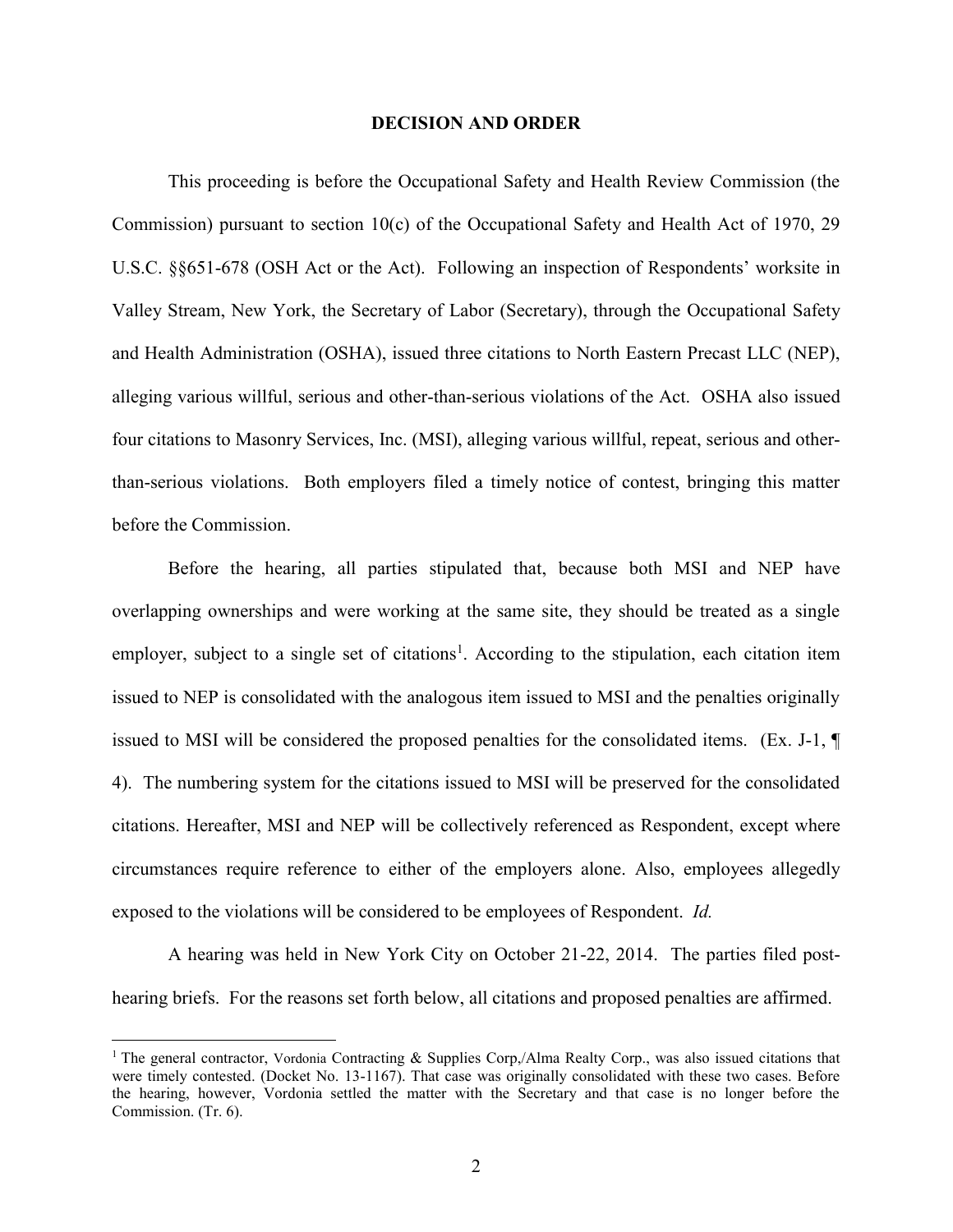# **Jurisdiction**

Based upon the record, I find that, at all relevant times, MSI and NEP were engaged in a business affecting commerce and were employers within the meaning of sections 3(3) and 3(5) of the Act. (NEP Answer ¶¶ I, III; MSI Answer ¶¶ I, III, Ex. J-1, ¶ 5). I also find that the Commission has jurisdiction over the parties and subject matter in this case. (Ex. J-1, ¶1)

# **Background**

In the summer of 2012, Respondent contracted with Vordonia Contracting & Supplies Corp,/Alma Realty Corp. (Vordonia) to provide the masonry work at a mixed retail/residential construction project in Valley Stream, a town on Long Island, New York. (Tr. 253, Ex. J-1, ¶ 9).

The site was located between Brooklyn Avenue and Fourth Street. Power lines ran along both streets and shared a common pole (pole  $#3$ )<sup>2</sup> at the corner of Fourth and Brooklyn. (Ex. C-26A). Both lines carried 13.2 kV. (Tr. 64). That pole was approximately 10 degrees out of plumb and encroached over the footprint of the building. (Tr. 357, 797, Ex. C-67). The Fourth Street line fed electricity from the poles at the site to several downstream customers. Because it was a dead end line, the power could not be rerouted. (Tr. 68, 168, 206). Therefore, rather than de-energizing the line, it had to be moved further from the worksite. (Tr. 69, 206, 286, 318, 320, 329). However, the power from the Brooklyn Avenue line, between poles 2 and 3, could be rerouted and the line de-energized. (Tr. 68, 206)

At a pre-job meeting that summer, James Sal Herrera, one of Respondents' owners, met with Patricio Solar, Vordonia's in-house architect, and designated representative at the jobsite.

 $\overline{a}$ 

<sup>&</sup>lt;sup>2</sup> At the hearing, the Secretary's numbering system for the poles differed from the system used by Long Island Power Authority (LIPA). All references to pole numbers will be to the official numbering system used by LIPA. Exhibit C-26 is a diagram of the site using the Secretary's numbering method. Exhibit C-26A is the same diagram, but reflects the official LIPA pole numbering system.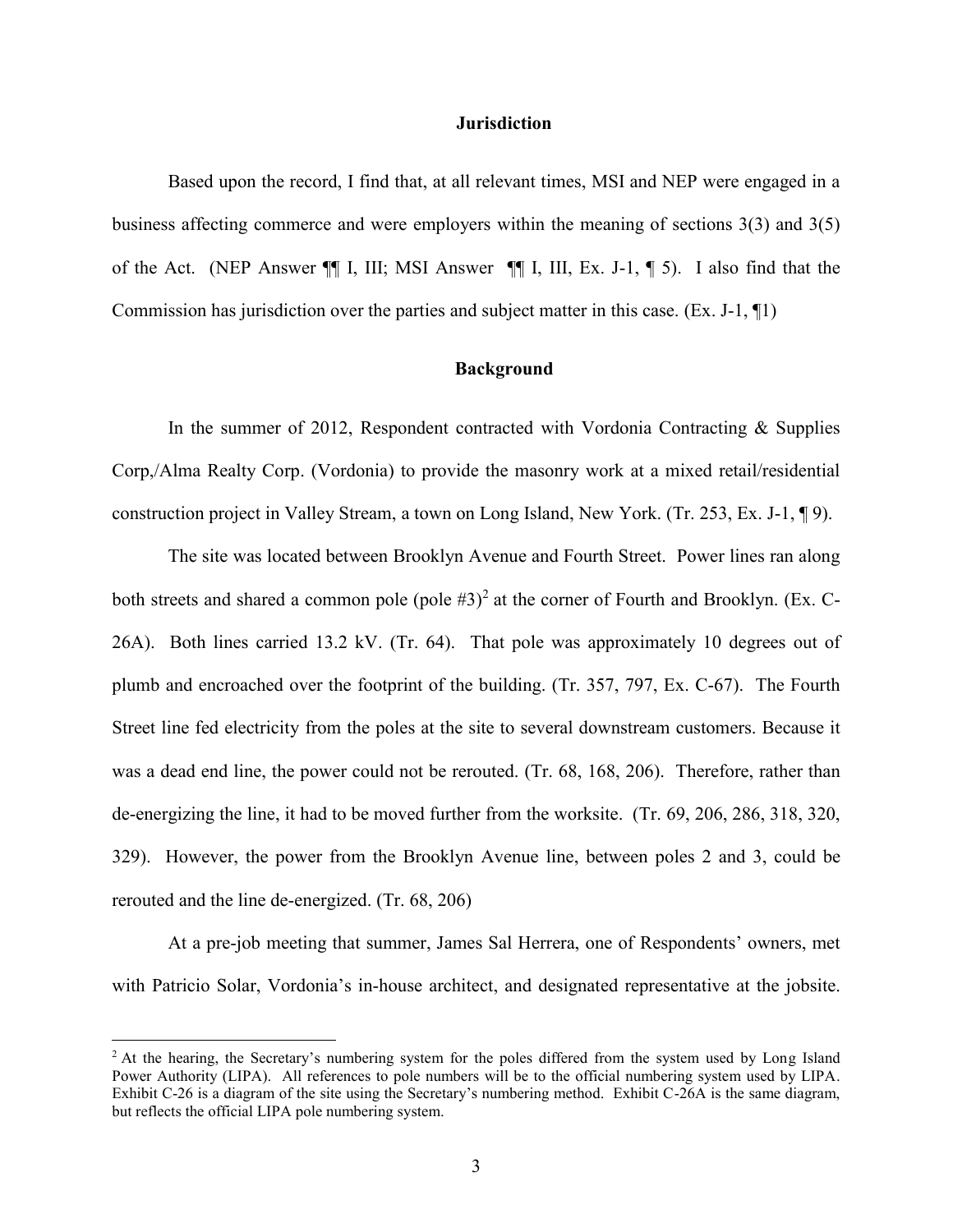(Tr. 442-444, 800-801, Ex. J-1,  $\P$  11). Herrera testified that, at first, he thought the wires were phone lines, but that Solar informed him that they were power lines. (Tr. 718, 801-802). Herrera noticed that the power lines on both Fourth Street and Brooklyn Avenue appeared to be less than ten feet from the jobsite and might pose a problem as the building went up. Herrera told Solar that Vordonia had to move or insulate the power lines to enable Respondent to perform the necessary crane work while remaining in compliance with OSHA requirements. (Tr. 442-444, 699, 801). Solar told him that he would handle the matter because he already had to talk with the LIPA to have power brought into the building. (Tr. 699-700).

In July 2012, Jermaine Clarke, a design engineer supervisor connected with LIPA, visited the site. He noted that a crane was located on Brooklyn Avenue close to the Fourth Street side. None of the lines along the site were de-energized and he was concerned because the crane was operating within 10 feet of the power line on Brooklyn Avenue. (Tr. 91-92). As a result, he issued a Cease and Desist Order requiring that the work be stopped until the lines were deenergized. (Tr. 92). Although other unnamed persons were present, Clarke remembered giving the Order only to Solar. (Tr. 109). Clarke also posted stickers and tossed flyers on the site warning of the dangers of working near high voltage lines. (Tr. 93, Ex. C-24). Shortly after the Cease and Desist Order was issued, the Brooklyn Avenue line was de-energized and grounding devices were placed on it. (Tr. 68). The Fourth Street line could not be de-energized because there was no feed coming from the other side to pick up downstream customers. (Tr. 68). Although not explicitly stated in the record, the evidence, as discussed *infra*, leads to the inference that the crane was soon moved from Brooklyn Avenue to Fourth Street. *See generally, Manganas Painting Co.,* 21 BNA OSHC 1964, 1981 (No. 94-0588, 2007)(citations omitted)(noting "reasonable inferences can be drawn from circumstantial evidence"). However,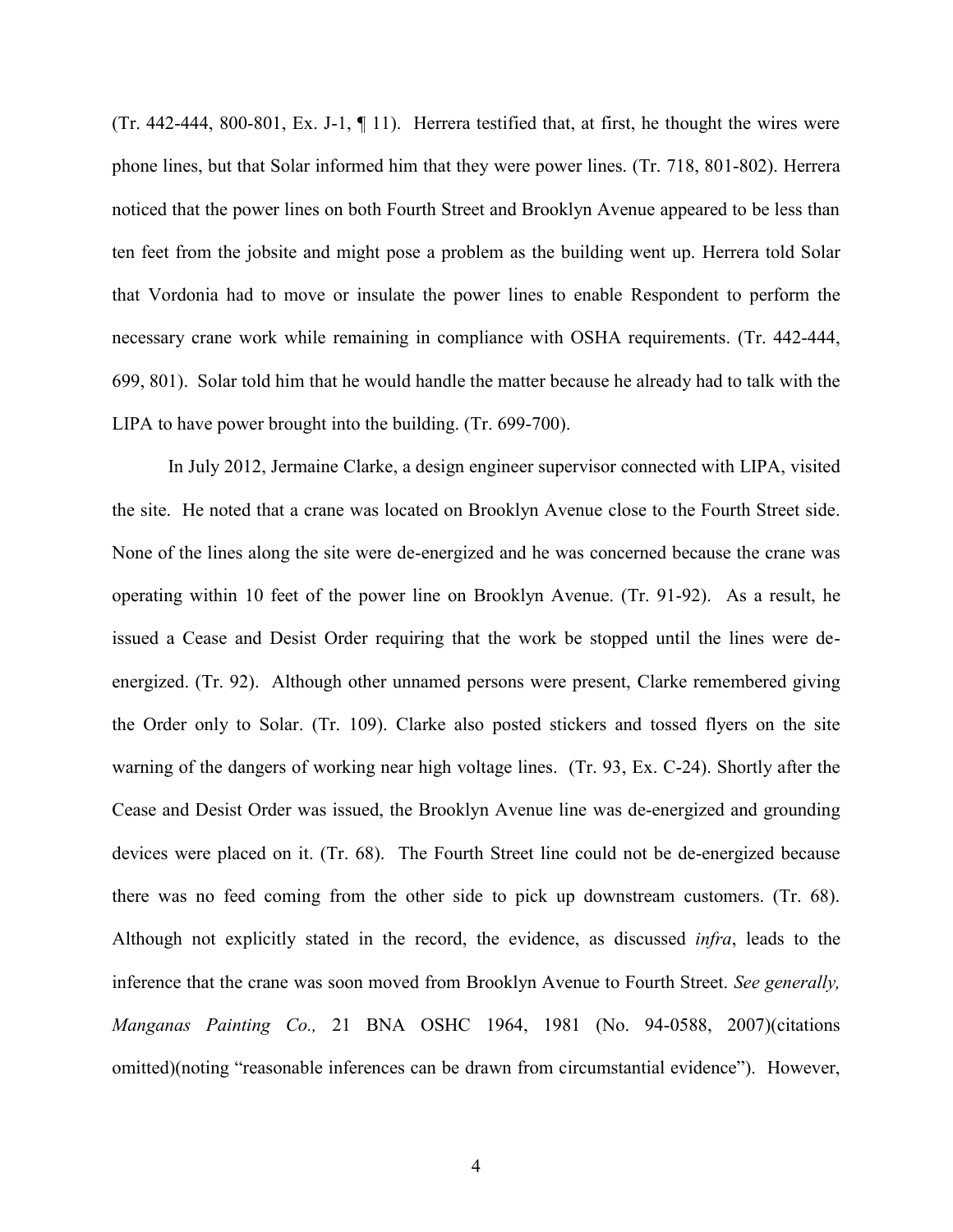it is unclear whether the crane was moved prior or subsequent to the lifting of the Cease and Desist Order.

In August 2012, LIPA representative, Guerson Carelus visited the site. He noticed that the crane, now on Fourth Street, was lifting loads over the Fourth Street power line onto the construction site. (Tr. 172). He was concerned that workers' lives were in jeopardy because of the proximity of the load to the line. (Tr. 172, 176-177). Carelus requested that the work stop. (Tr. 173-174). He gave warning pamphlets in English and Spanish to as many employees as possible. (Tr. 178-180). He spoke with someone identified as a supervisor of the crane company and told him that they had to take down the crane. (Tr. 174). The next day, August 23, 2012, he issued the second Cease and Desist Order. (Tr. 173, Ex. R-2). Carelus delivered the Order to Solar and left the site without talking to anybody else. (Tr. 177-178). According to crane operator, Anthony Ferrara, both he and Superintendent, Manuel Herrera were informed by LIPA that the Fourth Street line was energized and that they had to maintain a safe distance from the line. They were also informed that the Fourth Street line could not be de-energized. (Tr. 445- 449). As a result, the crane was moved back to Brooklyn Avenue, where the line was now deenergized. (Tr. 174, 176-177, 194, 319-320).

Later that day, after the crane was moved to Brooklyn Avenue, the Cease and Desist Order was lifted. (Tr. 320, Ex. R-3). The letter removing the Order emphasized that the line between poles #2 and #3 on Brooklyn Avenue had already been de-energized and constituted a safe work zone. (Ex. R-3).

Around this time, Solar had conversations with LIPA involving the Fourth Street line where they discussed the cost of relocation, which was estimated at \$70,000. (Tr. 285-288). Solar talked to Respondent about halting construction until the relocation issue was resolved and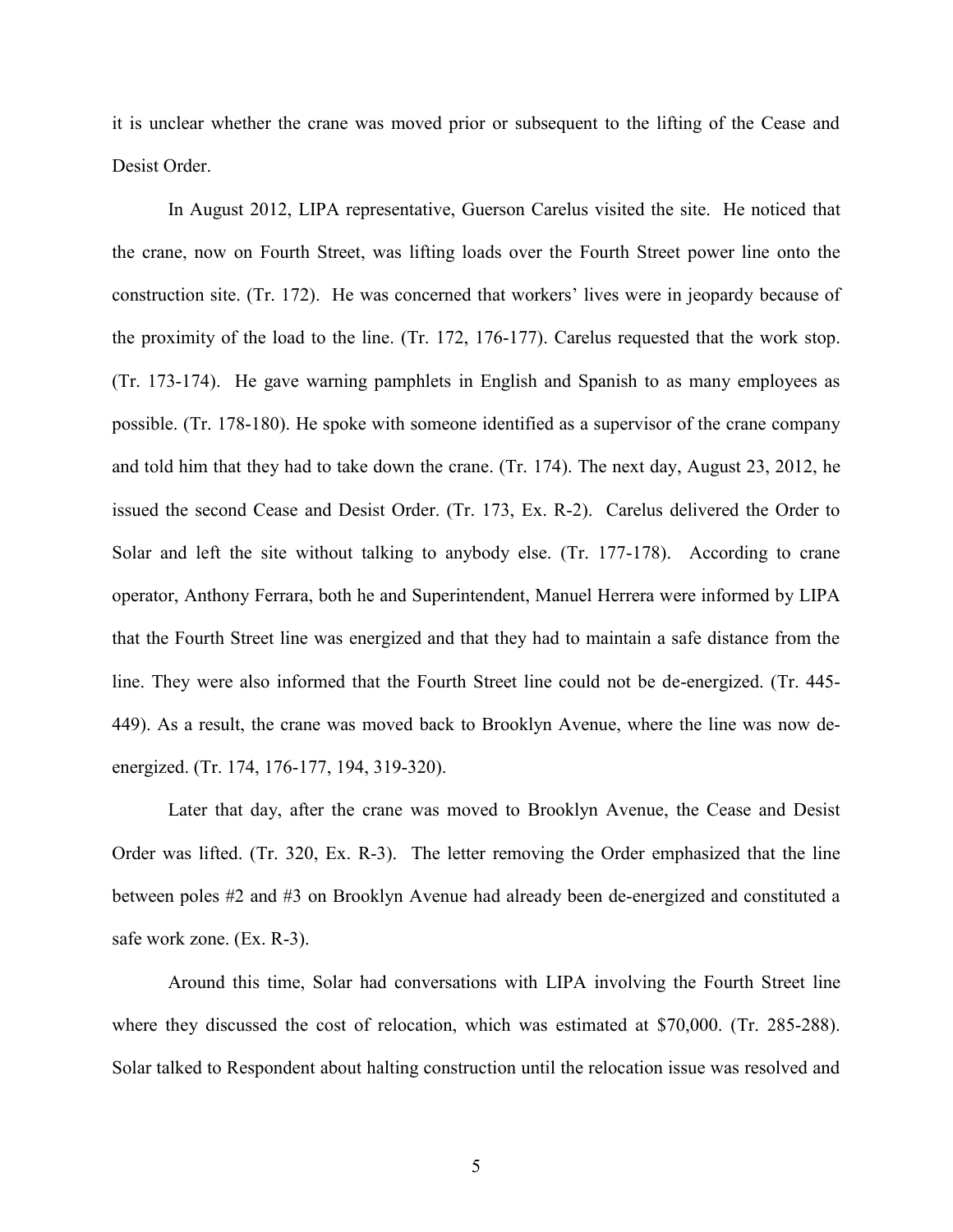suggested that they work on the opposite side of the building. (Tr. 290-291). However, he did not explicitly tell them that they couldn't do any work on the Fourth Street side until the issue with LIPA was resolved. (Tr. 295). Although both the Cease and Desist Order and the Notice to Proceed specifically stated that the lines carried 13 kV, (Exs. R-2, R-3), Solar testified that he didn't think that anybody understood the danger because they did not know how much current was going through the lines or how close they could get without someone getting hurt. (Tr. 295). However, he knew from common sense not to get too close to the lines. (Tr. 296).

On December 1, 2012, Compliance Safety and Health Officer (CSHO), Brian Calliari and Senior Compliance Officer, Anthony Campose, began the OSHA inspection. (Tr. 343). At that time, Respondent had done some foundation work and steel erection. They were performing masonry block and precast concrete plank installation on the third floor. (Tr. 337, 365, Ex. C-25). The crane on Brooklyn Avenue was lifting the planks over the Brooklyn Avenue line and bringing them within eight feet of the energized Fourth Avenue line before setting them down in the worksite. (Tr. 373-374, Ex. C-26A)

Before conducting the opening conference, CSHO Calliari informed Superintendent/Foreman, Manuel Herrera that the overhead line on Fourth Street constituted an imminent danger to the crane operations and requested that Herrera remove the employees from the hazard. (Tr. 348). After the employees were removed, an opening conference was held. (Tr. 349). Another opening conference was held with Respondent's owner, James Sal Herrera, and a phone conference was held with Solar. (Tr. 349-350). The CSHO told the Herreras that the planks should not be installed, but staged outside the worksite or installed at another part of the building where they could maintain a safe distance from the line. (Tr. 419-420). James Sal Herrera told the CSHO that he would have to eat the cost of returning the trucks with the planks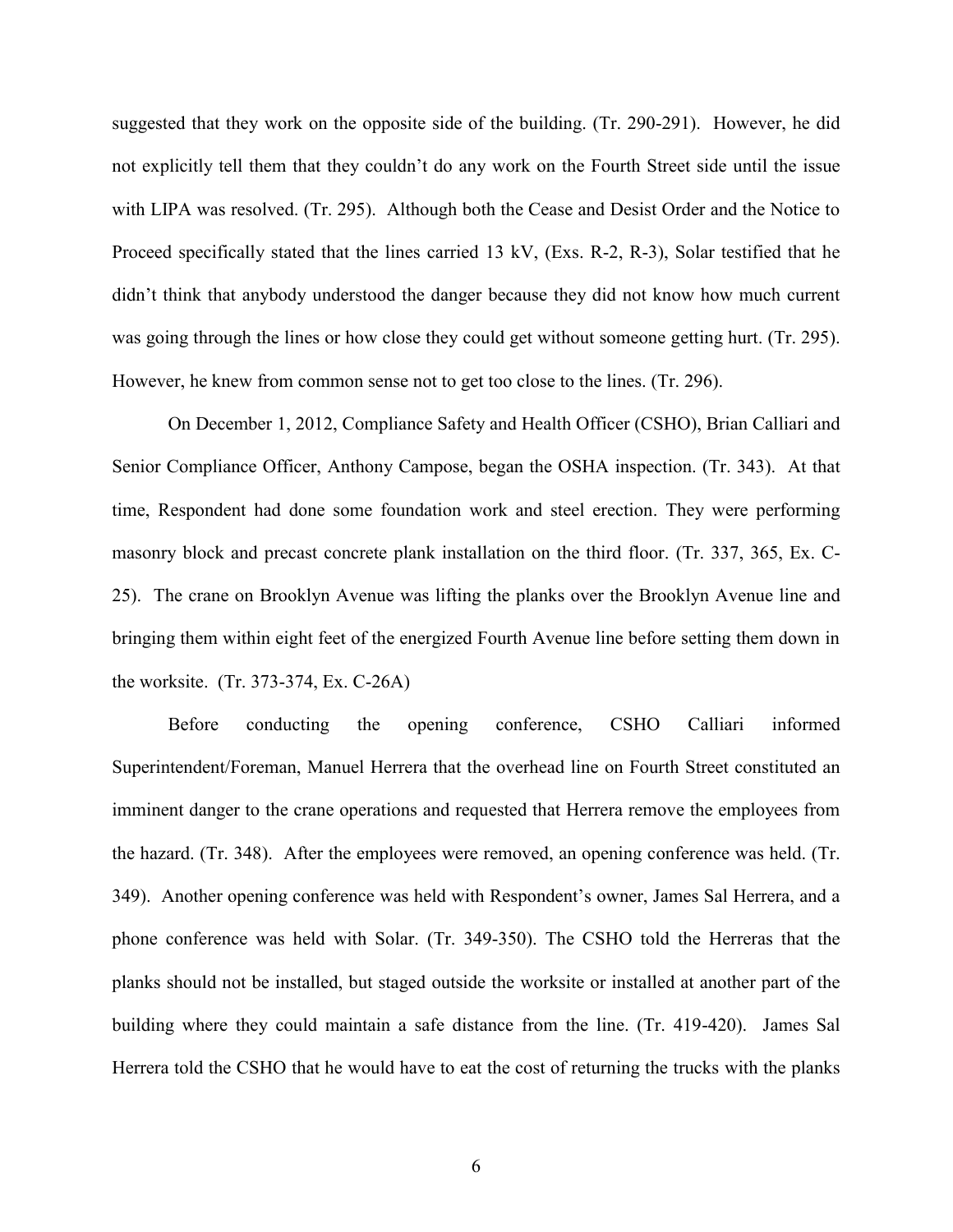to the NEP plant and that they could not stage the planks outside of the work area. (T. 420). James Sal Herrrea told him that they would continue to set the planks in other areas of the structure and would not encroach on the energized line. (Tr. 421). The full inspection ensued, which resulted in several of the instant citations. (Tr. 351).

After the OSHA inspectors left the site, and contrary to Herrera's promise to the CSHO, Respondent continued to install planks along Fourth Street, up to and past the northeast corner where the power line now hung directly over the building. (Tr. 421-423). James Sal Herrera testified that Respondent used a center pick method of lifting the planks, meaning that the rigging came down from the crane boom above the center of the load and secured at both ends of the load. (Tr. 734, Ex. C-25). As the plank installation progressed toward the northeast corner, the crane got progressively closer to the Fourth Street power line. (Tr. 408-410, Ex. C-69). They also continued to build the masonry wall at the northeast corner. (Tr. 422-426, Ex. C-14).

As the masonry wall was erected vertically, it too got closer to the Fourth Street power line. (Tr. 409). At some point after the December 1 inspection, the masonry wall exceeded the height of the Fourth Street line. Because the common pole<sup>3</sup> shared by the two lines was out of plumb, the line crossed the plane of the wall. Therefore, to continue to build the wall, Respondent created a 5 X 5 inch hole in the wall for the line to pass through. (Tr. 85-86, 95, 222-223, 226, 463-464, Exs. C-14, C-15, C-47). As the line entered the wall, it was covered by an insulation type of material. (Tr. 147, 234-235, 305, Exs. C-15, C-84).

When LIPA design engineer Clarke arrived at the site on December 5, he observed that Respondent built the wall around the primary wire. He was shocked. Clarke testified that he never saw anything like it before and was surprised that nobody was killed. (Tr. 85). Believing that his earlier warnings were ignored, and concerned that, after he left the site, work would

 $\overline{\phantom{a}}$ 

<sup>3</sup> This is designated as "Brooklyn pole #3 (common)" on Exhibit C-26A.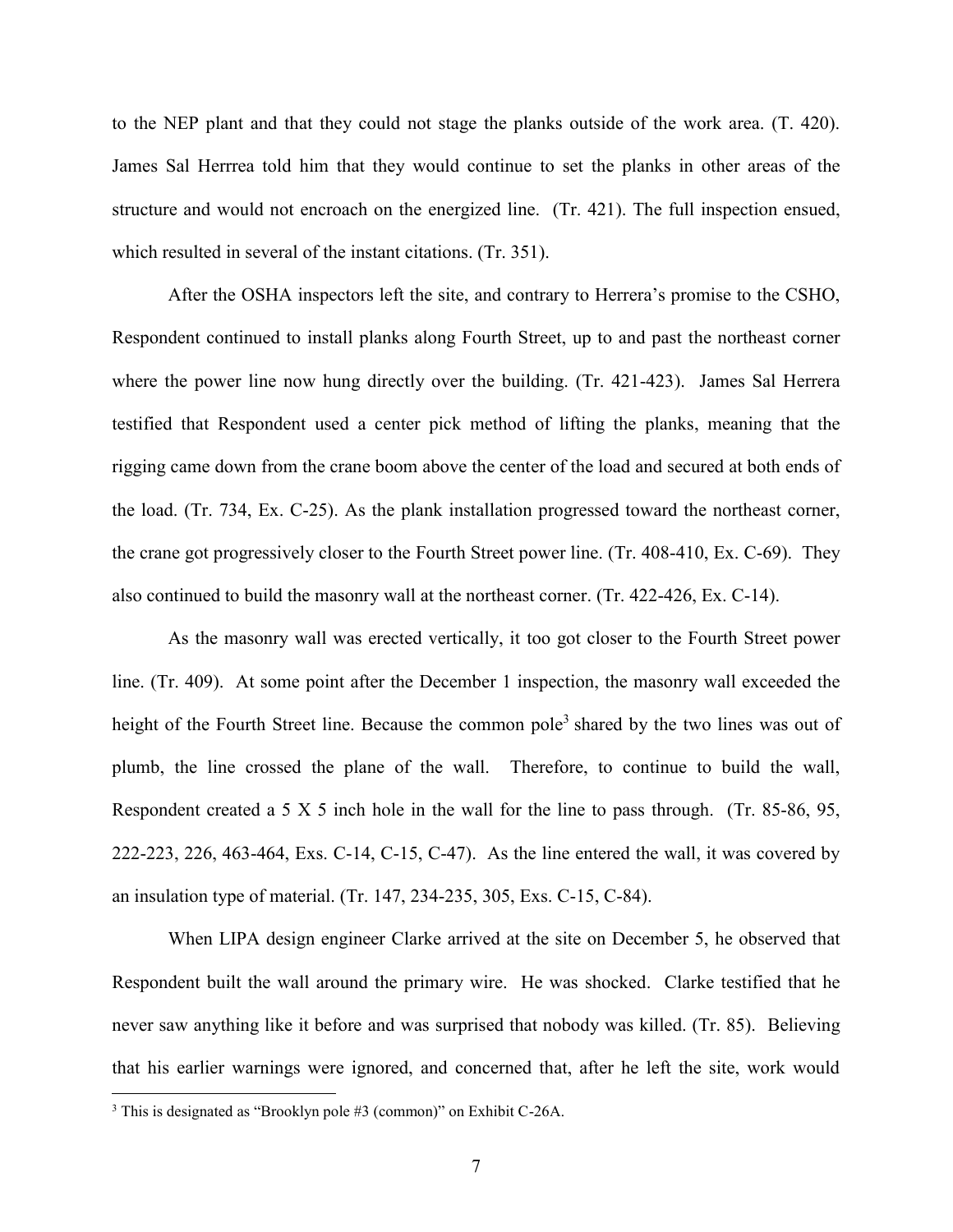resume, Clarke called the police to shut down the site. (Tr. 156, 299). That day, Clarke also issued a third Cease and Desist Order to Solar, requiring that all work activity be stopped "immediately." (Tr.88-89, Ex. C-13).

LIPA referred the matter to OSHA. (Tr. 156). CSHO Calliari returned to the site on December 6, 2012. (Tr. 422). The CSHO observed that Respondent continued working after his inspection and that the Fourth Street power line passed through the masonry wall. He also observed that Respondent erected an engineered fall protection system along the north and east sides of the third floor. (Tr. 425, 477) He continued his inspection which resulted in the Secretary alleging additional violations.

After December 6, Vordonia paid the \$70,000 fee to LIPA and the Fourth Street line was relocated. (Tr. 69, 90, 328)

# **Stipulations**

Before the hearing, the parties agreed to the following "Admitted Stipulated Facts and Issues of Law":

- 1. Jurisdiction of this action is conferred upon the Occupational Safety and Health Review Commission by section  $10(c)$  of the Act (the Act).
- 2. Respondent Masonry Services Inc. dba MSI (MSI), is a corporation organized under the laws of the State of New York and doing business in the State of New York, maintaining a principal office and place of business at 201 Snediker Ave., Brooklyn, NY 11207, is and at all times hereinafter mentioned was engaged in construction.
- 3. Respondent North Eastern Precast LLC (NEP), a limited liability company organized under the laws of the State of New York and doing business in the State of New York, maintaining a principal office and place of business at 3963 State Highway 5S, Fultonville, NY 12072, is and at all times hereinafter mentioned was engaged in precast concrete manufacturing and installation.
- 4. Respondents MSI and NEP did and do act as a single employer for purposes of the OSH Act, and are deemed a single employer in this matter, subject to a single set of citations and proposed penalties, such that each citation item that was issued to NEP in this matter is consolidated with the analogous citation item that was issued to MSI in this matter,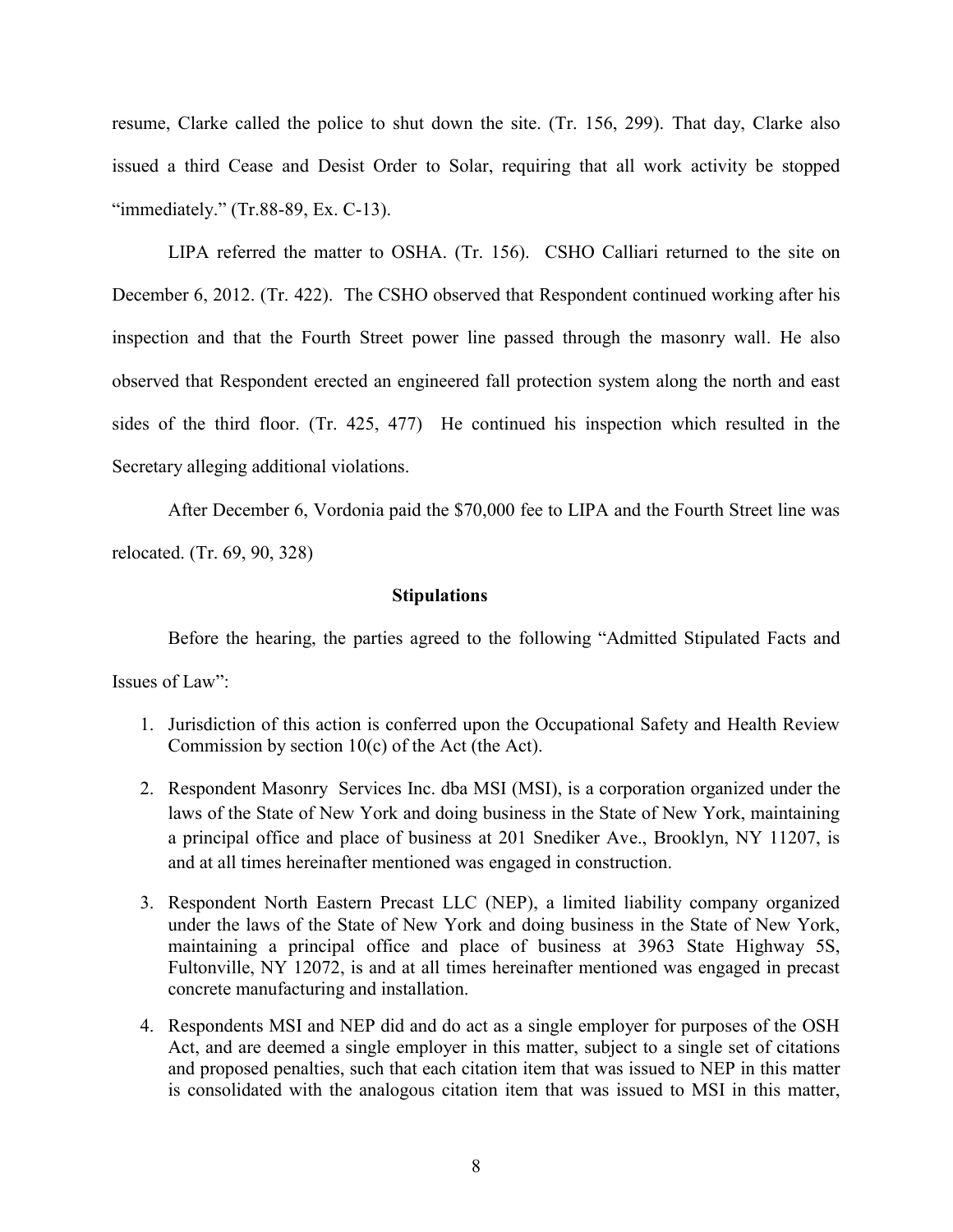with the resulting consolidated items being against Masonry Services Inc. dba MSI/North Eastern Precast LLC, a single employer (MSI/NEP), and with the resulting proposed penalty for each consolidated citation item consisting of the penalty originally proposed against MSI. Respondent was the employer of the employees who were allegedly exposed to the hazards alleged in the citations issued to MSI and NEP.

- 5. Many of the materials and supplies used and/or manufactured by MSI/NEP originated and/or were shipped from outside the State of New York and MSI/NEP was and is engaged in a business affecting commerce within the meaning of sections 3(3) and 3(5) of the Act and is an employer within the meaning of section 3(5) of the Act.
- 6. James Sal Herrera is owner of NEP and is co-owner of MSI.
- 7. Jaime T. Herrera is the brother of James Sal Herrera and is co-owner of MSI.
- 8. Manuel Jesus Herrera is the brother of James Sal Herrera.
- 9. MSI executed a contract in 2012 with Vordonia Contracting & Supplies Corp. (Vordonia) for work to be performed by Respondent at a worksite located at 14 Brooklyn Avenue in Valley Stream, NY (the Worksite).
- 10. Vordonia was the general contractor for the work performed at the Worksite.
- 11. Patricio Solar was Vodonia's primary representative at the Worksite with whom MSI/NEP communicated regularly about the Worksite.
- 12. Prior to commencing work, James Sal Herrera asked Patricio Solar about the status of the power lines on the worksite.
- 13. MSI/NEP coordinated with Patricio Solar regarding work performed at the Worksite. MSI/NEP advised Mr. Solar about the schedule of work, including the delivery of concrete floor planks.
- 14. Individuals who supervised employees of MSI/NEP at the Worksite in 2012 included James Sal Herrera and Manuel Jesus Herrera.
- 15. Individuals who provided personal protective equipment to employees of MSI/NEP at the Worksite in 2012 included James Sal Herrera and Manuel Jesus Herrera.
- 16. In or around September 2012, the power line located on the Brooklyn Avenue side of the worksite was de-energized.
- 17. Respondent performed work at the Worksite on, among other dates, December 1 and 5, 2012.
- 18. Respondent used a Liebherr LTM 1220-5.2 mobile crane at the Worksite in 2012.
- 19. Respondent possessed a copy of the operating manual/instructions for the Liebherr LTM 1220-5.2 mobile crane.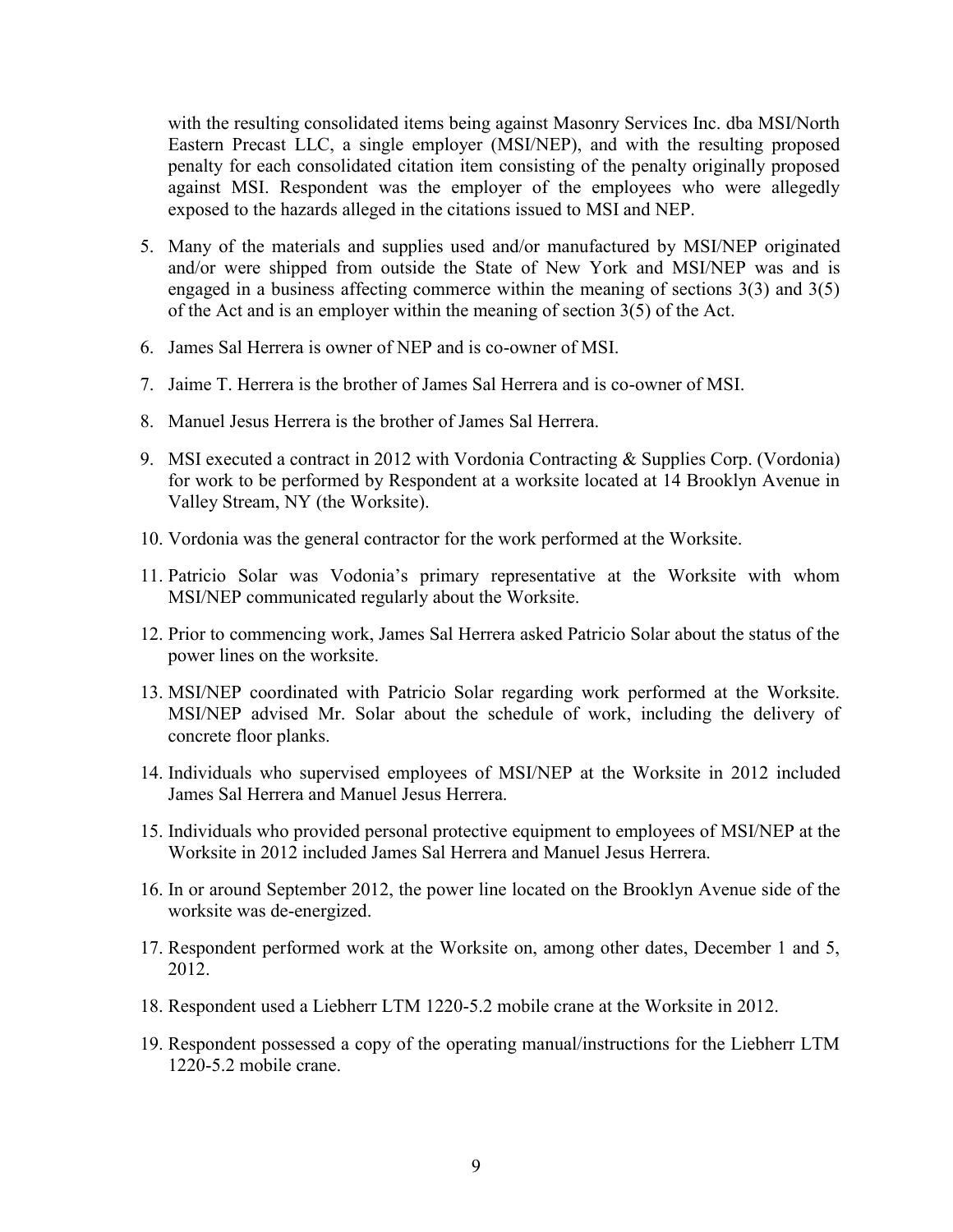- 20. On Saturday, December 1, 2012, Respondent used a Liebherr LTM 1220-5.2 mobile crane to hoist and set precast concrete floor planks on the Worksite.
- 21. On Saturday, December 1, 2012, Respondent had employees engaged in precast concrete erection at the Worksite.
- 22. Respondent operated a JLG Lull Model 1044C-54 powered industrial truck at the Worksite in 2012.
- 23. Respondent possessed a copy of the operator manual for the JLG Lull Model 1044C-54 powered industrial truck.
- 24. On April 23, 2010, MSI executed an Informal Settlement Agreement with OSHA to resolve an OSHA citation that had been issued to MSI as a result of OSHA inspection number 314087883.
- 25. Citation 1, Item 4 of the OSHA citation that was issued to MSI as a result of OSHA inspection number 314087883 alleged a violation of 29 CFR 1926.701(b).

(Ex. J-1)

# **Applicable Law**

To demonstrate a *prima facie* violation of an OSHA standard, the Secretary must prove that: (1) the standard applies to the facts; (2) the employer failed to comply with the terms of that standard; (3) employees had access to the hazard covered by the standard, and (4) the employer had actual or constructive knowledge of the violation (i.e. the employer knew, or with the exercise of reasonable diligence could have known, of the violative condition). *D.A. Collins Const. Co., Inc. v. Secretary of Labor*, 117 F.3d 691, 694 (2d Cir. 1997); *Atl. Battery Co.,* 16 BNA OSHC 2131, 2138 (No. 90-1747, 1994). Knowledge or constructive knowledge may be imputed to an employer through a supervisory agent. *N.Y. State Elec. & Gas Corp v. Secretary of Labor,* 88 F.3d 98,105 (2d Cir. 1996).

# **The Citations**

Although the citations issued separately to MSI and NEP essentially allege violations of the same standards, there are a few differences. Besides some minor numbering differences, the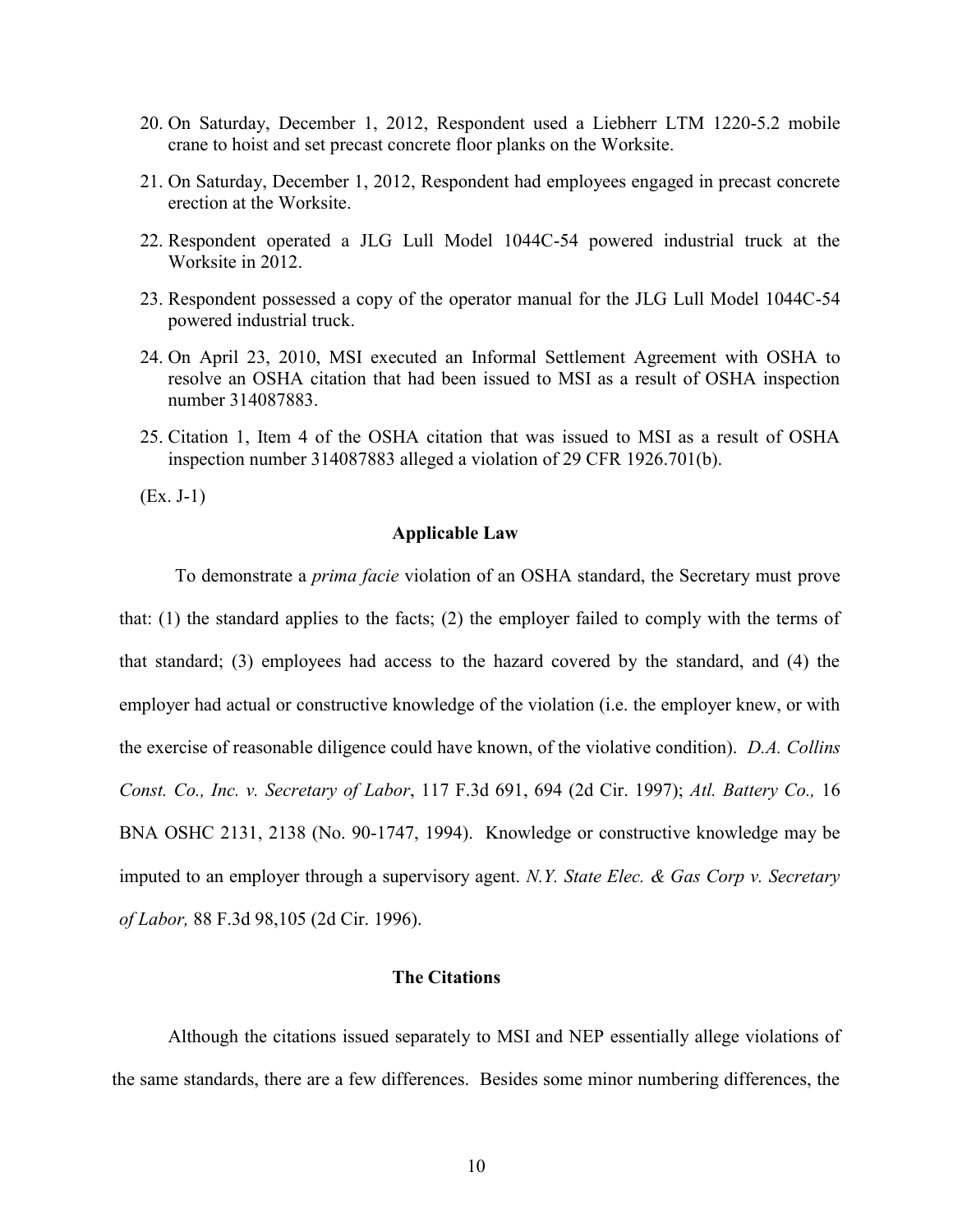repeat violation issued to MSI is cited as other-than-serious to NEP. As agreed to by the parties, the repeated charge will be retained as the allegation against the combined entity. For convenience, the following chart summarizes the items issued against each party, and the resultant merged consolidated citations that are addressed in this decision:

| <b>Standard</b>     | <b>MSI Citation</b>            | <b>NEP Citation</b>                  | <b>Consolidated</b>                 |
|---------------------|--------------------------------|--------------------------------------|-------------------------------------|
| 29 CFR 100(a)       | Citation 1, item 1             | Citation 1, item 1<br>items a and b  | Citation1, items 1                  |
| 1926.251(a)(2)(iii) | Citation 1, item 2             | Citation 1, item 2                   | Citation 1, item 2                  |
| 1926.251(c)(9)      | Citation 1, item 3             | Citation 1, item 3                   | Citation 1, item 3                  |
| 1926.416(a)(3)      | Citation 1, item 4             | Citation 1, item 4                   | Citation 1, item 4                  |
| 1926.602(c)(1)(vi)  | Citation 1, item 5             | Citation 1, item 5                   | Citation 1, item 5                  |
| 1926.602(d)         | Citation 1, item 6             | Not issued                           | Citation 1, item 6                  |
| 1926.1408(e)        | Citation 1, item 7             | Citation 1, item 7                   | Citation 1, item 7                  |
| 1926.1408(g)(1)     | Citation 1, item 8             | Citation 1, item 8                   | Citation 1, item 8                  |
| 1926.1412(c)(1)     | Citation 1, item 9             | Citation 1, item 9                   | Citation 1, item 9                  |
| 1926.1424(a)(2)(ii) | Citation 1, item 10            | Citation 1, item 10                  | Citation 1, item 10                 |
| 1926.416(a)(1)      | Citation 2, item 1             | Citation 2, items 1<br>instances a-d | Citation 2, item 1<br>instances a-d |
| 1926.1408(a)(2)     | Citation 2, item 2             | Citation 2, item 2                   | Citation 2, item 2                  |
| 1926.701(b)         | Citation 3, item 1<br>(repeat) | Citation 1, item 6                   | Citation 3, item 1<br>(repeat)      |
| 1926.502(k)(3)      | Citation 4, item 1             | Citation 3, item 1                   | Citation 4, item 1                  |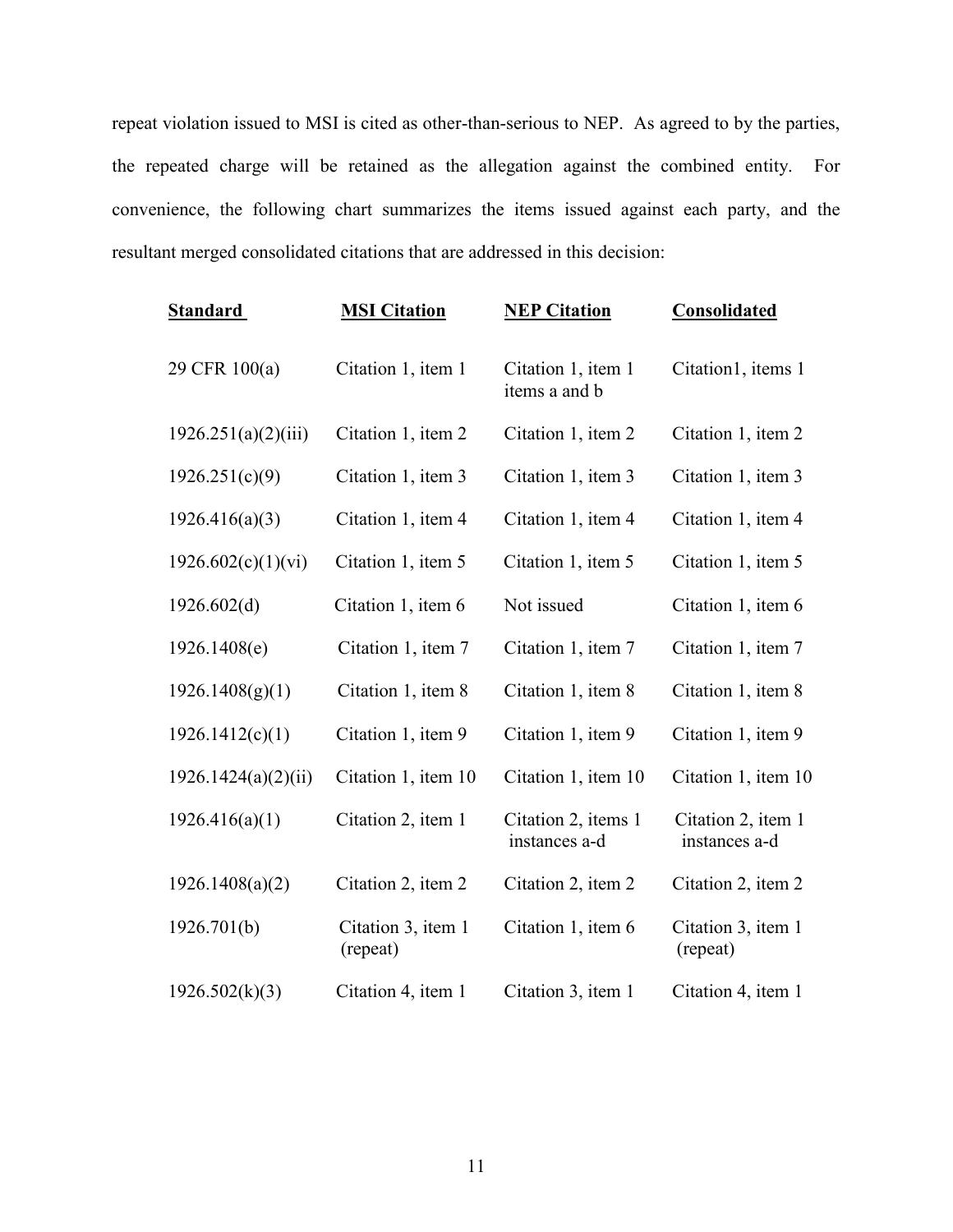# **Discussion**

At the hearing and in their briefs, the parties primarily focused on the willful allegations in Citation 2. Because that citation constitutes the heart of this case, and the allegations therein are relevant to several other lesser charges, it is discussed first.

# **Citation 2, item 1 (29 C.F.R. § 1926.416(a)(1))**

# *Allegations*

The citation alleges that, from December 3 to December 5, 2012, at various locations around the worksite, employees of Respondent were working as close as four inches to the energized power line that ran along Fourth Street, carrying 13 kV of electricity, phase to phase.

The cited standard provides:

(a) *Protection of* employees. (1) No employer shall permit an employee to work in such proximity to any part of an electric power circuit that the employee could contact the electric power circuit in the course of work, unless the employee is protected against electric shock by de-energizing the circuit and grounding it or by guarding it effectively by insulation or other means.

*Merits*

There is no dispute that Respondent was engaged in construction work. (Ex. J-1, ¶ 2). The evidence also establishes that the Fourth Street power line running along the construction site was energized. Accordingly, the standard applies.

Regarding instance (a), the CSHO testified that employees, who installed the engineered fall protection system on the third floor, came within three feet of the line. (Tr. 477). That distance assumed that the height of an average employee was only five feet. Manuel Herrera told the CSHO that the height of the third floor was eight feet. Therefore, the CSHO estimated that, a five foot tall employee would be approximately three feet below the power line when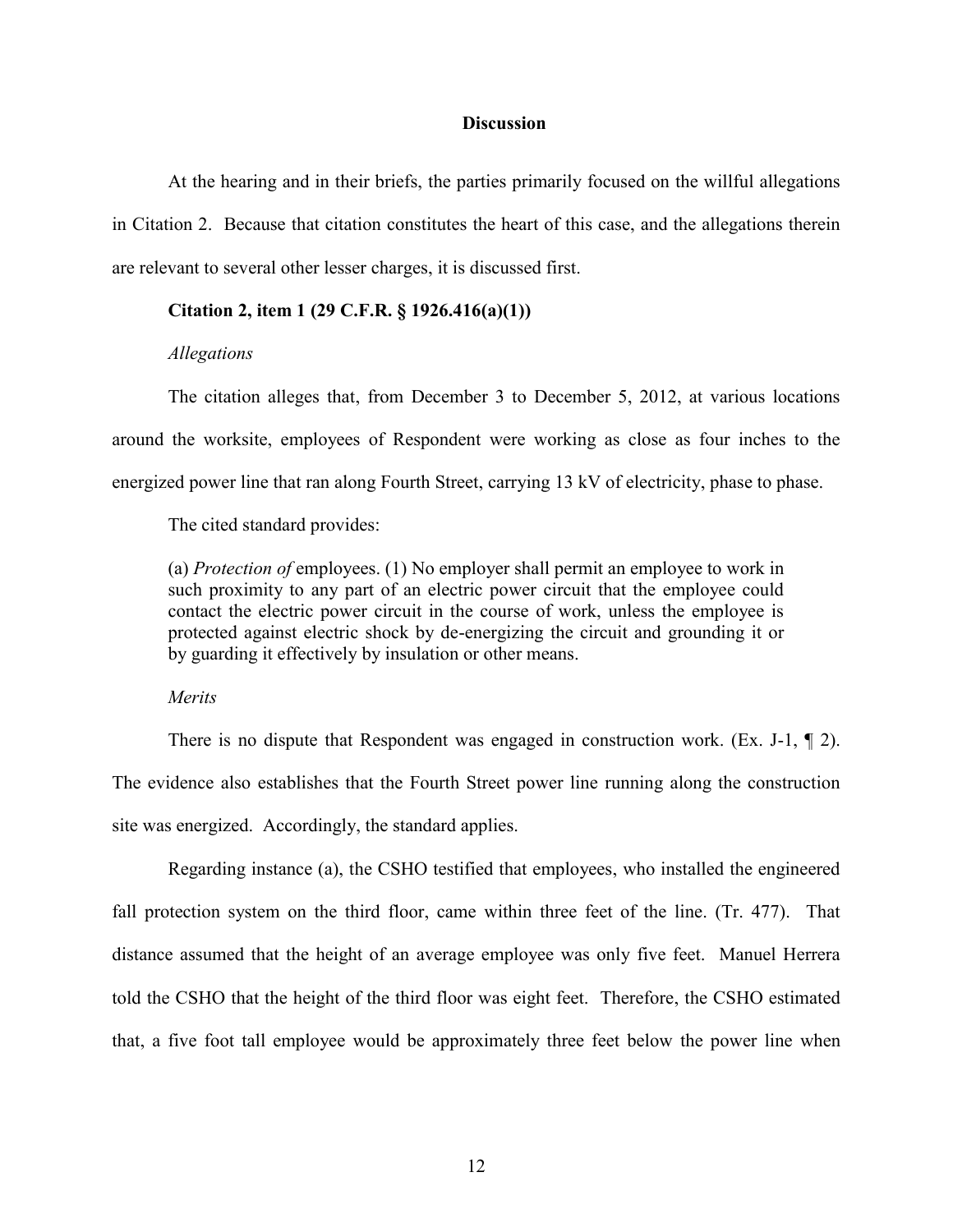installing the engineered fall protection system. (Tr. 477-478). According to the CSHO, an employee more than five feet tall would have been even closer to the line. (Tr. 478).

In instances (b) and (c), based on descriptions given to him by Manuel Herrera, the CSHO estimated that employees constructing the masonry block wall on the north and east side of the building on December 4, worked approximately 12 inches below the inner-most power line on the Fourth Street Circuit. (Tr. 478-479, Ex. C-14). When work continued on December 5, at the northeast corner of the third floor, employees constructing the masonry block wall worked between the inner-most and the middle overhead power line on the Fourth Street circuit. (Tr. 479). Based on information provided by Manuel Herrera, the physical dimensions of the concrete masonry units, and physical measurements obtained from LIPA, the CSHO estimated that employees worked approximately four inches from the primary power line and 14 inches from the secondary power line. (Tr. 480).

In instance (d), the evidence demonstrates that, when the CSHO returned to the worksite on Dec. 5, at the north side of the third floor, the wall was actually built around the Fourth Street power line and that a sleeve had been placed over that portion of the line entering the wall. (Exs. C-15, C-84). The CSHO testified that, when building the wall, employees had a phase to phase exposure because they were working between the inner-most and the middle overhead power lines on the Fourth Street circuit. (Tr. 479). Based on information provided by Respondent and line measurements by LIPA, the CSHO estimated that to, to have built the wall in this fashion, employees came within four inches of the primary line and approximately 14 inches from the secondary power line. (Tr. 479-480). The CSHO also estimated that, to actually capture the line in the wall on December 5, employees had to come within four inches of the lines. (Tr. 480-481).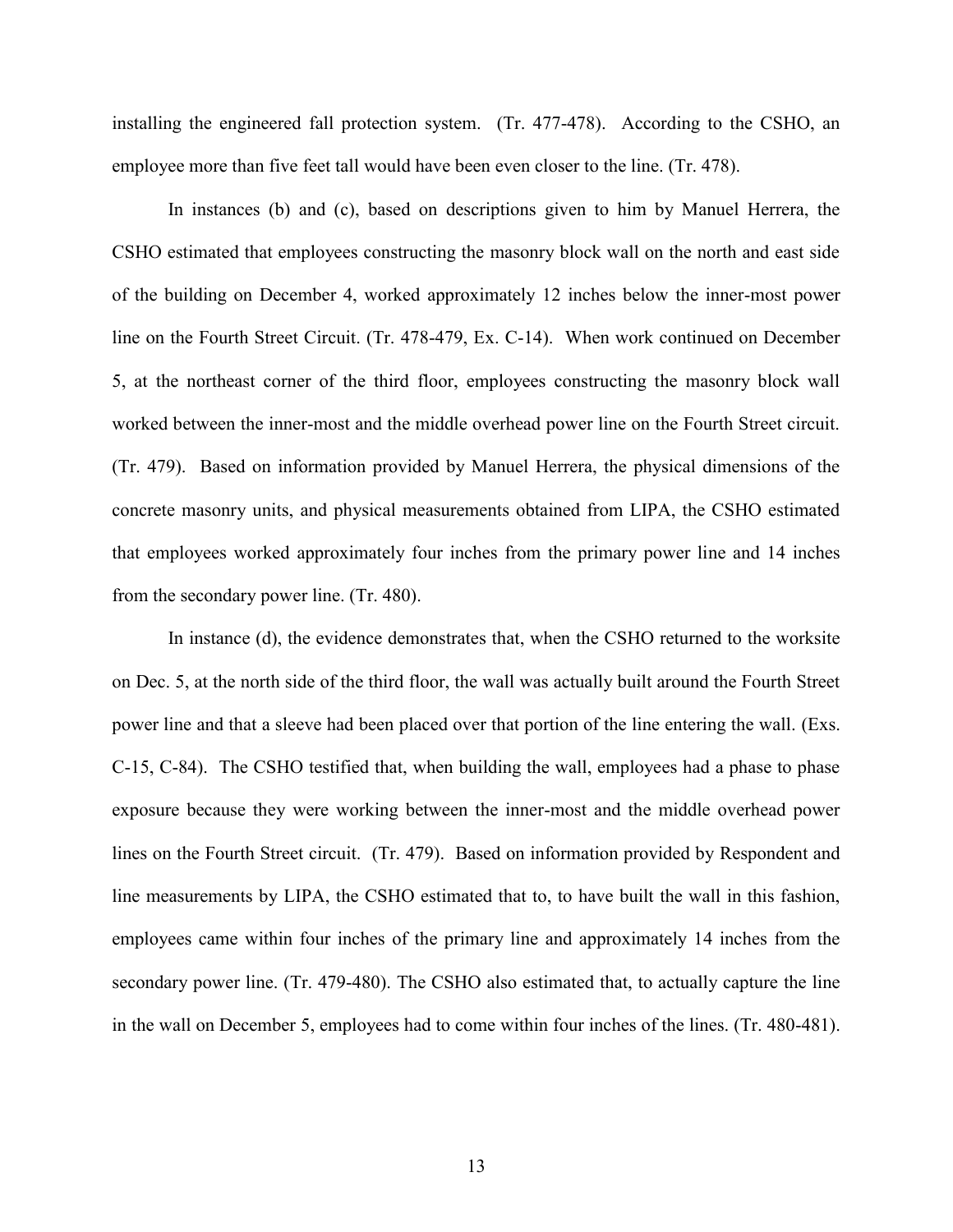James Sal Herrera admitted that it was likely that the masonry wall was built by his employees. (Tr. 784). Also, whoever installed the sleeve on the line had to do so with their hands. (Tr. 305).

The evidence establishes that Respondent violated the standard as alleged and that its employees were exposed to the hazard posed by the energized Fourth Street power line.

#### *Characterization*

The Secretary alleges and the evidence demonstrates that Respondent knew of the violation and that the violation was willful.

# *1. Legal Standard*

A willful violation is one "committed with intentional, knowing or voluntary disregard for the requirements of the Act or with plain indifference to employee safety. *A. Schonbek & Co., v. Donovan,* 646, F.2d 799, 800 (2d Cir. 1981); *Valdak Corp.,* 17 BNA OSHC 1135, 1136 (No. 93-239, 1995), *aff'd,* 73 F.3d 1466 (8th Cir. 1996) *Williams Enterp. Inc.*, 13 BNA OSHC 1249, 1256 (No. 85-355, 1987); *Asbestos Textile Co.*, 12 BNA OSHC 1062, 1063 (No. 79-3831, 1984). There must be evidence that an employer knew of an applicable standard or provision prohibiting the conduct or condition and consciously disregarded the standard. Without evidence of familiarity with the standard's terms, there must be evidence of such reckless disregard for employee safety or the requirements of the law generally that one can infer that if the employer had known of the standard or provision, the employer would not have cared that the conduct or conditions violated it. *Williams Enterp, Inc.,* 13 BNA OSHC at 1257.

Willfulness is negated by evidence that the employer had a good faith opinion that the conditions in its workplace conformed to OSHA requirements. *E.g., Calang Corp*., 14 BNA OSHC 1789, 1791 (No. 85-319, 1990). The test of good faith is an objective one, i.e., whether the employer's belief concerning the factual matters in question was reasonable under all of the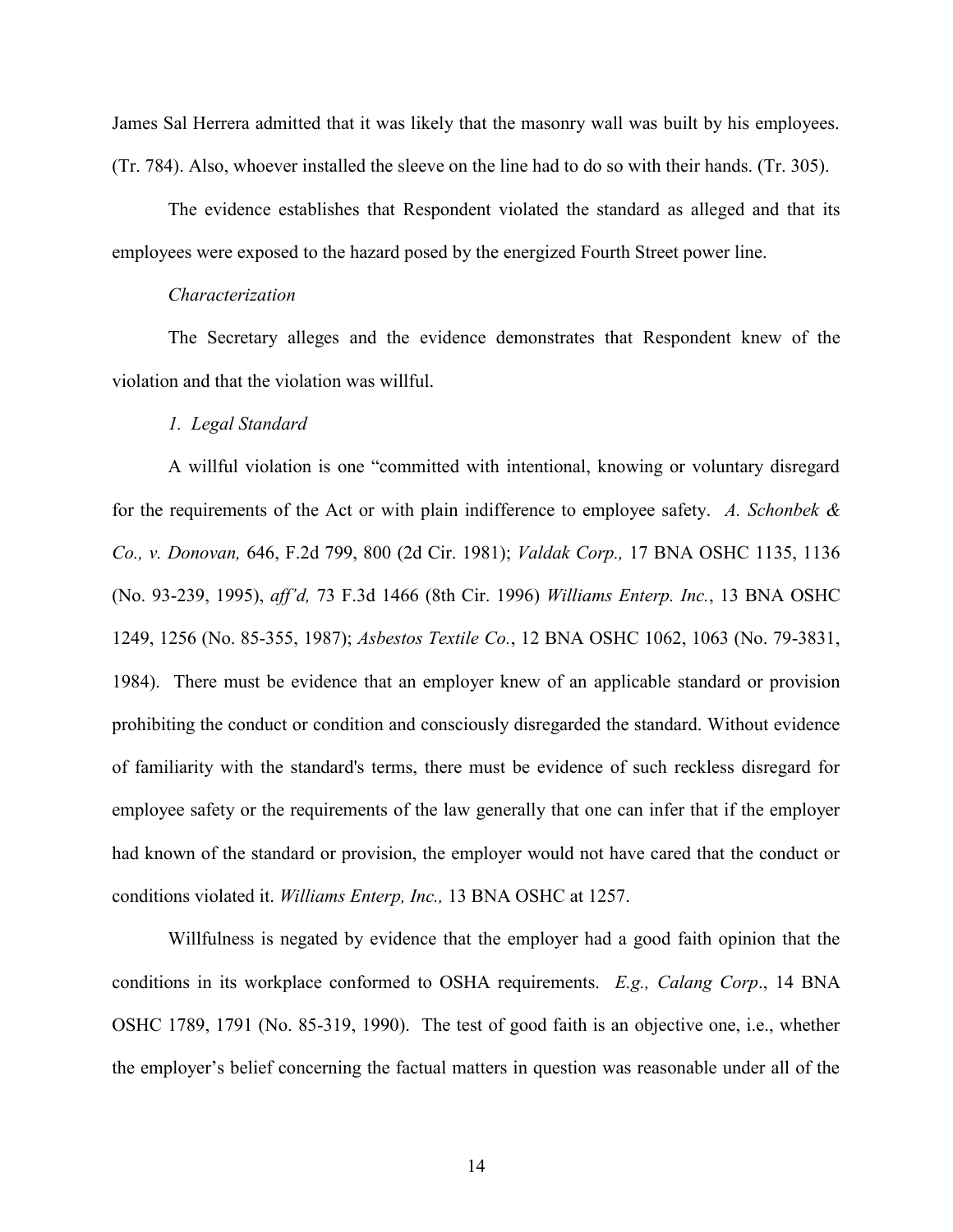circumstances. In other words, the employer's belief must have been "non-frivolous." *Morrison-Knudson*, 16 BNA OSHC , 1105, 1127 (No. 88-572, 1993); *See Secretary v. Union Oil*, 869 F.2d 1039, 1047 (7th Cir. 1989).

#### *2. Analysis*

After the December 1 inspection, Respondent had notice that the Fourth Avenue line was energized. The CSHO told James Sal Herrera that the line posed a hazard and elicited a promise from Herrera that Respondent would avoid the line. (Tr. 419-421). Given the clear warnings given to him by the CSHO, I find James Sal Herrera's assertion that, before December 5, he did not know that the Fourth Street line was not de-energized to be self-serving and not credible. (Tr. 780). James Sal Herrera asserted that he did not know that the wall was built and that, had he known what his employees were doing, he would have stopped it. (Tr. 785). However, Respondent's superintendent and supervisor, Manuel Herrera was on the site and had authority to stop the work. (Tr. 786). Additionally, there were several foremen at the site. (Tr. 786).

During the December 1 OSHA inspection, Manuel Herrera was clearly informed by the CSHO that the Fourth Street line was energized. He knew from his OSHA course work that no work should be performed within ten feet of energized power line. (Tr. 433). After asserting that he did not know whether the line was energized, he stated that "[t]here was no sign there, so I can work there" in a signed statement given to the CSHO. He noted that LIPA drove by, but did not stop to tell them that the line was energized. He then stated that "[i]f nobody tells me it's energized, I will go there to work." (Tr. 433). He continued: "[I]f I look at wires and I don't know what is, I don't care. If I know it is live, I stay ten feet away. If I don't know if it is live or not, I can go near it." (Tr. 433-444).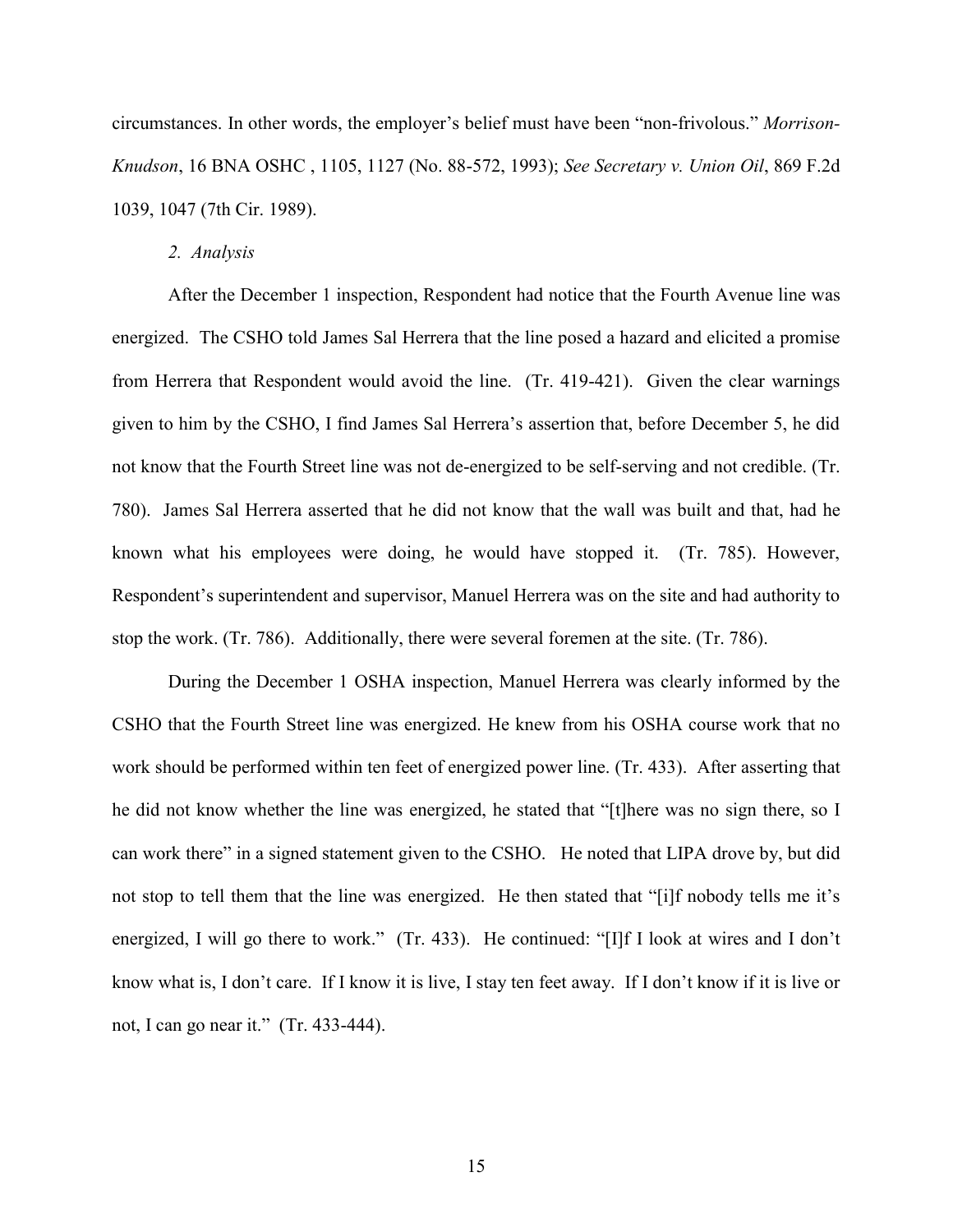The CSHOs presented multiple options to the Herreras that would have enabled Respondent to continue its work until the problems with the Fourth Street line were resolved. (Tr. 419). They were told by the CSHOs that they could stage the planks at another area of the building, or continue setting planks in other areas of the building where they would not get closer than 20 feet from the line. (Tr. 419). James Sal Herrera told the CSHOs that he could not return the trucks with the planks back to the upstate NEP plant because there was no money and he would have to eat the cost. (Tr. 420). He further indicated that they couldn't stage the precast planks outside of the designated work area. *Id*. However, Herrera assured the CSHOs that they would set planks in safe areas without encroaching within 20 feet of the energized line. (Tr. 421). Despite these warnings, and contrary to James Sal Herrera's assurances, Respondent continued work in areas where employees were required to come literally within inches of the energized line. Indeed, both Manuel Herrera and crane operator Anthony Ferrara, Jr., told the CSHO that Respondent resumed its work immediately after the CSHOs left the site. (Tr. 422, 649-651).

As the work continued, the crew came progressively closer to the line. (Tr. 409). Yet, James Sal Herrera testified that he never discussed with his foreman that the work was progressing to a point where they would have interference from the Fourth Street power line. (Tr. 790). When asked why he did not have such conversations, Herrera explained that "I could give you a litany of excuses, just poor planning on our part." (Tr. 791). When considered with the other evidence, what Herrera deemed "poor planning" looks more like a genuine lack of care.

Particularly reckless was Respondent's building of the masonry wall enclosing the power line. When Clarke saw the power line passing through the hole in the wall he was shocked. Further, he stated that he had never seen anything like it before and wondered how it was possible to do something like that without anyone getting hurt or killed. (Tr. 85). LIPA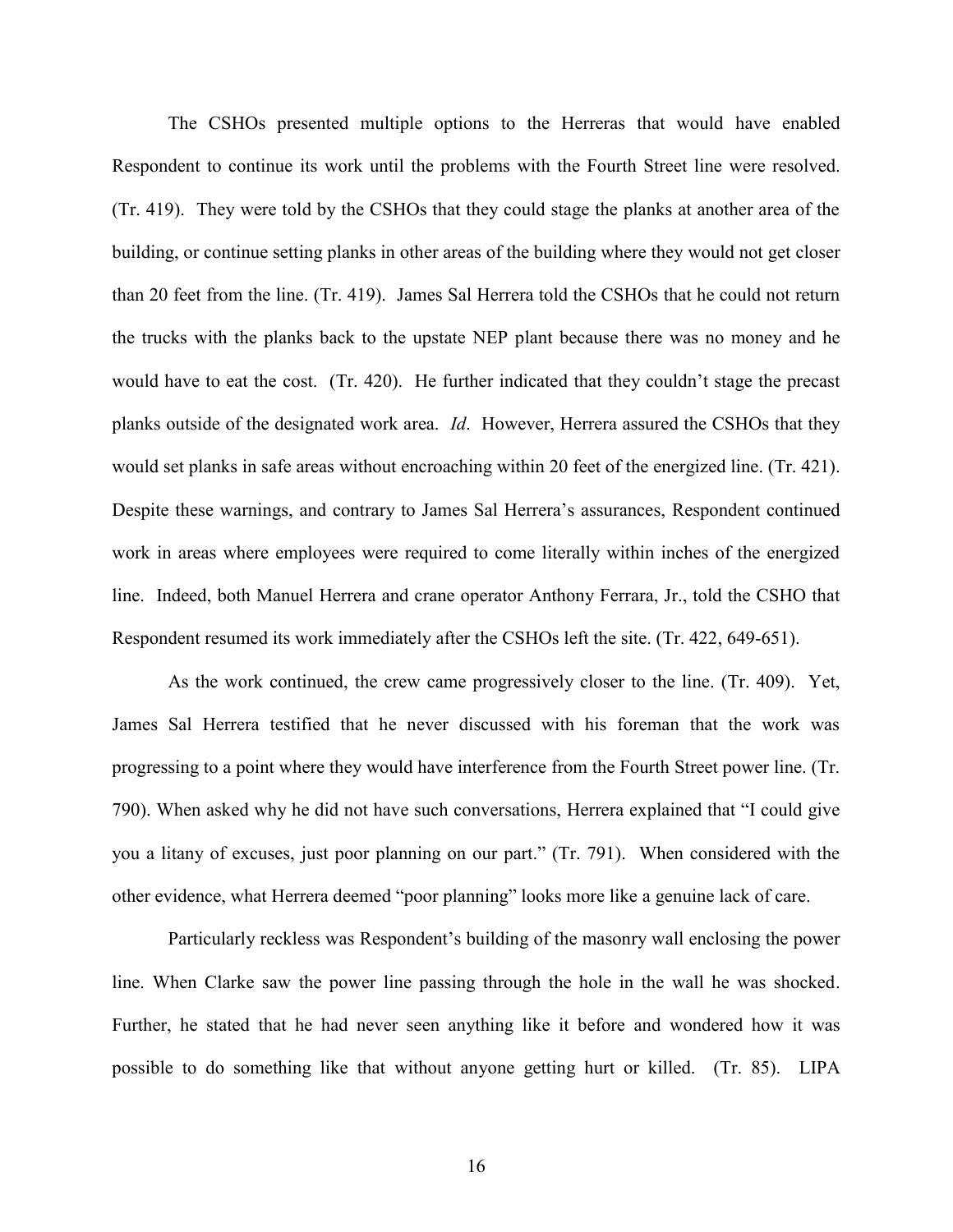representative Robert Braccia, who visited the worksite several times, stated that he had "never seen anything so horrendous in my [sic] life." (Tr. 222)

Because Respondent continued to defy the warnings about the danger of the power line, as manifested by two earlier Cease and Desist Notices, Clarke found it necessary to not only issue a third Cease and Desist Notice for the jobsite, but to also contact the local police and the township to ensure that Respondent ceased its hazardous activities.(Tr. 156). As previously noted*,* where the employer claims it did not know of the standard, its reckless disregard for employee safety can establish that even if actually informed of the hazardous condition, it would not care. *Williams Enterp. Inc.,* 13 BNA OSHC at 1257. Here, Respondent not only knew of the standard, it was also unambiguously informed that it was in violation and that its employees were exposed to a potentially fatal hazard. However, the evidence reveals that it did not care.

Respondent asserts that the violation was not willful because, rather than setting forth specific minimum distances that must be maintained from a power line, the standard requires only that employees not be allowed to work "in such proximity to any part of an electric power circuit that the employee could contact the electric power circuit." This failure of the standard to delineate "close proximity" required it to exercise judgment. Respondent also asserts that, although the Secretary claimed that the insulation material around the power line was not sufficient to insulate it, the material was never tested. Moreover, the voltage of the line was not established. (Resp'ts Post Hr'g Br. at 8).

These arguments are without merit. The evidence establishes that employees worked literally inches from the Fourth Street power line. While there may be legitimate judgmental differences regarding what constitutes an impermissible "proximity" to a power line, allowing employees to come within inches of the line clearly does not constitute a reasonable exercise of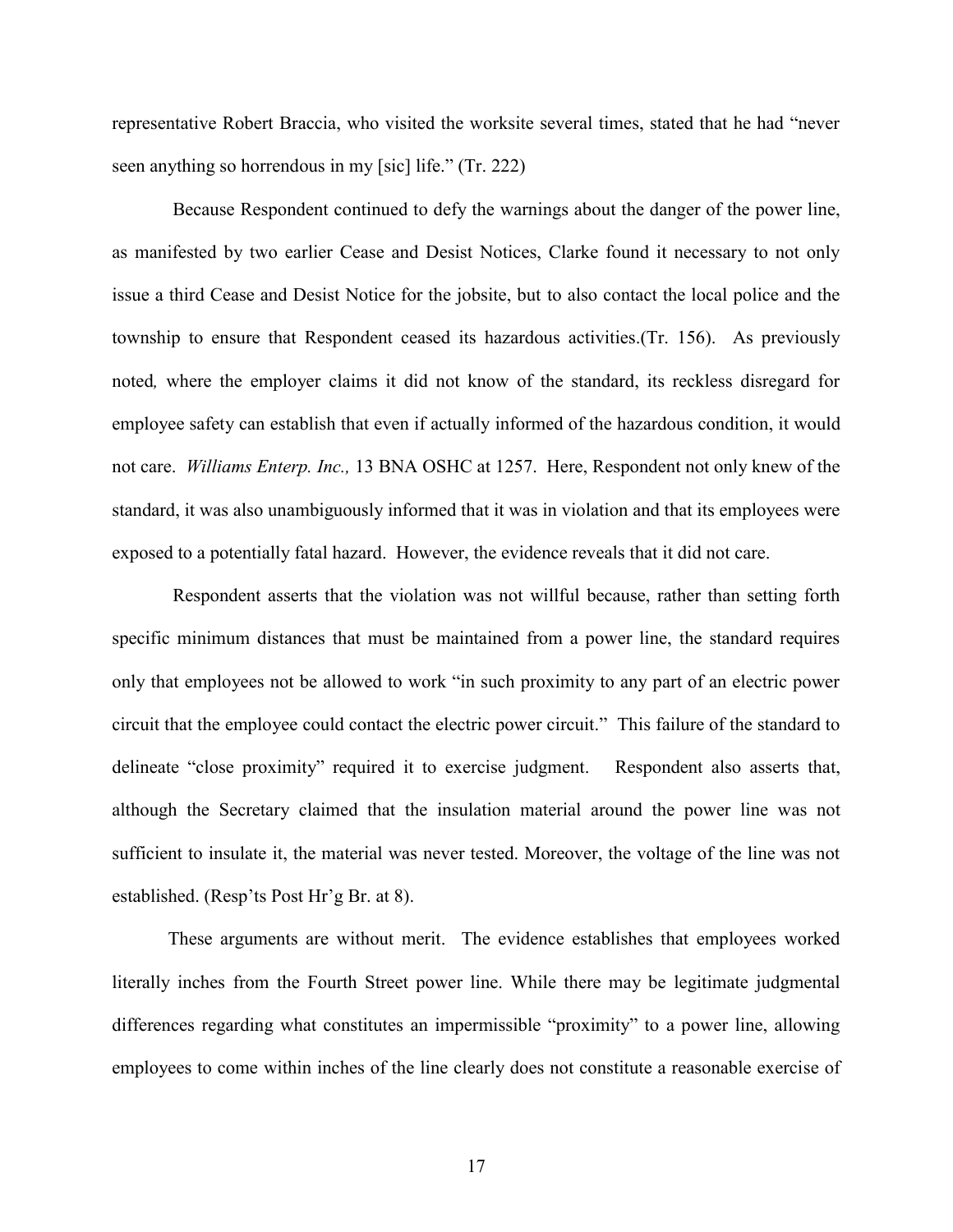that judgment. *Morrison-Knudson*, 16 BNA OSHC at 1127. In any event, Respondent was warned by the CSHO about the proximity of the crane to the lines and, after assuring him that they would maintain an adequate clearance, resumed the hazardous activity as soon as the CSHO left the site. Similarly, while the insulation material around the wire was never tested, the testimony of both the CSHO and LIPA representative Robert Braccia established that it was not a material that was capable of providing any effective insulation of the line. (Tr. 234-235, 454). Moreover, regardless of the insulation qualities of the wire cover, employees still had to virtually touch the wire to install it. Finally, Respondent's assertion that the voltage of the line was not tested is frivolous. Representatives from LIPA, which owns the lines, testified that the wires were energized and carried 7,620 volts in each line or a combined 13.2 kV. (Tr. 79).

Accordingly, I find that the evidence establishes that Respondent willfully violated the cited standard as alleged.

# *Penalty*

### *1 Legal Standard*

Section 17(j) of the Act, 29 U.S.C.  $\S$  666(j), requires that in assessing penalties, the Commission give "due consideration" to four criteria: the size of the employer's business, the gravity of the violation, the employer's good faith, and its prior history of violations. *Specialists of the S.*, *Inc.*, 14 BNA OSHC 1910 (No. 89-2241, 1990). These factors are not necessarily accorded equal weight. Generally speaking, the gravity of a violation is the primary element in the penalty assessment. *J. A. Jones Constr. Co.*, 15 BNA OSHC 2201, 2214 (No. 87-2059, 1993).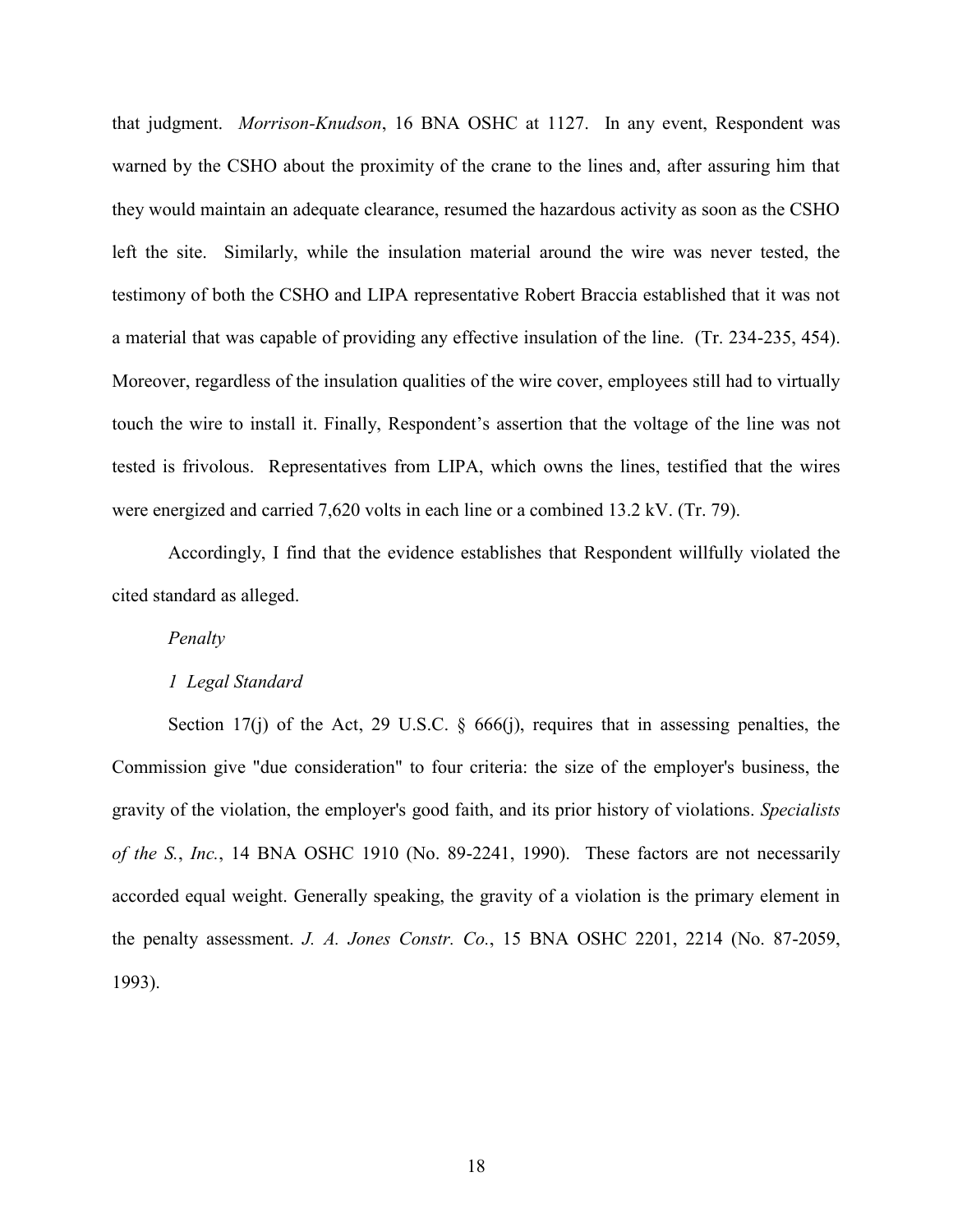The gravity of a particular violation depends upon such matters as the number of employees exposed, the duration of the exposure, the precautions taken against injury, and the likelihood that any injury would result. *Id* at 2214.

The maximum statutory penalty for a willful violation is \$70,000. Section 17(a) of the Act; 29 U.S.C. §666(a). Based on the factors set forth in Section 17(j) of the Act, the Secretary proposed a penalty of \$61,600<sup>4</sup>.

# *2. Analysis*

 $\overline{\phantom{a}}$ 

The CSHO testified that gravity is composed of two parameters: severity and probability. (Tr. 481). Here, the severity was rated as high because, with voltages of 7,620 volts per line or 13.2 kV phase to phase, death or serious physical injury was likely to result in the event of an accident. (Tr. 481-482). Taking into account the number of employees exposed, and the frequency of exposure, the probability of an incident was rated as "greater." (Tr. 482). The CSHO testified that the resulting gravity was high, resulting in a gravity-based penalty of \$70,000. (Tr. 482).

With 51 employees for MSI was a small employer and Respondent was given a 20% reduction for size. (Tr. 483-484). However, the penalty was increased 10% because it had a substantial prior history of OSHA violations. (Tr. 483). Since 2000, Respondent has been inspected 28 times and issued 96 citations, including multiple serious and repeat violations that were either affirmed through settlements or informal settlement conferences. (Tr. 486-487). Finally, no credit was given for good faith because the inspection resulted in citations for willful, serious and repeat violations. (Tr. 485).

<sup>4</sup> Originally, the Secretary assessed a separate penalty of \$49,000 for this item against NEP. However, when the parties stipulated that the cases be joined, they also agreed that the penalties to be considered would be those proposed against MSI. (Joint Pre-Hr'g Statement, p. 12, ¶ 4)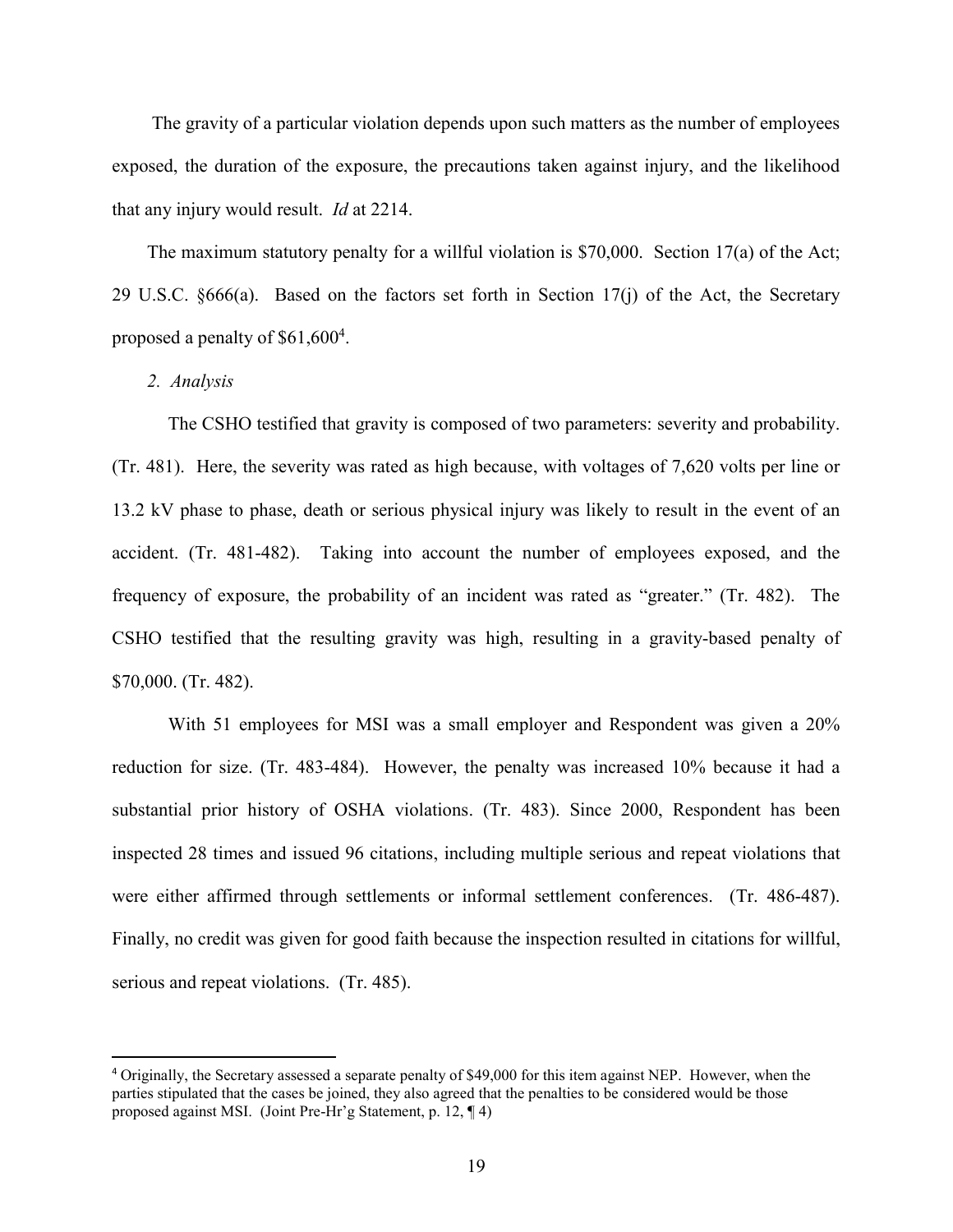Respondent argues that the proposed penalties are excessive and would cripple it. It also contends that other willful cases involving similar hazards resulted in lesser penalties. I am not persuaded. Respondent has introduced no financial statements to support its contention that the proposed penalties would result in financial distress. In any event, financial hardship imposed upon Respondent is not a statutory criterion for determining the appropriateness of a penalty. Finally, each case stands on its own and involves its own unique facts and circumstances. Other cases that resulted in lower penalties are not before this Court. I find that the facts and circumstances before this Court justify the penalty proposed by the Secretary.

# **Citation 2, item 2 (29 C.F.R. § 1926.1408(a)((2))**

#### *The Allegation*

The citation alleges that on or about December 1, 2012, employees hoisted and set precast concrete floor planks with a mobile crane. The rigging came within 8 feet of the overhead primary and secondary power lines which carried 13 kV phase to phase.

The cited standard provides:

(a) *Hazard assessments and precautions inside the work zone.*

\* \* \*

(2) Determine if any part of the equipment, load line or load (including rigging and lifting accessories), if operated up to the equipment's maximum working radius in the work zone, could get closer than 20 feet to a power line. If so, the employer must meet the requirements in Option (1), Option (2), or Option (3) of this section as follows:

(i) *Option (1)*-*De-energize and ground.* Confirm from the utility owner/operator that the power line has been de-energized and visibly grounded at the worksite.

(ii) *Option (2)-20 foot clearance.* Ensure that no part of the equipment, load line, or load (including rigging and lifting accessories), gets closer than 20 feet to the power line by implementing the measures specified in paragraph (b) of this section.

(iii) *Option (3)* –*Table A* clearance.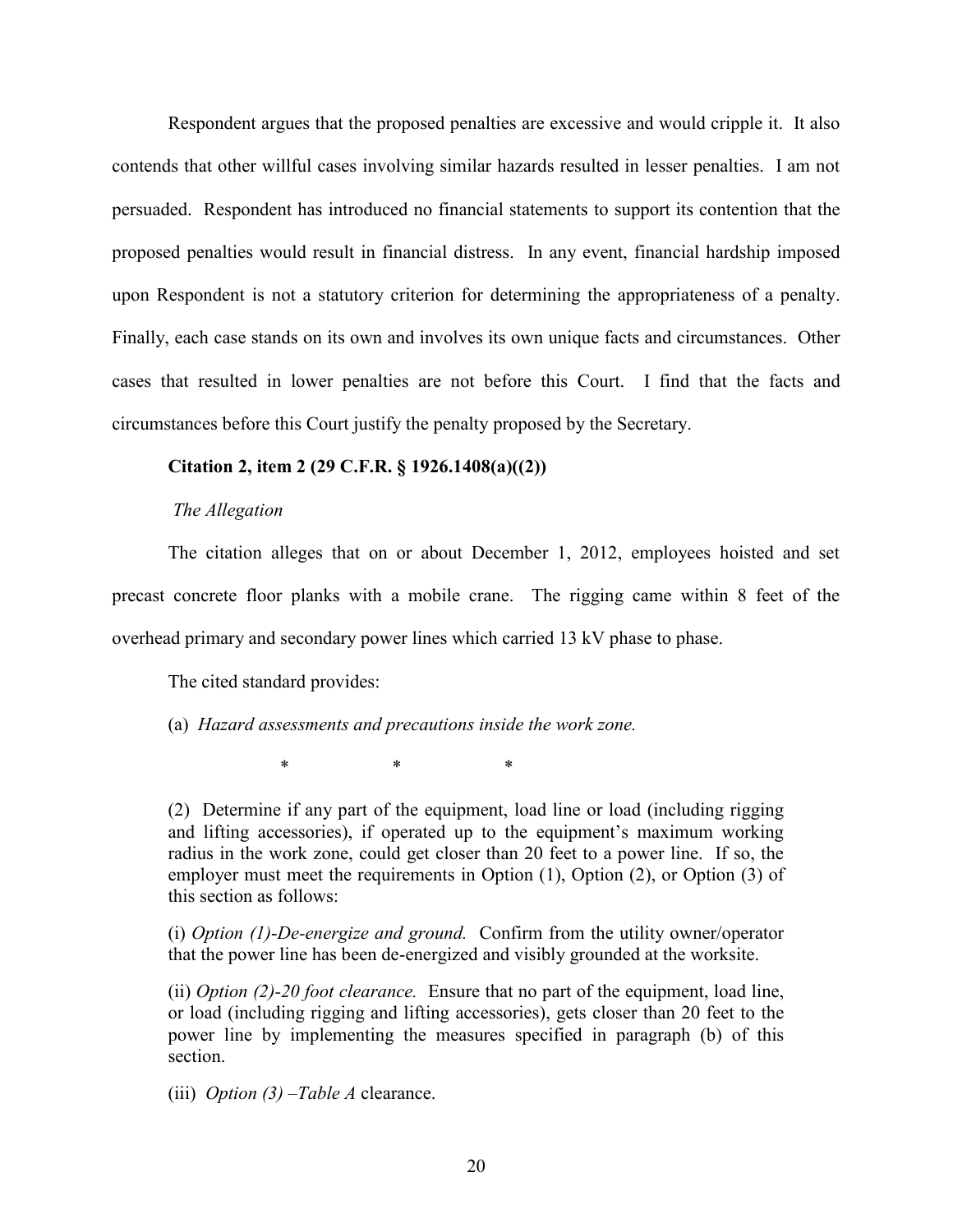(Note: Under table A the clearance for lines up to 50 kV is 10 feet. The CSHO explained that Option (2) would apply where the employer does not know the voltage of the power line. (Tr. 490)).

## *Merits*

The evidence establishes that Respondent, who was engaged in construction work, operated a crane in proximity to the energized overhead power line on Fourth Street. The standard applies.

As previously noted, when the CSHO went to the worksite on December 1, he found that the overhead line on Fourth Street constituted an imminent danger and requested that Manuel Herrera remove the employees from the hazard. (Tr. 348). Employees were actively engaged in setting precast concrete planks. The planks were rigged to a large hydraulic mobile truck crane with a 240 foot boom, hoisted over the Brooklyn Avenue circuit, near the Fourth Street power line, and placed along the east side of the structure along Fourth Street. (Tr. 365, 370). The Fourth Street line could not be de-energized because LIPA was unable to reroute service to its downstream customers. (Tr. 206). Therefore, at a minimum, Respondent was obligated to adhere to option (3) and maintain a minimum ten foot distance between the crane and the power line.

Clarke explained that, because the Fourth Street line came so close to the building, it was not possible to maintain a ten foot clearance. (Tr. 67). Where the planks were being installed near Fourth Street Pole #1, the CSHO observed crane equipment operating less than ten feet from the power line. (Tr. 370-371, Exs. C-25, C-46). At that location, the horizontal distance from the innermost power line to the face of the building was approximately 4 feet 9 inches. (Tr. 464, Exs. C-46, C-47 at 3). Where the planks were being installed near the middle of Brooklyn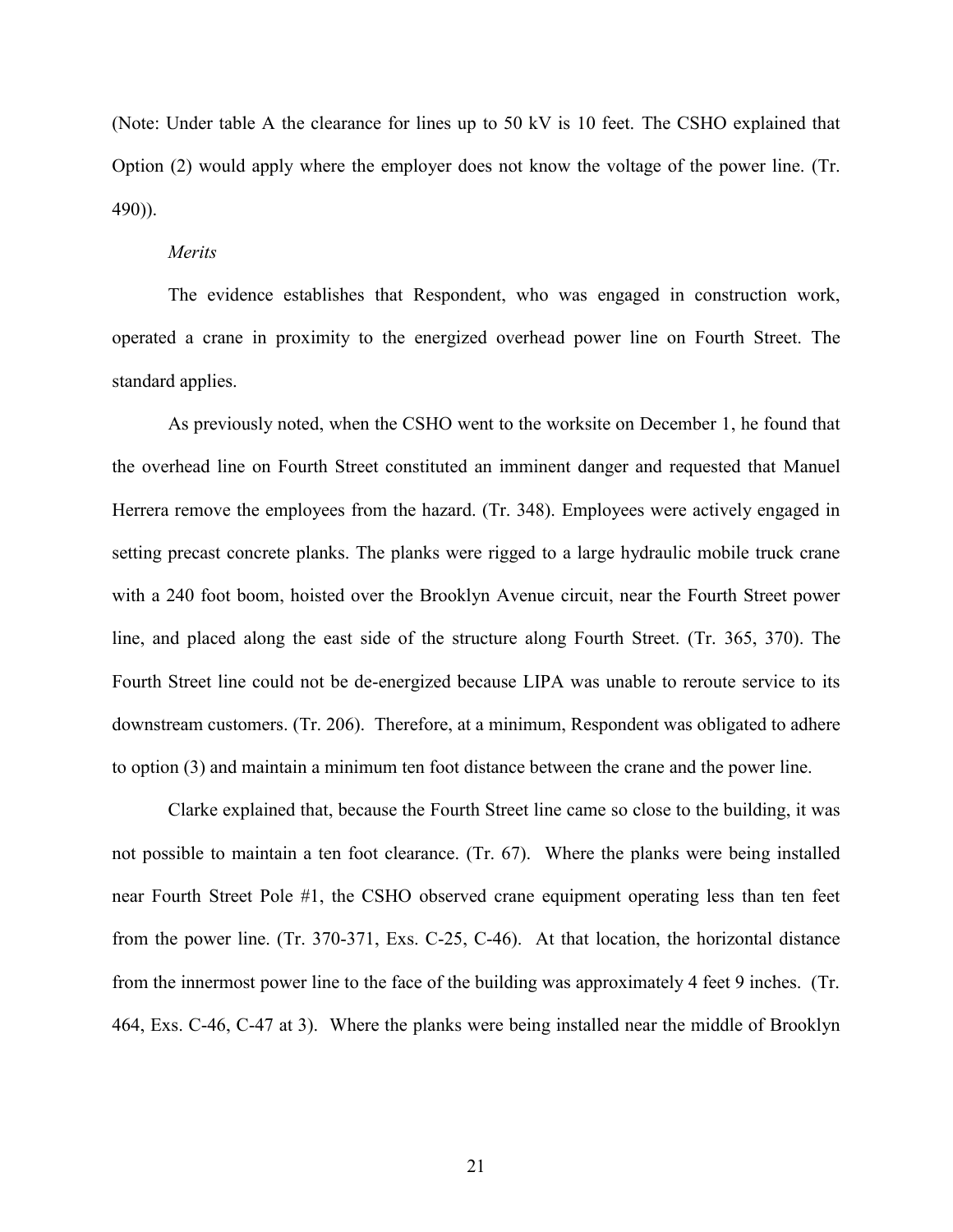Pole #3<sup>5</sup> the pole was hanging over the building because it was out of plumb and leaning toward the building. (Tr. 364-365, 408-410, Exs. C-26A, C-46 at 2, C-47 at 1, C-69). Therefore, employees could not work on the Fourth Street side of the building without creating a proximity hazard. (Tr. 70). He testified that the power line posed a proximity hazard to the individual wire rope slings supporting the plank, the wire rope spreader assembly, and the planks themselves. (Tr. 373-374, 379-380, 386, Exs. C-25, C-61, C-66). The CSHO estimated that the planks and rigging came within eight feet of the load. (Tr. 374, 492-494, Ex. C-61). In some instances the rigging came even closer. (Tr. 492-494, Exs. C-21, C-60).

The planks themselves were conductive because they contained metal reinforcing material and could retain moisture. (Tr. 374, 381). Respondent asserts that the planks did not present a hazard because they were cast using a "zero slump mix" which minimizes the moisture in the planks. (Tr. 707). However, the CSHO testified that, in his experience, concrete created by a zero slump mix still has moisture. (Tr. 617-618). I find that the evidence establishes that the planks contained moisture. Even accepting Respondent's assertion, "minimizing" moisture is not the same as "eliminating" moisture.

Employees who were guiding and setting the planks were touching the load and could have been electrocuted if any part of the crane made contact with the power line. (Tr. 379-382, 385, Ex. C-38). The CSHO further explained that the proximity of the rigging and the planks to the power line risked the entire crane superstructure becoming energized. This could have electrocuted employees located in or around the base of the crane at street level. (Tr. 373-374, 380-381). Even without actual contact, the proximity of the crane and its components could have

 $\overline{\phantom{a}}$ 

<sup>5</sup> As previously noted*,* Brooklyn Pole #3 was the common pole that carried lines from both the Brooklyn Avenue and Fourth Street lines.

<sup>&</sup>lt;sup>6</sup> A "zero slump mix" refers to the amount of slump cast concrete undergoes during testing. A "zero slump mix" generally sets faster and harder than other mixes. (Tr. 617-618, 706-707).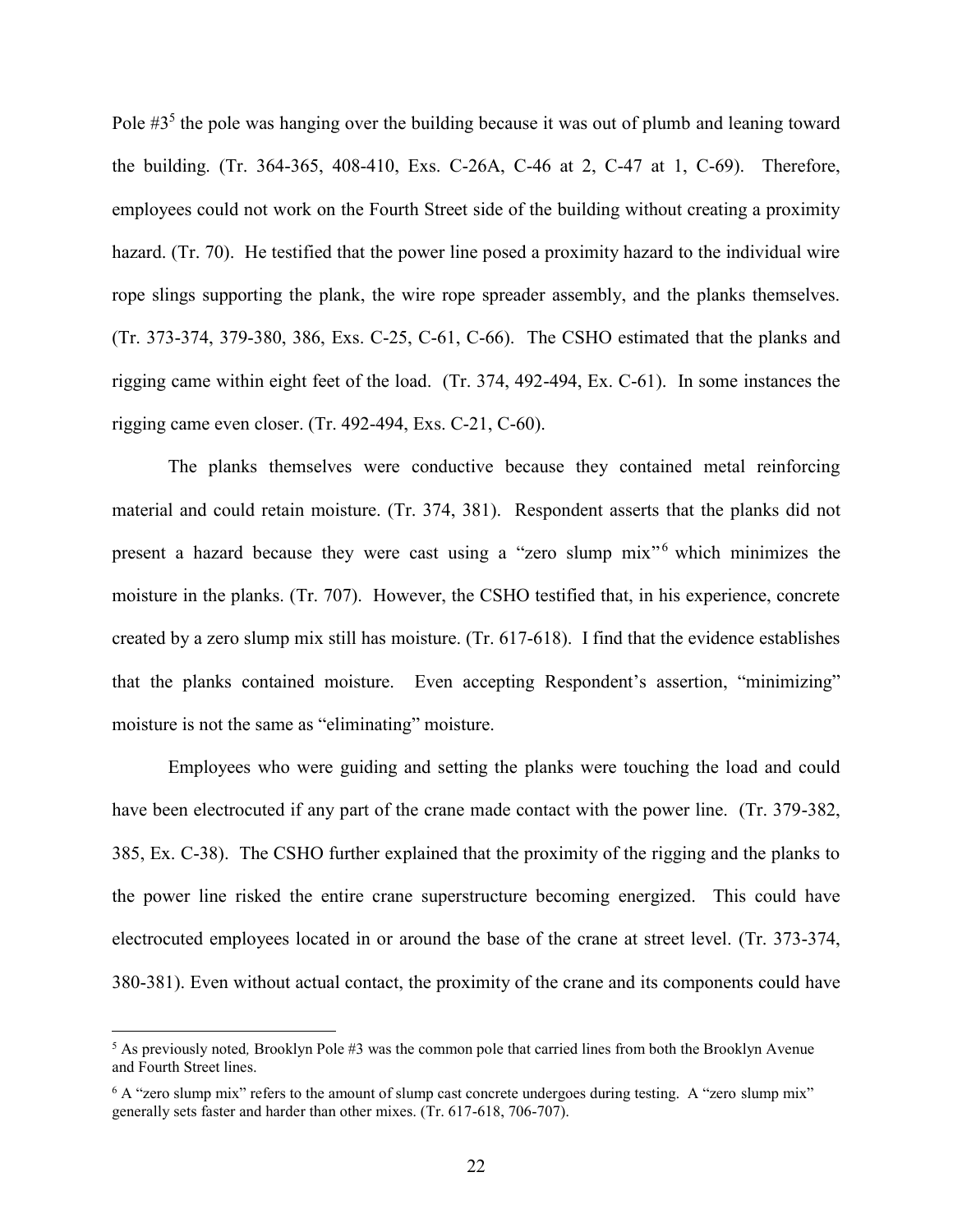allowed it to enter the electric field created by the line, causing an arc flash which could have resulted in electrocution. (Tr. 53-54, 225). The record establishes the violation.

#### *Characterization*

 $\overline{\phantom{a}}$ 

The Secretary asserts, and the evidence establishes that the violation was willful.

The evidence demonstrates that, from the beginning of the project, Respondent was fully aware that the Fourth Street line posed a proximity hazard. Similarly, Respondent superintendent Manuel Herrera told OSHA that he learned in OSHA classes that a crane must maintain a ten foot distance from energized power lines. (Tr. 433). The crane's operating manual, which warned about the hazard of operating cranes near power lines and the minimum distance requirements, was used by Respondent at the worksite. (Tr. 454-457, Ex. J-1 at ¶¶ 18- 20, Ex. C-40 at pp. 13-14).

James Sal Herrera and MSI Vice President, Jaime T. Herrera, were aware of the OSHA rule that crane equipment cannot come near a power line. (Tr. 799-800, Ex. J-2 at 6-7, 11-13). At the pre-job meeting, James Sal Herrera told Solar that both the Fourth Street and Brooklyn Avenue power lines would pose a problem as the building went vertical because they were less than ten feet from the worksite, and that they had to be moved or insulated to perform the crane work. (Tr. 699, 801). In a statement given to the CSHO, James Sal Herrera stated that "I knew power lines on Fourth Street and Brooklyn Avenue were less than ten feet and told Patricio [Solar] in late summer 2012 meeting." (Tr. 444) He further stated that he told Solar that Vordonia "would have to relocate/insulate the power lines." (Tr. 442-443, 801). However, LIPA's July Cease and Desist Order<sup>7</sup> gave Respondent unambiguous notice that none of the lines

 $7$  Even though the Cease and Desist Order was handed to Solar, Respondent had notice of its existence and scope. The site was shut down thereby suspending all work including the prime target of the Order --- the RESPONDENT employees working on the Fourth Street side of the project. Moreover, Clarke posted and handed out to employees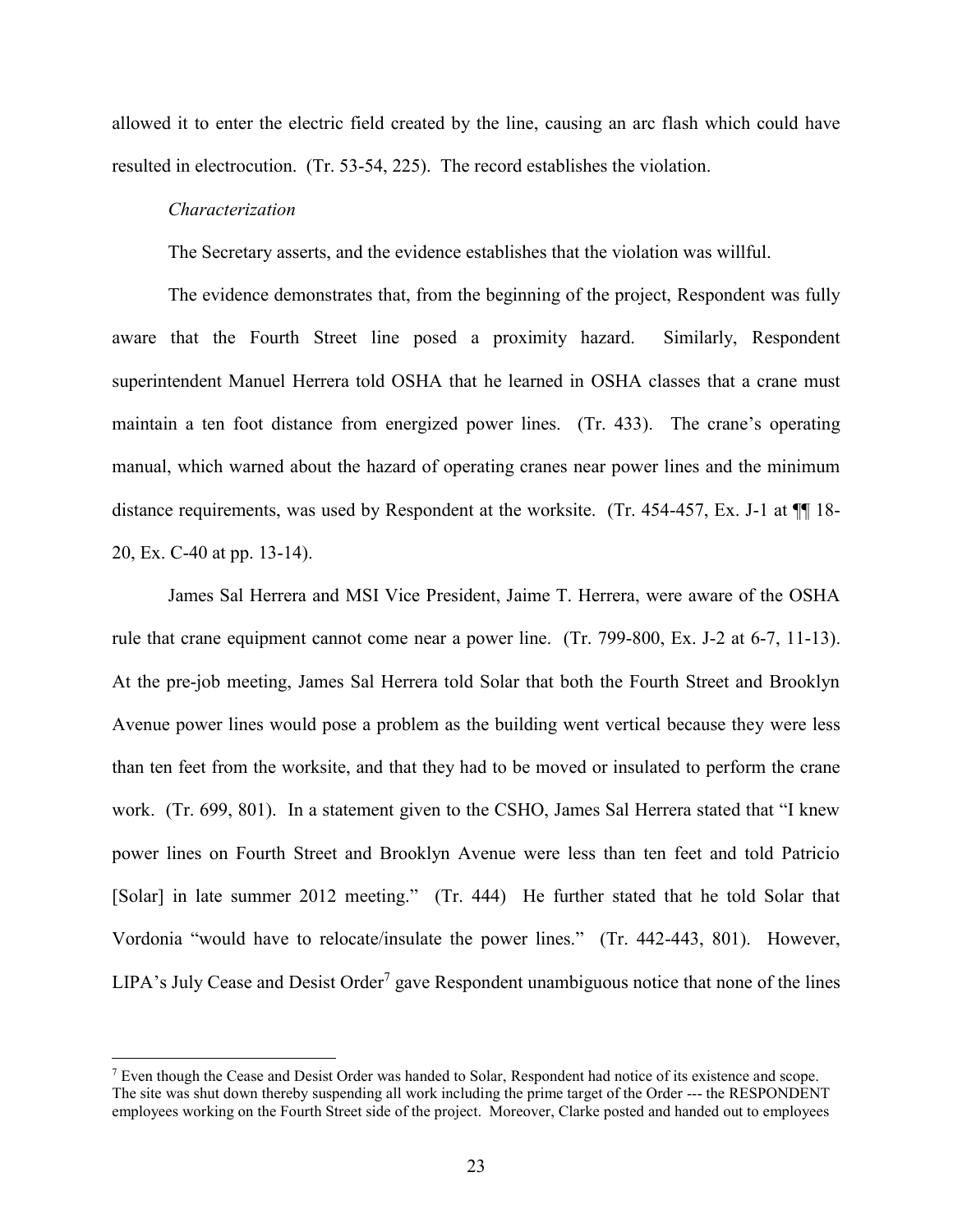had been de-energized. Respondent asserts that it assumed that Solar would take care of the problem. Any assumption that the Fourth Street line was de-energized was fully dispelled in August when the second cease and desist notice was issued.

The August Cease and Desist Order not only provided notice to Respondent that the Fourth Street line remained energized, it also put it on notice that it was encroaching into the safety zone of the lines. Furthermore, Guerson Carelus testified that on August 23rd, he talked with the employees and a supervisor and told them that they were working too close to the wires. (Tr. 174-177, 446-447). When the supervisor insisted that he was told by Solar that it was okay to work where they were, Carelus told them that the situation was dangerous and people could die. (Tr. 177). Carelus informed him that they could work on Brooklyn Avenue, because it was de-energized. (Tr. 177).

 According to Solar, between August and December, Respondent made repeated inquiries about LIPA moving the Fourth Street line. (Tr. 320-321). On several occasions, as construction neared the Fourth Street power line, Respondent told him that if the line was not moved, they would have to pack up and leave until it was time to come back. (Tr. 294-295). Solar suggested to them that they work on the side of the building away from Fourth Street. (Tr. 290-291). Yet, despite the Cease and Desist Orders and its own concerns, and despite its expressed awareness that they were operating in violation of the ten foot clearance rule, MEP/NEP continued to work on the Fourth Street side of the site in plain indifference to employee safety.

Respondent makes several arguments that the violation was not willful. First, it claims that James Sal Herrera thought that the overhead wires were phone lines, not power lines. It

 $\overline{a}$ 

handbills warning about the hazards of working around power lines. It seems implausible that Respondent did not at least inquire as to why its work was shut down.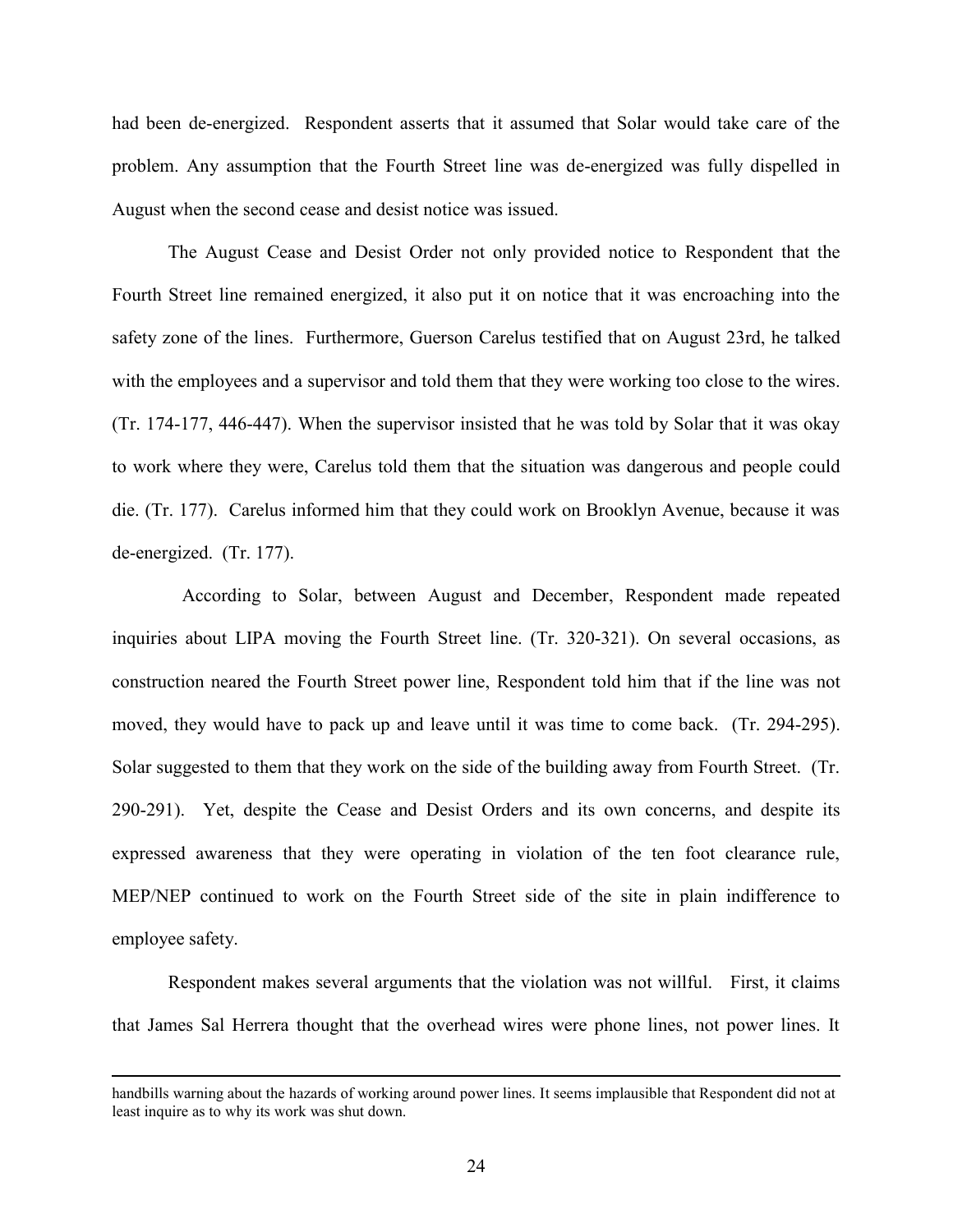asserts that 90% of its work was in New York City where the power lines are buried underground and, therefore, he was not familiar with overhead power lines. This excuse challenges credulity. As noted, it was James Sal Herrera who brought the hazard of the power lines to the attention of Patricio Solar at the pre-job meeting. He told Solar that the lines had to be either moved or insulated, which clearly establishes that he knew that they were power lines. This evidence clearly demonstrates that if Herrera had any misunderstanding about the nature of the lines encroaching on the worksite, they were dispelled during this pre-job meeting. Herrera was further warned by the August Cease and Desist Order that the Fourth Street power line was energized.

Respondent next asserts that it relied on Solar's assurance that he would resolve the problem of the lines with LIPA. However, the August Cease and Desist Order from LIPA unmistakably informed Respondent that, while the Brooklyn Avenue line was de-energized, the Fourth Street line remained a problem. James Sal Herrera claimed that he saw the red jumpers on the common pole and assumed it meant that the Fourth Street line was de-energized. (Tr. 716, 807). However, those jumpers were on the pole shortly after the July Cease and Desist Order was issued. The August Cease and Desist Order was issued because the Fourth Street line remained energized. Respondent offers no explanation why the August Cease and Desist Order did not put them on notice that the Fourth Street line remained energized. Rather, Respondent asserts that it just assumed, but never specifically inquired whether the Fourth Street line was deenergized. Indeed, Herrera's claim that he was so lacking experience with overhead lines that he could not tell the difference between phone lines and power lines must be weighed against his decision to assume, but not confirm, that the Fourth Avenue line was de-energized. If Herrera could not tell the difference between power lines and phone lines, he would not have been able to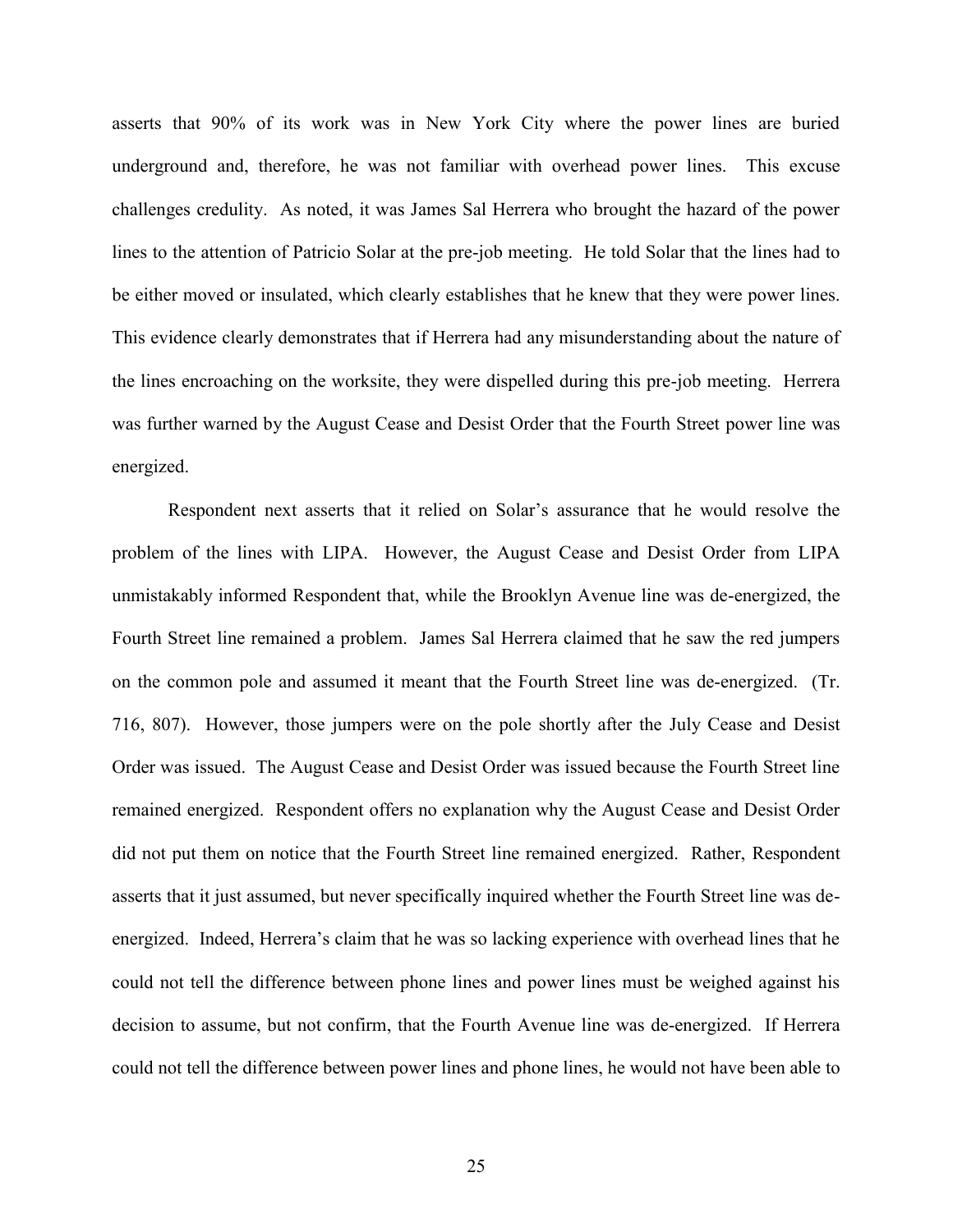tell which circuit the red jumpers indicated was de-energized. His failure to ascertain the status of the lines while continuing to expose his employees to the hazard of electrocution constituted nothing less than a plain indifference to employee safety.

Respondent asserts that when hurricane Sandy struck in late October 2012, the power was knocked out of the area. (Tr. 229-230, 242). It suggests that it did not know that power had been restored and believed that the power remained out on the Fourth Street line. This argument is without merit. Power was restored to all of Long Island by the end of November. (Tr. 243). There is nothing in the record to suggest that Respondent ever inquired whether the power remained out. Yet, knowing that if power was restored, it was exposing its employees to the hazard of electrocution, it continued working. Again, this demonstrates plain indifference to employee safety.

Respondent's lack of regard for employee safety was further underscored by its conduct after the inspection. During the inspection, the CSHO unambiguously warned Respondent of the hazard posed by the Fourth Street line. The CSHO deemed the situation an imminent hazard and had Respondent remove its employees from the zone of danger. Respondent promised him that work on the Fourth Street side of the site would not continue until the hazard was abated. Yet, once the CSHO left the site, Respondent proceeded to completely ignore the warning and its own promise and, with reckless disregard to the safety of its employees, resumed work on the Fourth Street side. One of the tests for willfulness is whether the employer was actually aware that the act was unlawful, or that it possessed a state of mind such that if it were informed of the standard, it would not care. *Propellex Corp.*, 18 BNA OSHC 1677, 1684 (No. 96-0265, 1999). Here, Respondent was informed of the standard and the hazard to which it was exposing its employees, however, its actions demonstrated that it simply did not care.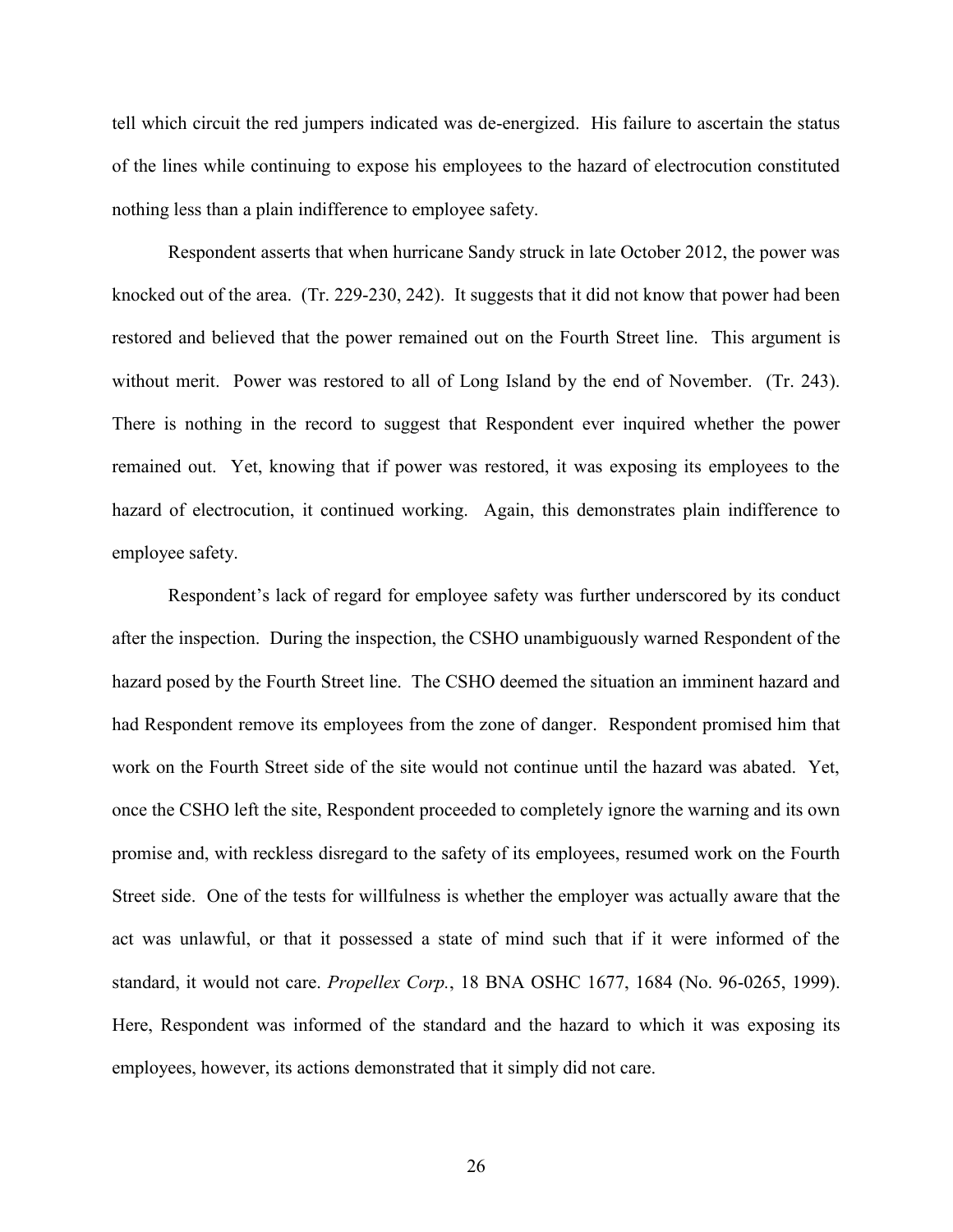The evidence leads to only one conclusion, that Respondent was plainly indifferent to employee safety and that the violation was willful.

*Penalty*

As with Citation 2, item 1, the Secretary proposed a penalty of \$61,600 for Citation 2, item 2. The CSHO testified that the severity of the violation was high because death or serious injury could occur as a result of the hazard. The probability was deemed to be greater because of the number of employees exposed and the repetitive nature in which exposure occurred. (Tr. 495-496). As a result, the gravity-based penalty was \$70,000. (Tr. 496). The CSHO further testified that, as with Citation 2, item 1, a 20% adjustment was made for Respondent's size, a 10% increase was made for Respondent's substantial OSHA history, and no deduction was given for good faith. (Tr. 496-497).

I find that the Secretary properly considered the gravity of the violation to be high, and that he properly considered the statutory factors when arriving at his proposed penalty. Accordingly, a \$61,600 penalty is assessed.

# **Citation 1, item 1**

#### *Allegation*

Citation 1, item 1 alleges that Respondent committed a serious violation of 29 CFR §1926.100(a) on the grounds that at the east side of the building, on the third floor:

Employees setting precast concrete planks were working near and directly below the suspended load without helmets, on or about December 1, 2012.

The cited standard provides:

(a)Employees working in areas where there is a possible danger of head injury from impact, or from falling or flying objects, or from electrical shock and burns, shall be protected by protective helmets.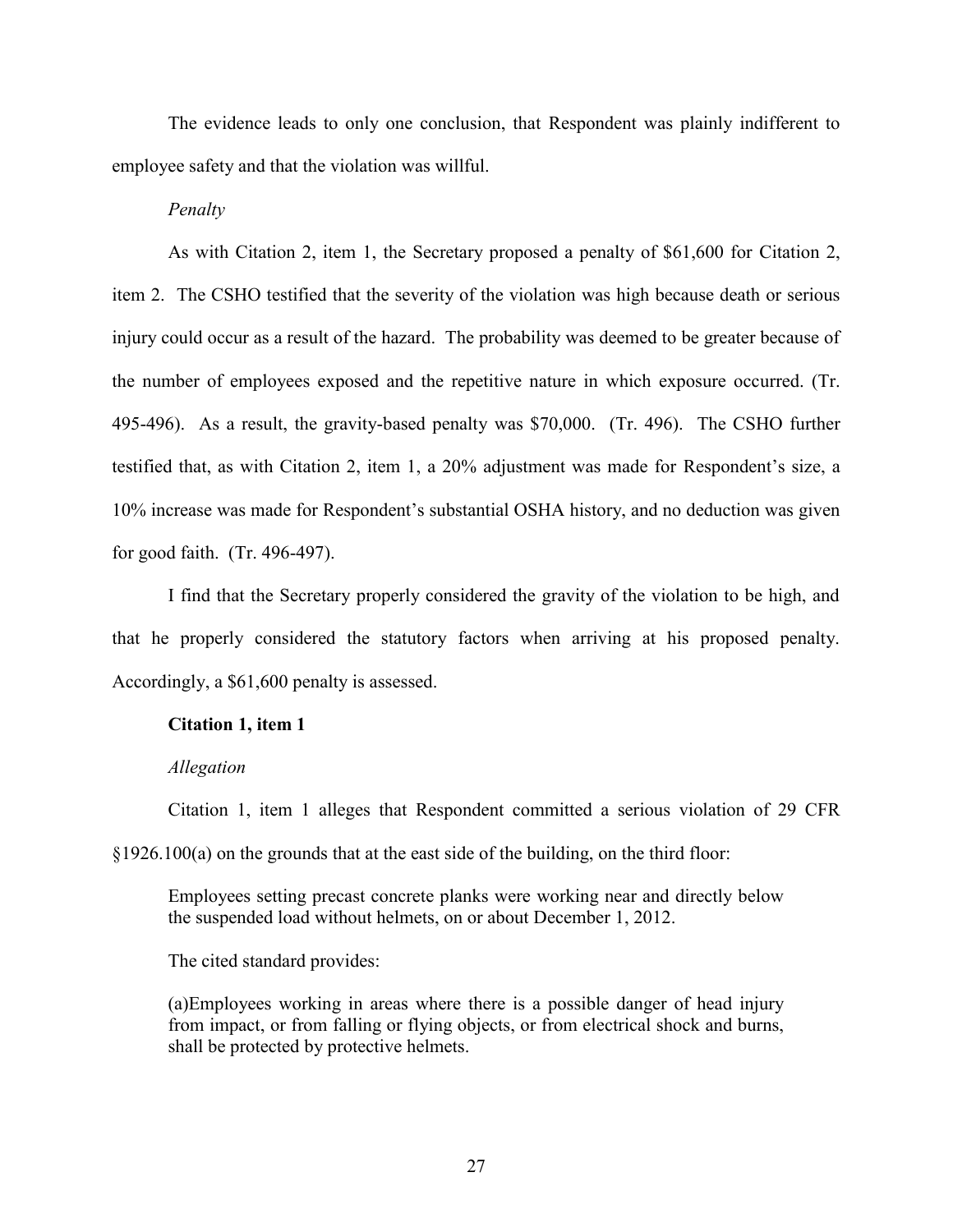# *Merits*

Respondent was engaged in the construction of a multi-level building using, among other things, a crane to hoist materials. Therefore, the standard applies.

The CSHO testified that, on December 1, 2012, employees engaged in precast concrete construction, were hoisting precast concrete planks with a crane and working near and directly below the suspended load, without protective helmets. (Tr. 380, 500, Exs. C-38, C-64). The condition was visible from street level and Respondent's supervisor, Manuel Herrera was present at the site. (Tr. 501).

Also, on December 6, the CSHO witnessed and photographed an employee on a truck, working below the booms during a tandem powered electrical truck lift where employees were loading counterweights onto a flatbed truck. (Tr. 501-503, 506, Exs. C-85, C-86). This condition occurred in front of the worksite, close to the Brooklyn Avenue/Rockaway intersection, along Brooklyn Avenue. (Tr. 502). As with the previous instance, Supervisor, Michael Herrera was present when the CSHO observed the violations. (Tr. 508). The conditions exposed the employees to being struck in the head by the planks. (Tr. 380). I find that the preponderance of the evidence establishes that the standard was violated as alleged.

That the violation was committed in full view of Supervisor, Manuel Herrera, establishes that, with reasonable diligence, Respondent knew or could have known of the violative conditions.

## *Affirmative Misconduct Defense*

Respondent asserts that the violation was the result of employee misconduct. It points out that James Sal Herrera testified that all employees are provided with and required to wear protective head gear. (Tr. 747). In most cases, to establish the affirmative defense of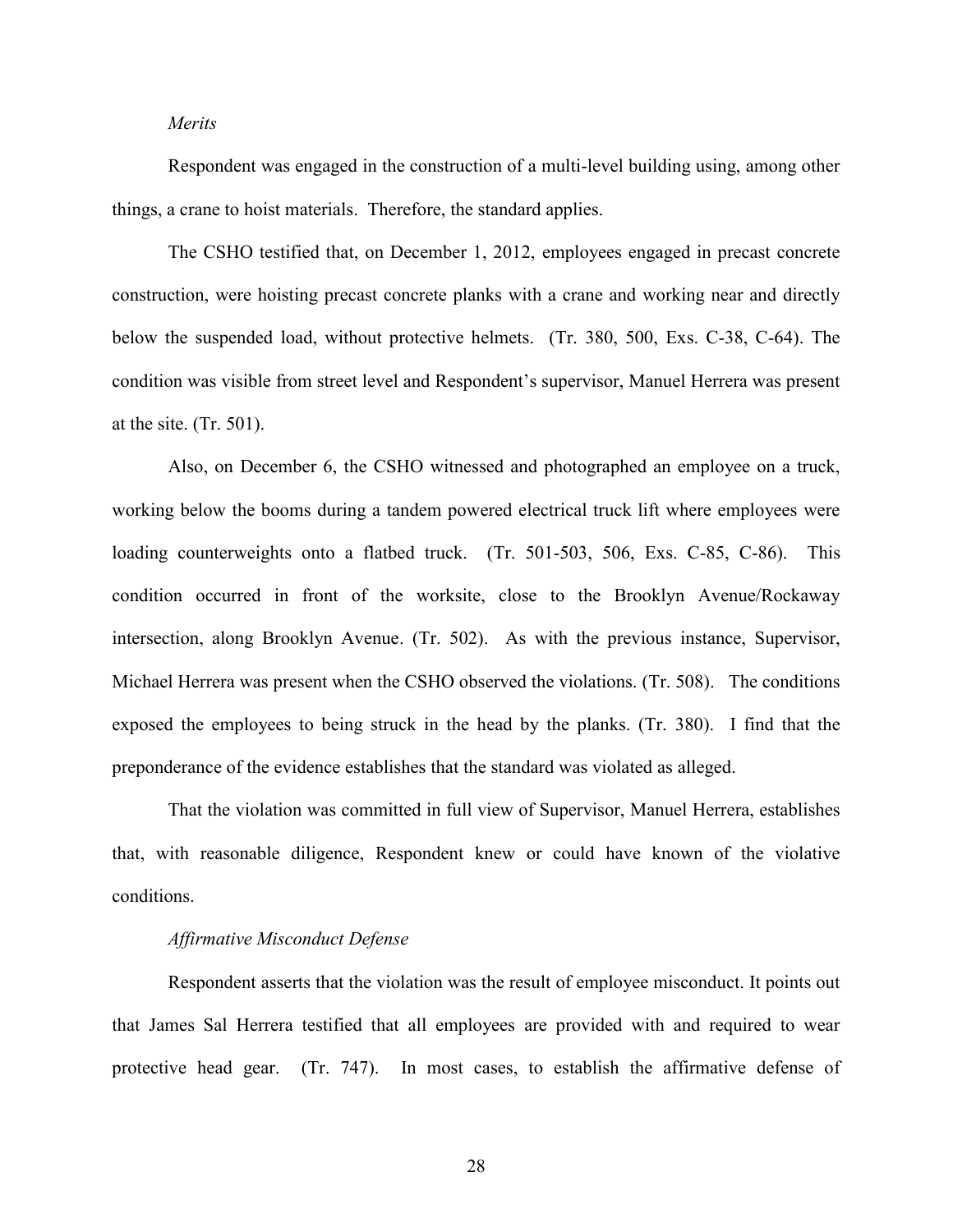"unpreventable employee misconduct," the employer must rebut the Secretary's showing of knowledge by proving that: (1) it has established work rules designed to prevent the violation, (2) it has adequately communicated these rules to its employees, (3) it has taken steps to discover violations, and (4) it has effectively enforced the rules when violations are discovered. *E.g., D.A. Collins Const. Co., v. Secretary of Labor,* 117 F.3d at 695; *Rawson Contractors, Inc.,* 20 BNA OSHC 1078, 1081 (No. 99-0018, 2003); *Precast Servs., Inc.*, 17 BNA OSHC 1454, 1455, (No. 93-2971, 1995), *aff'd without published opinion*, *sub nom Precast Servs. v. Reich*, 106 F.3d 401 (6th Cir. 1997). However, this case arose in and is appealable to the Second Circuit. In *N.Y. State Elec. & Gas Corp. v. Secretary of Labor,* 88 F.3d at 108, the Second Circuit held that, where the sufficiency of an employer's safety program is at issue, the burden is on the Secretary to establish that the program was not adequate. I find that the Secretary met that burden.

The evidence establishes that protective hard hats were provided to employees and that Respondent had a rule requiring them to be worn. (Tr. 451, 613). Respondent asserts that employees gave statements to the CSHO that they are required to wear hard hats. Although employee statements were marked for identification, they were not admitted into evidence. Rather, portions of their statements were read into the record<sup>8</sup>. (Tr. 585-586). None of those portions related to protective headgear. Although the Secretary did not introduce these statements into evidence, nothing prevented Respondent from doing so, if it believed that it contained exculpatory information. Moreover, in its brief, Respondent does not cite to any part of the statements, either read into the record or not, that would support its assertion. A review of the record does reveal that, during cross-examination of the CSHO, a portion of the statement of Quacy Jones was read into the record, where the employee stated that "Sal Herrera would make

 $\overline{\phantom{a}}$ 

<sup>8</sup> The employees were crane operator, Anthony Ferrara, (Tr. 445-446); rigger, Quacy Jones, (Tr. 450); and production manager, Paul Hartman. (Tr. 451). The exhibits marked, but not admitted were C-43 (Ferrara); C-43 (Jones); and C-33 (Hartman).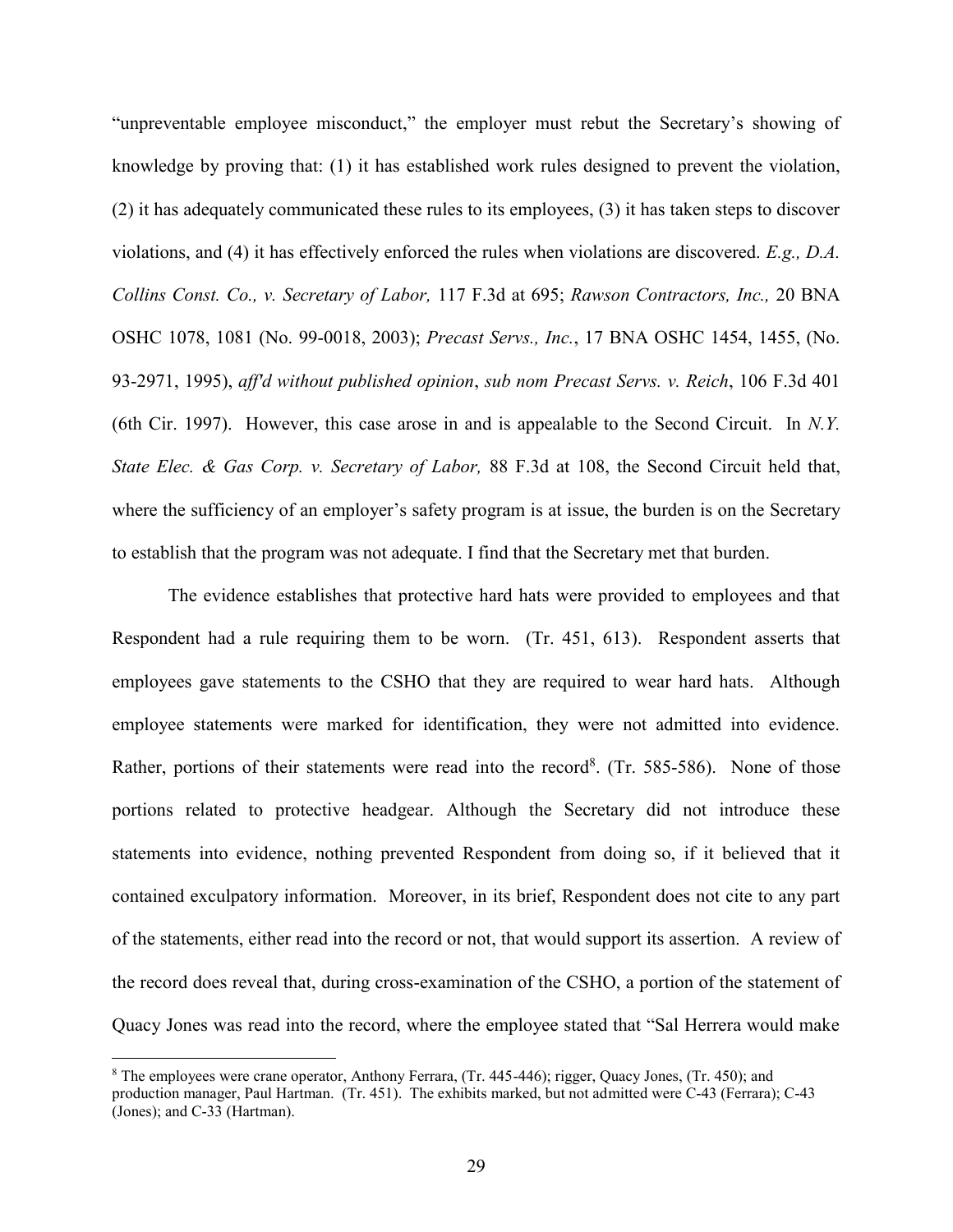sure everyone had their hard hats." (Tr. 451, 613). However, mere words does not a safety program make.

The evidence establishes that James Sal Herrera was not always on the site. (Tr. 783- 786). In his absence, his brother Manuel Herrera had supervisory authority. (Tr. 786). The violative conditions occurred in full view of Manuel Herrera. That employees felt free to violate the rule in front of their supervisor demonstrate that the rules were not actively enforced. *See Falcon Steel Co.,* 16 BNA OSHC 1179, 1194 (No. 89-2883, 1993)(consolidated). There is no evidence to suggest that Respondent was enforcing its work rule. I find that the evidence adduced by the Secretary, and Respondent's failure to rebut that evidence by demonstrating that it took measures to enforce the work rule, establishes the inadequacy of its safety program. *See D.A. Collins Constr. Co.,* 117 F.3d at 695-696.

### *Characterization and Penalty*

The CSHO testified that death or serious physical harm would have likely occurred had an employee been struck in the head by a plank. (Tr. 509). The violation was properly characterized as serious.

The Secretary proposed a penalty of \$6,160. The CSHO testified that both the severity of the violation and the probability of an accident were high. According to the CSHO the probability of an accident was "greater" because there were multiple employees repetitively and repeatedly exposed to the hazard. (Tr. 509). The Secretary arrived at an unadjusted gravity-based penalty of \$7,000. (Tr. 509). The same penalty adjustments considered for the willful violations were considered here. (Tr. 510). I find that the proposed penalty properly considers the statutory factors and that the \$6,160 proposed penalty is appropriate.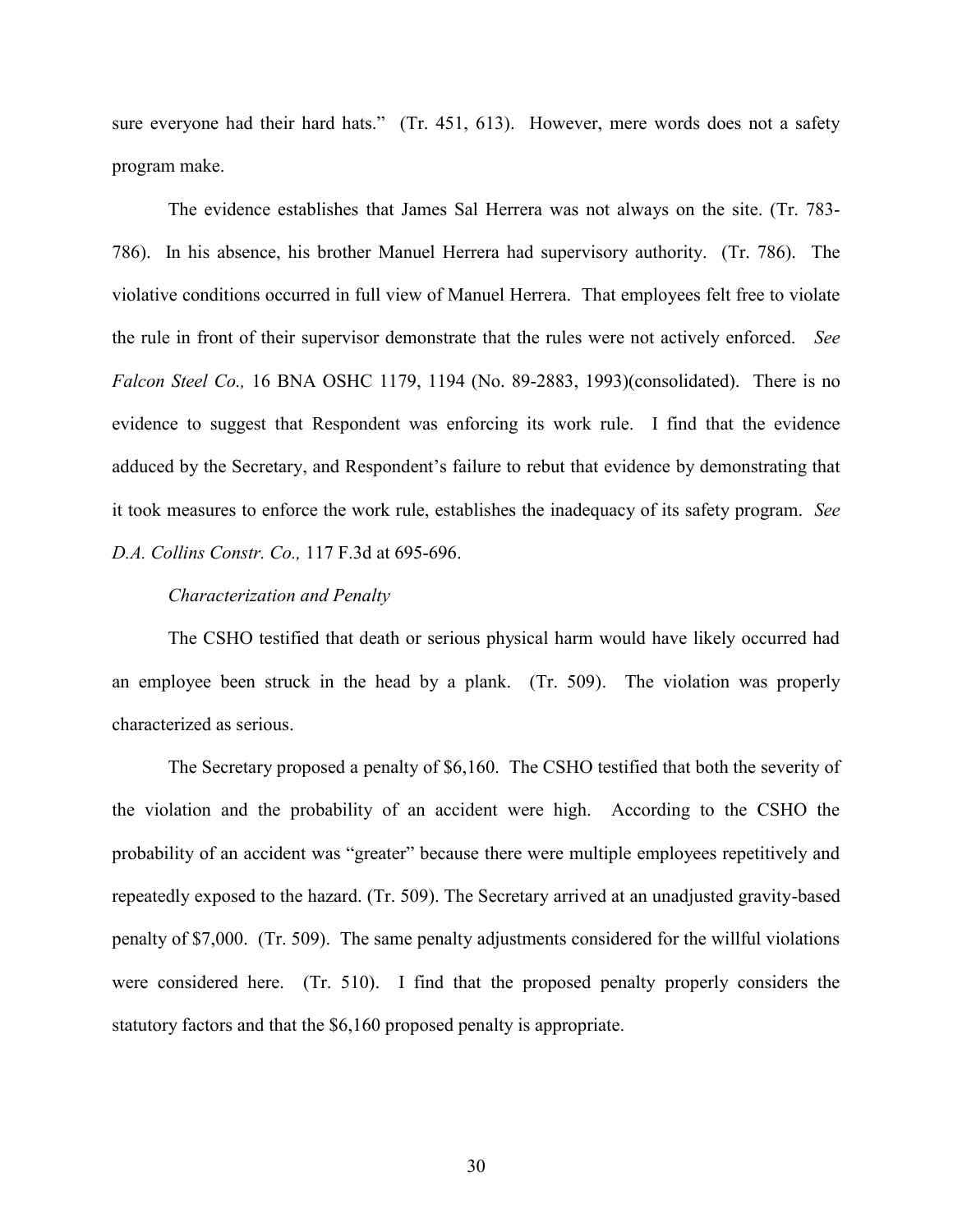## **Citation 1, item 2**

### *Allegation*

Citation 1, item 2 alleges that Respondent committed a serious violation of 29 CFR  $\S1926.251(a)(2)(iii)$  on the grounds that the loads did not have permanently affixed markings indicating the safe working loads at the following locations:

a) on or about December 1, 2012, on Brooklyn Avenue and the east side of the third floor-the wire rope slings used to hoist precast concrete floor planks;

(b) on or about December 1, 2012, on Brooklyn Avenue and the east side of the third floor, the two legged wire rope spreader assembly used between the crane hook and the wire rope slings on the load being hoisted; and

(c) on or about December 6, 2012, by Brooklyn Avenue, the endless wire rope sling used to load the crane counterweights, which weighed 10 tons (20,000 pounds).

The cited standard provides:

(a) *General*

(2) Employers must ensure that rigging equipment:

\* \* \*

\* \* \* (iii) Not be used without affixed, legible identification markings, required by paragraph  $(a)(2)(i)$  of this section<sup>9</sup>.

### *Merits*

 $\overline{\phantom{a}}$ 

Respondent is a construction contractor and was using rigging equipment for material handling. Therefore, the standard applies.

According to the CSHO, it is important for the identification tags to be affixed to the equipment because they indicate the types and manner of hitches that could be used. They also

<sup>9</sup> The referenced section requires that rigging equipment has "permanently affixed and legible identification markings as prescribed by the manufacturer that indicate the recommended safe working load." 29 C.F.R.  $§ 1926(a)(2)(i).$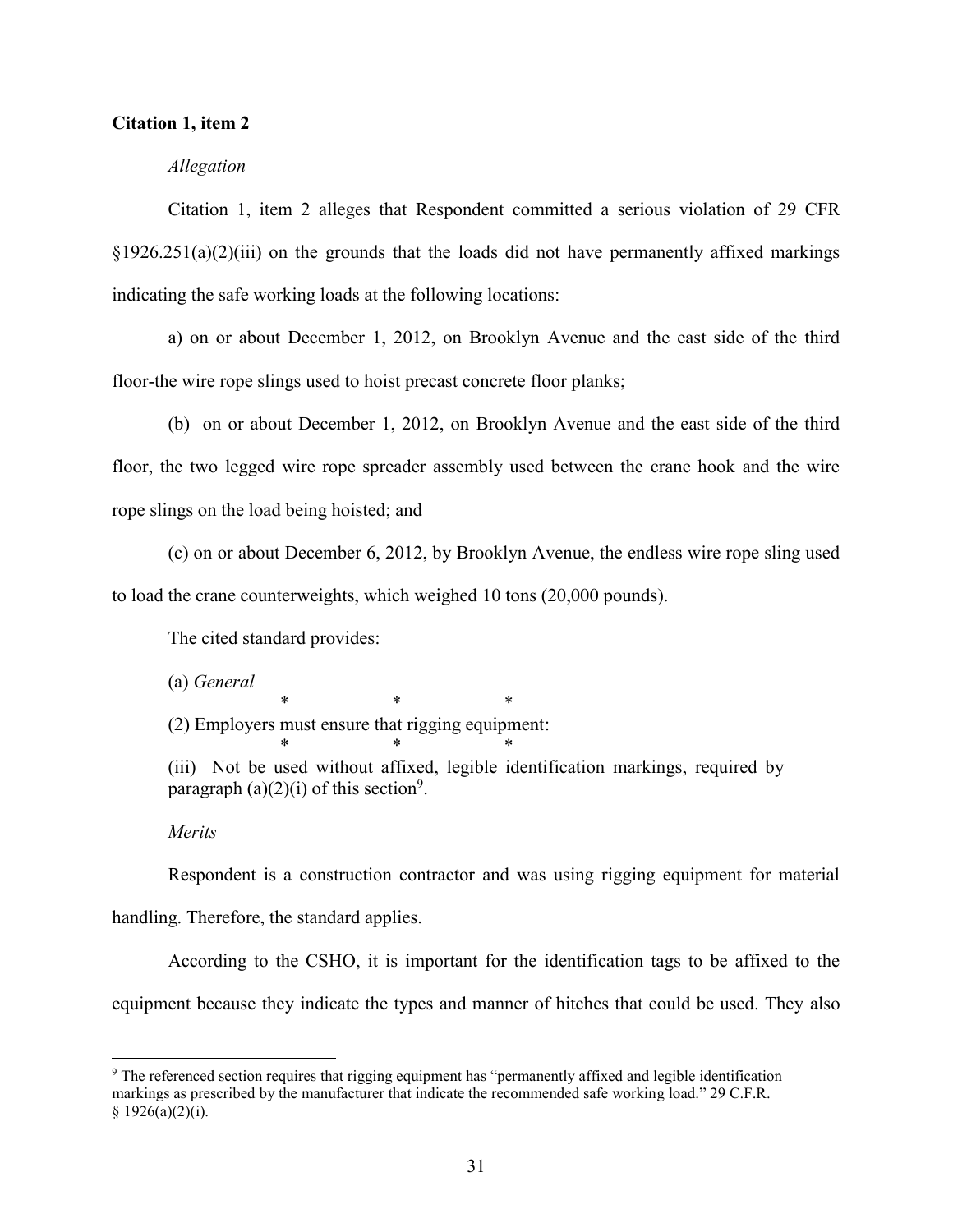indicate the angles and safe working loads that are permitted for that particular piece of equipment. (Tr. 513).

The CSHO testified that, in instance (a) and (b), employees were actively engaged in hoisting precast planks with a crane. Instance (a) refers to the individual wire rope slings located at each end of the precast planks, used to hoist the planks. Some of the slings were missing tags. (Exs. C-65, C-89). One tag was illegible and the CSHO was unable to read the diameter or safe working loads. (Tr. 514-516). The evidence also establishes that there was no tag on the wire rope spread assembly as alleged in instance (b). (Tr. 515, Ex. C-65).

Regarding instance (c), Ex. 90 shows an endless wire rope sling that was one of the two slings used to hoist the crane counterweight onto the back of a flatbed truck along the front of Brooklyn Avenue. (Tr. 517-518). The sling did not have a tag affixed to it to indicate the safe working load or diameters. (Tr. 518). Respondent does not specifically address this item in its post-hearing brief. However, at the hearing, James Sal Herrera testified that all the rigging it purchased had two tags affixed one on each end of the cable. He speculated that the tags might have fallen off. (Tr. 771). Respondent adduced no evidence to indicate that it had a program requiring that the tags be regularly checked for the presence and legibility. To the contrary, the number of tags missing, together with the lack of legibility of another tag demonstrates that Respondent had no program for regularly checking the tags. Therefore, the record establishes that Respondent knew, or with the exercise of reasonable diligence could have known of the violative condition.

The failure to comply with the standard was established.

The CSHO testified that the failure to have legible tags affixed to the gear exposed riggers, signalmen, and laborers engaged in setting the precast planks to a hazard. (Tr. 518). As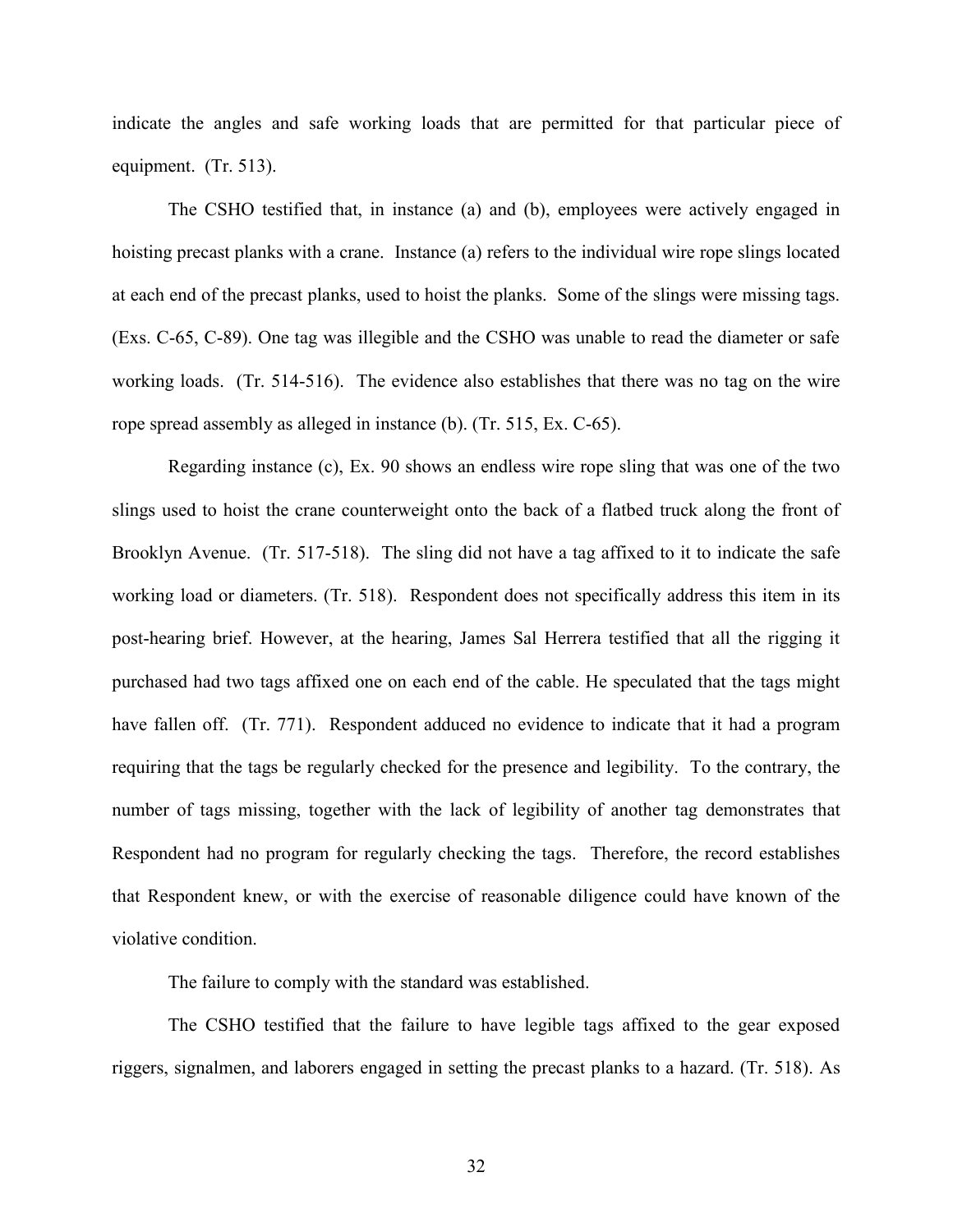to items (a) and (b), he explained that riggers would rig the planks singly or sometimes double on the backs of the trucks. Once the slings were placed underneath each end of the plank, it was connected to the wire rope spread assembly that was attached to the main load line of the crane. Employees would stand, holding the wire rope sling in position until the crane could obtain sufficient tension to enable them to let go without the sling moving to the center or coming off the end. Once the wire sling attained proper retention, the crane operator would begin to hoist it. The riggers would climb down off the trucks while the load was simultaneously hoisted to an elevation sufficient to clear the primary circuit on the Brooklyn Avenue side of the site. This exposed them to the hazard of being struck in the event that the chocker they used failed because they were unknowledgeable about the safe working load. (Tr. 517-520). Laborers and signalmen were exposed to the same hazard as the load was being lowered. (Tr. 520).

In instance (c), the employee on the back of the flatbed truck was exposed because he was positioning the counterweight. (Tr. 520). Without the tags, none of the employees at the work site knew the safe working load or the manner in which the sling could be used to properly rig those counterweights during the lift operation. (Tr. 521).

## *Characterization and Penalty*

The evidence establishes that a sling failure could have resulted in an employee being crushed to death. (Tr. 521). Therefore, the violation was properly characterized as serious.

The Secretary proposed a penalty of \$6,160 for this violation. The CSHO testified that the probability of an accident was "greater" because of the number of employees exposed. Employees were exposed throughout the course of their work and the repetitive nature of the activity. (Tr. 521-522). As a result, the Secretary arrived at a gravity based penalty of \$7,000. According to the CSHO, the Secretary applied the same adjustments for history, good faith and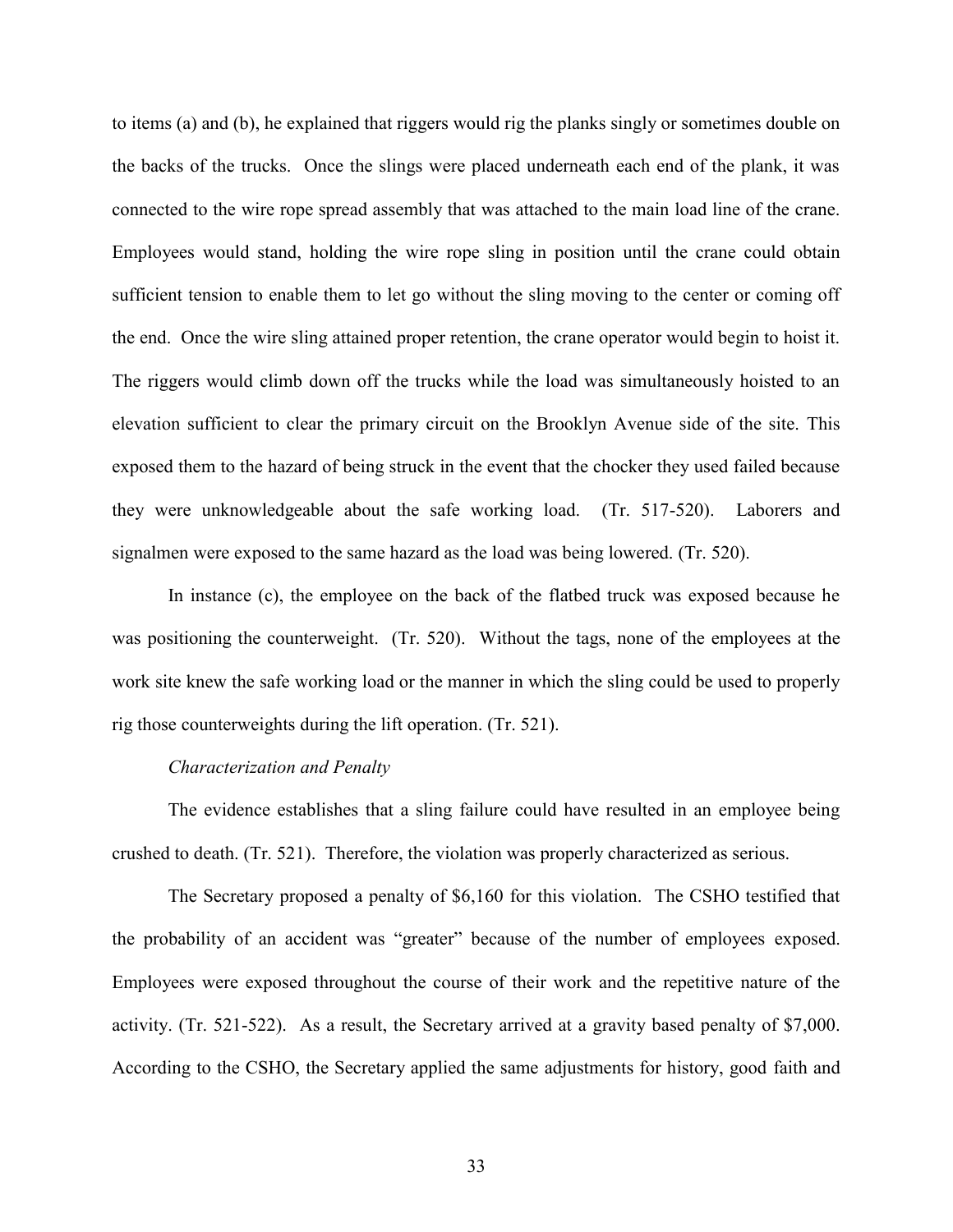size made in the previous items in arriving at an adjusted proposed penalty of \$6160. I find that the Secretary properly applied the statutory factors when arriving at the proposed penalty. Therefore, the proposed penalty of \$6,160 is assessed.

### **Citation 1, item 3**

#### *Allegation*

Citation 1, item 3 alleges a serious violation of 29 CFR  $\S 1926.251(c)(9)$  on the grounds that, on or about December 1, 2012, by Brooklyn Avenue, on the east side of the third floor, the "wire rope slings used to hoist the precast concrete planks, weighing up to approximately 11,000 pounds, were not protected from the sharp edges of the precast concrete floor planks".

The cited standard provides that:

(c) *Wire Rope*

(9)Slings shall be padded or protected from the sharp edges of their loads.

*Merits*

The evidence establishes that Respondent is engaged in construction work and was using slings to lift loads. The standard applies.

The padding prevents the rigging from being damaged. Nylon slings can fray or tear; the outer jackets of component slings can tear and expose the internal core. Individual strands or entire cores from wire rope slings can suffer abrasion. (Tr. 523).

The CSHO testified that on December 1, 2012, Respondent used wire rope slings to hoist precast planks. The evidence establishes that the planks had sharp edges, but were not padded or protected. (Tr. 523, Ex. C-36). As in Citation 1, item 2, employees exposed included riggers, laborers and signalmen engaged in hoisting the planks. (Tr. 524-525). Respondent's supervisor, Manuel Herrera, was present during the crane work. (Tr. 525). Therefore, Respondent knew, or with the exercise of reasonable diligence could have known of the violative condition.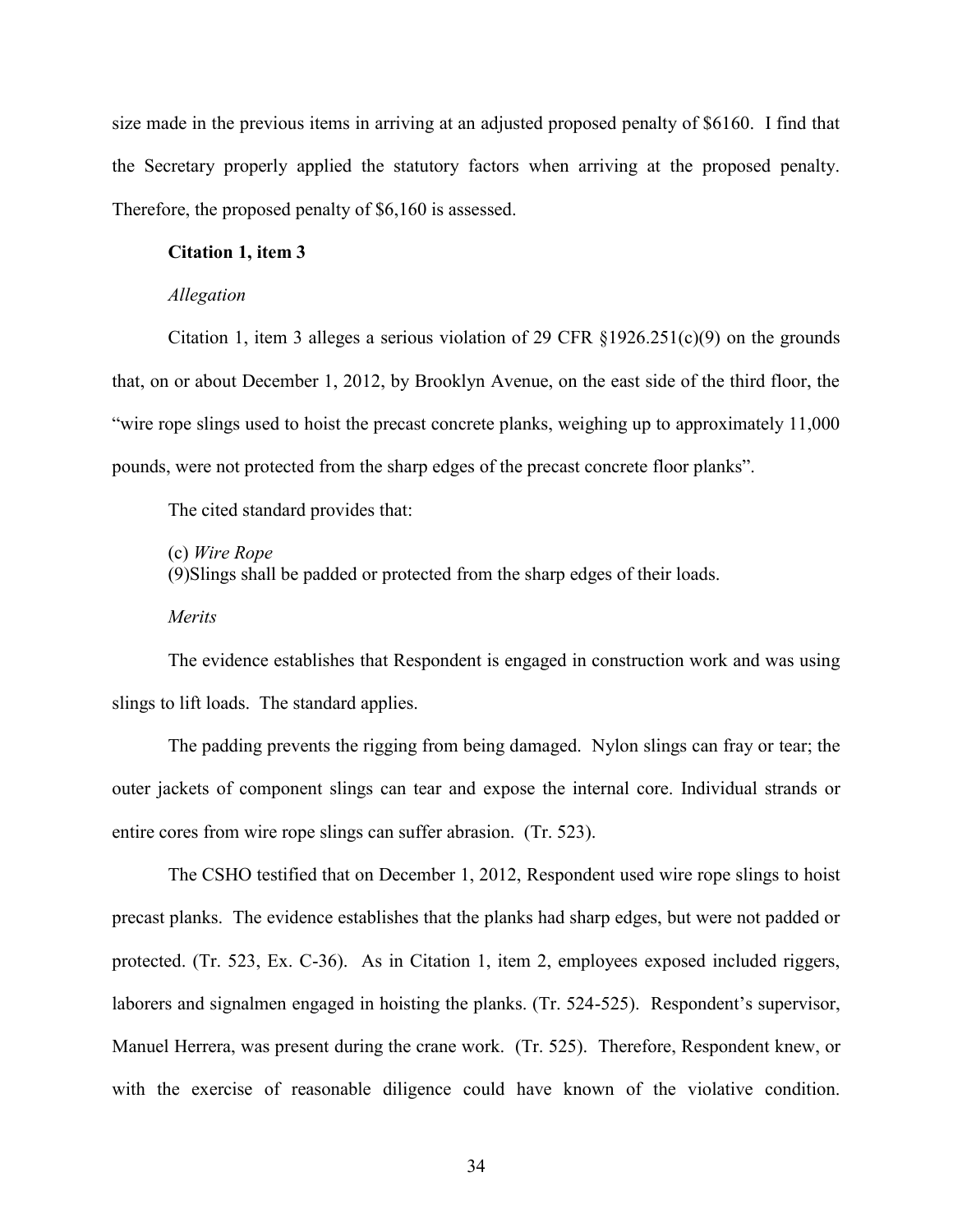Respondent does not address the merits of this item in its brief. I find that the preponderance of the evidence establishes that Respondent violated the standard as alleged.

## *Characterization and Penalty*

The Secretary proposed a penalty of \$4,400. The CSHO testified that the severity of the violation was high because a sling failure could result in death or serious injury. (Tr. 525). Therefore, the violation was properly characterized as serious. The probability of an accident was rated as lesser, resulting in a gravity-based penalty of \$5,000. (Tr. 526). To that penalty, the Secretary made the same percentage adjustments as in the earlier discussed violations. I find that the Secretary properly considered the statutory factors when proposing the penalty. The proposed penalty of \$4,400 is assessed.

## **Citation 1, item 4**

## *Allegation*

Citation 1, item 4 alleges that Respondent seriously violated 29 CFR §1926.416(a)(3) on the grounds that at times prior to and including December 21, 2012, on the north and east sides

of the building on the second and third floors:

Signs were not posted identifying the locations of the overhead primary and secondary power lines that were in close proximity to the building. In addition, the employer did not warn employees about the hazards or the proper protective measures to be taken when they worked in close proximity to the overhead primary and secondary power lines.

The cited standard provides:

## (a) *Protection of employees*

(3)Before work is begun the employer shall ascertain by inquiry or direct observation, or by instruments, whether any part of an energized electric power circuit, exposed or concealed, is so located that the performance of the work may bring any person, tool, or machine into physical or electrical contact with the electric power circuit. The employer shall post and maintain proper warning signs where such a circuit exists. The employer shall advise employees of the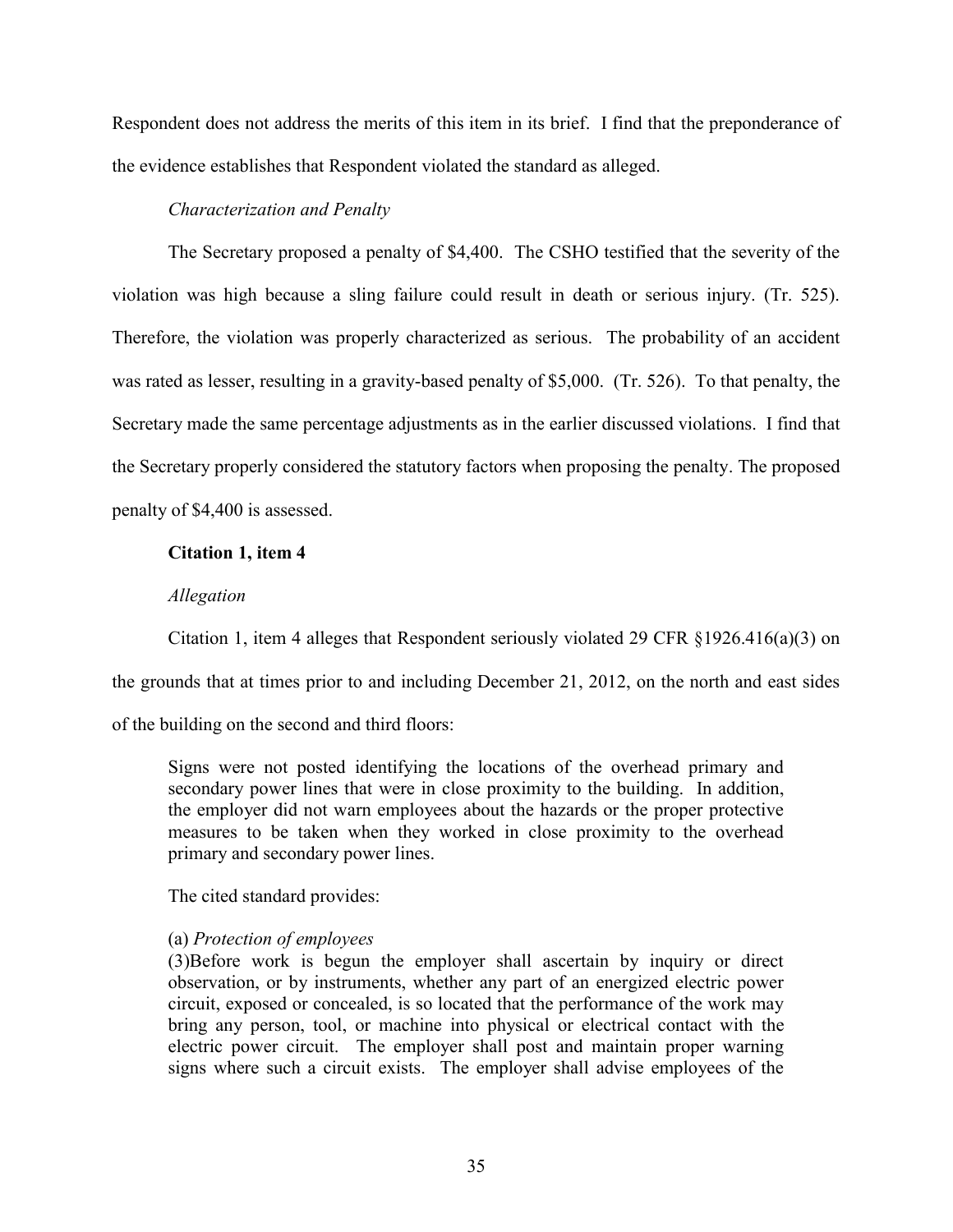location of such lines, the hazards involved, and the protective measures to be taken.

### *Merits*

The evidence demonstrates that Respondent is a construction contractor. The evidence also demonstrates that its employees were working in proximity to the energized line on Fourth Street. The standard applies.

The CSHO testified that there were no signs posted with respect to either the energized primary or secondary overhead lines on the Fourth Street side of the work site. (Tr. 527-528). Moreover, James Sal Herrera testified that employees were not advised about the energized line, the hazards involved or the protective measures to be taken. (Tr. 720-722). In his statement given to the CSHO, Manuel Herrera stated that when some of the masons and laborers asked him about the Fourth Street line, he told them only "not to damage it." (Tr. 433). Respondent failed to comply with the standard.

As previously discussed, the evidence also demonstrates that Respondent knew, or with the exercise of reasonable diligence could have known that the Fourth Street power line was energized. Both James Sal Herrera and Manuel Herrera knew that they did not provide the requisite information to its employees.

### *Characterization and Penalty*

All the employees at the worksite were exposed to the hazard of electrocution because they were not informed of the hazard involved in working near energized power lines. (Tr. 528). Had the lack of information resulted in an employee getting too close to the energized power line, he/she likely would have been electrocuted thereby resulting in death or serious harm. (Tr. 522). The violation was properly characterized as serious.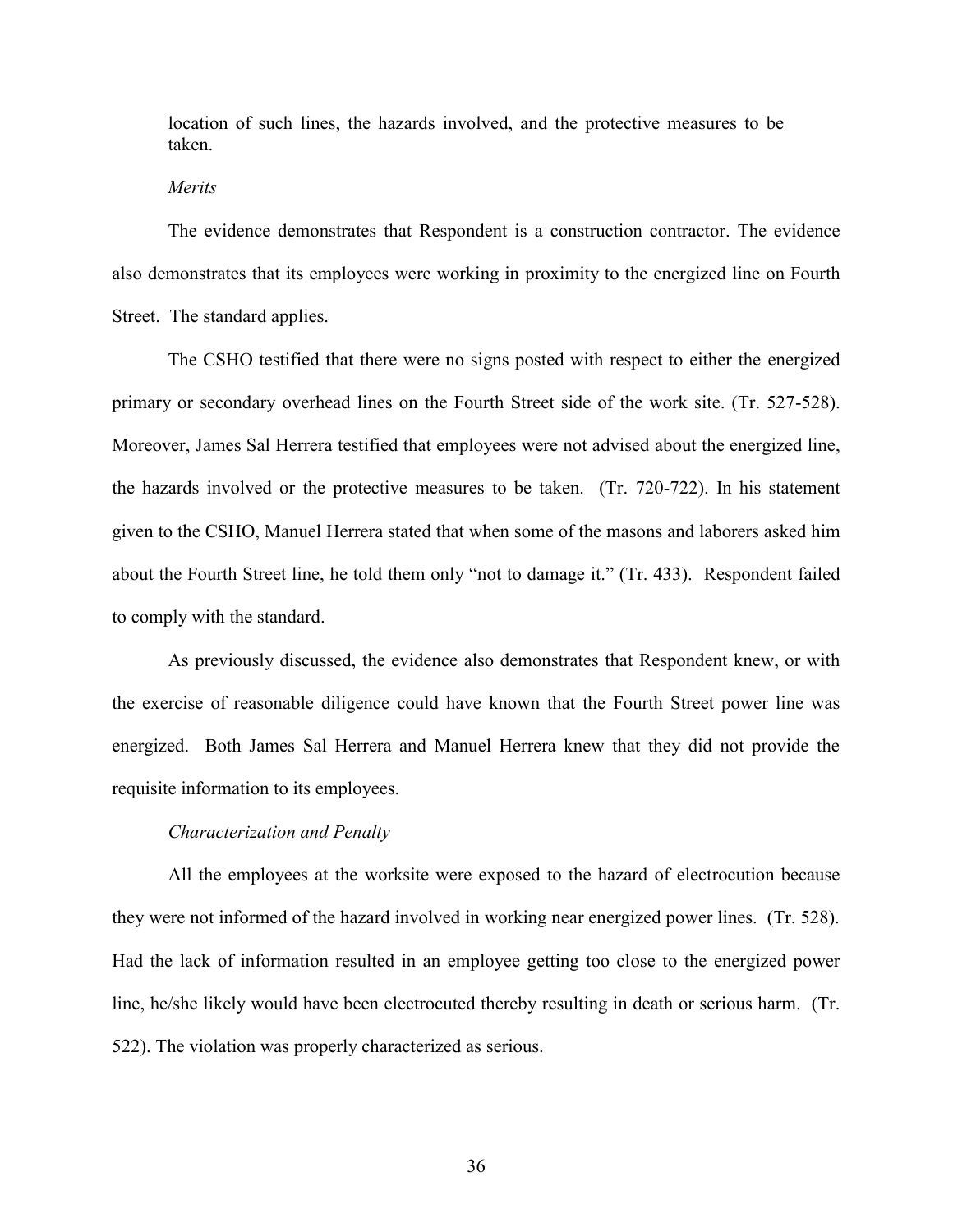The Secretary proposed a penalty of \$6,160 for this serious violation. (Tr. 528). The CSHO testified that, because the violation exposed employees to the hazard of death or serious injury by electrocution, the severity of the violation was considered to be high. (Tr. 528). Due to the number of employees exposed to the hazard, the frequency of the exposure, and the repetitive nature of the exposure, the probability of an accident was considered to be greater. (Tr. 528). This resulted in a gravity-based penalty of \$7,000. After adjusting for Respondent's size, history, and good faith, as discussed earlier*,* the Secretary proposed a penalty of \$6,160. I find that the Secretary properly considered the statutory factors and the proposed penalty is appropriate.

Respondent asserts that this item, along with Citation 1, items 7 and 8 are duplicative of the violations set forth in Willful Citation 1, items 1 and 2. The merits of these assertions will be discussed, *infra.*

## **Citation 1, item 5**

## *Allegation*

Citation 1, item 5 alleges that on or about December 6, 2012, Respondent committed a serious violation of 29 CFR  $\S 1926.602(c)(1)(vi)$  on the grounds that

The JLG Lull Telehandler forklifts, Serial #s 0160029366 and 0160013049, used to load the crane counterweights onto a flatbed truck were operated beyond the rated load capacity.

The cited standard provides:

## (c) *Lifting and hauling equipment(other than equipment covered under subsection N of this part).*

(1) Industrial trucks shall meet the requirements of  $\S$  1926.600 and the following: (vi) All industrial trucks in use shall meet the applicable requirements of design, construction, stability, inspection, testing, maintenance, and operation as defined in American National Standards Institute B56.1-1969, Safety Standards for Powered Industrial Trucks.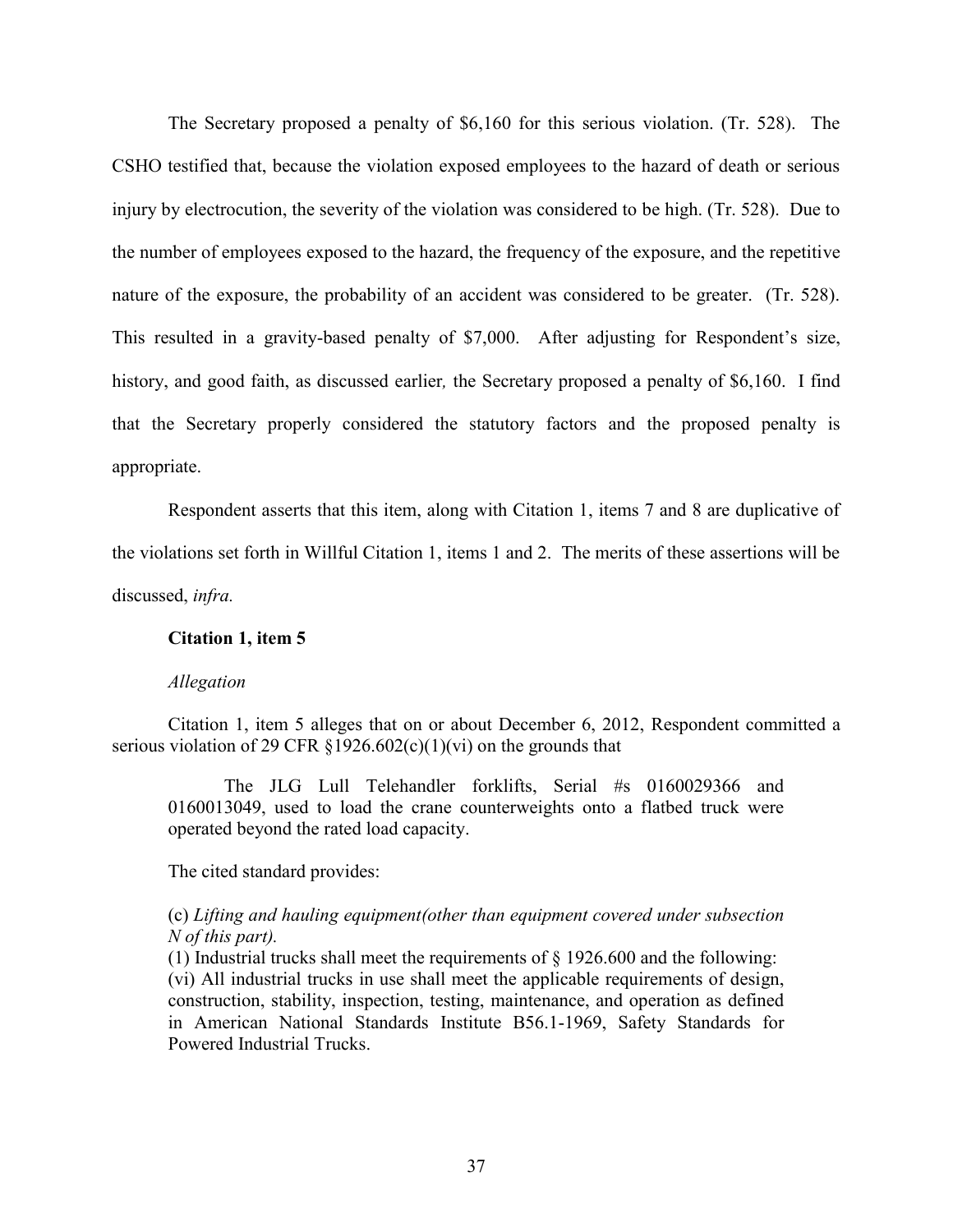## *Merits*

The evidence establishes that Respondent is a construction contractor and was using powered industrial trucks. The standard applies.

On December 6, 2012, the CSHO observed Respondent using two forklifts to simultaneously load two counterweights onto the back of a flatbed truck. (Tr. 533, Ex. C-86). One of the counterweights weighed 10 tons or 20,000 pounds. (Tr. 534, Ex. C-95). The forklifts in use were model 1044C-54 Series II. (Tr. 534-535, Ex. C-87). The outriggers were not deployed which could have increased the stability of the lift. (Tr. 548). The CSHO testified that, based on the extension of the booms and the angle of operations, the load charts for that forklifts indicated that the maximum allowable load capacity for the procedure was 11,000 pounds. (Tr. 540-544, Ex. C-5). The lift exceeded the combined capacity of the forklifts by 9,000 pounds. (Tr. 544). Therefore, Respondent violated the applicable American National Standard Institute (ANSI) standard which requires that forklift operators "[h]andle only loads within the rated capacity of the truck." ANSI B56.1-1969 §605(b) (Ex. C-42 at p 7, ¶ 605B).

The CSHO further testified that he observed a hydraulic hose failure on one of the two forklifts used during the hoisting operations. (Tr. 544-545). He asserted that the hose ruptured immediately after the second counterweight was loaded. There was foaming liquid where the internal hydraulic fluid penetrated through the outer jacket of the hose. The foam had emulsified from the pressure of the release. (Tr. 546). He explained that all forklifts, boom and fork operations and the outrigger operations are dependent upon a single hydraulic system. (Tr. 545).

Respondent asserts that it operated according to an engineer's drawing which called for two forklifts. Therefore, it operated in good faith in compliance with those drawing. Respondent's argument is without merit.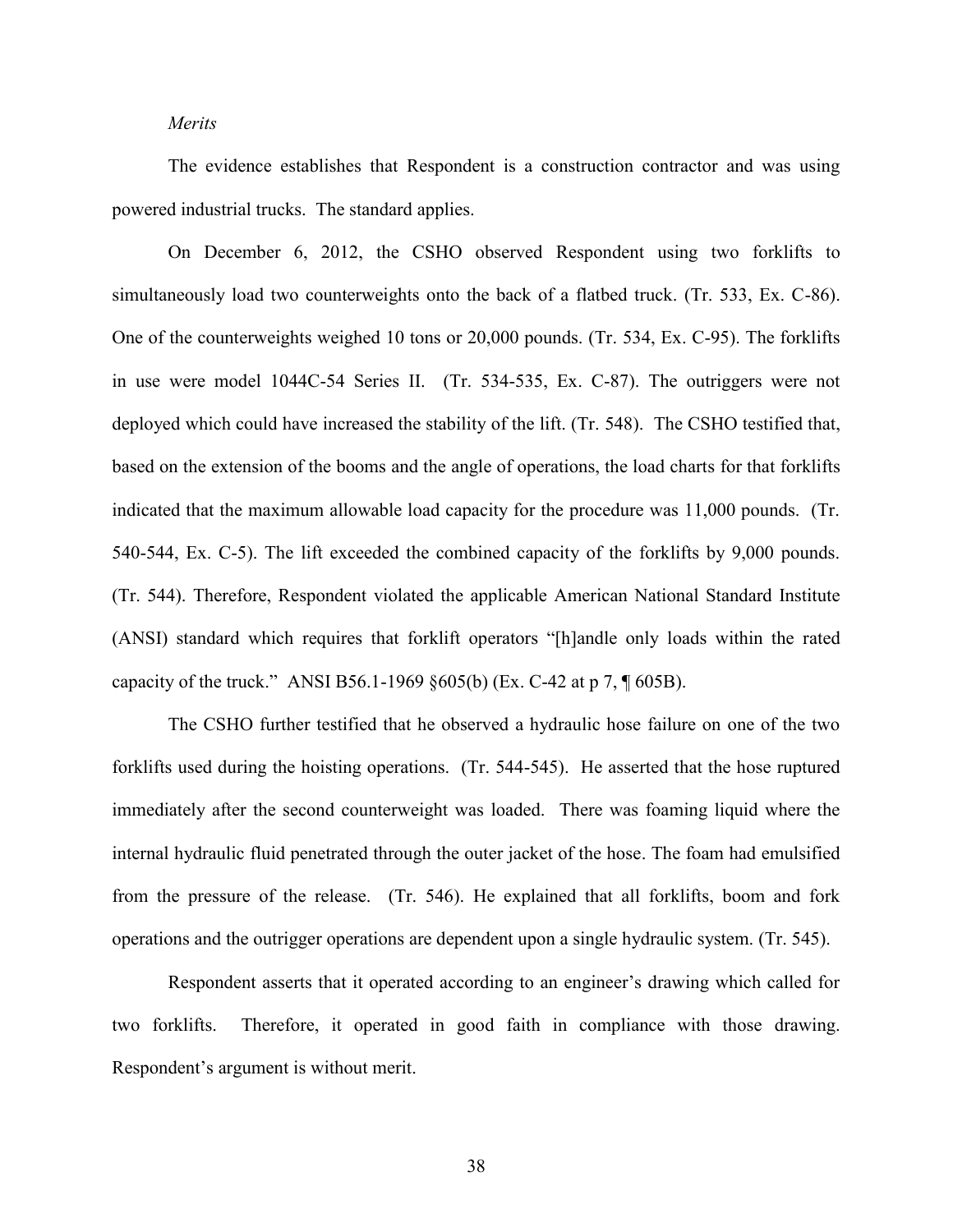The CSHO testified that the plan relied on by Respondent was not followed and that it was not representative of the manner in which the forklifts were configured. Specifically, the drawing reflects the crane as originally manufactured. However, the forklift used had been modified with an eight-foot vertical adjusting mass at the connection to the forklift. (Tr. 536- 537, Ex. C-4). Most importantly, the plan signed off on by the engineer was for an eight ton lift, not a ten ton lift. (Tr. 536-537). Therefore, the lift exceeded the engineered plan used by Respondent by two tons. Respondent did not rebut the CSHO's testimony. Respondent's assertion of good faith is without merit and I find that the evidence establishes that Respondent violated the standard as alleged $10$ .

The CSHO testified that exposed employees included laborers, the truck operators, and Manuel Herrera himself, who admitted to operating one of the powered industrial trucks. (Tr. 546-547). Manuel Herrera was present during the lift operations. (Tr. 546). I find that he knew, or with the exercise of reasonable diligence could have known of the violative condition.

### *Characterization and Penalty*

 $\overline{a}$ 

The Secretary proposed a penalty of \$6,160 penalty for this item. The CSHO testified that the results of a lift failure would likely be death or serious injury. The violation was properly characterized as serious. Also, the severity of the violation was high. (Tr. 547). The probability of an accident was considered to be "greater" because of the amount of weight exceeding the limits. On this basis, the Secretary arrived at an unadjusted gravity-based penalty of \$7,000. After applying the statutory adjustments, the Secretary arrived at a proposed penalty of \$6,160. I

 $10$  In any event, good faith is a statutory criterion used when determining a penalty and generally is not a defense to a violation. Good faith is a defense against a charge of willfulness. *Williams Enterp., Inc.,* 13 BNA OSHC at 1256- 57. However, this item was not alleged to be willful.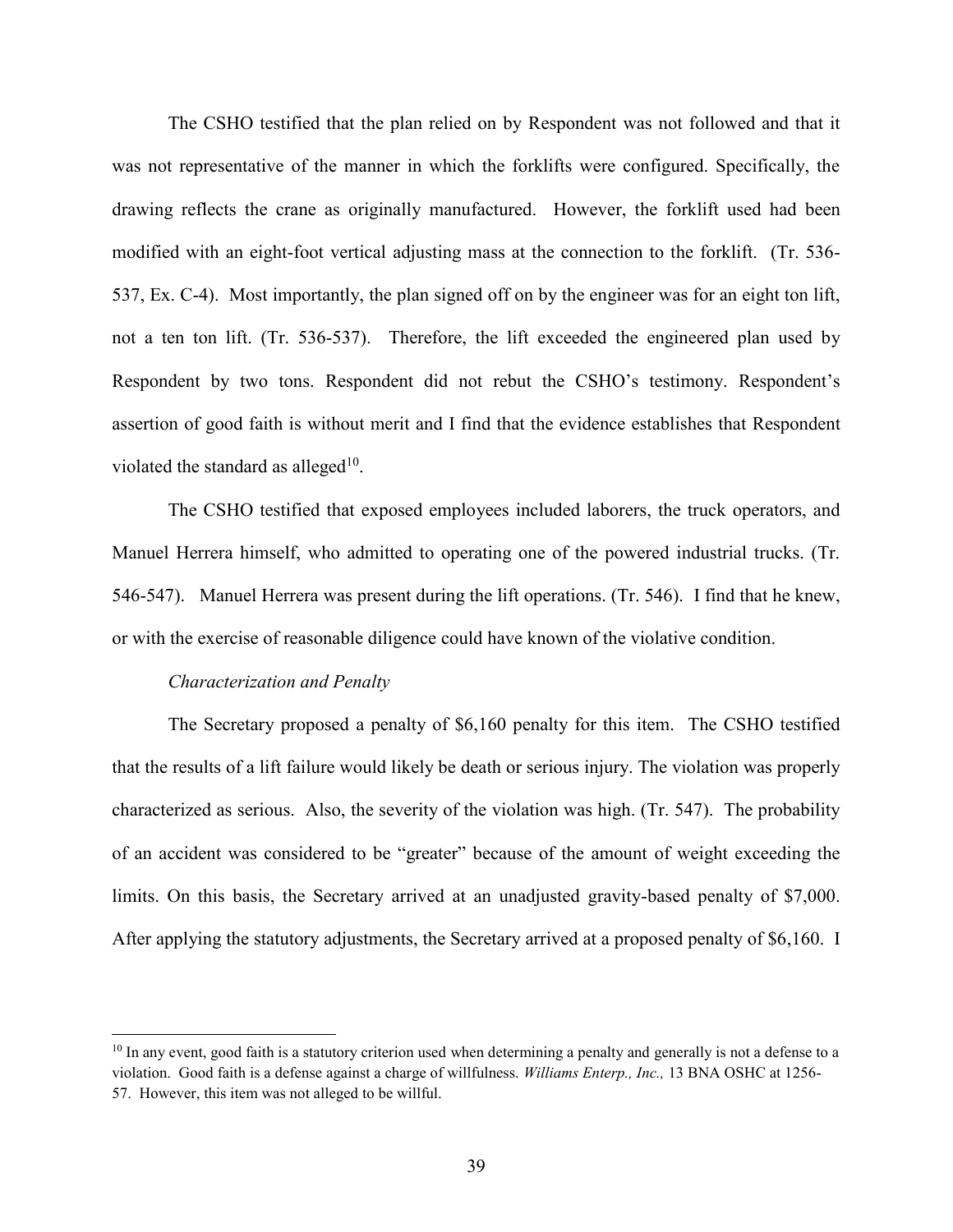find that the Secretary properly considered the statutory factors in arriving at the proposed penalty, and it is assessed.

## **Citation 1, item 6**

## *The Allegations*

 $\overline{\phantom{a}}$ 

Citation 1, item 6 alleges that Respondent seriously violated 29 CFR  $\S$  1926.602(d) on the ground that, on or about December 6,  $2012^{11}$ ,

The employee operating the JLG Lull Telehandler Rough Terrain Fork Lift  $\#10$ , Model  $\#$  1044C-54 Series II, Serial  $\#$  0160029366, to load crane counterweights was not a qualified fork lift operator.

The cited standard requires that powered industrial truck drivers be trained in accord with the standard for powered industrial trucks at 29 CFR §1910.178(l) which provides:

(l) Operator training. (1) *Safe operation.* (i) The employer shall ensure that each powered industrial truck operator is competent to operate a powered industrial truck safely, as demonstrated by the successful completion of the training and evaluation specified in this paragraph (l).

(ii) Prior to permitting an employee to operate a powered industrial truck (except for training purposes), the employer shall ensure that each operator has successfully completed the training required by this paragraph (l), except as permitted by paragraph (l)(5).*Merits*

The evidence establishes that Respondent is a construction contractor and was operating powered industrial trucks. Therefore, Respondent was required to ensure that its truck operators were properly trained. The cited standard applies.

During the inspection, the CSHO interviewed employee Louis Lara and observed him in one of the forklifts during the tandem lift operation. (Tr. 550-551). After being asked several

<sup>&</sup>lt;sup>11</sup> The citation originally alleged that the violation occurred on December 1. At the hearing, the CSHO explained that the date was entered by mistake and that the alleged violation took place on December 6. (Tr. 552-553). The citation was amended without objection to reflect the correct date. (Tr. 553).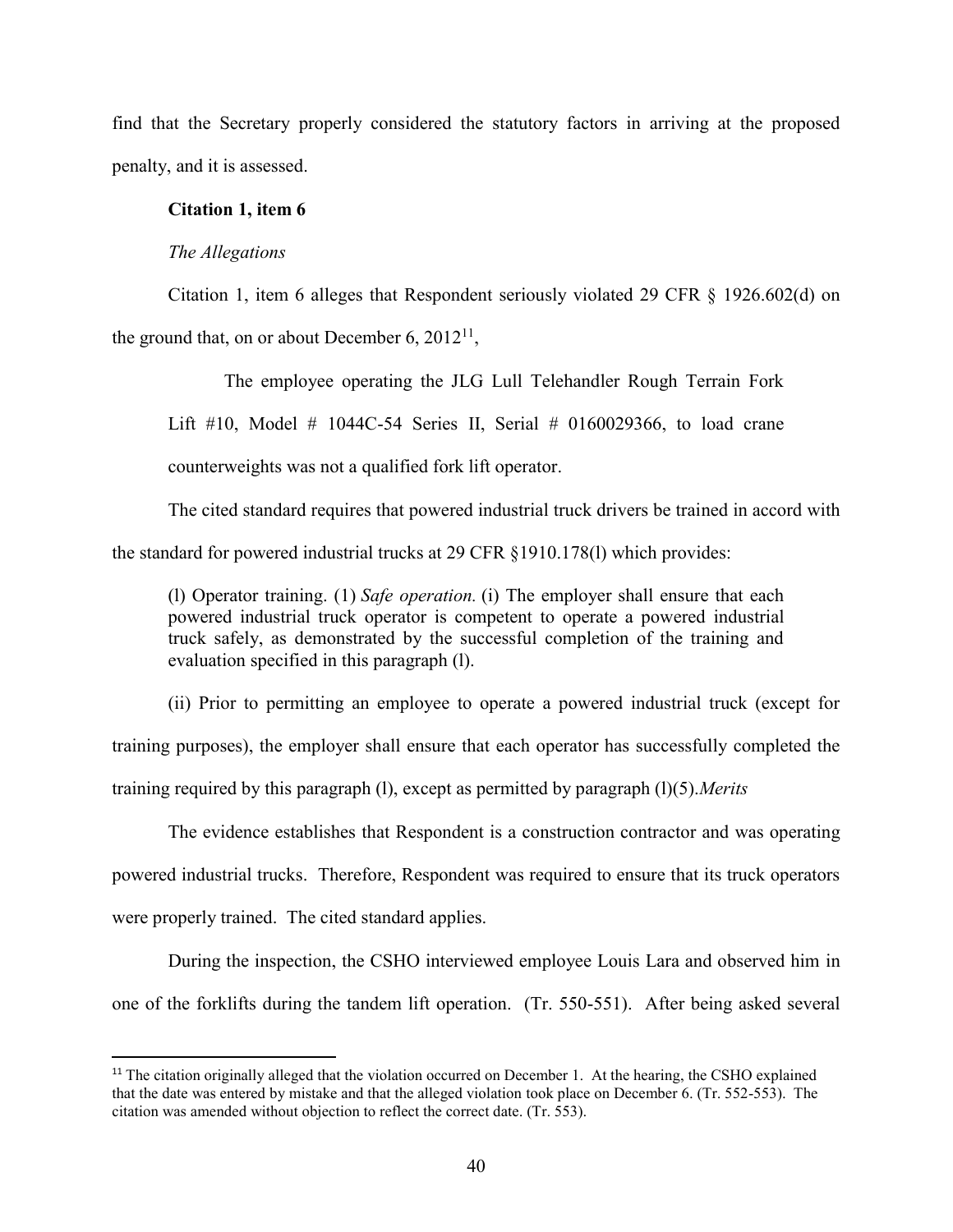general questions about safety, the CSHO directly asked Lara if he had any powered industrial truck or forklift training. Lara replied that he had no such training. (Tr. 551). Manuel Herrera, who was present during the interview, told the CSHO that Lara was not operating the forklift. Rather, Herrera asserted that he was operating it and that Lara was only sitting in the machine. However, the CSHO testified that Lara operated one of the two forklifts involved in the tandem lift. (Tr. 588).

James Sal Herrera testified that Lara had been trained to operate the forklift. Herrera asserted that Lara had operated forklifts before coming to work for Respondent. (Tr. 749). He further testified that when Lara came to work for Respondent, he had to be trained on their machines, which were different than the type Lara was used to driving. (Tr.749). According to Herrera, Lara was trained by one of his brothers and received a yearly refresher course along with all the other forklift operators. (Tr. 749).

Respondent also asserts that Lara, whose native language is Spanish, speaks only broken English. (Tr. 748). As a result, it contends that the CSHO was not able to effectively communicate with him. The CSHO testified that, while Lara might have been a Spanish speaker, when interviewed, he spoke English. (Tr. 588).

I find that the preponderance of the evidence establishes that that Lara operated the forklift without the proper training. The CSHO testified that Lara was operating the forklift. (Tr. 588). Had Lara been merely sitting in it, he could have communicated that to the CSHO during the interview. Similarly, Lara could have told the CSHO that he received training from one of the Herrera brothers. Indeed, Manuel Herrera was present during the interview of Lara. If Lara had been trained by him or one of his other brothers, nothing prevented him from correcting Lara. This is especially so if there had been a language problem that prevented Lara from fully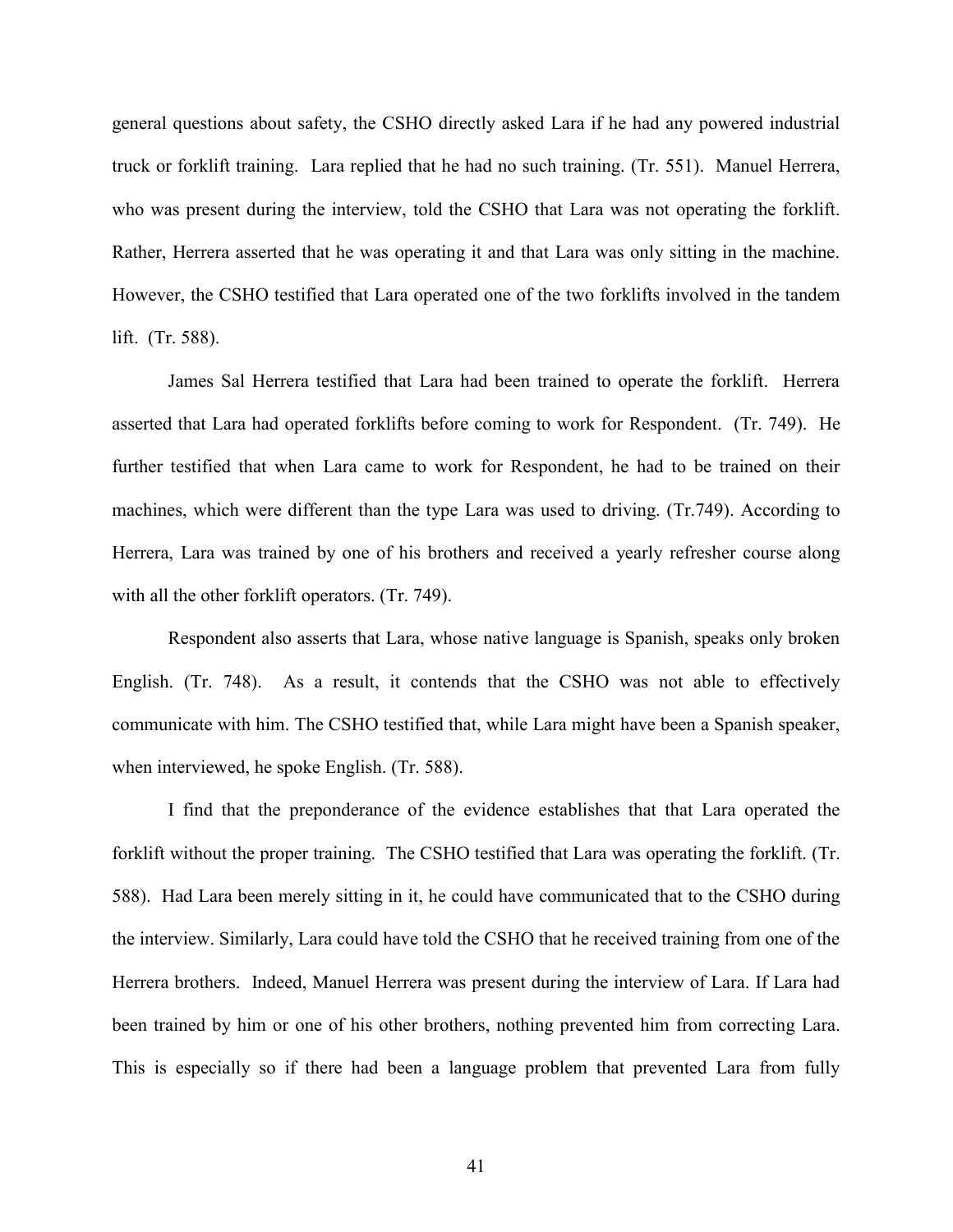understanding the question or providing a coherent answer. Finally, when the CSHO inquired about Lara's training, Herrera's response was only that it was like "driving a truck." (Tr. 552).

Respondent could have rebutted the Secretary's *prima facie* showing of a violation by introducing documentary evidence to demonstrate that Lara had been trained; or it could have called Lara to testify and explain his training. Respondent did neither. Moreover, James Sal Herrera's assertion that Lara was trained by his brothers fails to establish the nature or sufficiency of the training.

Supervisor, Manuel Herrera was present at the time Lara was operating the forklift. As the supervisor and superintendent, he knew or with the exercise of reasonable diligence could have known that Lara was not properly trained. Therefore, Respondent had knowledge of the violation. At a minimum, Lara and Manuel Herrera were exposed to the hazard posed by an untrained operator operating the forklift.

### *Characterization and Penalty*

The Secretary proposed a penalty of \$4,400 for this violation. The evidence establishes that the violation was serious. The CSHO testified that the severity of the violation was high because death or serious harm could result from an accident that occurred because the forklift was operated by an untrained operator. (Tr. 559). The CSHO also testified that the probability of an accident was "lesser," resulting in a gravity-based penalty of \$5,000. After applying the aforementioned statutory factors, the Secretary proposed a penalty of \$4,400. I find that the Secretary properly considered the statutory factors, and that the proposed penalty is appropriate.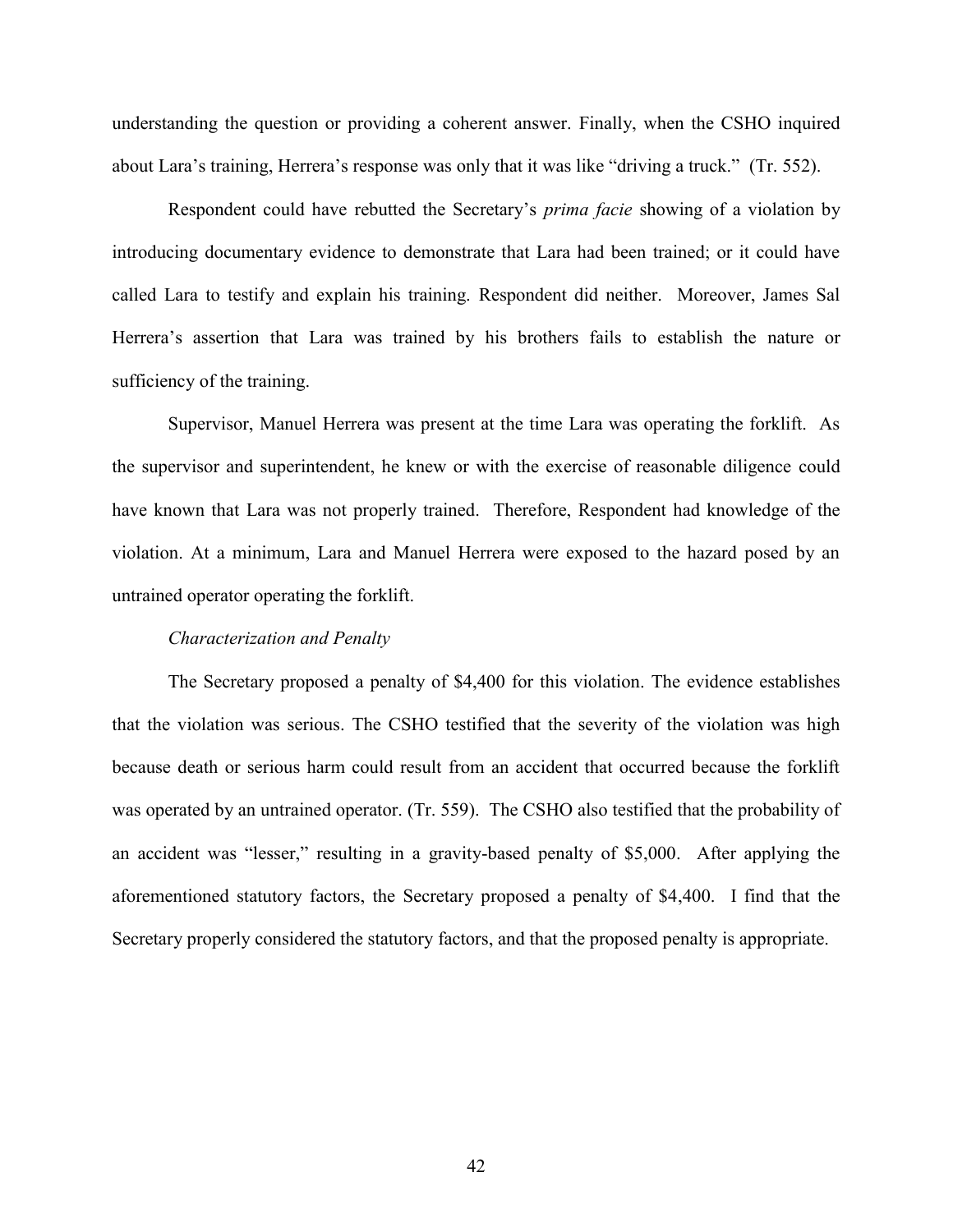## **Citation 1, item 7**

### *Allegation*

Citation 1, item 7 alleges a serious violation of 29 CFR §1926.1408(e) on the grounds that on or about December 1, 2012:

(a) On the east side of the building, the employer assumed that the overhead primary and secondary lines located on Fourth Street overhead primary and secondary power lines located on Fourth Street were de-energized where a crane was operating;

(b) On the east side of the building, the employer did not confirm with the utility owner/operator that the overhead power lines located on Brooklyn Avenue continued to be deenergized where the crane was operating.

The cited standard provides:

(e)*Power lines presumed energized.* The employer must assume that all power lines are energized unless the utility owner/operator confirms that the power line has been and continues to be de-energized and visibly grounded at the worksite.

*Merits*

The evidence establishes that Respondent is a construction contractor and that, at all relevant times, it was working near and around overhead power lines. The standard applies.

As discussed in Citation 2, item 2, the evidence demonstrates that Respondent's crane was operating in proximity to both the Fourth Street and Brooklyn Avenue power lines. The evidence also establishes that Respondent failed to confirm that the overhead power lines were de-energized. To the contrary, when he saw that jumpers were placed on the lines, James Sal Herrera "assumed" that they were de-energized. (Tr. 716, 730-731, 807). Indeed, Herrera admitted that he never specifically asked if the lines were energized and was never told by Solar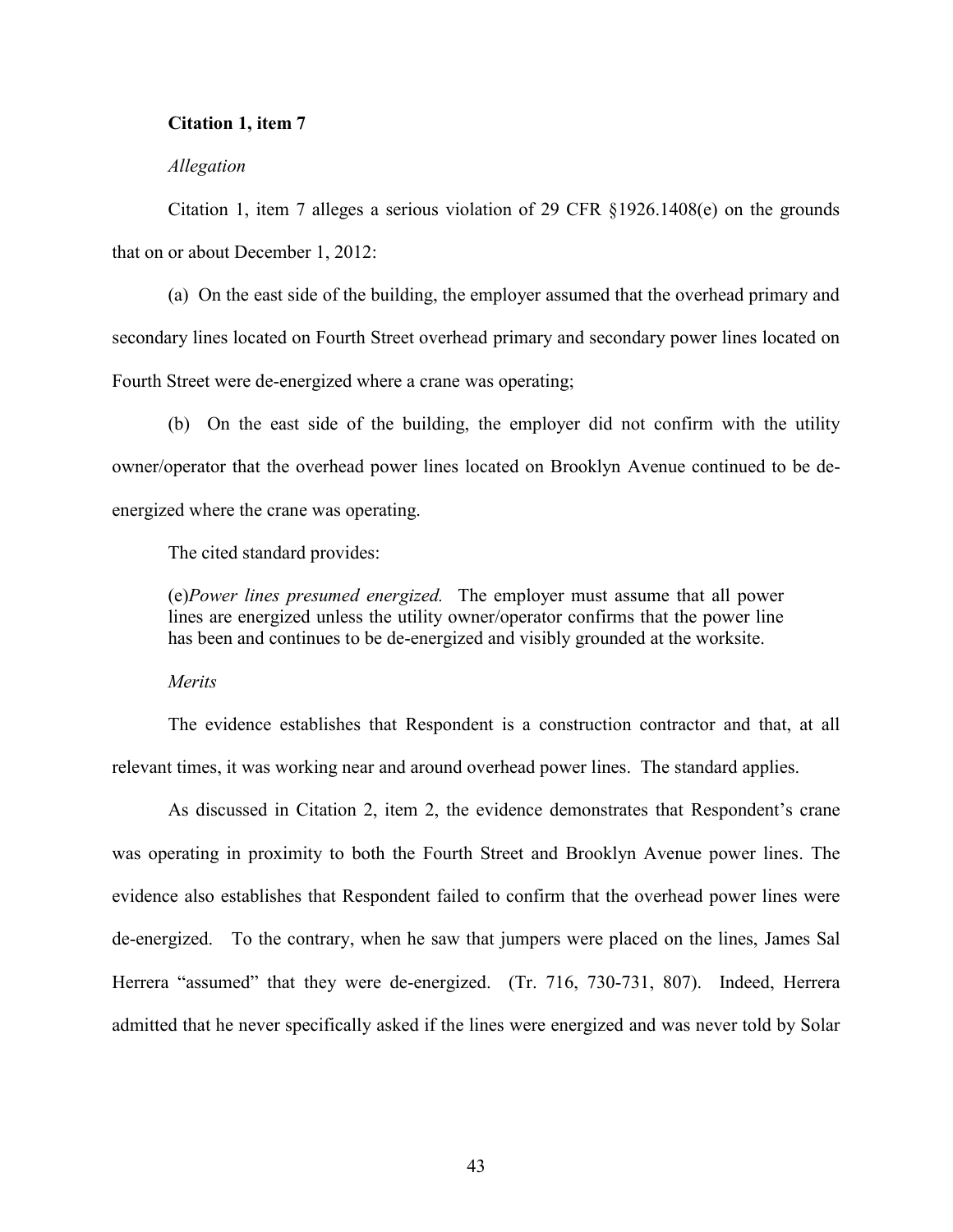which lines were de-energized. (Tr. 728). Moreover, when told by Solar that he would take care of the matter, Herrera simply concluded that they were no longer an issue. (Tr. 781).

That the Brooklyn Avenue lines were de-energized reduces the gravity of the violation of instance (b), but does not exculpate Respondent. The standard requires the employer to "confirm" that the lines are de-energized and presupposes that, without such confirmation, the lines may be energized. The purpose of the standard is to eliminate the margin of error.

After Hurricane Sandy struck the area, there were widespread power outages. (Tr. 242). The power was restored on Long Island by the end of November. (Tr. 243). Despite the widespread damage that could have affected the grounds, and repairs which could have inadvertently re-energized the Brooklyn Avenue lines, Respondent assumed, but never confirmed, that the Brooklyn Avenue lines remained de-energized, (Tr. 624). Rather, the evidence is that Respondent fully relied on Solar to take care of the matter and never contacted LIPA to confirm that the power remained out on Brooklyn Avenue. (Tr. 702). Finally, Manuel Herrera told the CSHO that, in clear violation of the standard, he believed it was all right to work around power lines unless specifically told that the lines were energized. (Tr. 433). The evidence establishes that Respondent failed to comply with the cited standard.

The CSHO testified that Respondent's failure to confirm that the lines were de-energized exposed all the employers on the site to the hazard of posed by energized power lines. (Tr. 555- 557)

James Sal Herrera claimed that he was not aware that he was required to confirm that the lines were de-energized (Tr. 729, 731). Whether or not employers are aware of a reasonable interpretation of an OSHA regulation and fully understand it, they are charged with knowledge and are responsible for compliance. *Ed Taylor Constr. Co. v. OSHRC,* 938 F.2d 1265, 1272 (11th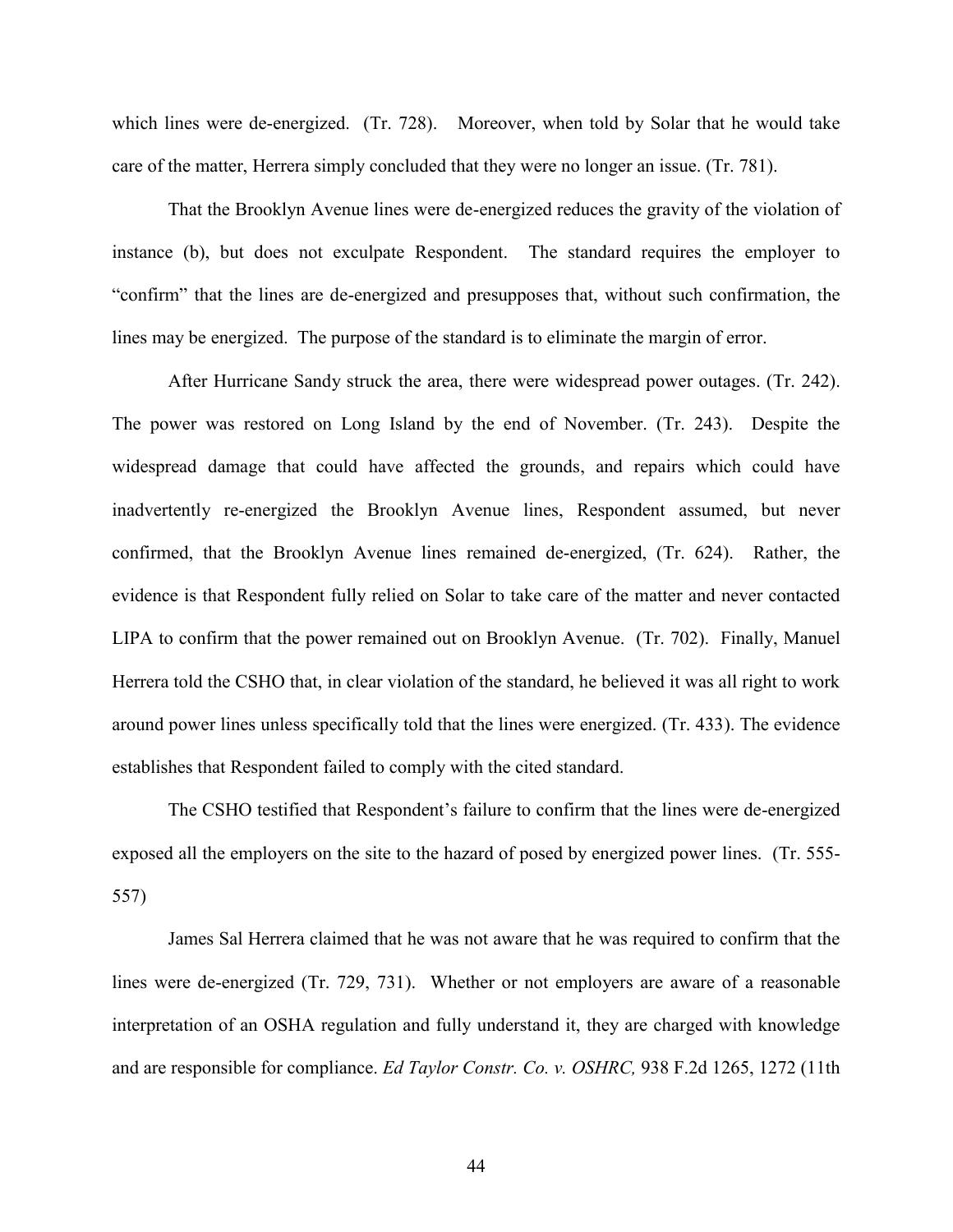Cir. 1991). Accordingly, the evidence establishes that Respondent knew or with the exercise of reasonable diligence could have known of the violative condition.

### *Characterization and Penalty*

The Secretary proposed a penalty of \$6,160 for the violation. The CSHO testified that the severity of the violation was high because of the likelihood could have resulted in death or serious and permanent injury. (Tr. 555). Therefore, the violation was properly characterized as serious.

According to the CSHO, the probability of an accident was greater because of the proximity of the cranes to both the Fourth Street and Brooklyn Avenue power lines, and because the Fourth Street power line was energized. (Tr. 555-556). This resulted in a gravity based penalty of \$7,000. (Tr. 558). The CSHO also testified that the statutory factors of size, history and good faith were applied as discussed *supra*, resulting in a proposed penalty of \$6,160. (Tr. 558-559).

Respondent asserts that this violation, along with Citation 1, items 4 and 8 are duplicative of the violations contained in Citation 2. This issue will be discussed, *infra.*

#### **Citation 1, item 8**

#### *Allegation*

Citation 1, item 8 alleges that, on or about December 1, 2012, Respondent violated 29 CFR  $\S 1926.1408(g)(1)$  on the grounds that employees were not trained to recognize the hazards; the method to prevent contact; or the procedures to follow in the event that contact was made with the power lines. On the east side of the third floor of the worksite, employees were setting precast concrete floor planks with the crane, within 8 feet of overhead primary and secondary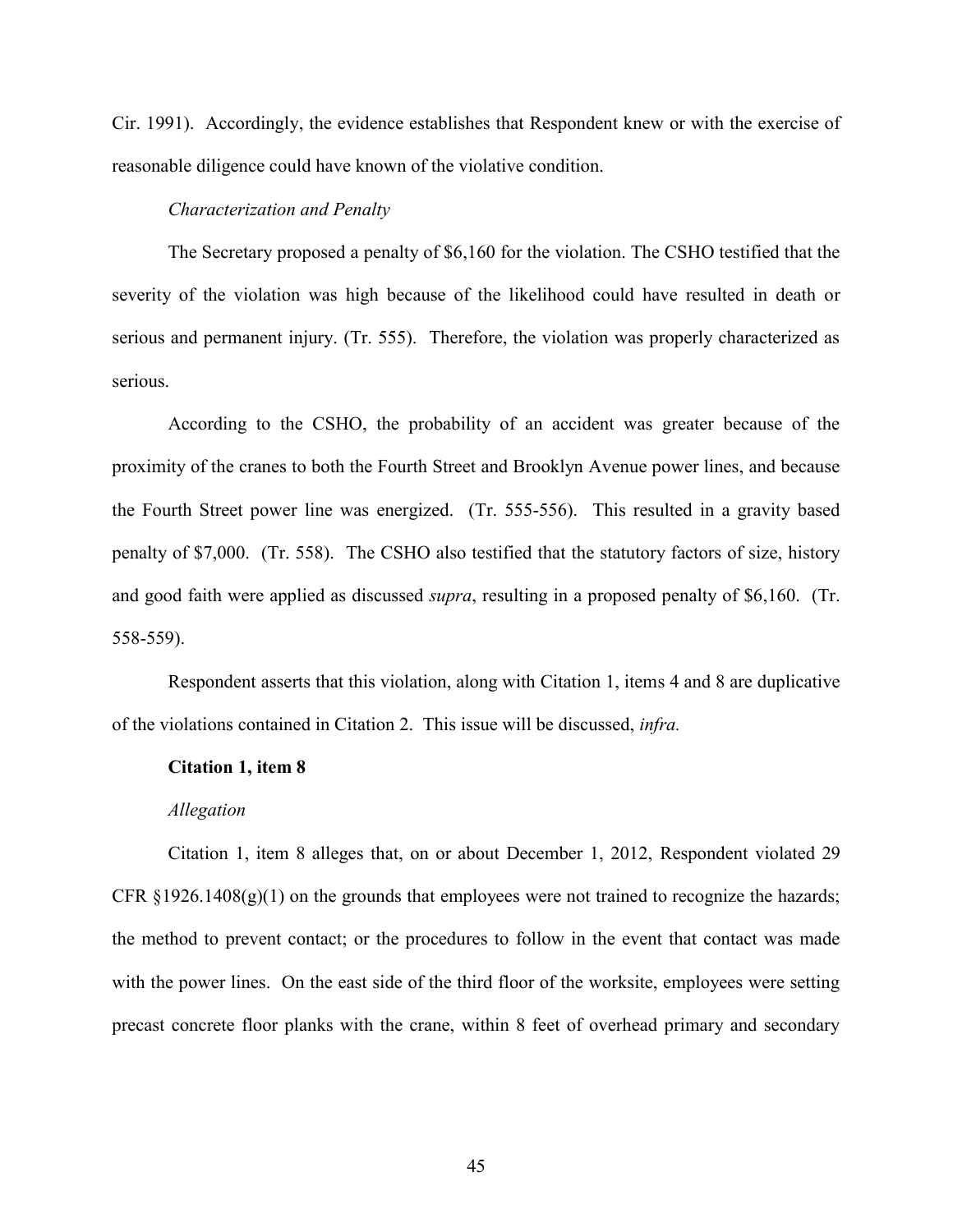power lines. The primary power lines were energized with 13,200 volts phase to phase and the

secondary power lines were energized within 120-240 volts phase to ground.

The cited standard provides:

(g) *Training.* (1) The employer must train each operator and crew member assigned to work with the equipment on all of the following:

(i) The procedures to be followed in the event of electrical contact with a power line. Such training must include:

(A) Information regarding the danger of electrocution from the operator simultaneously touching the equipment and the ground.

(B) The importance to the operator's safety of remaining inside the cab except where there is an imminent danger of fire, explosion, or other emergency that necessitates leaving the cab.

(C) The safest means of evacuating from equipment that may be energized.

(D) The danger of the potentially energized zone around the equipment (step potential).

(E) The need for crew in the area to avoid approaching or touching the equipment and the load.

(F) Safe clearance distance from power lines.

(ii) Power lines are presumed to be energized unless the utility owner/operator confirms that the power line has been and continues to be deenergized and visibly grounded at the worksite.

(iii) Power lines are presumed to be uninsulated unless the utility owner/operator or a registered engineer who is a qualified person with respect to electrical power transmission and distribution confirms that a line is insulated.

(iv) The limitations of an insulating link/device, proximity alarm, and range control (and similar) device, if used.

(v) The procedures to be followed to properly ground equipment and the limitations of grounding.

## *Merits*

The evidence establishes that Respondent is a construction contractor and that it was

performing work in the proximity of an energized power line. The standard applies.

During the inspection, the CSHO learned from interviews with Superintendent, Manuel

Herrera and other employees that employees who worked with crane equipment at the site had

not received training on such topics as hazard recognition, preventive measures to take in case of

contact with an energized line, personal protective equipment, how to respond in the event of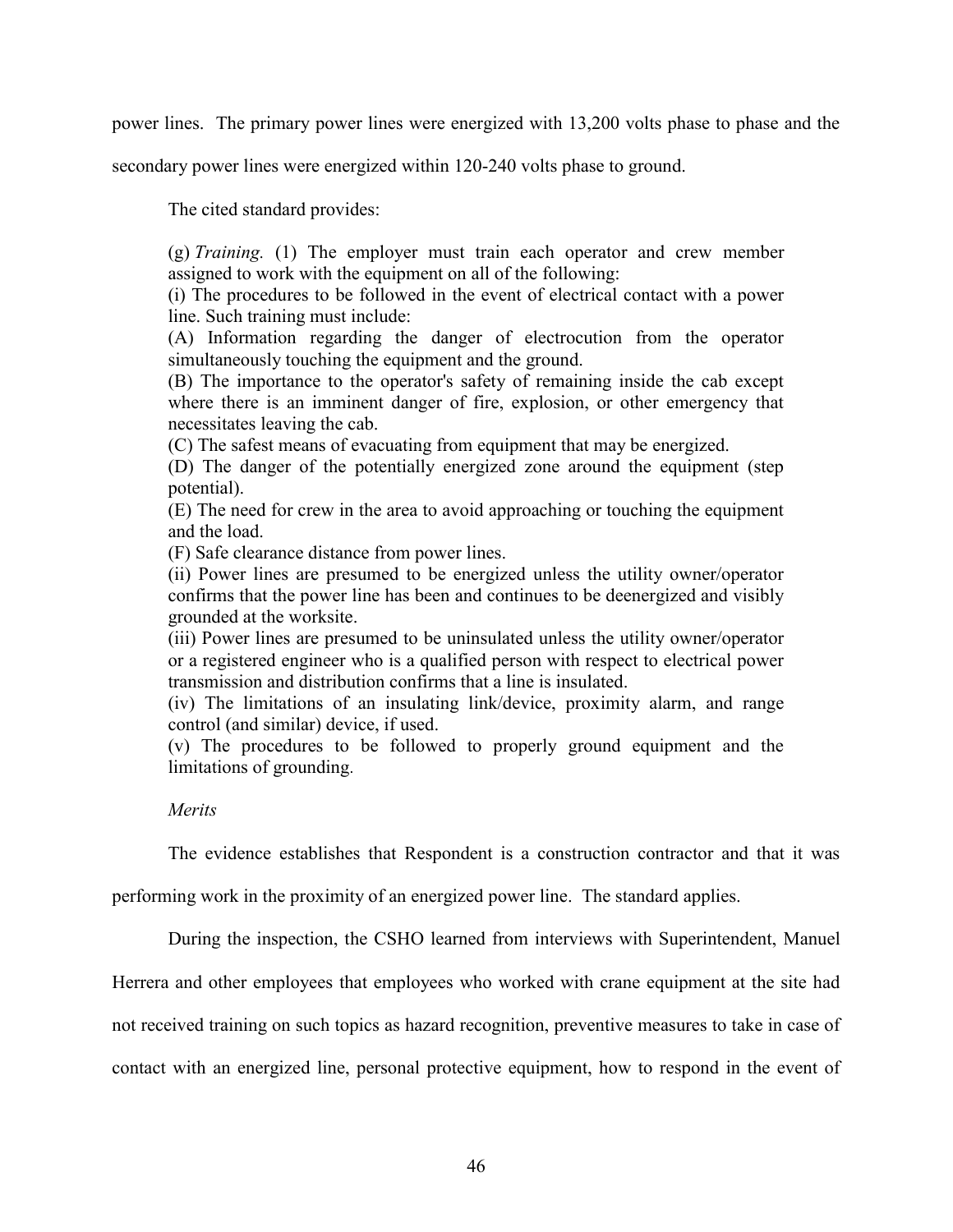contact, and other topics set forth in the cited standard. (Tr. 561-562). Similarly, James Sal Herrera testified that he did not tell his nephew and crane operator, Chris Herrera, that he would be working around power lines. (Tr. 719-721). When asked if he thought it important that the crane operator be informed that he would be working around power lines, James Sal Herrera replied that "hindsight is always 20/20." (Tr. 721). Moreover, Manuel Herrera told the CSHO that he received some prior OSHA training and was aware of the training requirements. However, he did not provide any training to the employees with respect to crane operations in proximity to power lines. (Tr. 561-562). The evidence establishes that Respondent failed to comply with the standard.

All employees who worked around the crane were exposed to the hazard of electrocution. (Tr. 561). The violation was properly characterized as serious. Also, Respondent knew, or with the exercise of reasonable diligence could have known that it failed to provide its employees with the requisite training.

#### *Characterization and Penalty*

The evidence establishes that the violation exposed employees to the hazard of electrocution. The violation was serious. The Secretary proposed a penalty of \$4,400 for the violation. The CSHO testified that, because employees were exposed to the hazard of electrocution, the severity of the violation was high. (Tr. 563). However, the probability of an accident caused by the violation was rated as "lesser," resulting in a gravity-based penalty of \$5,000. After considering the statutory factors, the Secretary proposed a penalty of \$4,400. I find that the proposed penalty is appropriate, and it is assessed.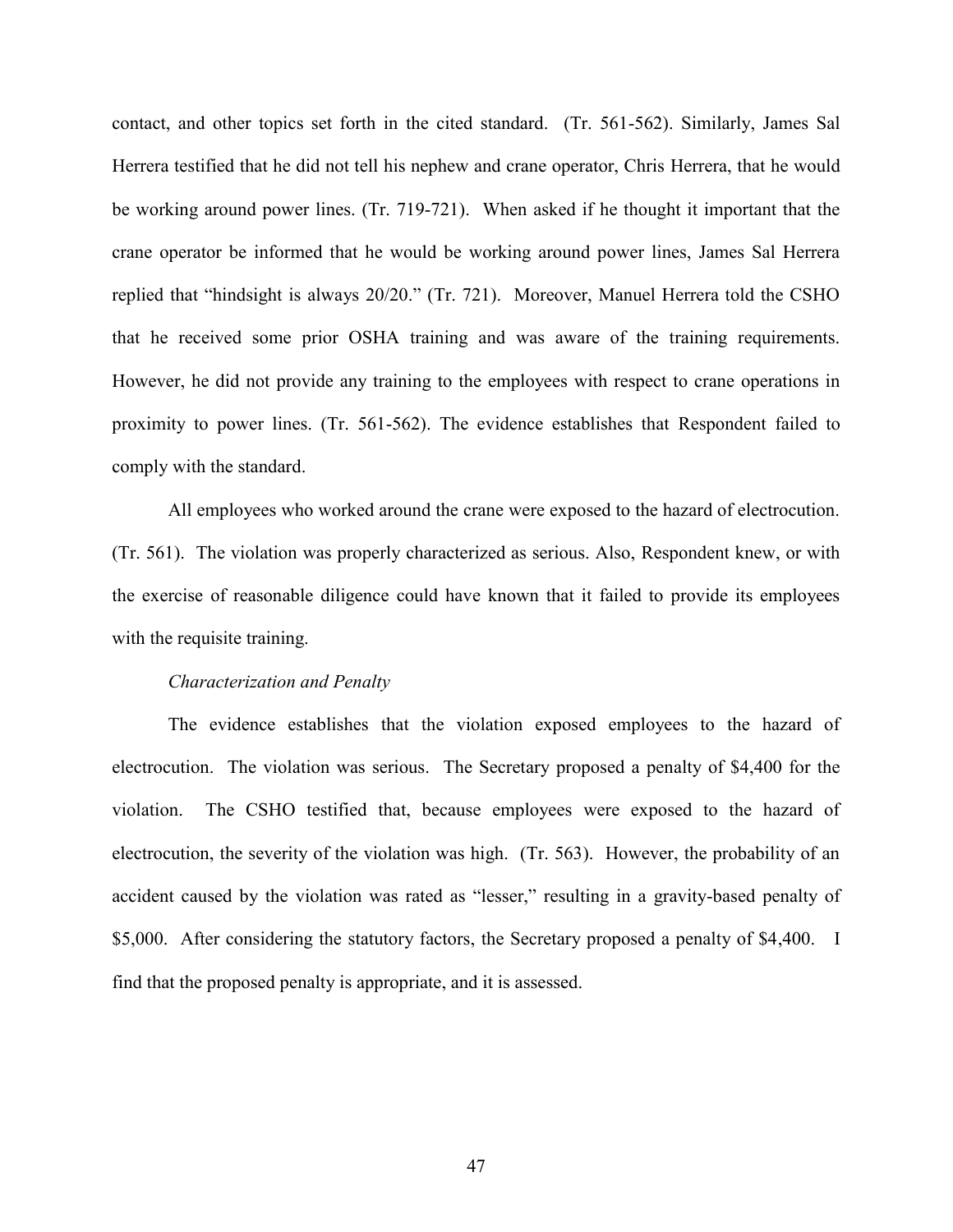### **Citation 1, item 9**

### *Allegation*

Citation 1, item 9 alleges that Respondent committed a serious violation of 29 CFR §1926.1412(c)(1) on the grounds that, on December 1, 2012, Respondent's Liebherr Mobile Crane, Model #LTM 1200-5.2 268 Ton, Serial # 070 495, was not inspected by a qualified person after it was assembled.

The cited standard states:

#### (c) *Post-assembly*

(1)Upon completion of assembly, the equipment must be inspected by a qualified person to assure that it is configured in accordance with manufacturer equipment criteria.

## *Merits*

The evidence establishes that Respondent is a construction contractor and that crane operator Anthony Ferrara assembled the crane on December 1, 2012. The standard applies.

The CSHO testified that, on December 1, 2012, Anthony Ferrara, told him that he forgot to inspect the crane after assembling it that day. (Tr. 564-566). Ferrara told the CSHO that the crane was last inspected several days earlier on a separate job. (Tr. 564-566). When the CSHO asked him for documentation for the most recent crane inspection, Ferrara produced from the crane a "Crane Operator Daily Inspection Checklist" dated November 29, 2012, which was from a different worksite. (Tr. 565-566, Ex. C-70). In a subsequent interview, several months later, Ferrara recanted his earlier statement and asserted that the crane was inspected on December 1, 2012. (Tr. 606-607). Superintendent, Manuel Herrera, told the CSHO that he had not spoken to the crane operator to ensure that the crane was inspected as required. (Tr. 566-567).

The Secretary established a *prima facie* violation and Respondent failed to rebut the Secretary's evidence. Respondent refers to the testimony of an NEP crane operator Saul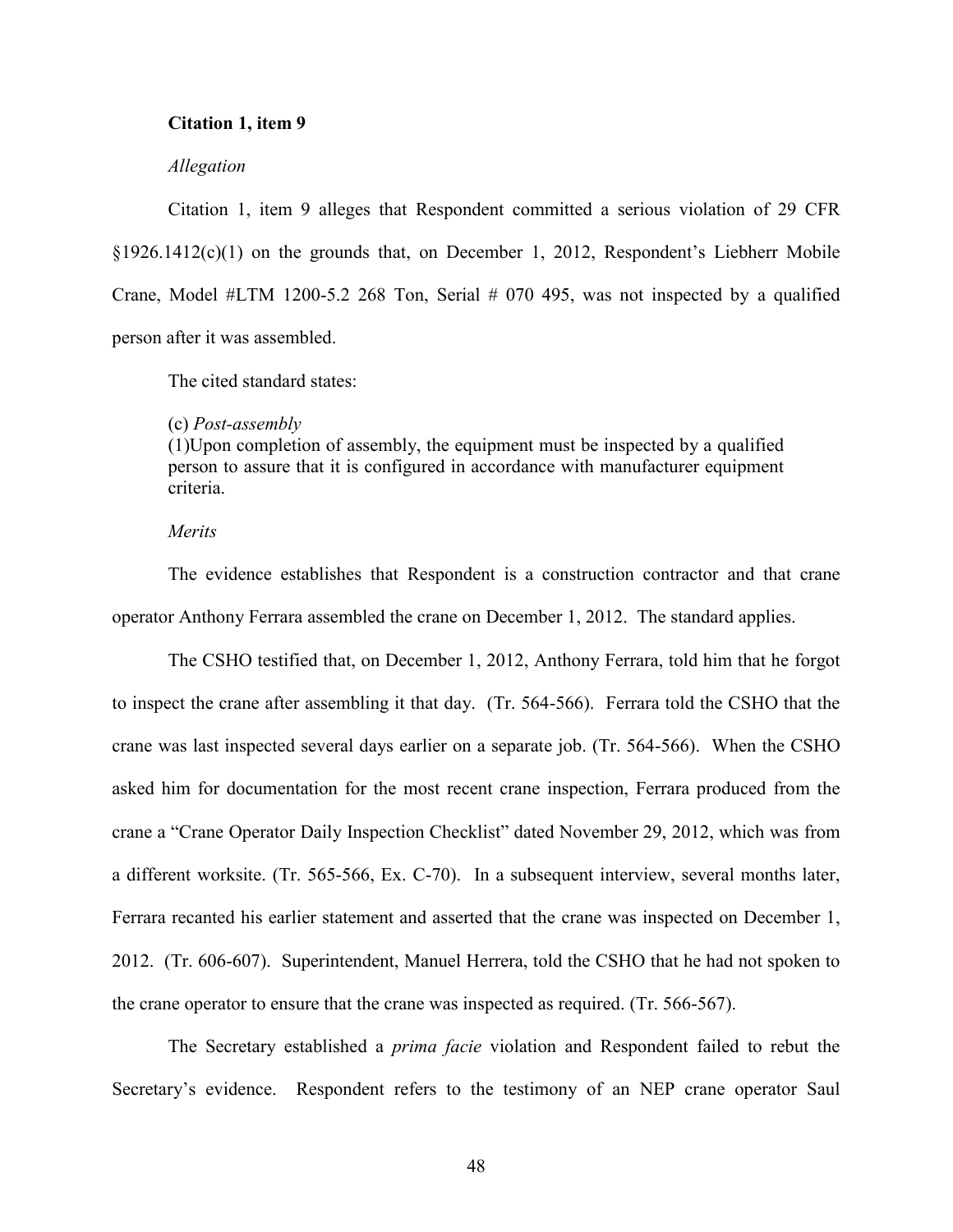Herrera<sup>12</sup> that he inspect[s] the crane each day and completes a daily inspection log. I find that Saul Herrera's testimony had no probative value. First, Saul Herrera did not operate the crane at issue. (Tr. 672). Second, his testimony was inconsistent and contradictory. According to Herrera, when he first started working at the site, the Fourth Street line was already moved. (Tr. 677). However, the evidence establishes that the line was not moved until after the December 6 visit of the CSHO. Indeed, in his deposition, Herrera stated that he was not at work when OSHA showed up. (Tr. 681). Yet, in his deposition, he also stated that he first learned from that they were power lines when OSHA showed up. (Tr. 681). He did not explain how he could have learned anything during the OSHA inspection when he did not show up until after the inspection.

He then testified that, when he first got to the site, he did not notice the overhead power lines. (Tr. 679). Yet, he explained that when he got to the site, he too thought the power lines were telephone lines because in New York City, where he usually works, power lines are buried underground and phone lines are above ground<sup>13</sup>. (Tr. 680). Moreover, while Saul Herrera testified that it was Respondent's regular practice to conduct a daily inspection, he could not testify from his own knowledge whether Ferrara conducted that inspection on December 1, especially since he asserted that he did begin work at the site until after that date.

James Sal Herrera testified that Respondent's normal operating procedure after assembling a crane is to conduct a walk around inspection, check everything, and make sure that it's working before starting operations. (Tr. 685). However, Ferrara was not called to testify and Respondent did not produce the relevant log book to the CSHO.

The evidence indicates that these log books are normally kept in the crane and are readily accessible to the driver. (Tr. 675). If Ferrara had filled out the log books for December 1, he

l

<sup>&</sup>lt;sup>12</sup> Saul Herrera is the nephew of the principals of Respondent.

<sup>&</sup>lt;sup>13</sup> Saul Herrera's assertion that he believed that the power lines were telephone lines mirrors the excuse made by owner James Sal Herrera. (Tr. 718, 801-802).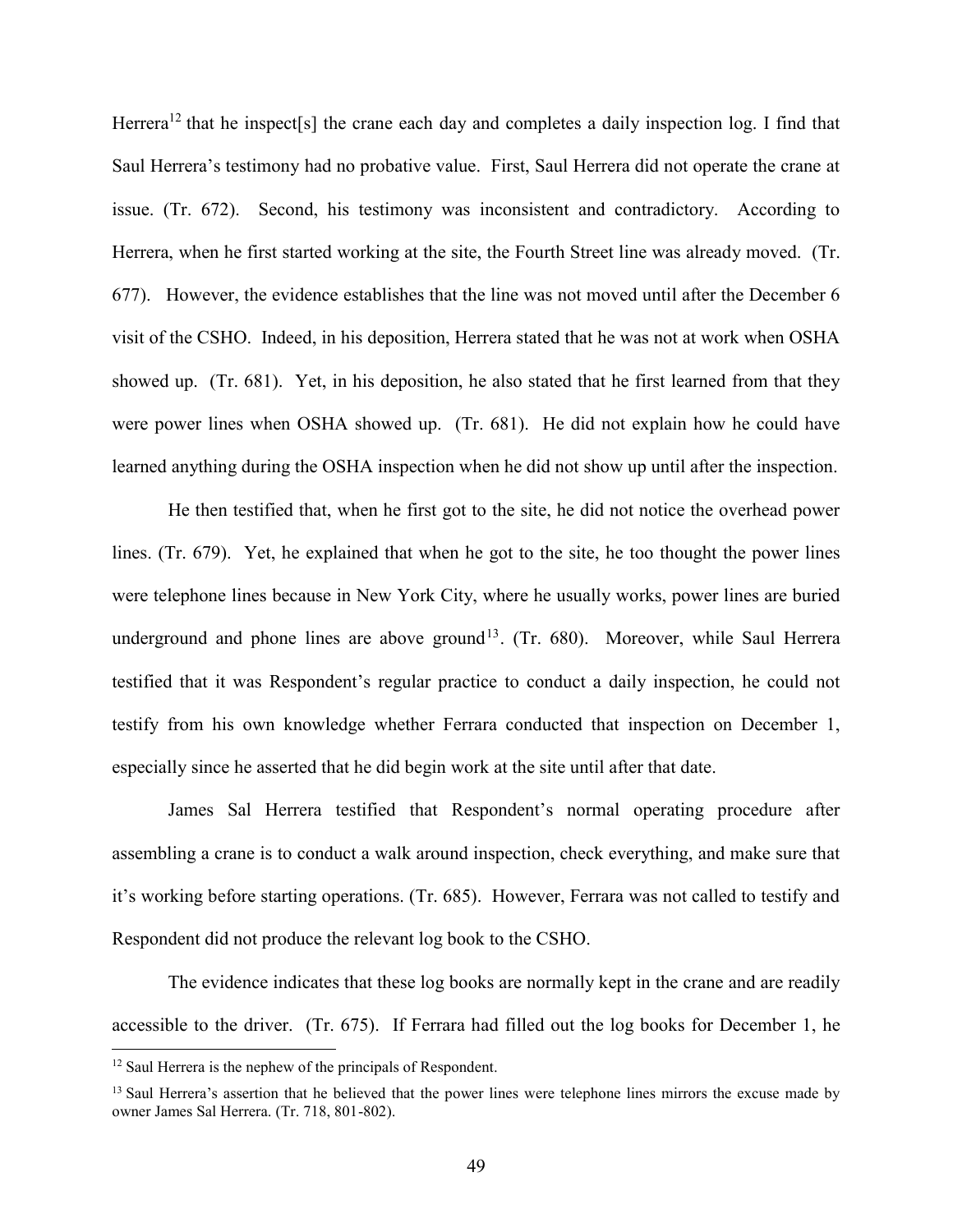failed to explain why he failed to produce them when asked by the CSHO. Further, if there was a language issue that kept Ferrara from understanding the request, Manuel Herrera was present during the interview and could have produced the logs.

Manuel Herrera was the supervisor on the site. He told the CSHO that he had not spoken with Ferrara to ensure that the crane was properly inspected. (Tr. 566-567). Manuel Herrera also told the CSHO that he doesn't talk to the crane operator. Rather, the operator shows up and sets up the crane. Herrera also told the CSHO that, when the crane is ready, the operator informs him that he is ready to work. Aside from that, there is no other interaction between himself and the crane operator. (Tr. 566-567). This failure to perform his supervisor functions constitutes a lack of reasonable diligence and demonstrates that, with the exercise of such diligence, Respondent could have known that Ferrara failed to conduct the requisite inspection.

The CSHO also testified that the failure to conduct the post assembly inspection exposed all the employees in and around the crane to the possibility of a catastrophic failure of the jib or a displacement of a counterweight. (Tr. 567).

The violation was established.

### *Excluded Logs*

At the hearing, Respondent attempted to introduce what it claimed were log sheets for the crane. Although Respondent refers to them in its brief, at the hearing the Secretary objected to its use because they were not produced during discovery. (Tr. 686-692). When asked to explain its failure to produce the sheets during discovery, Respondent refused to do so in open court, and insisted that he provide an explanation off the record. (Tr. 687-688). Reminding Respondent that this was a public hearing, this Court refused to allow it. (Tr. 687-688).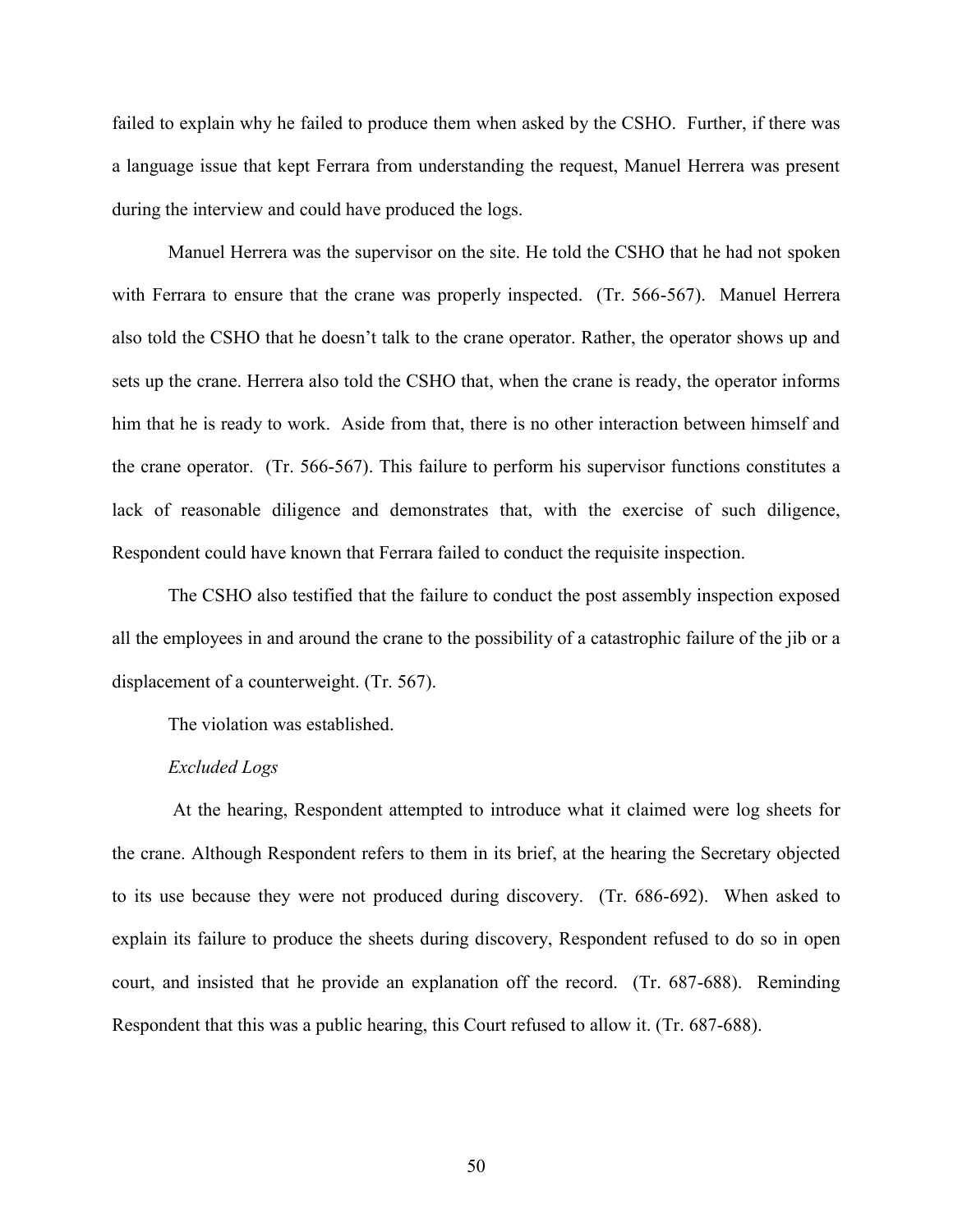Under the Federal Rules of Evidence (FRE) 403:

The court may exclude relevant evidence if its probative value is substantially outweighed by a danger of one or more of the following: unfair prejudice, confusing the issues, misleading the jury, undue delay, wasting time, or needlessly presenting cumulative evidence.

These inspection records were made by Respondent. It knew the records existed and who had custody of them. Therefore, it cannot claim that the evidence was newly discovered. Yet, during discovery, Respondent failed to indicate to the Secretary that these documents existed and that it was making a good faith effort to obtain them or an acceptable copy for use at the hearing. This constituted a lack of diligence which warranted exclusion. *Cf. U.S. v. Schwartzbaum,* 527 F.2d 249, 254 (2d Cir. 1975)(finding burden on party seeking new trial that it could not, with due diligence, have discovered the evidence before, or at the latest, at trial); *U.S. v. Costello*, 255 F.2d 876, 879 (2d Cir. 1958)(opining it fundamental that defendant seeking a new trial under any theory must satisfy the district court that the material asserted to be newly discovered is in fact such and could not with due diligence have been discovered before or, at the latest, at the trial).

Moreover, to preserve a claim of error on an evidentiary ruling, the party claiming the error must inform the court of its substance by an offer of proof, unless the substance was apparent from the context. Fed. R. Evid.  $103(a)(2)$ . This is especially true when evidence is excluded under FRE 403. In the absence of any proffer that would connect the inspection sheets with the day in question, the evidence has no probative value. *U.S. v. Al Jaber,* 436 F. App'x. 9, 11 (2d Cir. 2011). Here, Respondent made no such proffer. Therefore, it cannot be determined whether the evidence had any probative value to establish that Respondent actually conducted the required inspections. Indeed, when James Sal Herrera was asked by Respondent's counsel whether any of the inspection sheets at issue pertained directly to December 1, he either could not or would not answer in the affirmative. (Tr. 612). He testified only that, the night before, he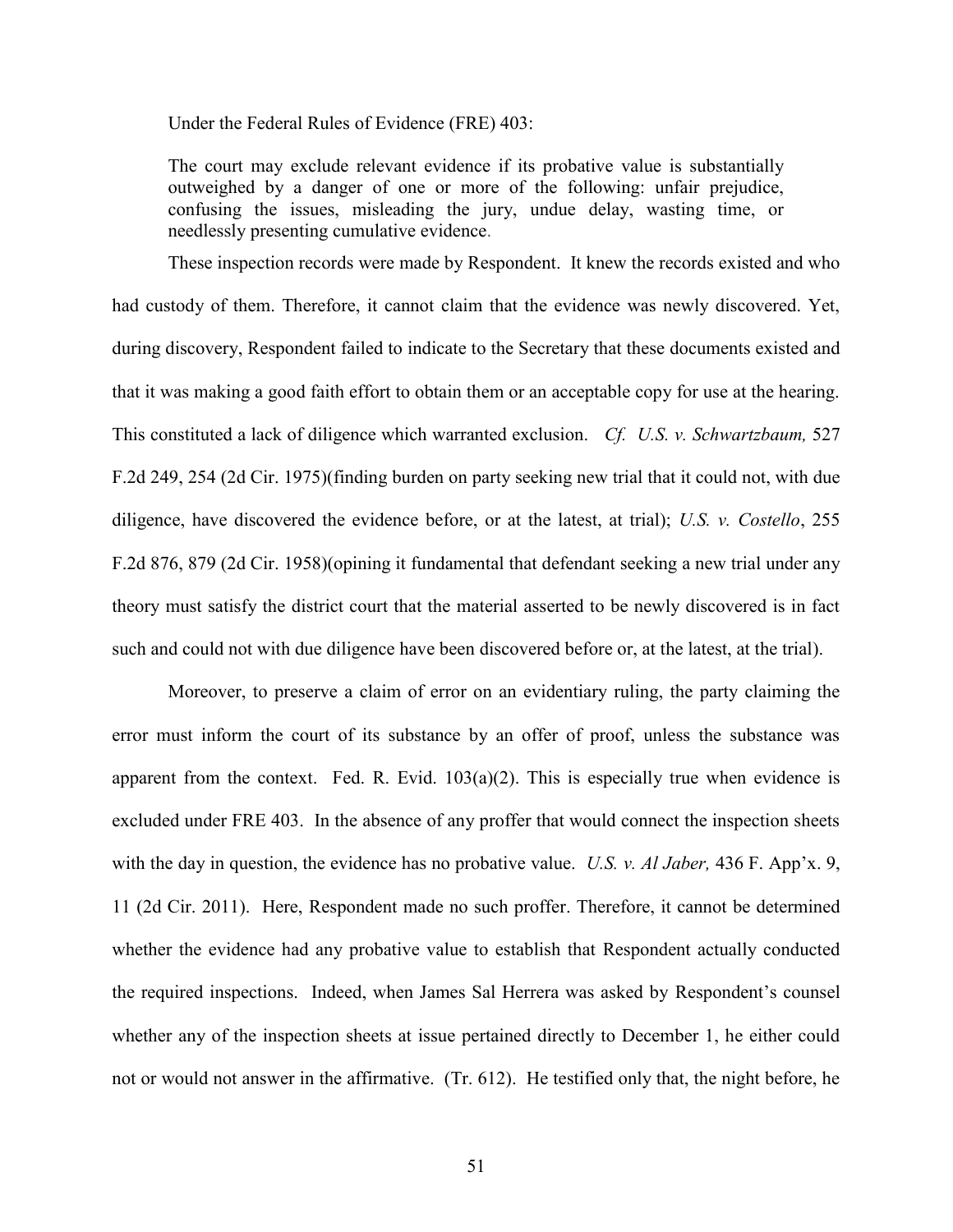looked through the inspection reports "*hoping* to find some pertinent information." (Tr. 692)(emphasis added).

The decision to admit exhibits not revealed during the prehearing stage is a matter left to the discretion of the judge. *See Consol. Rail Corp.*, No. 81-1025, 1982 WL 139716 (O.S.H.R.C.A.L.J. March 11, 1982). Here, Respondent failed to satisfy its burden of establishing either that the evidence had substantial probative value, or that it exercised due diligence in revealing, discovering or obtaining the evidence. Accordingly, it was properly excluded.

### *Characterization and Penalty*

The severity of the violation was considered to be high because of the likelihood of death or serious injury in the event of a catastrophic crane failure due to an inadequate inspection. (Tr. 568). The violation was properly characterized as serious. The probability of an accident was considered to be "lesser," resulting in a gravity based penalty of \$5,000. (Tr. 568). After adjusting for the statutory factors set forth *supra*, the Secretary arrived at a proposed penalty of \$4,400. I find that the Secretary properly considered all relevant factors and that the proposed penalty is appropriate.

#### **Citation 1, item 10**

#### *Allegation*

Citation 1, item 10 alleges a serious violation of 29 CFR  $\S 1926.1424(a)(2)(ii)$  on the grounds that, on or about December 1, 2012, the swing radius of the Liebherr Mobile Crane was not marked to prevent employees from entering the hazardous area.

The cited standard provides:

### (a) *Swing radius hazards*

(1) The requirements of paragraph (a)(2) of this section apply where there are accessible areas I which the equipment's rotating superstructure (whether permanently or temporarily mounted) poses a reasonably foreseeable risk of: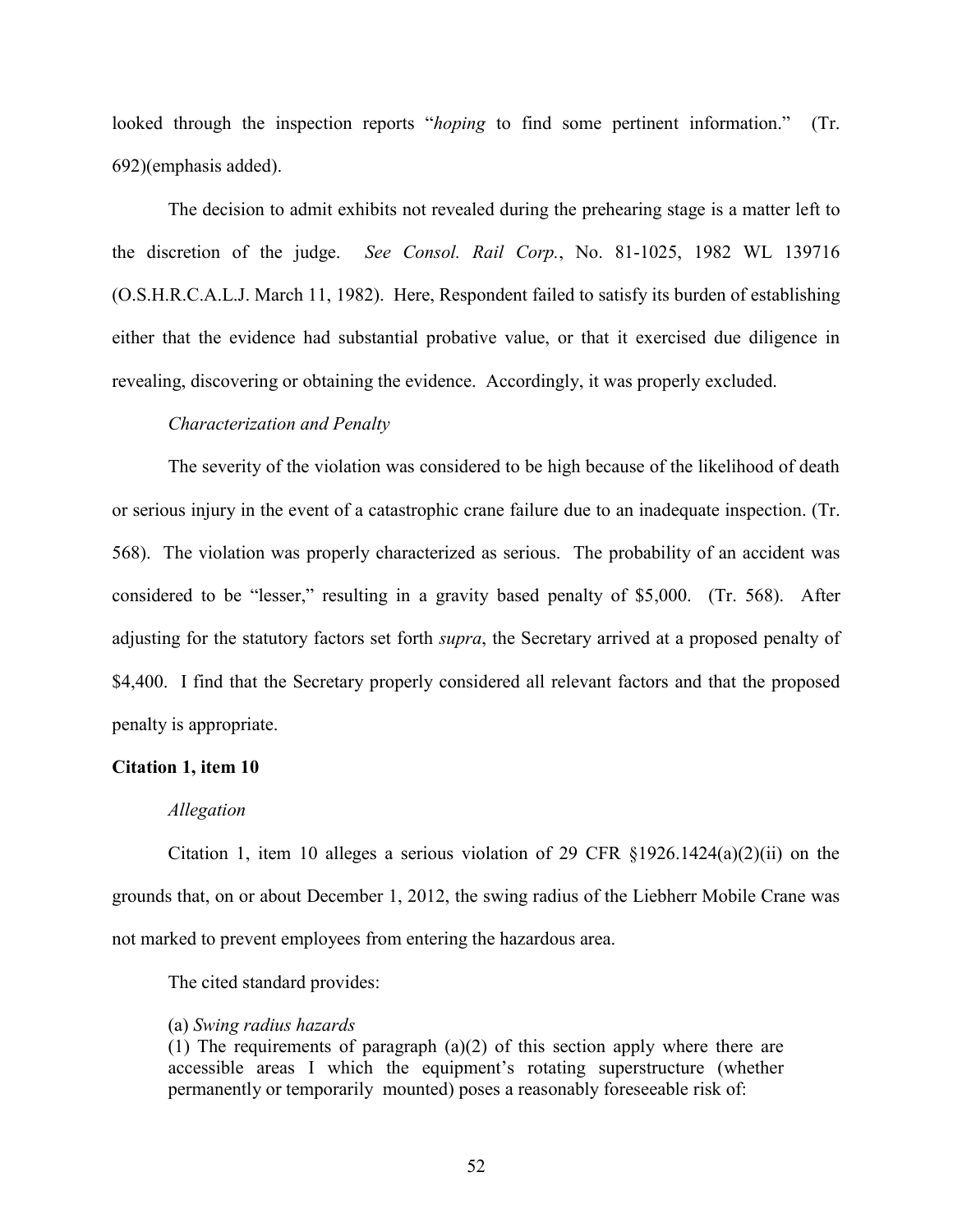(ii) Pinching/crushing an employee against another part of the equipment or another object.

## *Merits*

Respondent is a construction contractor and was using a crane in the proximity of employees. The standard applies.

During the inspection, the CSHO photographed Respondent's crane set up, with both its forward and rear outriggers deployed. (Tr. 569, Ex. C-57). The CSHO testified that, the riggers would rig each plank and approach the crane. As the superstructure would rotate from west to east, the employees were exposed to being crushed between the counterweight and the outrigger. Also, the riggers would occasionally walk up and approach the superstructure of the crane and communicate with the operator, which placed them between the outriggers. (Tr. 570). According to the CSHO, there were no barriers or warning lines around that area. (Tr. 570). The evidence establishes the violation.

The CSHO testified that Supervisor, Manuel Herrera was present at the site when this was occurring. (Tr. 570-571). Respondent knew, or with the exercise of reasonable diligence could have known of the violative condition.

### *Characterization and Penalty*

The Secretary proposed a penalty of \$4,400 for the violation. The severity of the violation was considered high because of the likelihood of death or serious injury in the event that an employee got crushed or pinned between the counterweight and the outrigger. (Tr. 571). The violation was properly characterized as serious.

Despite the potential severity of an injury, the probability was rated as "lesser," resulting in a gravity based penalty of \$5,000 for the violation. (Tr. 571). After applying the statutory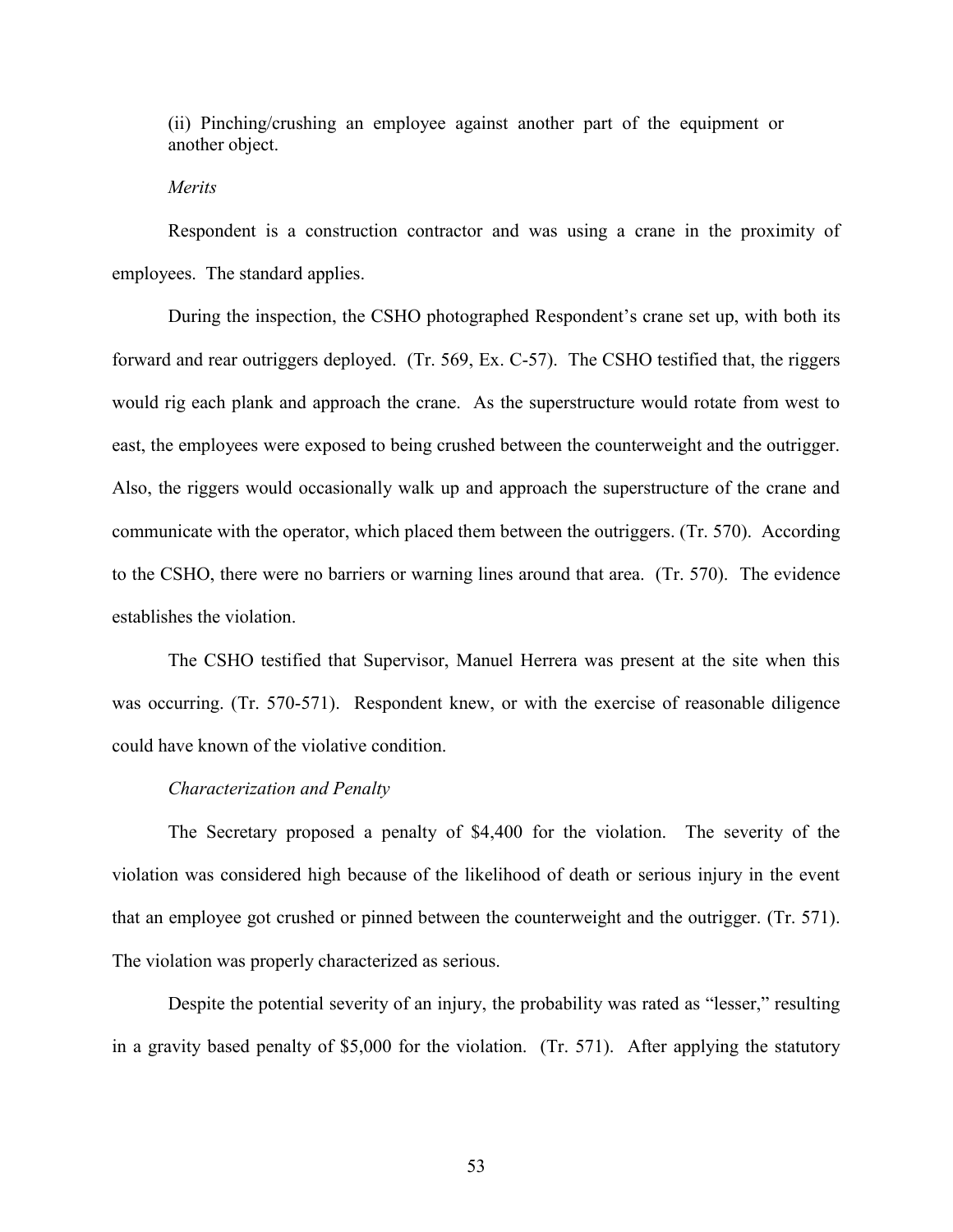factors, discussed *supra*, the Secretary proposed a penalty of \$4,400. I find that the proposed penalty properly reflects the statutory considerations and is appropriate.

## **Duplicative Defense**

In its brief, Respondent asserts that the Citation 2, items 1 and 2 and Citation 1, items 4, 7 and 8 are duplicative and that, at a minimum, the penalties for the duplicative violations should be vacated. (Resp'ts Br. at pp. 6-7, 12).

Under Commission precedent, violations are considered duplicative only where they require the same abatement conduct or where abatement of one citation *will necessarily* result in abatement of the other item as well. *Gen. Motors Corp.*, 22 BNA OSHC 1019, 1024 (No. 91- 2834E, 2007) (consolidated); *J.A. Jones Constr. Co.*, 15 BNA OSHC at 2207; *Flint Eng'g & Constr. Co.*, 15 BNA OSHC 2052, 2056-57 (No. 90-2873, 1992*); R & R Builders*, 15 BNA OSHC 1383, 1391-92 (No. 88-252, 1991).

 Although a worksite condition may violate more than one standard, section 5(a)(2) of the Act requires an employer to comply with all standards applicable to a hazardous condition even though the abatement requirements of two applicable standards *may* be satisfied by compliance with the more comprehensive standard. Thus, there is no unfair burden imposed on an employer when the same or closely related conditions are the subject of more than one citation item and a single action may bring an employer into compliance with the cited standards. *See, H.H. Hall Constr. Co.,* 10 BNA OSHC 1042, 1046 (No. 76-4765, 1981).

I find that the violations were not duplicative.

Respondent asserts that the four violations could have been abated by relocating the Fourth Street line. However, Respondent did not have the authority or ability to relocate the lines. That was a matter that was between LIPA and Vordonia, the general contractor. Where, on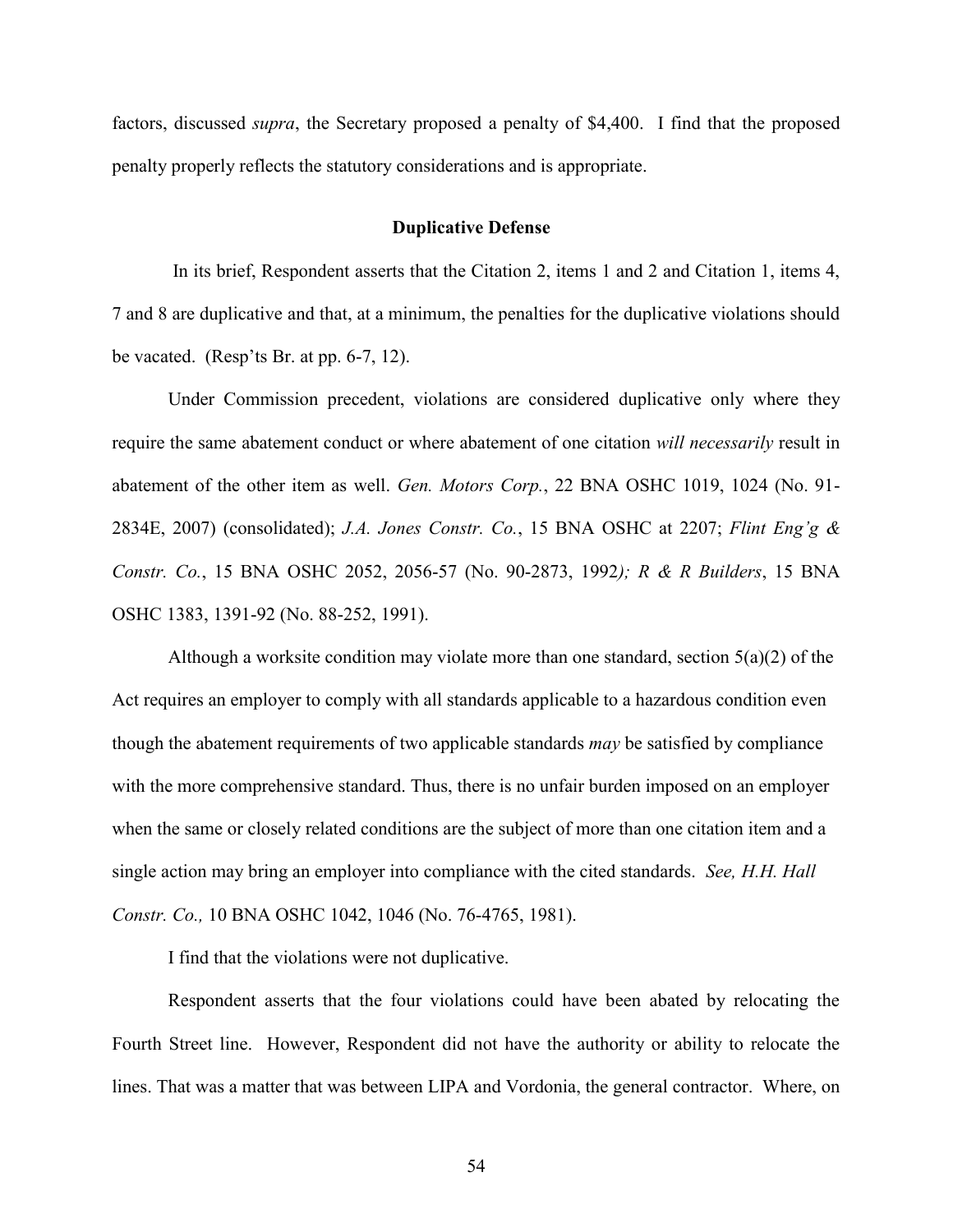a multi-employer construction worksite, an employer lacks the authority or ability to properly abate a violative condition, that employer must still use alternative measures to protect its employees. *Electric Smith, Inc. v. Secretary of Labor,* 666 F.2d 1297, 1298 (9<sup>th</sup> Cir. 1982); *Capform, Inc.,* 16 BNA OSHC 2040, 2041-42 (No. 91-1613, 1994). Therefore, Respondent was obligated to take feasible alternative measures to protect its employees from the energized line. The evidence demonstrates that, short of removing its employees from the site, Respondent could have protected its employees from each of the cited hazards only by separate and unrelated feasible alternative measures. However, the evidence reveals that Respondent not only failed to take alternative measures, it took no measures at all.

Citation 2, item 2 alleged that Respondent's crane and its rigging was operating within 10 feet of the energized lines. Among the abatement method for that violation was to have the crane stage the planks along another section of the worksite or otherwise keep the crane and rigging a safe distance from the lines.

Citation 2, item 1 did not involve the crane. Rather it involved the proximity of the lines to employees working on the building. That violation was totally independent of Citation 2, item 2. Even had the crane been removed, which it was not, that violation would have occurred because employees were working inches from the energized lines. As with Citation 2, item 1, part of the hazard could have been eliminated by staging the prefabricated planks at another part of the worksite. However, after the initial inspection, and warnings from the CSHO that the energized lines exposed employees to the hazard of electrocution, Respondent had its employees build a wall literally inches from the energized lines and actually built part of the wall around the lines. This could not be abated by simply changing the staging of the planks. James Sal Herrera testified that he did not discuss the hazard with his foreman and attributed that failure to "poor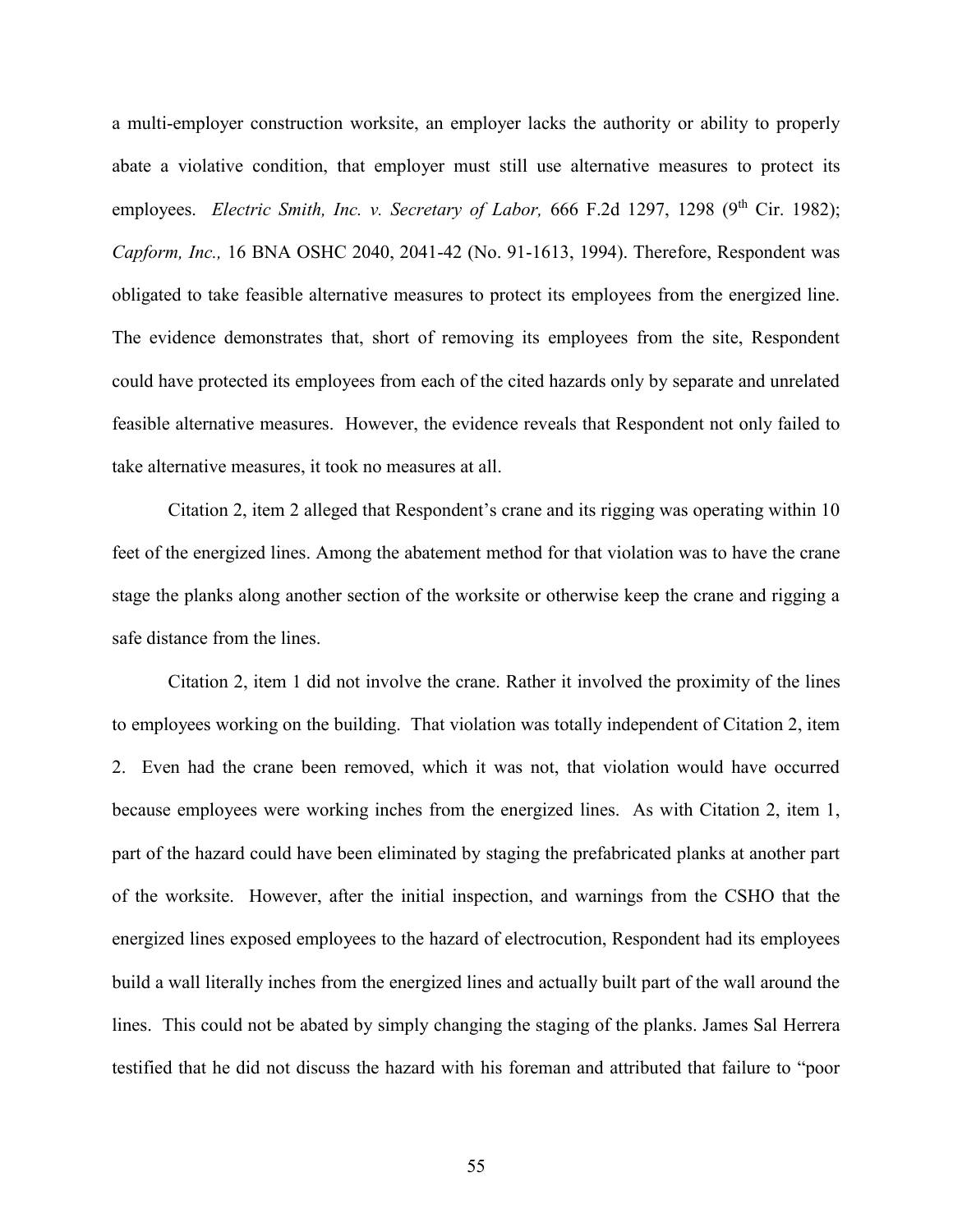planning." (Tr. 791). "Poor planning" does not constitute effective alternative abatement. Respondent should not have proceeded building the wall until it either found a way to do so without exposing its employees to the hazard of electrocution, or halted work until it prevailed upon the Vordonia to have the lines moved.

In Citation 1, item 4, Respondent failed to post signs or otherwise warn employees about the hazards of working near energized lines and failed to identify those lines. Even if Respondent ensured that employees were working a safe distance from the Fourth Street line, it had the obligation to identify and warn employees about those lines, since they remained energized and were in close proximity to the building. Therefore, the violation was not duplicative of the hazards identified in Citation 2.

Citation 1, item 7 prohibits Respondent from assuming that the lines were de-energized. As long as employees or equipment were working near lines, the employer has the duty to specifically confirm that the lines were de-energized. It does not matter if the lines were deenergized, as long as employees were working around power lines. Indeed, even after the Brooklyn Avenue power lines were de-energized, Respondent was required to confirm that fact. Abatement had nothing to do with keeping cranes or employees a safe distance from energized lines.

Finally, Citation 1, item 8 requires that employees working with or around cranes be properly trained about power lines. This obligation does not depend on whether the lines are energized. It is a precautionary standard, to ensure that employees know how to avoid getting too close to a power line and what to do in the event that they make contact with a power line. Also, this item was not duplicative of Citation 1, item 4, which applies to all employees, not those only working around cranes. Item 8 requires special training for employees working around cranes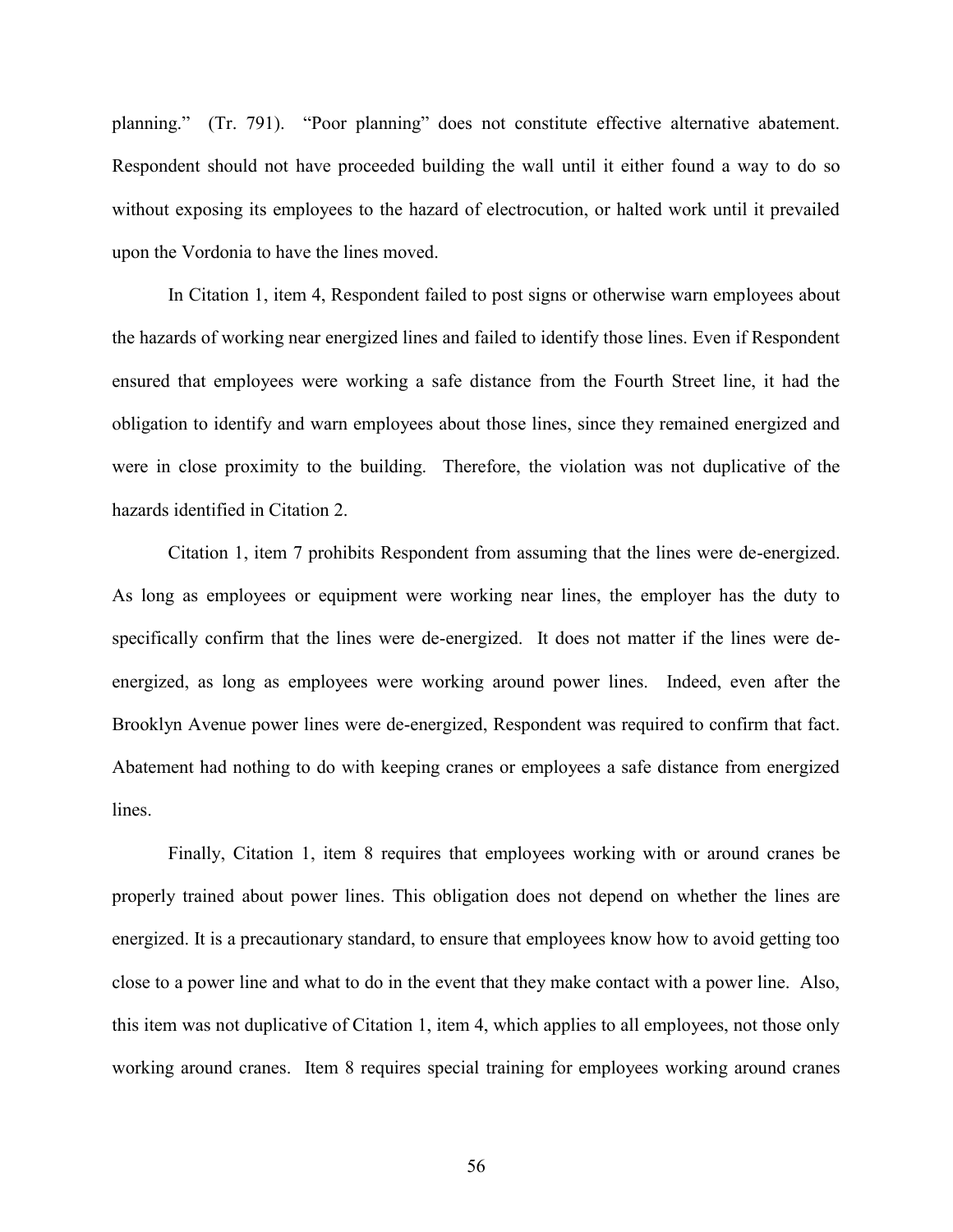and, therefore, has more specific requirements than item 4 which merely requires that all employees be warned of the hazards posed by the lines.

Despite the fact that the violations alleged in this case, performing work in proximity to an energized power line, result in the same general hazard—electrocution—the conditions giving rise to the violations are separate and distinct. Accordingly, I conclude that Respondent's noncompliance with the standards is not duplicative. *H.H. Hall,* 10 BNA OSHC 1042, 1046*.*

The Commission has wide discretion in the assessment of penalties for distinct but potentially overlapping violations. *Id.* Here, however, I find that the violations were sufficiently independent to justify separate penalties. Based on the evidence, I find that Respondent's argument concerning the duplicative nature of certain violations is flawed --- especially as it relates to the two willful items. After the December 1 inspection, Respondent was warned that the crane could not place the planks along Fourth Street and that it should stage the planks elsewhere. Despite assurances that it would heed the CSHO's warnings, Respondent resumed its hazardous activities as soon as the CSHO left the site without implementing any of the CSHO's reasonable abatement measures. Moreover, the evidence establishes that it engaged in even more dangerous behavior by having employees erect the masonry wall mere inches from the energized lines. Under these circumstances, to accept Respondent's assertion that these items are duplicative would ignore the separate, distinct, and potentially fatal hazards to which its employees were exposed.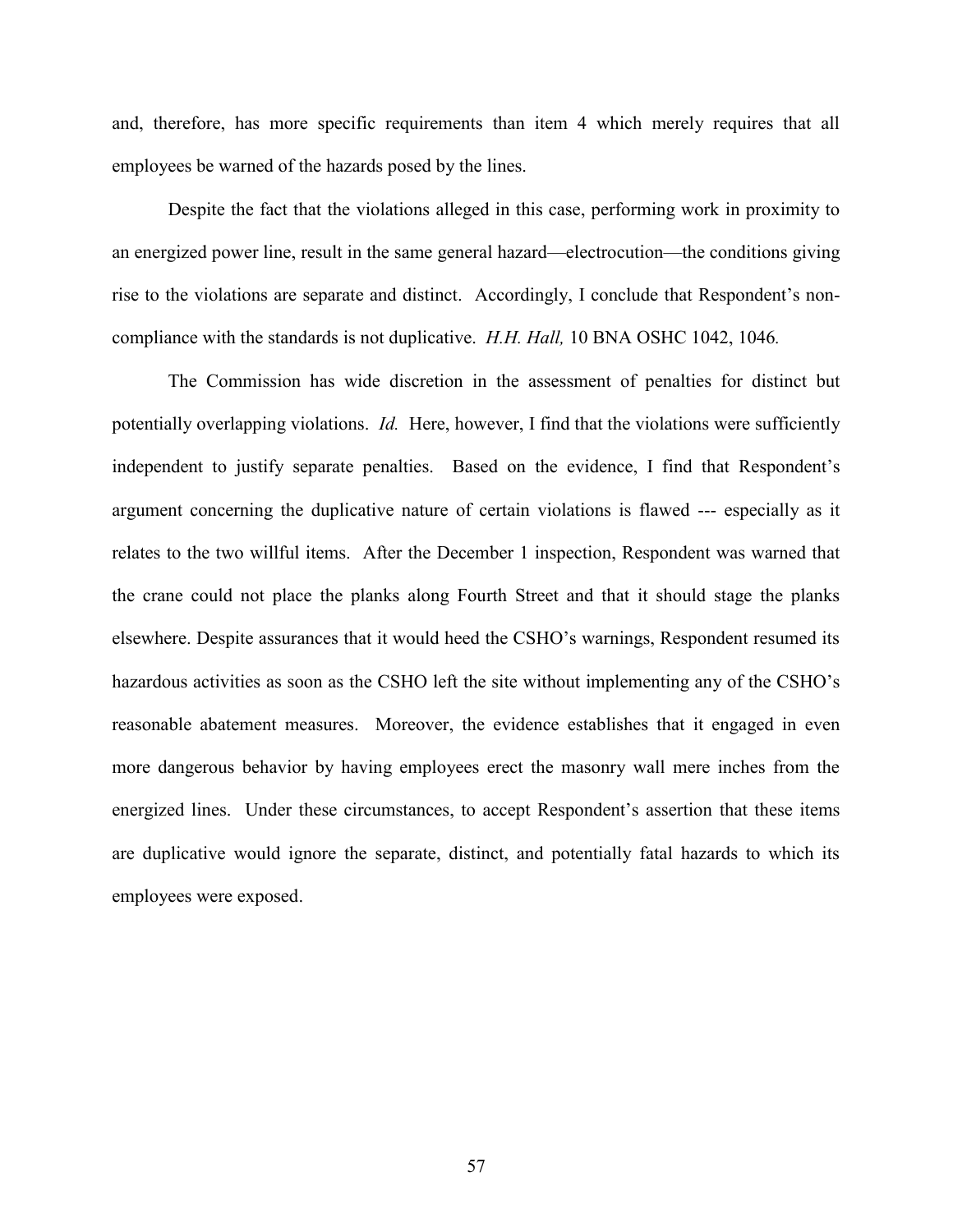## **Citation 3, item 1**

### *Allegation*

Citation 3, item 1 alleges a repeat<sup>14</sup> violation of 29 CFR §1926.701(b) on the grounds that, on or about December 1, 2012, on the east side of the third floor of the site, the rebar extending from the masonry block wall along the edge of the building was not guarded where precast concrete floor planks were being set.

The cited standard provides:

(b) *Reinforcing steel* All protruding reinforcing steel, onto and into which employees could fall, shall be guarded to eliminate the hazard of impalement.

*Merits*

 $\overline{\phantom{a}}$ 

The evidence establishes that Respondent is a construction contractor and that its employees were working near vertical rebar (Tr. 573, Ex. C-39). The standard applies.

On December 1, 2012, the CSHO observed and photographed employees working near vertically protruding, but unguarded rebar. (Tr. 572-576, Ex. C-39, C-63). Exhibit C-39 shows a laborer engaged in setting a precast plank while in actual physical contact with vertical rebar. (Tr. 573). The rebar was vertical at various heights. (Tr. 573). The CSHO explained that the vertical rebar extended upward out of the masonry block wall from the lower level. These blocks were approximately seven inches wide and the rebar was placed at the center. The edge of the precast plank, when set into its final position, rested on that remaining 3.5 inches. While placing the planks, the employees had to be cognizant of where they landed so that they were placed on the masonry block. This required the employee to get close to the end of a plank to

<sup>&</sup>lt;sup>14</sup> This citation is identical to serious Citation 1, item 6 issued to NEP, except that the citation issued to NEP was not classified as a "repeat". However, based on the parties' stipulation that the citations issued to MSI control for the purposes of this case, it is the repeat citation issued to MSI that is before this Court.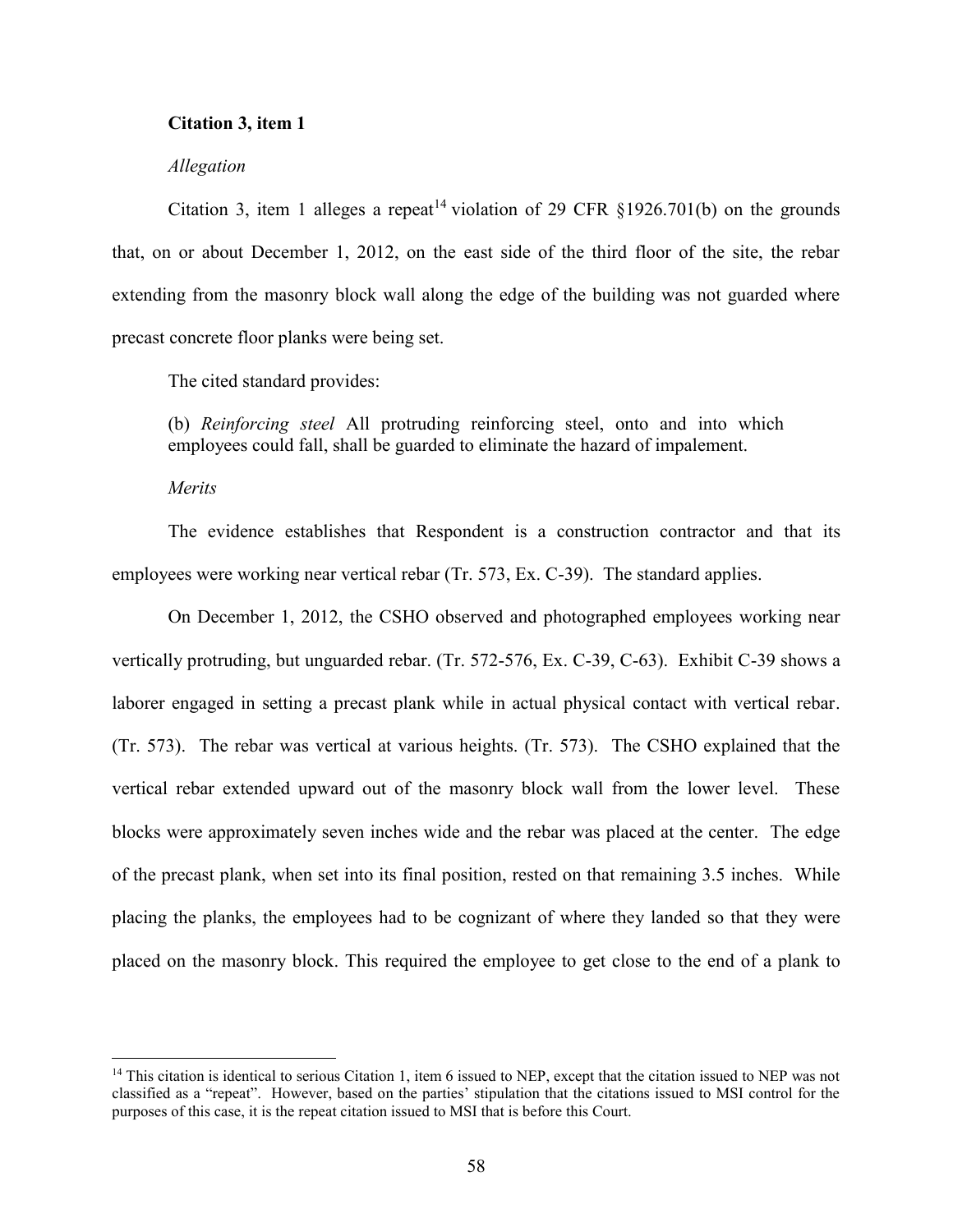confirm its location before setting it down. The employee could have inadvertently set the plank down, gone past the wall and fallen onto the rebar. (Tr. 575-576).

At the hearing, James Sal Herrera testified that the rebar does not come with caps. Rather, they place plastic rebar caps on the rebar to protect employees from impalement. (Tr. 750, Ex. C-14). He explained that one of the problems is that employees working in the area accidentally knock off the caps. (Tr. 750). When this happens, the employee is supposed to pick up the cap and replace it, but not all employees do so. (Tr. 751).

The photographic evidence supports Herrera's assertion that protective caps were placed on the rebar. (Exs. C-14, R-4). As noted, *supra*, in the Second Circuit, when the sufficiency of an employer's safety program is at issue, the burden is on the Secretary to establish that the program was inadequate. The Secretary met that burden.

Even assuming Herrera's testimony was sufficient to establish that Respondent had a work rule requiring employees to replace dislodged rebar caps, there is no evidence that the rule was effectively communicated, or that Respondent took steps to either discover violations or effectively enforce those rules when violations were discovered. To the contrary, the evidence demonstrates that only a small percentage of the rebar was capped. Therefore, any rule requiring employees to replaced dislodged caps was honored more in the breach. (See e.g. Exs. C-37, C-39, C-57, C-59, C-63, C-69). The Secretary established that Respondent failed to have an effective work rule.

The uncapped rebar was in plain view. Respondent knew or with the exercise of reasonable diligence could have known that many of the rebar near employees were uncapped and that employees were ignoring any rule to replace the caps.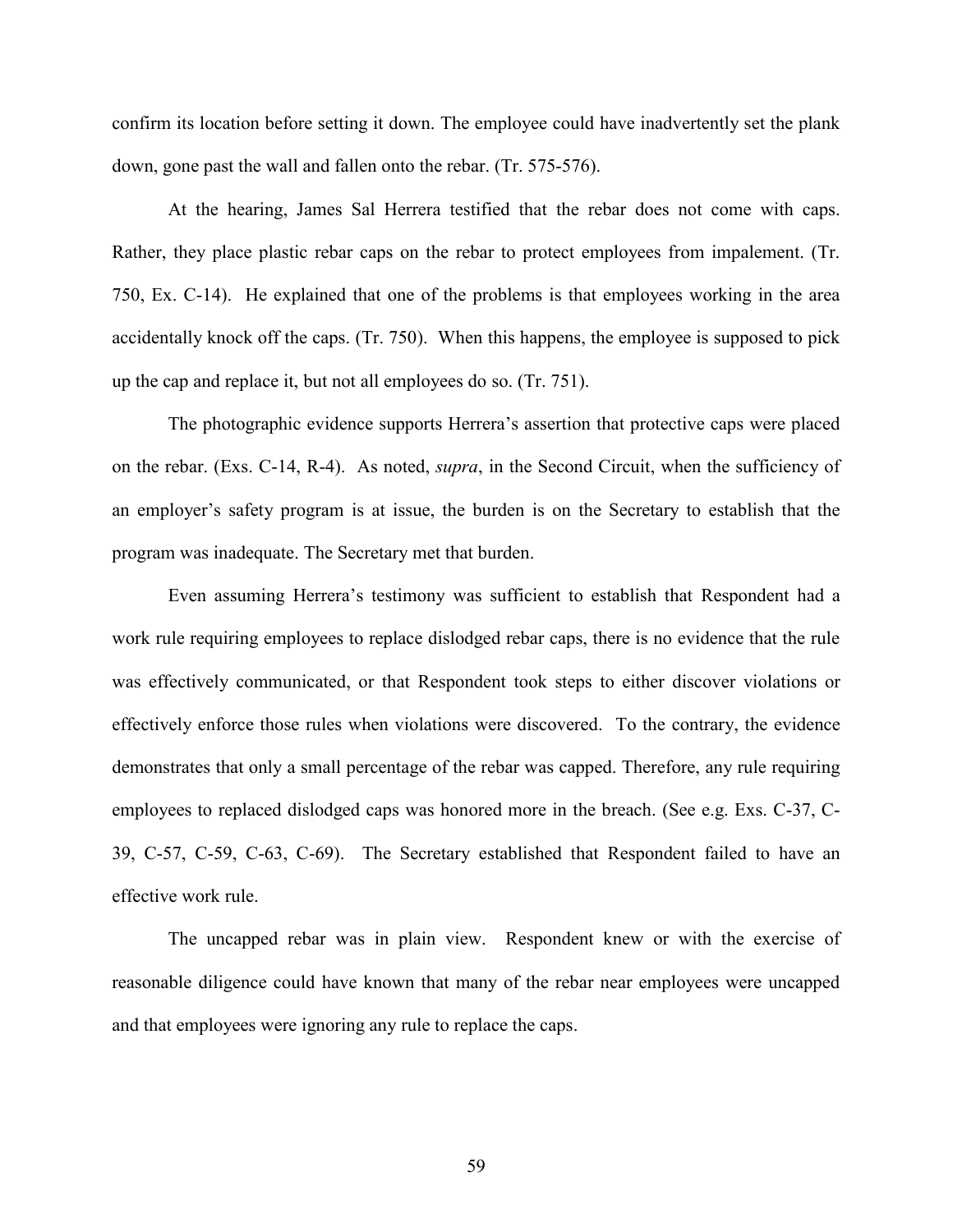The evidence establishes that employees were exposed to the hazard of exposure from the uncapped rebar. (Tr. 575, Exs. C-39, C-63, C-64).

### *Characterization*

The Secretary alleged that the violation was repeated.

*1. Legal Standard*

A violation is repeated if the employer was previously cited for a substantially similar violation and the citation became a final order before the occurrence of the alleged repeated violation. *Deep S. Crane & Rigging Co.*, 23 BNA OSHC 2099, 2105 (No. 09-0240, 2012); *Potlatch Corp.*, 7 BNA OSHC 1061, 1063 (No. 16183, 1979).

Where the citations involve the same standard, the Secretary makes a *prima facie* showing of "substantial similarity" by showing that the prior and present violations are for failure to comply with the same standard. The burden then shifts to the employer to rebut that showing.

*Gem Indus. Inc.,* 17 BNA OSHC 1861, 1866 (No. 93-1122, 1996), *aff'd* 149 F.3d 1183 (6th Cir.

1998) (not selected for publication).

*2. Analysis*

The Secretary established that, on March 31, 2010, MSI was issued a citation for a serious violation of 29 CFR §1926.701(b) for not guarding protruding reinforcing steel. (Tr. 578, Exs. C-53, C-54). Both the standard and the hazard were the same as in the instant case. (Tr. 580). On April 23, 2010, MSI and OSHA executed an informal settlement agreement in which MSI withdrew its Notice of Contest. (Tr. 579, Ex. C-55, Ex. J-1, para. 24). This settlement rendered the citation a final order of the Commission. Accordingly, I find that the Secretary properly cited the violation as repeated.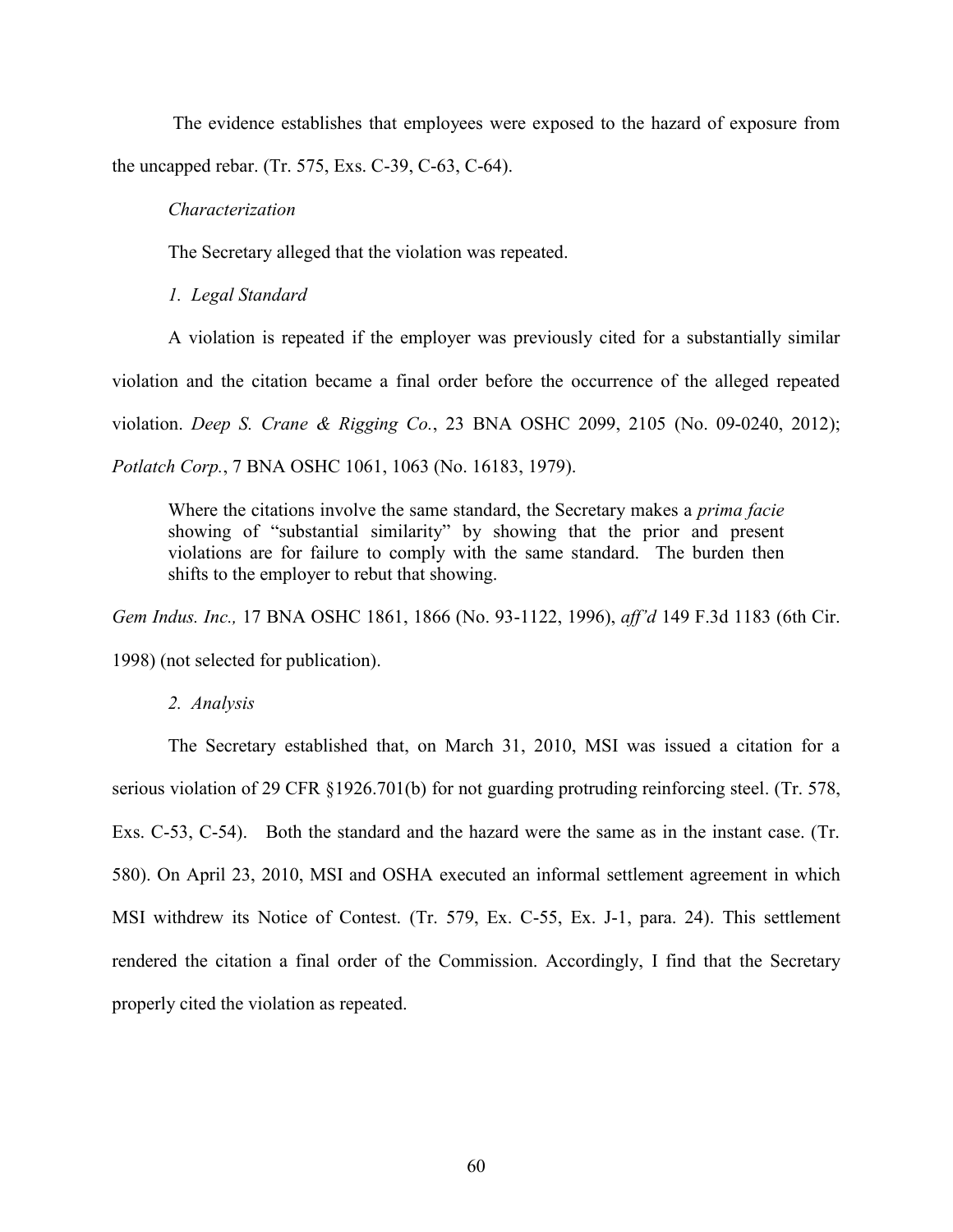## *Penalty*

The Secretary proposed a penalty of \$5,280. The CSHO testified that the severity of the violation was low. He noted that this was not a situation where employees might fall from an elevated height and be impaled on the rebar. Rather, the hazard was that if an employee contacted a rebar he could suffer a laceration that would require stitches. Therefore, the severity was considered to be low. (Tr. 580). The probability of the violation was considered to be "lesser", resulting in a gravity-based penalty of \$3,000. This penalty was doubled to \$6,000 because the violation was repeated. From that gravity-based penalty, the Secretary considered the statutory factors, reducing the proposed penalty to \$5280. (Tr. 581). I find that the proposed penalty is consistent with the factors set forth in the Act and is assessed.

#### **Citation 4, item 1**

### *Allegation*

Citation 4, item 1 alleges that Respondent committed an other-than-serious violation of 29 CFR §1926.502(k)(3) on the grounds that on or about December 1, 2012, employees were engaged in precast erection operations utilizing a controlled access zone, but Respondent did not maintain a copy of the fall protection plan as required by the standard.

The cited standard states in relevant part:

(k) *Fall protection plan.* This option is available only to employees engaged in leading edge work, precast concrete erection work, or residential construction work (See § 1926.501(b)(2), (b)(12), and (b)(13)) who can demonstrate that it is infeasible or it creates a greater hazard to use conventional fall protection equipment. The fall protection plan must conform to the following provisions.

\* \* \* (3) A copy of the fall protection plan with all approved changes shall be maintained at the job site.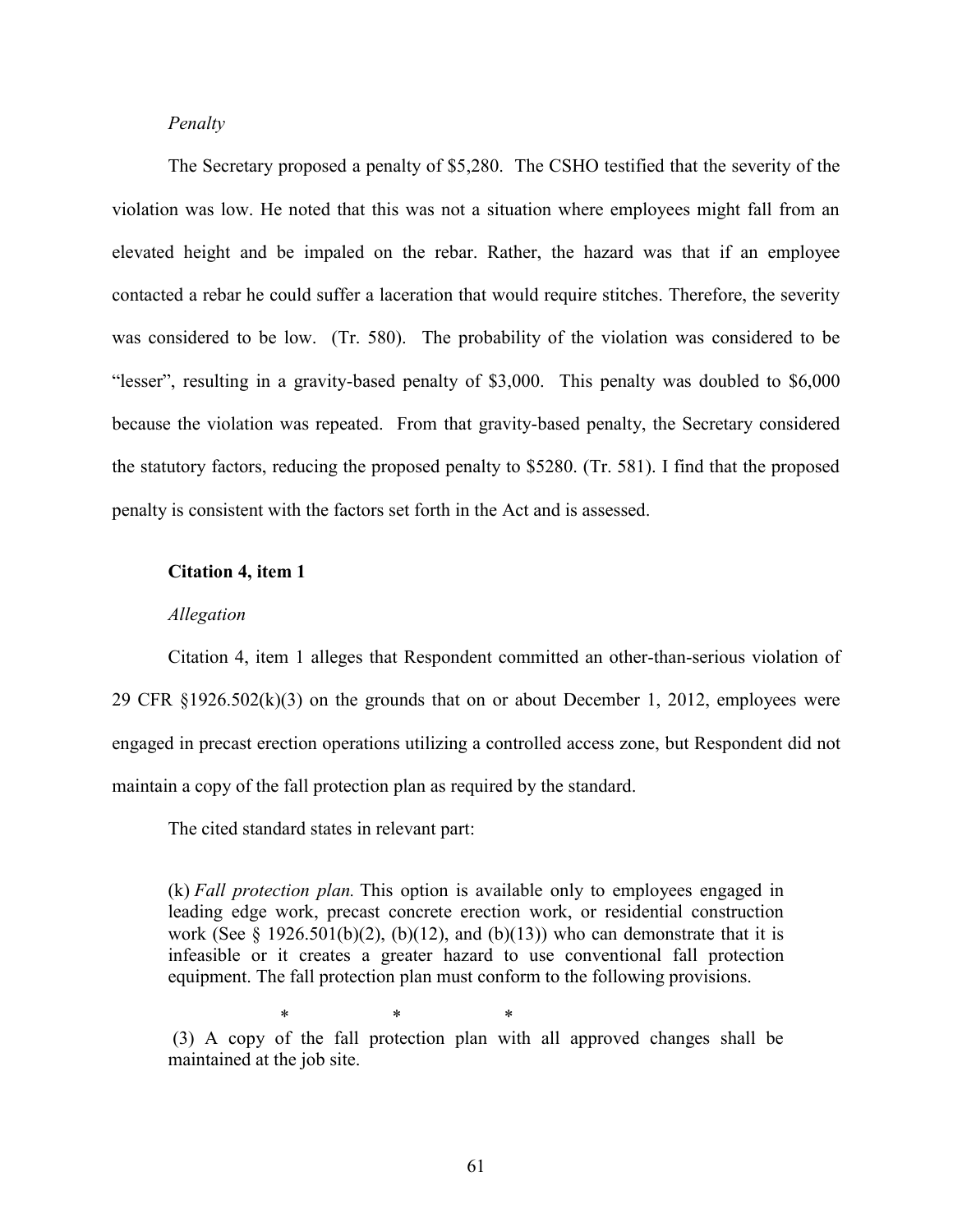## *Merits*

The evidence establishes that Respondent was engaged in precast concrete erection work and that it chose to protect its employees with a fall protection plan rather than conventional fall protection. (Tr. 582-583, 758-760, Ex. J-1, para. 21). Therefore, it was required to maintain a copy of its fall protection plan at the worksite. The standard applies.

During the inspection, the CSHO asked James Sal Herrera to see a copy of the plan. No copy of the plan was provided. (Tr. 583). The Secretary made a *prima facie* showing of a violation of the standard. Respondent offered nothing in rebuttal to explain its failure to produce a written plan. Its failure to either produce the plan or explain its failure to do so leads to the logical inference that no written plan existed. *Manganas Painting Co.,* 21 BNA OSHC at 1981. Therefore, the preponderance of the evidence establishes that Respondent failed to comply with the requirements of the standard.

The CSHO testified that the laborers and signalman were actually working in the fall protection zone and exposed to fall hazards. The crane operator went up to the work area prior to starting hoisting operations and was walking around the immediate area, exposing him to fall hazards. Also, Manuel Herrera admitted to being in the work area earlier in the day and, therefore, was exposed to fall hazards. (Tr. 584-585).

Respondent knew it was using an engineered fall protection plan. Therefore, it knew or, with the exercise of reasonable diligence could have known that it did not maintain a copy of that plan at the worksite. The violation was established.

No penalty was proposed for the violation and none will be assessed.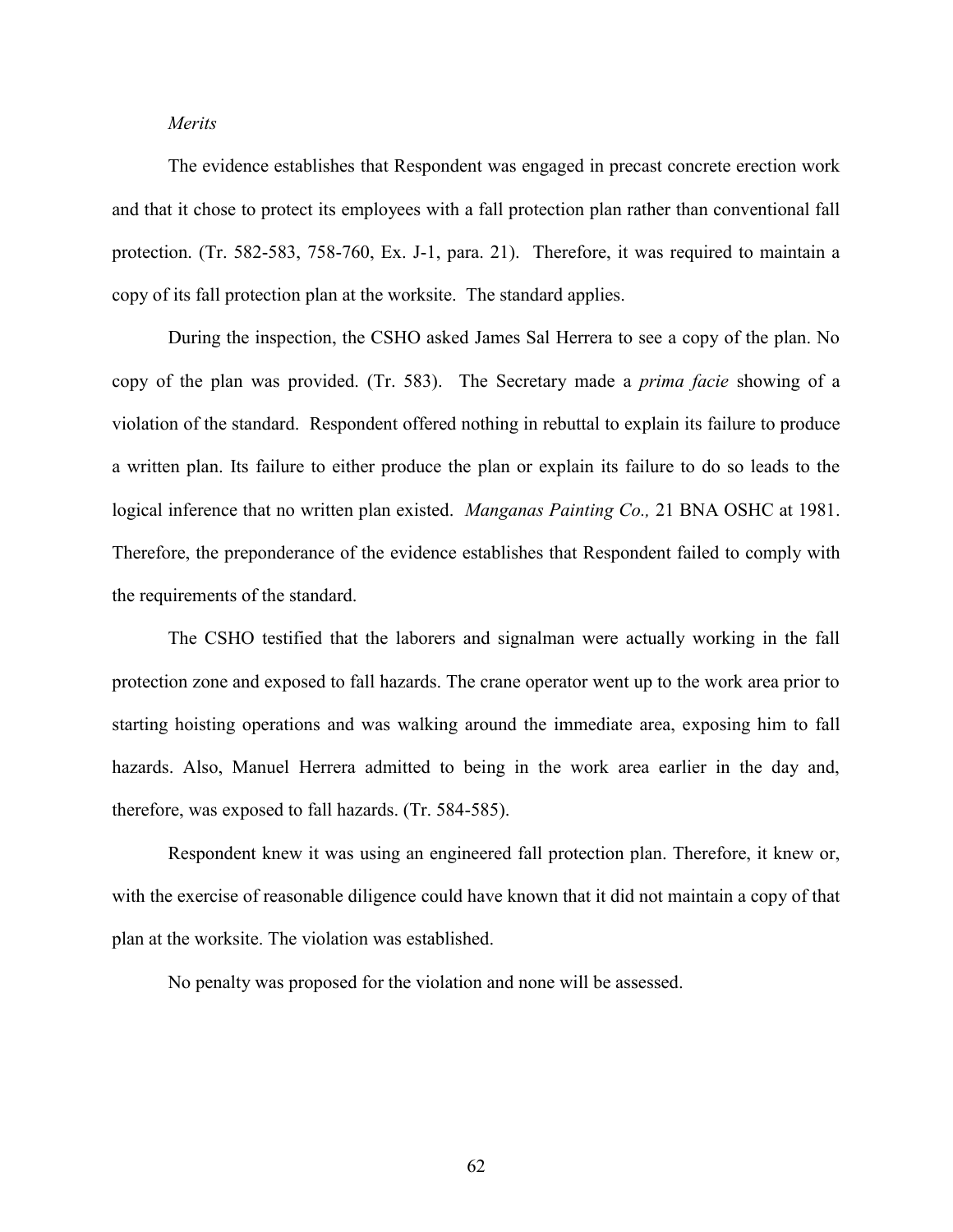### **Findings of Fact and Conclusions of Law**

The foregoing decision constitutes the findings of fact and conclusions of law in

accordance with Rule 52(a) of the Federal Rules of Civil Procedure.

### **Conclusion and Order**

Based upon the foregoing decision, it is ORDERED that:

1) Citation 1, item 1, alleging a serious violation of 29 CFR §1926.100(a), is AFFIRMED and a penalty of \$6,160 is ASSESSED;

2) Citation 1, item 2, alleging a serious violation of 29 CFR  $\S 1926.251(a)(2)(iii)$ , is AFFRIMED and a penalty of \$6,160 is ASSESSED;

3) Citation 1, item 3, alleging a serious violation of 29 CFR §1926.251(c)(9), is AFFIRMED and a penalty of \$4,400 is ASSESSED;

4) Citation 1, item 4, alleging a serious violation of 29 CFR §1926.416(a)(3), is AFFIRMED and a penalty of \$6,160 is ASSESSED;

5) Citation 1, item 5, alleging a serious violation of 29 CFR  $\S 1926.602(c)(1)(vi)$ , is AFFIRMED and a penalty of \$6,160 is ASSESSED;

6) Citation 1, item 6, alleging a serious violation of 29 CFR §1926.602(d), is AFFIRMED and a penalty of \$4,400 is ASSESSED;

7) Citation 1, item 7, alleging a serious violation of 29 CFR §1926.1408(e), is AFFIRMED and a penalty of \$6,160 is ASSESSED;

8) Citation 1, item 8, alleging a serious violation of 29 CFR  $\S 1926.1408(g)(1)$ , is AFFIRMED and a penalty of \$4,400 is ASSESSED;

9) Citation 1, item 9, alleging a serious violation of 29 CFR §1926.1412(c)(1), is AFFIRMED and a penalty of \$4,400 is ASSESSED;

10) Citation 1, item 10, alleging a serious violation of 29 CFR §1926.1424(a)(2)(ii), is AFFIRMED and a penalty of \$4,400 is ASSESSED;

11) Citation 2, item 1, alleging a willful violation of 29 C.F.R. §1926.416(a)(1), is AFFIRMED and a penalty of \$61,600 is ASSESSED;

12) Citation 2, item 1, alleging a willful violation of 29 C.F.R. §1926.1408(a)(2), is AFFIRMED and a penalty of \$61,600 is ASSESSED;

13) Citation 3, item 1, alleging a repeat violation of 29 CFR §1926.701(b), is AFFIRMED and a penalty of \$5,280 is ASSESSED;